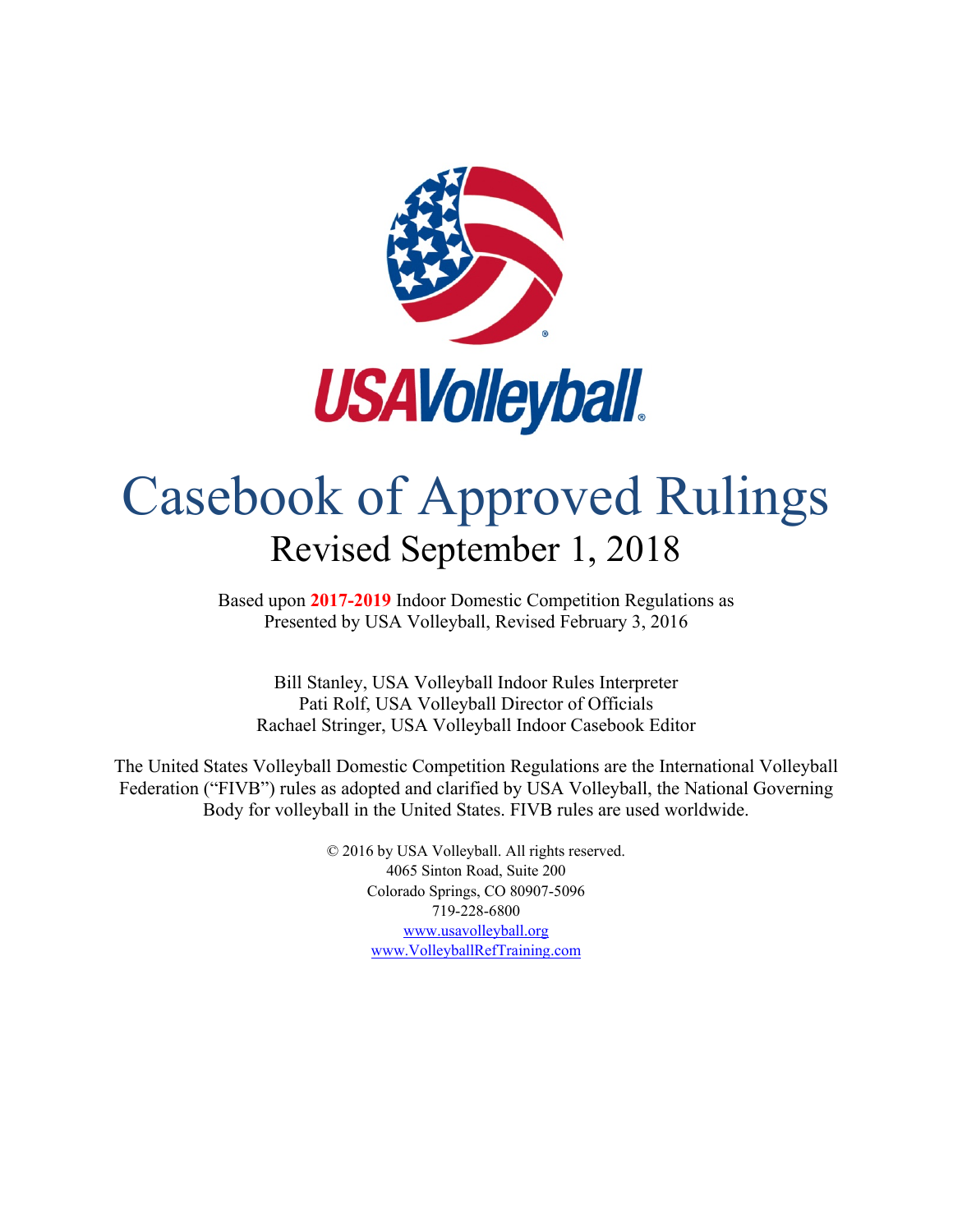

### **TABLE OF CONTENTS**

<span id="page-1-0"></span>

| Team Rosters, Coaches, and Team Captains at the USAV Open Championships  18 |  |
|-----------------------------------------------------------------------------|--|
|                                                                             |  |
|                                                                             |  |
|                                                                             |  |
|                                                                             |  |
|                                                                             |  |
|                                                                             |  |
|                                                                             |  |
|                                                                             |  |
|                                                                             |  |
|                                                                             |  |
|                                                                             |  |
|                                                                             |  |
|                                                                             |  |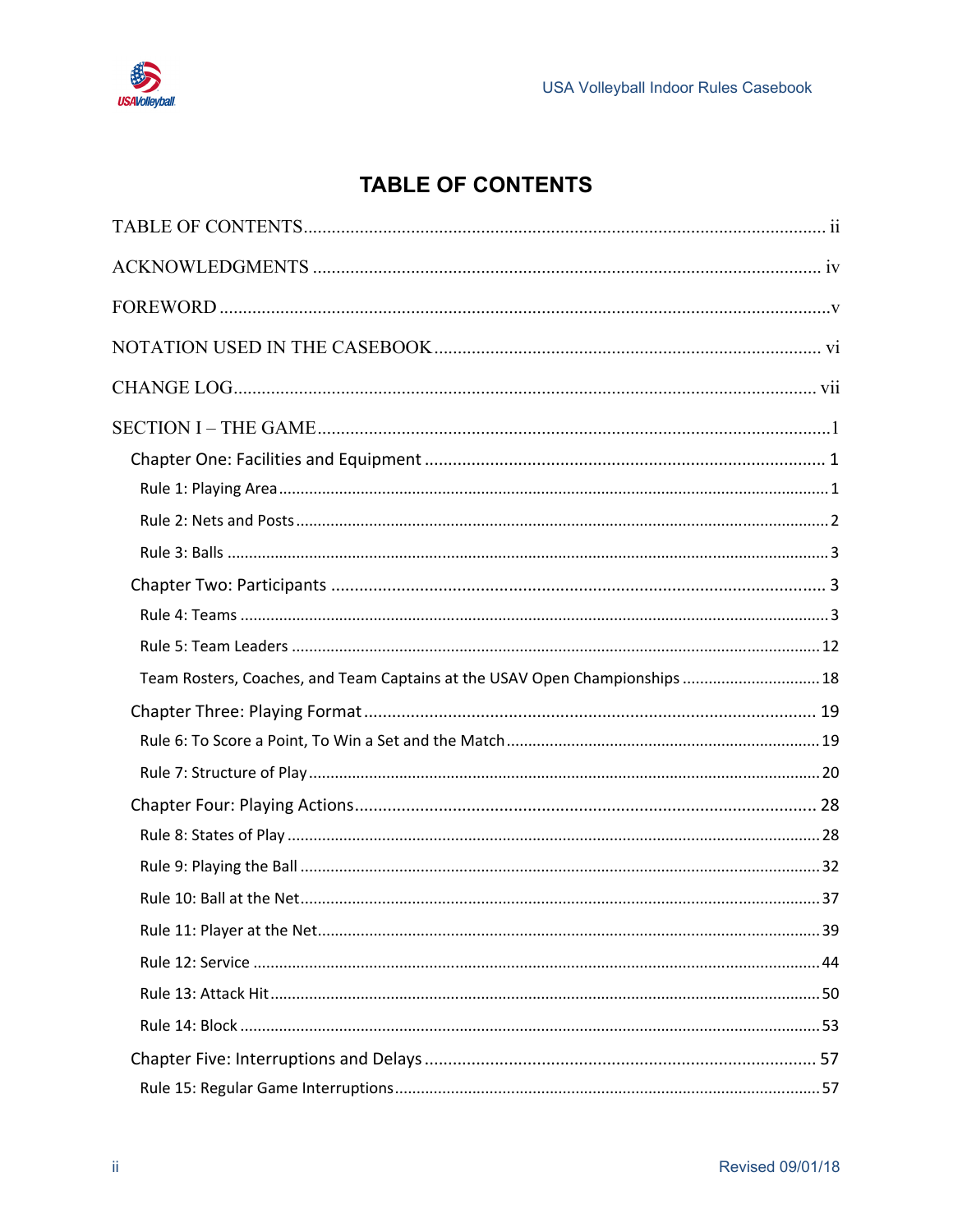

| SECTION II – THE REFEREES, THEIR RESPONSIBILITIES AND OFFICIAL HAND |  |
|---------------------------------------------------------------------|--|
|                                                                     |  |
|                                                                     |  |
|                                                                     |  |
|                                                                     |  |
|                                                                     |  |
|                                                                     |  |
|                                                                     |  |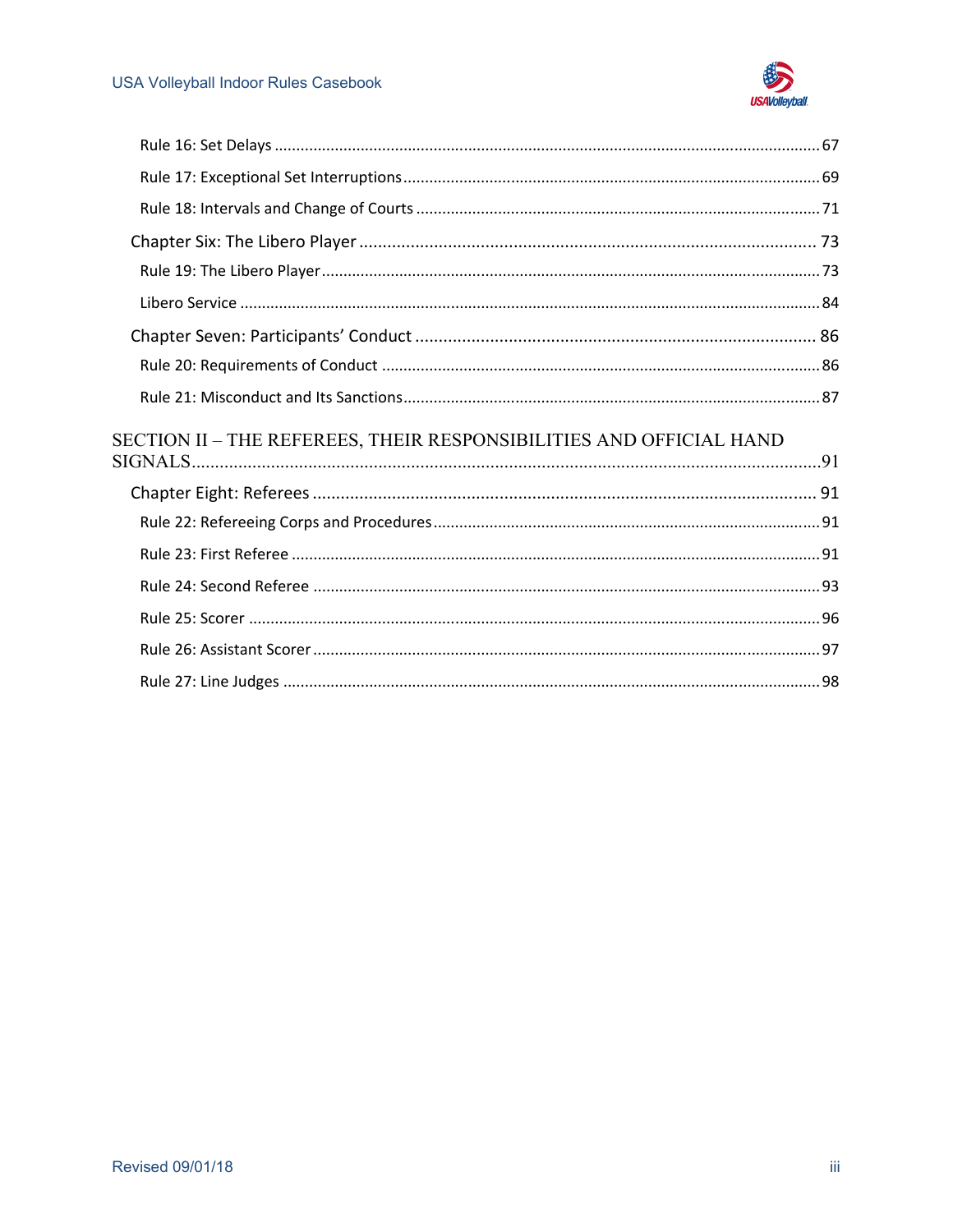



#### **ACKNOWLEDGMENTS**

<span id="page-3-0"></span>We would like to express appreciation to the following people for their invaluable help in creating and editing the cases and appropriate accompanying rule references appearing in this publication and posting it to the website:

| Paul Albright<br>Mary Blalock<br>Tom Blue<br>Fred Buehler<br>Kevin Cull | Brian Hemelgarn<br>Eric Hoffman<br>Thomas Hoy<br>Leisa Jordan<br>Hansen Leong | Jung Park<br>Michelle Prater<br>Glenn Reid<br>Pati Rolf<br>Steve Robb | Ken Taylor<br><b>Steve Thorpe</b><br>Lynne Updegraff<br>Julie Voeck<br><b>Steve Webster</b> |
|-------------------------------------------------------------------------|-------------------------------------------------------------------------------|-----------------------------------------------------------------------|---------------------------------------------------------------------------------------------|
|                                                                         |                                                                               |                                                                       |                                                                                             |
|                                                                         |                                                                               |                                                                       |                                                                                             |
|                                                                         |                                                                               |                                                                       |                                                                                             |
| Kathy Ferraraccio                                                       | Neil Luebke                                                                   | Patty Salvatore                                                       | Doug Wilson                                                                                 |
| Nancy Funk                                                              | Margie Mara                                                                   | Ron Stahl                                                             |                                                                                             |
| Donnie Goodwin                                                          | Kurt Moore                                                                    | <b>Bill Stanley</b>                                                   |                                                                                             |

Questions regarding interpretation of the present rules and current practices may be addressed to the USA Volleyball Rules Interpreter:

#### Bill Stanley [vbinterp@usav.org](mailto:vbinterp@usav.org)

All inquiries will receive replies. Some queries may require further consultation, but answers will be forwarded as promptly as possible.

If you have a situation or play you would like included in the Casebook, please send it to the following individuals: Rachael Stringer ( $rstringer12$ @gmail.com) and Pati Rolf  $(pati. \text{rolf}\omega$ usav.org).

All suggestions will be considered. Video and photographs are greatly appreciated.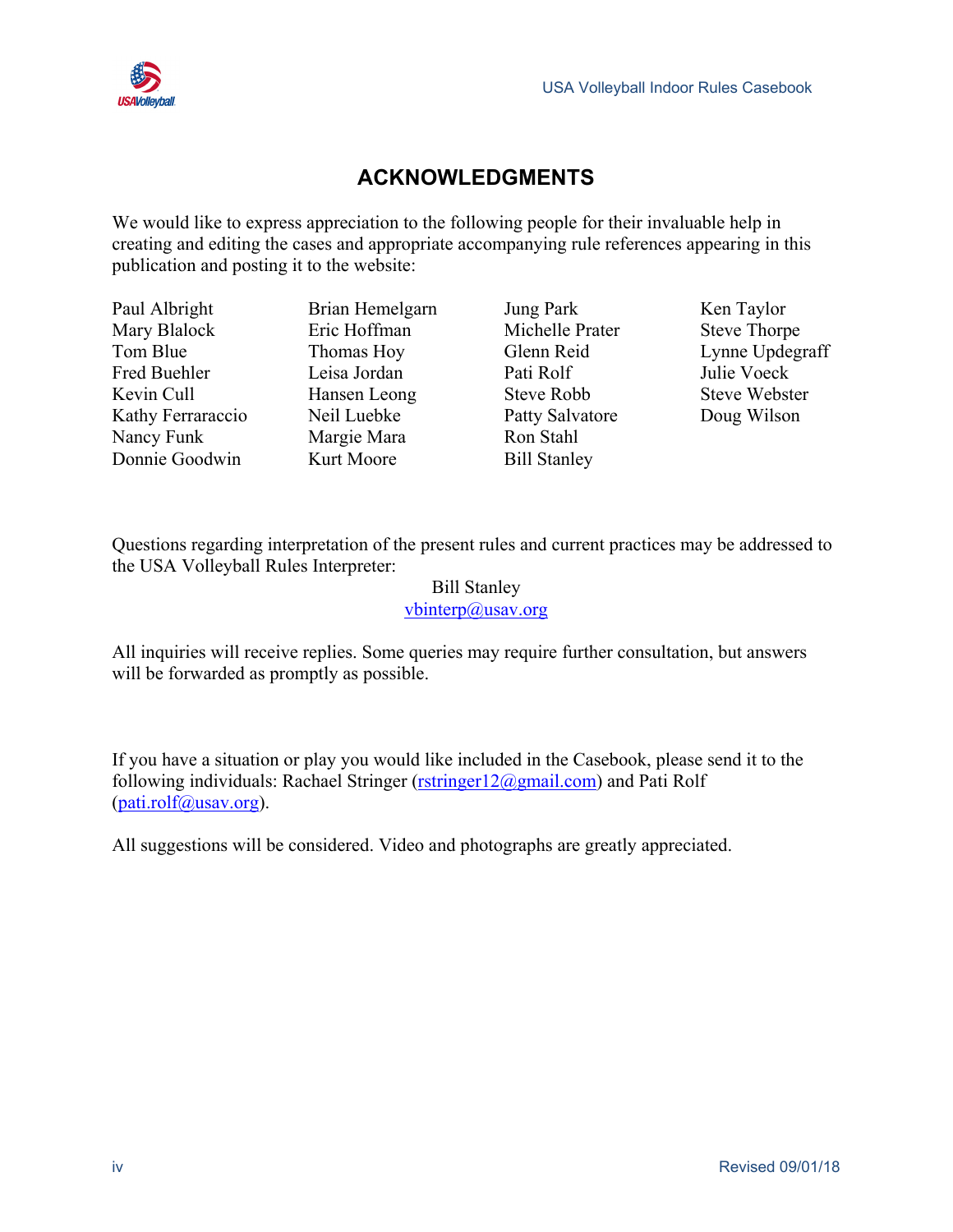

#### **FOREWORD**

<span id="page-4-0"></span>This USA Volleyball Casebook is a collection of plays with official rulings approved by USA Volleyball and is intended as a guide for the application and interpretation of the **2017-2019** Domestic Competition Regulations as presented by USA Volleyball (the DCR), based upon the International Volleyball Federation (FIVB) Rules, **2017-2020**. The rulings are intended to clarify these regulations and are the official interpretations to be followed during all sanctioned USA Volleyball competition. The DCR contains the FIVB rules with modifications that promote the sport and encourage continuity of play in the United States. Some modifications are made to encourage participation and development or to ensure player safety during local, regional, and national competitions.

The sport of volleyball is played by tens of thousands of people across the United States and by millions of people world-wide. In order to ensure the success and enjoyment of our sport and to aid in its continued development, the referees will play an integral role. The correct and consistent application of the playing rules and the proper use of signals, mechanics, and techniques by game officials will provide the best possible circumstances under which volleyball competitions will prosper.

It rests upon the shoulders of game officials to become students of the game, masters of the rules, and ambassadors for the sport. The art of officiating is a subtle combination of applying the correct rule at the appropriate time, in the proper manner, and with a sound awareness of the stakes of the competition.

A thorough study of the DCR and Casebook in conjunction with the training materials and resources available on the USA Volleyball Official Training and Education website, [www.VolleyballRefTraining.com,](http://www.volleyballreftraining.com/) will provide game officials, from the novice to the experienced veteran, with the necessary knowledge to excel as match facilitators and managers.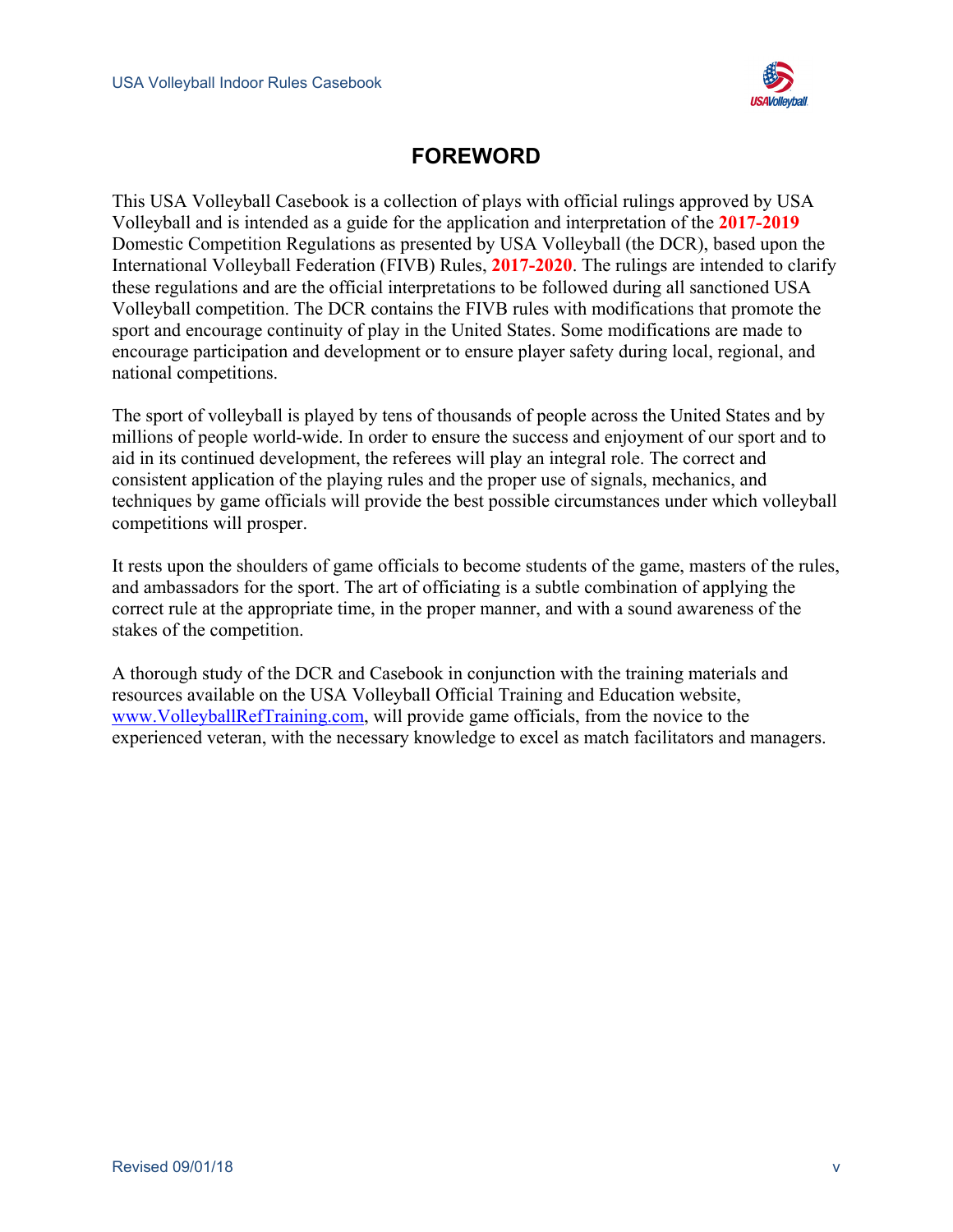

#### **NOTATIONS USED IN THE CASEBOOK**

<span id="page-5-0"></span>As a means of properly understanding each situation outlined in the plays, "Team S" and the letter "S" have been used to designate the serving team and members of that team. "Team R" and the letter "R" have been used to designate the receiving team and its players. For both teams, positions 2, 3, and 4 are front-row players and positions 1, 5, and 6 are back-row players and are represented by "S" or "R" and the player position number; e.g., "S1," "R3," etc. "S1" is the correct server on the serving (Team S) team, and "R2" will be the next server for the receiving (Team R) team.

In situations where the play does not pertain to the players' positions on the court, players are referred to using the "S" or "R," the number character (#) and a uniform number, e.g., "S#7" or "R#9." When the team is obvious, the "S" or "R" may be omitted. In cases related to Libero service, notation such as L#11 may be used to simplify the text. Unless otherwise noted, all cases presume use of at least one Libero and twelve team substitution rules.

In some situations where both teams serve, or where the play does not pertain to the serving (Team S) or receiving (Team R) teams, "Team A," "Team B", "A1," and "B#7" are used for reference.

The titles of specific team members and officials—captain, Libero, coach, and assistant coach, first and second referee, scorer, assistant scorer, and line judge—should always be spelled out.

All references are to the 2017-2019 DCR with the annotation of the rule number (e.g., 1.1.1); USAV clarification (e.g., USAV 1.1.1); Referee Techniques, Mechanics, and Procedures; Instructions for Use of Official Indoor Volleyball Score Sheets; and other sections where appropriate.

There are instances where case numbers are not sequential. This will allow us to add, delete, and modify some cases without having to renumber others and provide some continuity of case numbers, at least for the near future.

If editorial errors such as misspellings, inconsistent team references, or incorrect player positions or numbers are encountered, please contact the editor so that corrections can be made.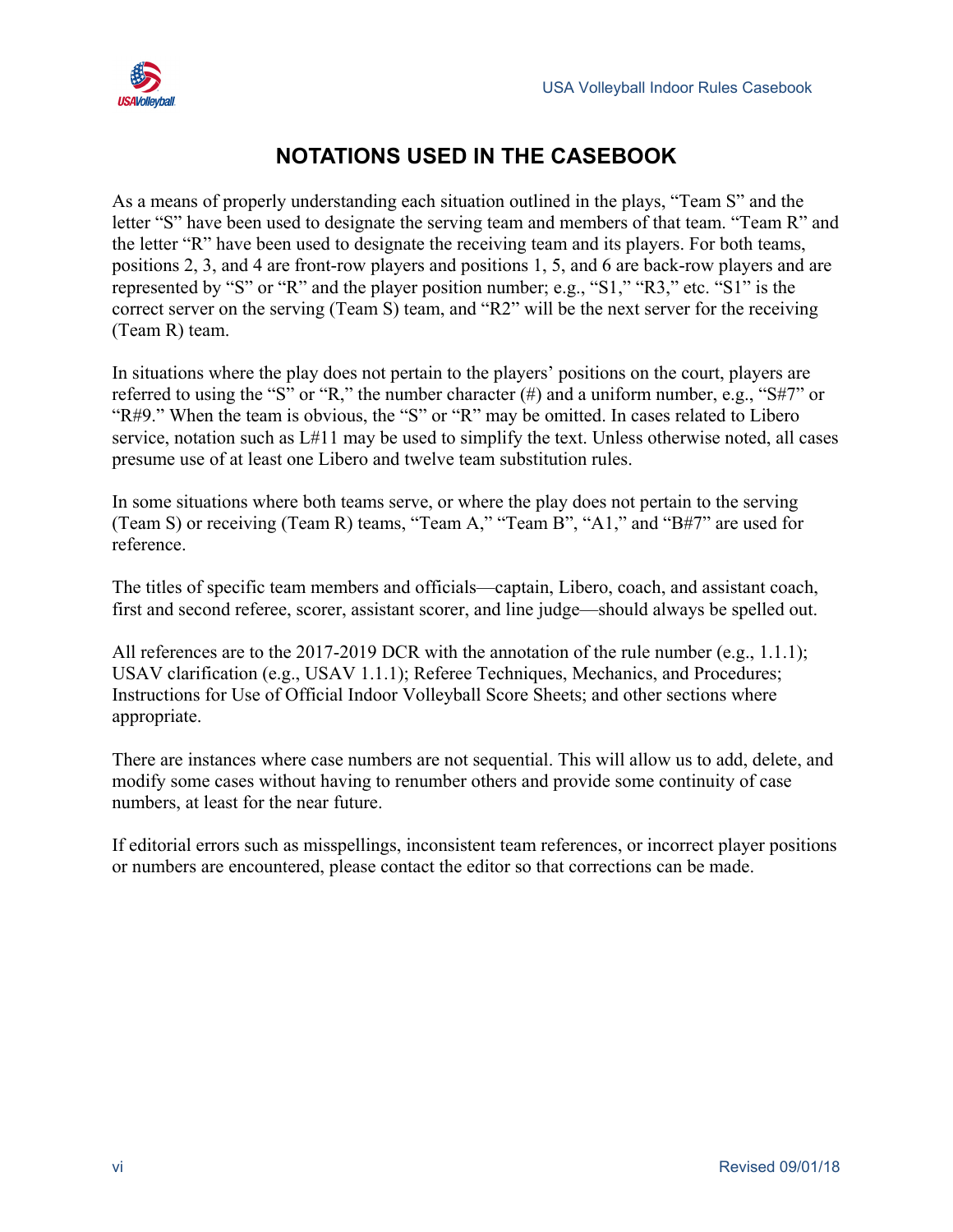

#### **CHANGE LOG**

<span id="page-6-0"></span>This Change Log includes changes incorporated after February 4, 2016.

| February 15, 2017     |                                                                           |
|-----------------------|---------------------------------------------------------------------------|
| New Cases:            | 4.42, 4.43, 4.44, 4.45, 8.16, 8.17, 8.18, 9.29, 9.30, 9.31, 15.58, 16.07, |
|                       | 16.08                                                                     |
| <b>Edited Cases:</b>  | 5.31, 9.06, 15.05, 15.06, 19.42                                           |
| September 1, 2017     |                                                                           |
| New Cases:            | 4.46, 5.47, 8.19, 9.32, 12.43, 19.44, 19.45                               |
| <b>Edited Cases:</b>  | 5.25, 5.26, 7.25, 7.26, 7.27, 15.05, 15.06, 15.23, 15.24, 15.54, 19.43    |
| Deleted Cases: 5.44   |                                                                           |
| September 1, 2018     |                                                                           |
| New Cases:            | 4.47, 4.48, 4.49, 5.48, 8.20, 9.33, 11.54, 12.44, 19.46, 19.47, 19.57,    |
|                       | 25.05                                                                     |
| Edited Cases:         | 4.14, 4.28, 4.44, 9.03, 9.06, 19.09                                       |
| <b>Deleted Cases:</b> | None                                                                      |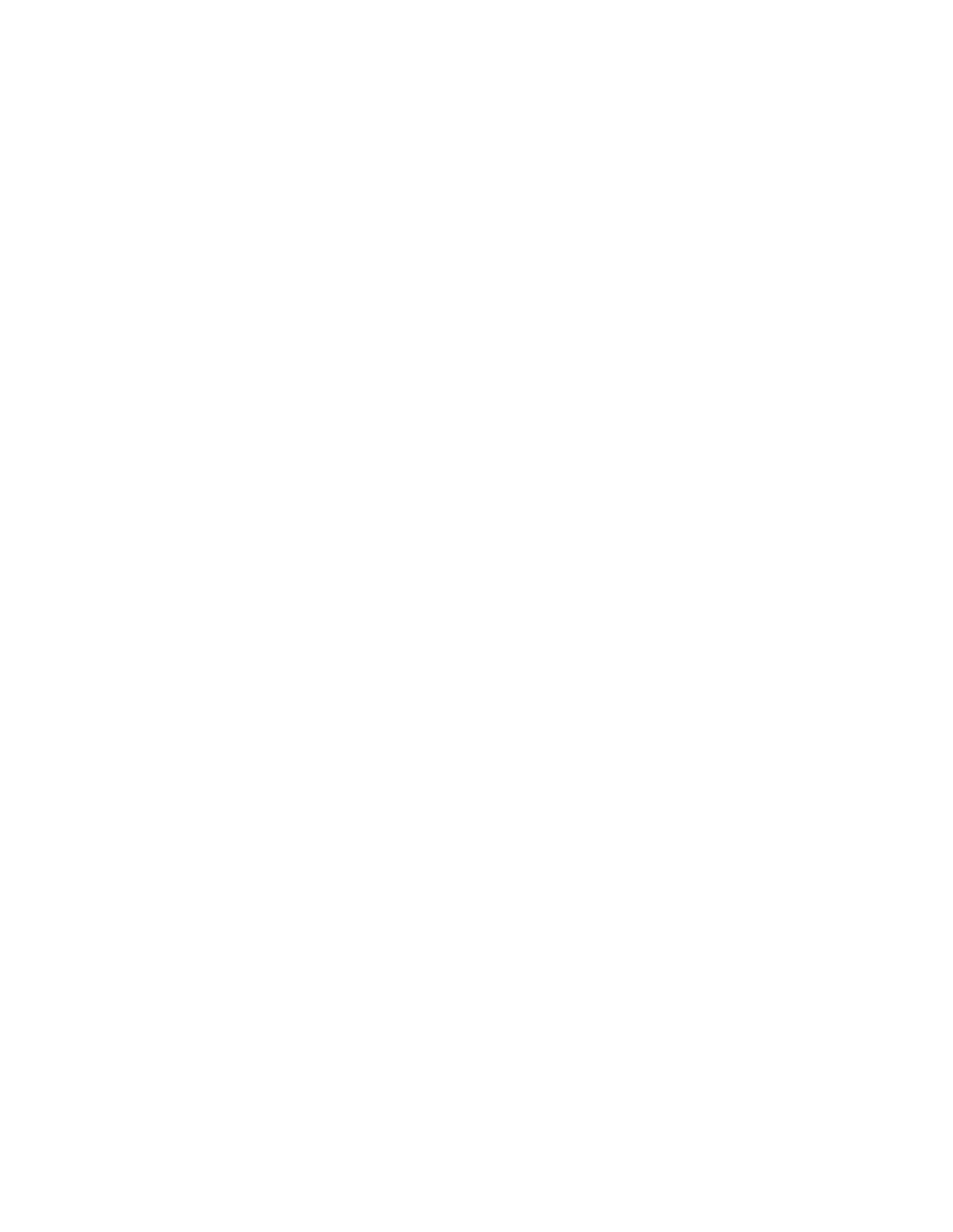

## **SECTION I – THE GAME**

## **Chapter One: Facilities and Equipment**

#### **Rule 1: Playing Area**

Dimensions; Playing Surface; Lines on the Court; Zones and Areas; Temperature; Lighting; Scoreboard

<span id="page-8-2"></span><span id="page-8-1"></span><span id="page-8-0"></span>

| 1.01 The free zone surrounding<br>the court is less than the<br>required 2 m ( $6.6\frac{3}{4}$ ").                                                   | <b>Ruling:</b> The match shall be played. It is<br>recommended that the free zone be a<br>minimum of 2 m ( $6.6\frac{3}{4}$ "). When<br>conditions do not allow for the minimum                                                                                                                                                                                                                                                                                         | <b>Reference:</b><br>USAV <sub>1.1a</sub><br><b>USAV 8.4.2a</b>                             |
|-------------------------------------------------------------------------------------------------------------------------------------------------------|-------------------------------------------------------------------------------------------------------------------------------------------------------------------------------------------------------------------------------------------------------------------------------------------------------------------------------------------------------------------------------------------------------------------------------------------------------------------------|---------------------------------------------------------------------------------------------|
|                                                                                                                                                       | free zone, for instance if floor or wall<br>obstacles less than 2 m from the court<br>interfere during play, a replay may be<br>directed at the first referee's discretion.                                                                                                                                                                                                                                                                                             |                                                                                             |
| 1.03 Parts of the center line are<br>solid lines, but in the center of<br>the court the line is "shadow-<br>bordered" through the facility's<br>logo. | <b>Ruling:</b> The center line must be a solid<br>line. A 9 m $(29'6'')$ length of tape 5 cm $(2'')$<br>wide must be placed the length of the center<br>line between the sidelines.                                                                                                                                                                                                                                                                                     | <b>Reference:</b><br>1.3                                                                    |
| 1.04 The attack line is only 2.3<br>m $(7'6'')$ from the center line.                                                                                 | <b>Ruling:</b> A 9 m $(29.6)$ length of tape 5 cm<br>$(2")$ wide must be placed 3 m $(9'10")$ from<br>the axis of the center line between the<br>sidelines for use as the attack line.                                                                                                                                                                                                                                                                                  | <b>Reference:</b><br>1.3.4                                                                  |
| 1.05 The attack line extensions<br>are not marked on the court.                                                                                       | <b>Ruling:</b> The attack line extensions are<br>required only at nationally sanctioned<br>tournaments. The attack line extensions are<br>recommended at any other competitions<br>and will assist referees when defining the<br>coaches' location in the free zone while the<br>ball is in play. When used, the attack line is<br>extended by addition of five 15 cm (6")<br>pieces of tape 5 cm (2") wide placed 20 cm<br>$(8")$ apart to a total of 1.75 m $(70")$ . | <b>Reference:</b><br>1.3.4<br><b>USAV 1.3.4</b><br><b>USAV 5.2.3.4</b><br><b>USAV 5.3.1</b> |
| 1.06 There are no service zone<br>markings at the left or right<br>edges of the service area.                                                         | Ruling: Pieces of tape, 5 cm (2") wide and<br>15 cm (6") long, should be placed 20 cm<br>(8") behind and perpendicular to the end<br>lines as extensions of the side lines.                                                                                                                                                                                                                                                                                             | <b>Reference:</b><br>1.4.2                                                                  |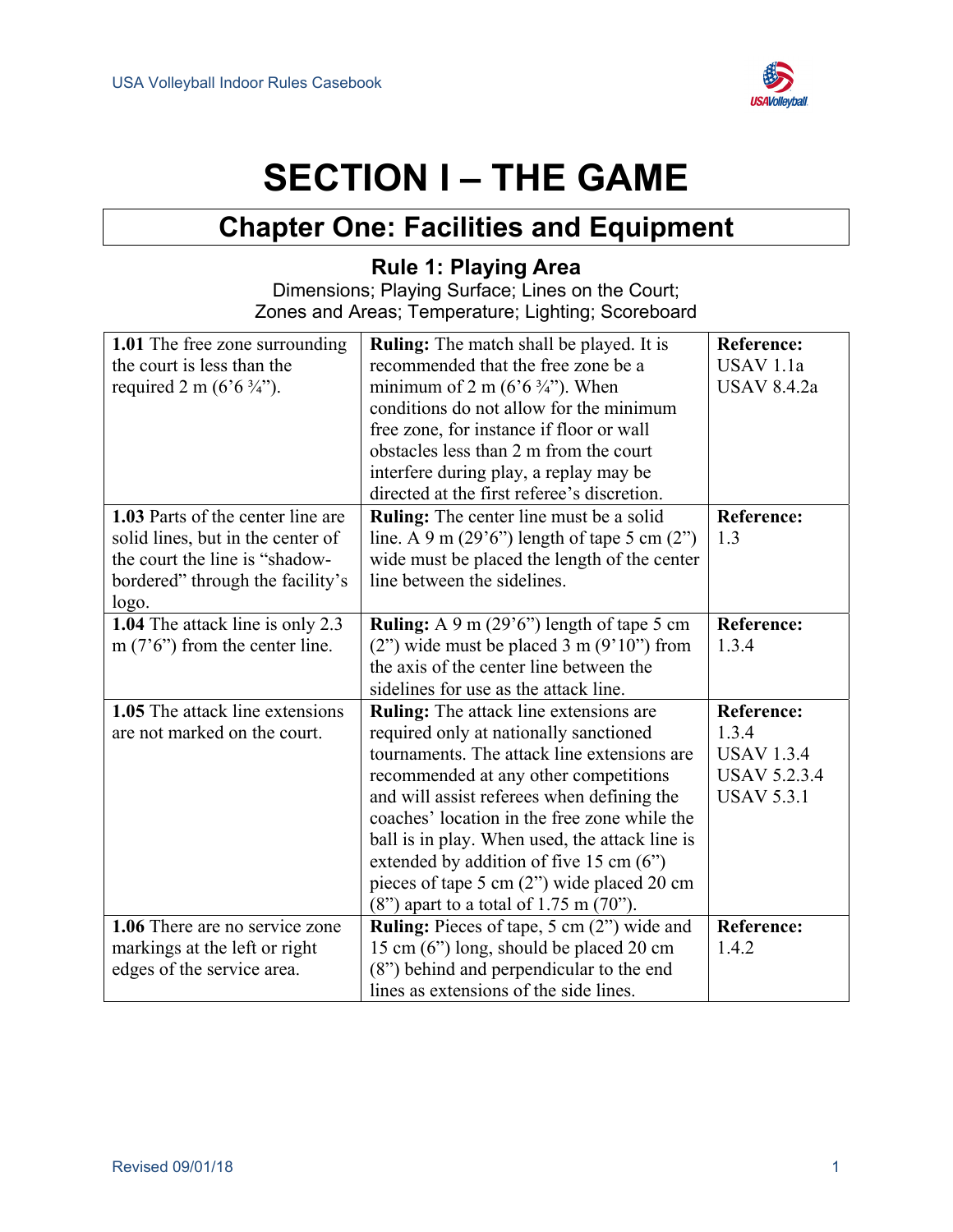

| 1.07 Bleachers are located 1.5   | <b>Ruling:</b> A piece of tape must be placed on       | <b>Reference:</b>  |
|----------------------------------|--------------------------------------------------------|--------------------|
| $m(5')$ from the end line at one | the court 2 m (6'6 $\frac{3}{4}$ ") from the bleachers | <b>USAV 1.4.2</b>  |
| end of the court.                | to provide the required service area depth.            | <b>USAV 8.4.2a</b> |
|                                  | After service, the line will be ignored until          |                    |
|                                  | play ends. A replay may result if the                  |                    |
|                                  | bleachers interfere with the play of the ball          |                    |
|                                  | after the serve.                                       |                    |

#### **Rule 2: Nets and Posts**

Height of the Net; Structure; Side Bands; Antennae; Posts; Additional Equipment

<span id="page-9-0"></span>

| <b>2.01</b> The net is $9 \text{ m } (30')$ in | <b>Ruling:</b> If another net, $9.5$ to $10 \text{ m } (31.6)$ | <b>Reference:</b>    |
|------------------------------------------------|----------------------------------------------------------------|----------------------|
| length.                                        | to 33') in length is available, the net should                 | 2.2                  |
|                                                | be changed. If no other net is available, the                  |                      |
|                                                | match should be played.                                        |                      |
| 2.02 A $4$ " wide sleeve is                    | Ruling: Net sleeves are permitted if net                       | <b>Reference:</b>    |
| secured along the top of the net               | height and net integrity are not affected.                     | Not addressed        |
| and contains sponsor                           |                                                                |                      |
| advertising.                                   |                                                                |                      |
| 2.03 The net does not have side                | Ruling: Side bands are an optional part of                     | <b>Reference:</b>    |
| bands.                                         | the net equipment. If used, the side bands                     | <b>USAV 2.3</b>      |
|                                                | are fastened vertically to the net inside the                  |                      |
|                                                | antennas and directly above each sideline.                     |                      |
| 2.04 The antennas are secured                  | Ruling: Tape must be placed over the metal                     | <b>Reference:</b>    |
| to the net with exposed metal                  | fasteners to minimize chance of injury to                      | USAV 2.6a            |
| fasteners.                                     | the players.                                                   |                      |
| <b>2.05</b> The support posts are held         | <b>Ruling:</b> The cables must be covered with a               | Reference:           |
| in place by small metal cables                 | soft, shock-absorbing, clearly visible                         | USAV <sub>2.6b</sub> |
| running from the top of the post               | material.                                                      |                      |
| to the floor.                                  |                                                                |                      |
| 2.06 The referee's platform                    | <b>Ruling:</b> The use of such equipment is legal              | <b>Reference:</b>    |
| consists of a large stand                      | provided it is padded and offers a safe,                       | <b>USAV 2.6.d</b>    |
| designed for this purpose that                 | stable platform for the referee. A ground                      | <b>USAV 2.6.e</b>    |
| extends beyond the net supports                | rule should be established prior to the start                  | <b>USAV 8.4.2a</b>   |
| approximately $61 \text{ cm} (2')$ on          | of the match to allow for a replay if such a                   |                      |
| each side of the center line.                  | stand interferes with the playing of the ball.                 |                      |
| 2.07 The referee platforms                     | Ruling: The use of such equipment is not                       | <b>Reference:</b>    |
| provided on various courts at a                | legal. If legal referee platforms are not                      | <b>USAV 2.6.d</b>    |
| tournament consist of stacked                  | available, the first referees should officiate                 |                      |
| jump boxes or step ladders not                 | from the floor.                                                |                      |
| designed for this purpose.                     |                                                                |                      |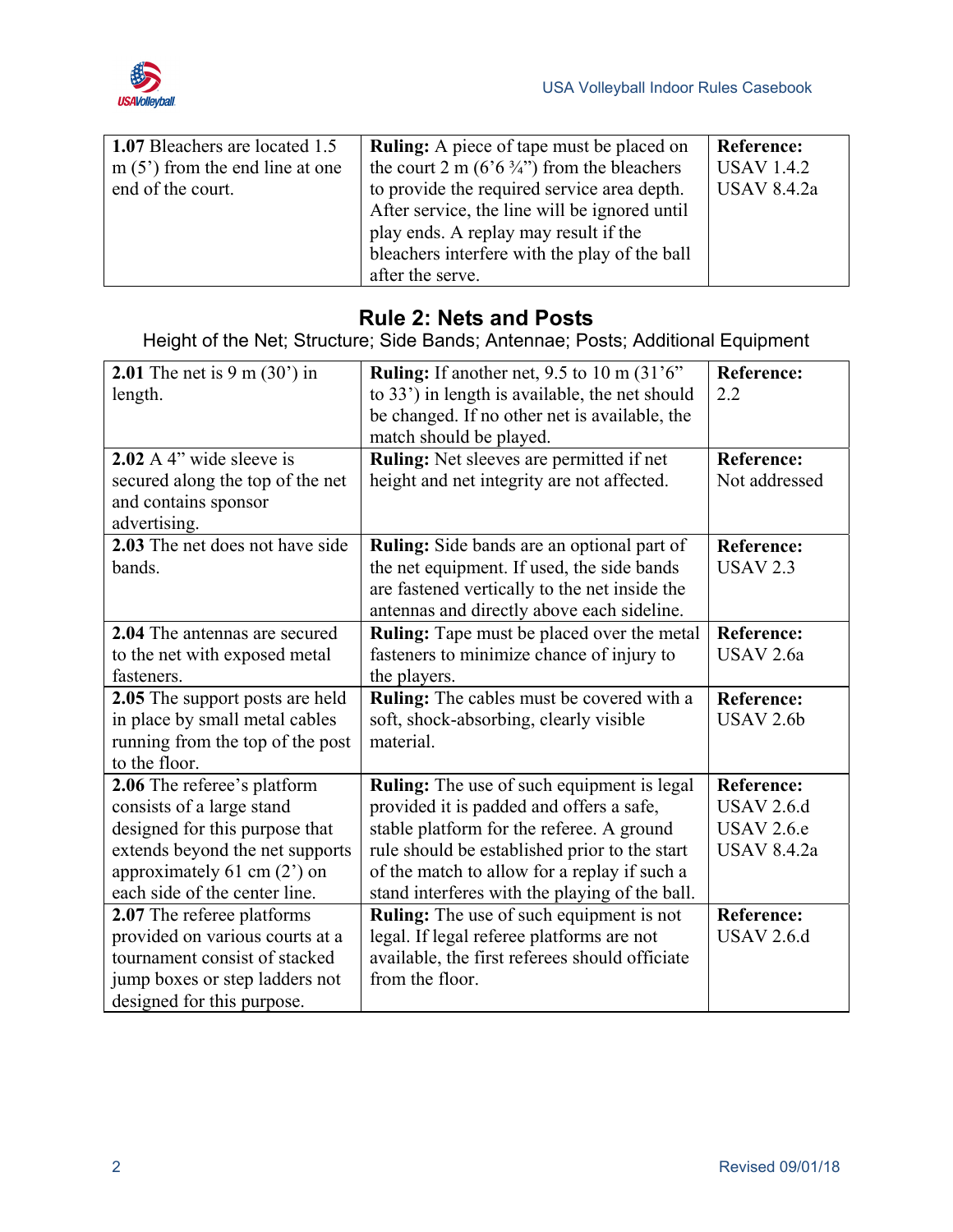

<span id="page-10-0"></span>

| <b>3.01</b> The first referee examines              | <b>Ruling:</b> Approval of the game ball is the  | <b>Reference:</b> |
|-----------------------------------------------------|--------------------------------------------------|-------------------|
| the ball provided at the                            | sole responsibility of the first referee. If the | 23.3.1.1          |
| tournament and determines that                      | referee deems the ball unsuitable for play,      |                   |
| it is not suitable for use. The                     | another ball must be obtained.                   |                   |
| two team captains have agreed                       |                                                  |                   |
| to play with the ball.                              |                                                  |                   |
| 3.02 The referee examines the                       | <b>Ruling:</b> Competition for 13-and-under and  | <b>Reference:</b> |
| ball provided for a 13-and-                         | all older age groups uses a ball weighing        | 3.1               |
| under competition and                               | 260 to 280 g (9 to 10 oz). The use of the        | <b>USAV 3.1</b>   |
| determines that it is the lighter                   | lighter ball weighing 198 to 227 g (7 to 8)      |                   |
| volleyball weighing 198 to 227                      | oz) is optional for 12-and under age group       |                   |
| $g(7 \text{ to } 8 \text{ oz})$ used in the 12-and- | competition only.                                |                   |
| under age groups.                                   |                                                  |                   |

**Rule 3: Balls**  Standards; Uniformity of Balls; Three-Ball System

## **Chapter Two: Participants**

#### **Rule 4: Teams**

Team Composition; Location of the Team; Equipment; Change of Equipment; Forbidden Objects

<span id="page-10-2"></span><span id="page-10-1"></span>

| 4.01 The scorer is recording a<br>team's starting line-up and<br>recognizes that the team captain<br>is not in the starting line-up.<br>The scorer notifies the second<br>referee that a game captain has                                                 | <b>Ruling:</b> One player on the court must be<br>designated on the score sheet as the team<br>captain. A referee must ask the coach for<br>the captain's number.                                                                                                                        | <b>Reference:</b><br>4.1.2<br>5.1.2                                                               |
|-----------------------------------------------------------------------------------------------------------------------------------------------------------------------------------------------------------------------------------------------------------|------------------------------------------------------------------------------------------------------------------------------------------------------------------------------------------------------------------------------------------------------------------------------------------|---------------------------------------------------------------------------------------------------|
| not been designated.<br>4.02 During a time-out, some<br>players "pepper" behind the<br>end-line of their team's court.<br>4.03 During play, a team's<br>assistant coach is instructing a<br>substitute as the two of them<br>stand in the spectator area. | <b>Ruling:</b> During time-outs, players may<br>warm-up in the free zone beyond their court<br>but may not use volleyballs.<br><b>Ruling:</b> The referees must instruct the<br>assistant coach to return to the bench area<br>and the player to return to the bench or<br>warm-up area. | <b>Reference:</b><br>4.2.3<br>4.2.3.2<br><b>Reference:</b><br>4.2.1<br>5.3.1<br><b>USAV 5.3.1</b> |
| 4.04 During the interval<br>between the first and second<br>sets, some team members use<br>practice balls to warm up on<br>their court.                                                                                                                   | <b>Ruling:</b> During set intervals, players may<br>use balls to warm up on their court or in the<br>free zone. Players may not warm up at the<br>net by spiking or serving over the net.                                                                                                | <b>Reference:</b><br>4.2.4<br><b>USAV 4.2.4</b>                                                   |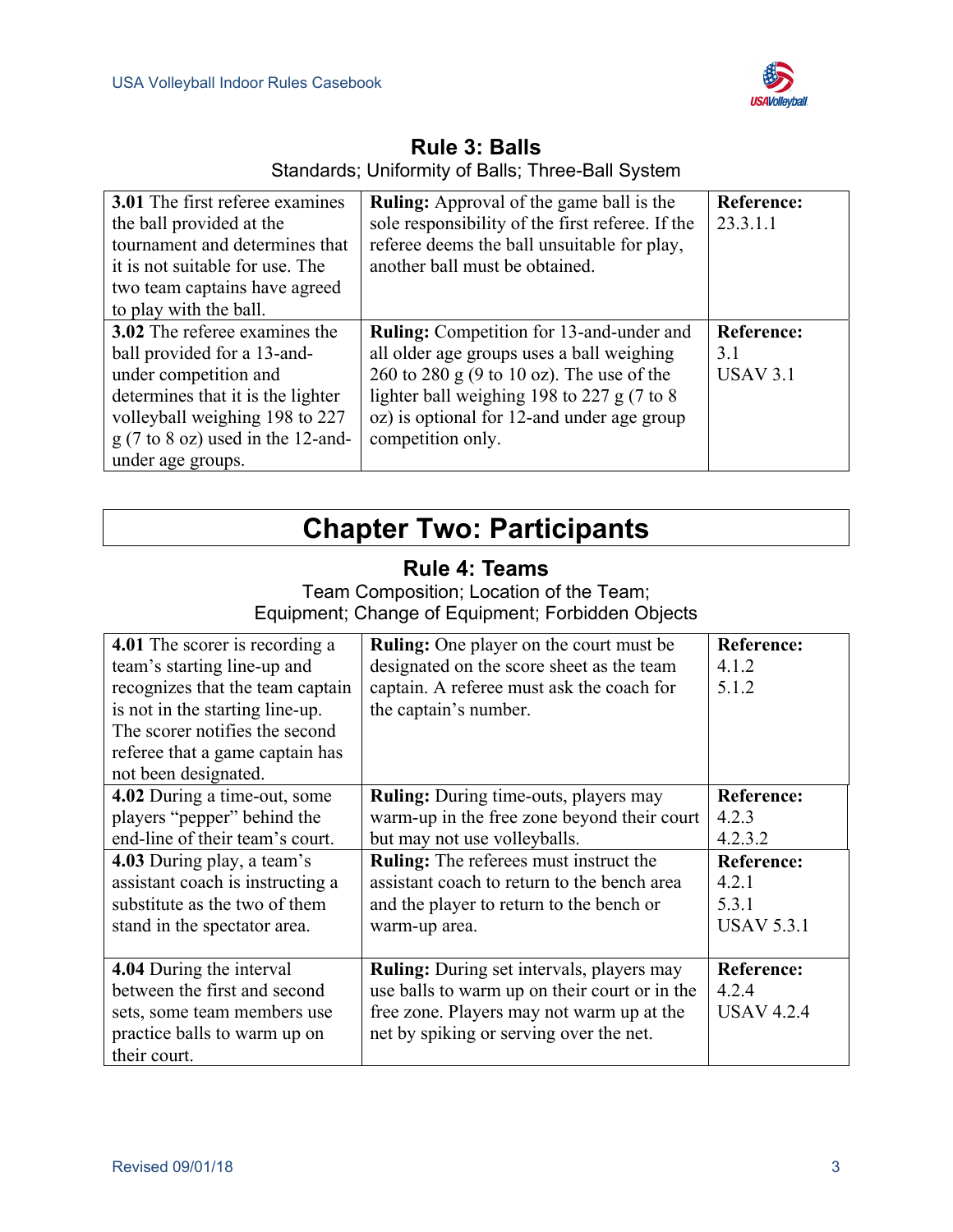

| 4.05 A team has printed the                                   | <b>Ruling:</b> In the spirit of promoting fan                                             | <b>Reference:</b>               |
|---------------------------------------------------------------|-------------------------------------------------------------------------------------------|---------------------------------|
| players' last names on the back                               | interest, the player's name may be placed                                                 | 4.3                             |
| of their jerseys.                                             | on the jersey, provided the printed names                                                 |                                 |
|                                                               | do not displace the numbers from their                                                    |                                 |
|                                                               | required location on the jersey. Different                                                |                                 |
|                                                               | names, like numbers and manufacturer's                                                    |                                 |
|                                                               | logos, are not considered when determining                                                |                                 |
|                                                               | whether uniforms are identical.                                                           |                                 |
| 4.06 A team is wearing short-                                 | <b>Ruling:</b> If two or more players are wearing                                         | <b>Reference:</b>               |
| sleeved uniforms. One player is                               | exposed undergarments under their jerseys,                                                | <b>USAV 4.3</b>                 |
| wearing a red, long-sleeved t-                                | the undergarments must be similar and of                                                  | <b>USAV 4.5.1</b>               |
| shirt under the jersey, and                                   | the same color. The neoprene elbow sleeve                                                 |                                 |
| another is wearing a blue                                     | is a brace, not an undergarment. The team's                                               |                                 |
| neoprene sleeve on one elbow.                                 | uniforms and equipment are legal.                                                         |                                 |
| 4.07 All players are wearing                                  | Ruling: The shoes and socks of a team's                                                   | <b>Reference:</b>               |
| white socks except for one, and                               | players do not have to be of matching style                                               | <b>USAV 4.3.1</b>               |
| that player is wearing red socks.                             | or color.                                                                                 |                                 |
| 4.08 A team's uniform numbers                                 | <b>Ruling:</b> Zero may not be the first digit of a                                       | <b>Reference:</b>               |
| 1 through 9 are printed on the                                | uniform number. Uniform numbers 1                                                         | <b>USAV 4.3.3</b>               |
| jerseys as "01", "02", "03", etc.                             | through 9 must be formed as a single-digit                                                |                                 |
|                                                               | number. Likewise, "0" and "00" are not                                                    |                                 |
| 4.09 The referees notice that the                             | legal uniform numbers.                                                                    |                                 |
| number "1" on player $\#19$ 's                                | Ruling: The players' jerseys must be                                                      | Reference:<br><b>USAV 4.3.3</b> |
| jersey is made from tape. The                                 | numbered in a permanent manner. A taped<br>number is not consistent with this rule.       |                                 |
| numbers on all other players'                                 |                                                                                           |                                 |
| jerseys are silk-screened. The                                | Duplicate numbers are not permitted. In this<br>situation, the player must have a legally |                                 |
| referees inform the coach and                                 | numbered jersey in order to play in the                                                   |                                 |
| captain that creating a number                                | match.                                                                                    |                                 |
| from tape is not legal. The                                   |                                                                                           |                                 |
| coach states that the team roster                             |                                                                                           |                                 |
| already has a player wearing                                  |                                                                                           |                                 |
| number "9", so they had to                                    |                                                                                           |                                 |
| "create" a number "19" so that                                |                                                                                           |                                 |
| there were no duplicate                                       |                                                                                           |                                 |
| numbers on the team roster.<br>4.10 A team's uniform numbers  |                                                                                           | <b>Reference:</b>               |
|                                                               | Ruling: Provided the jersey are numbered<br>in a permanent manner, that the color of the  | <b>USAV 4.3.3</b>               |
| are drawn on the jerseys with<br>permanent marker and clearly | numbers contrasts to the color(s) of the                                                  | <b>USAV 4.3.3.1</b>             |
| contrast with the color of the                                | jersey, and that the numbers are the same                                                 | <b>USAV 4.3.3.2</b>             |
| jersey. The lines forming the                                 | height and width and meet the minimum                                                     |                                 |
| numbers are the same color and                                | size requirements, the jerseys are legal.                                                 |                                 |
| approximately 2 cm $(\frac{3}{4})$ wide,                      |                                                                                           |                                 |
| and approximately 15 cm $(6")$                                |                                                                                           |                                 |
| in height on both the front and                               |                                                                                           |                                 |
| back of the uniform.                                          |                                                                                           |                                 |
|                                                               |                                                                                           |                                 |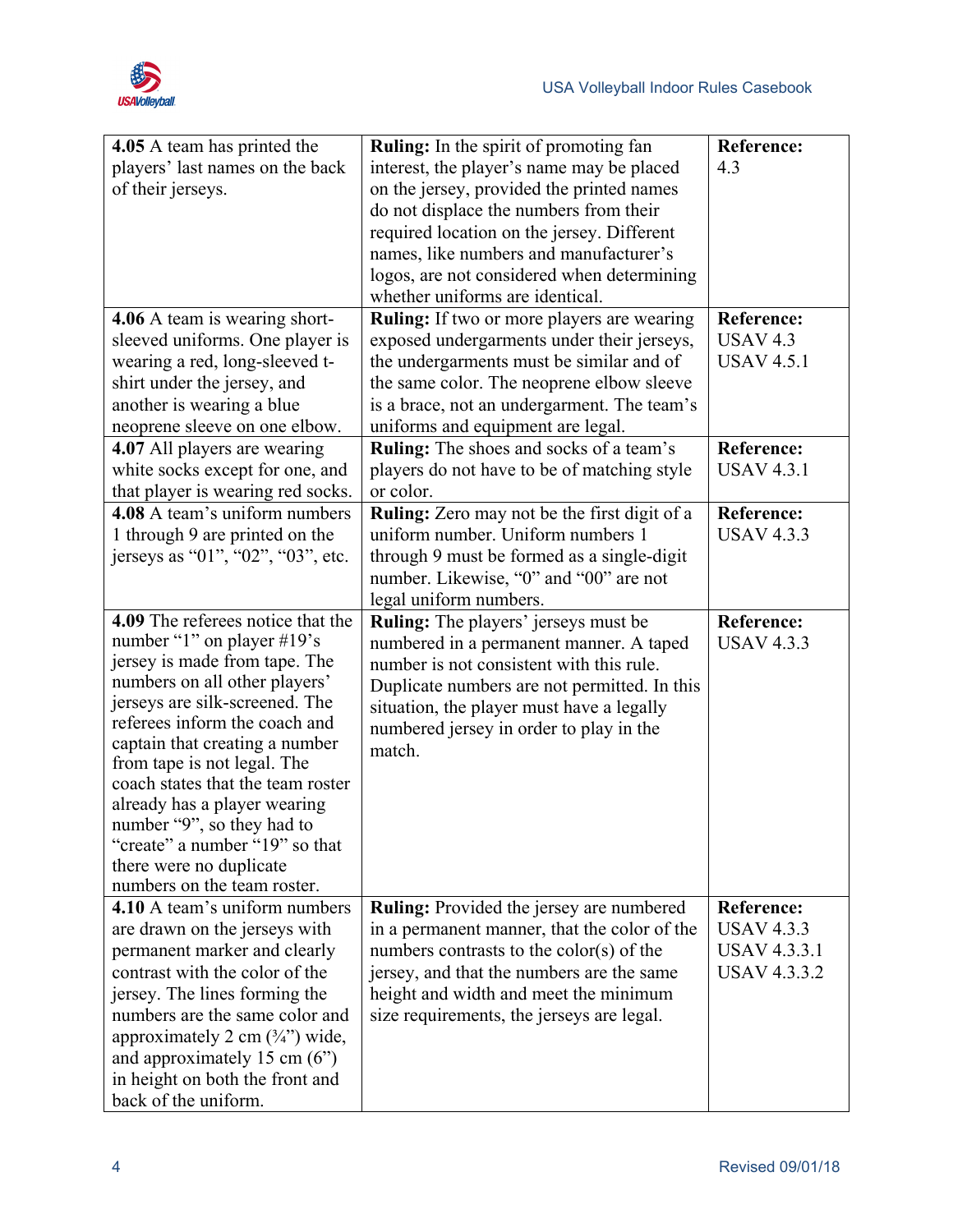

| 4.11 A team's jerseys are white<br>with 8" black numbers on the<br>back, except for #5 who has a<br>10" navy blue number.<br>4.12 A team's jersey numbers<br>are placed in the upper right<br>chest area on the front of the<br>jersey. The numbers are<br>centered on the back of the<br>jersey. | Ruling: Illegal uniform. Uniform numbers<br>must be the same color and height, except<br>for the Libero. Player #5 would not be<br>allowed to play in USAV Championship<br>tournaments while wearing that jersey.<br><b>Ruling:</b> The jerseys are not legal since<br>numbers must be centered on the player's<br>chest and upper back of the jersey. For<br>Nationally sanctioned competitions, the team<br>will not be permitted to play in illegal<br>uniforms. However, for regional competition,<br>a Regional Volleyball Association (RVA)<br>may choose to permit such uniforms.                                                                                                                                                                                                                                   | <b>Reference:</b><br><b>USAV 4.3.3.1b</b><br><b>Reference:</b><br><b>USAV 4.3.3.1</b><br>USAV 4.3.3.1a |
|---------------------------------------------------------------------------------------------------------------------------------------------------------------------------------------------------------------------------------------------------------------------------------------------------|----------------------------------------------------------------------------------------------------------------------------------------------------------------------------------------------------------------------------------------------------------------------------------------------------------------------------------------------------------------------------------------------------------------------------------------------------------------------------------------------------------------------------------------------------------------------------------------------------------------------------------------------------------------------------------------------------------------------------------------------------------------------------------------------------------------------------|--------------------------------------------------------------------------------------------------------|
| 4.13 A team's jerseys are black<br>with white numbers. The<br>numbers also have a dark red<br>1.25 cm $(\frac{1}{2})$ shadow border.<br>During the warm-ups, the<br>referees notice that the jerseys of<br>two players do not have the red<br>border around the white number.                     | Ruling: The jersey numbers must be the<br>same height and color for all team members<br>except the Libero. In this situation, the two<br>jerseys without the red border are not<br>considered the same color and are not legal.<br>Therefore, those two players will not be<br>permitted to play while wearing an illegal<br>uniform.                                                                                                                                                                                                                                                                                                                                                                                                                                                                                      | <b>Reference:</b><br>USAV 4.3.3.1a                                                                     |
| 4.14 A team's jerseys are solid<br>black. The numbers are outlined<br>on the jersey with white trim<br>but the solid color of the<br>numbers is also black. The<br>white outlines of each number<br>are clearly visible.                                                                          | Beginning with the 2018-2019 season, the<br>color of the number must clearly contrast<br>with the color of the jersey. The team should<br>be informed that the jerseys are illegal.<br>At National events, the first referee will<br>seek assistance from the head referee and<br>tournament director. The team will be<br>permitted to play in the event, and this<br>information will be forwarded to the USAV<br>Rules Interpreter. The team will be required<br>to request a waiver or resolve the issue<br>before their next event.<br>At Regional events, the tournament director<br>will make the final ruling on how this<br>situation is handled. It is recommended that<br>the team be permitted to play, and the Region<br>office should work with the team regarding a<br>solution for future Regional events. | USAV 4.3.3.1c                                                                                          |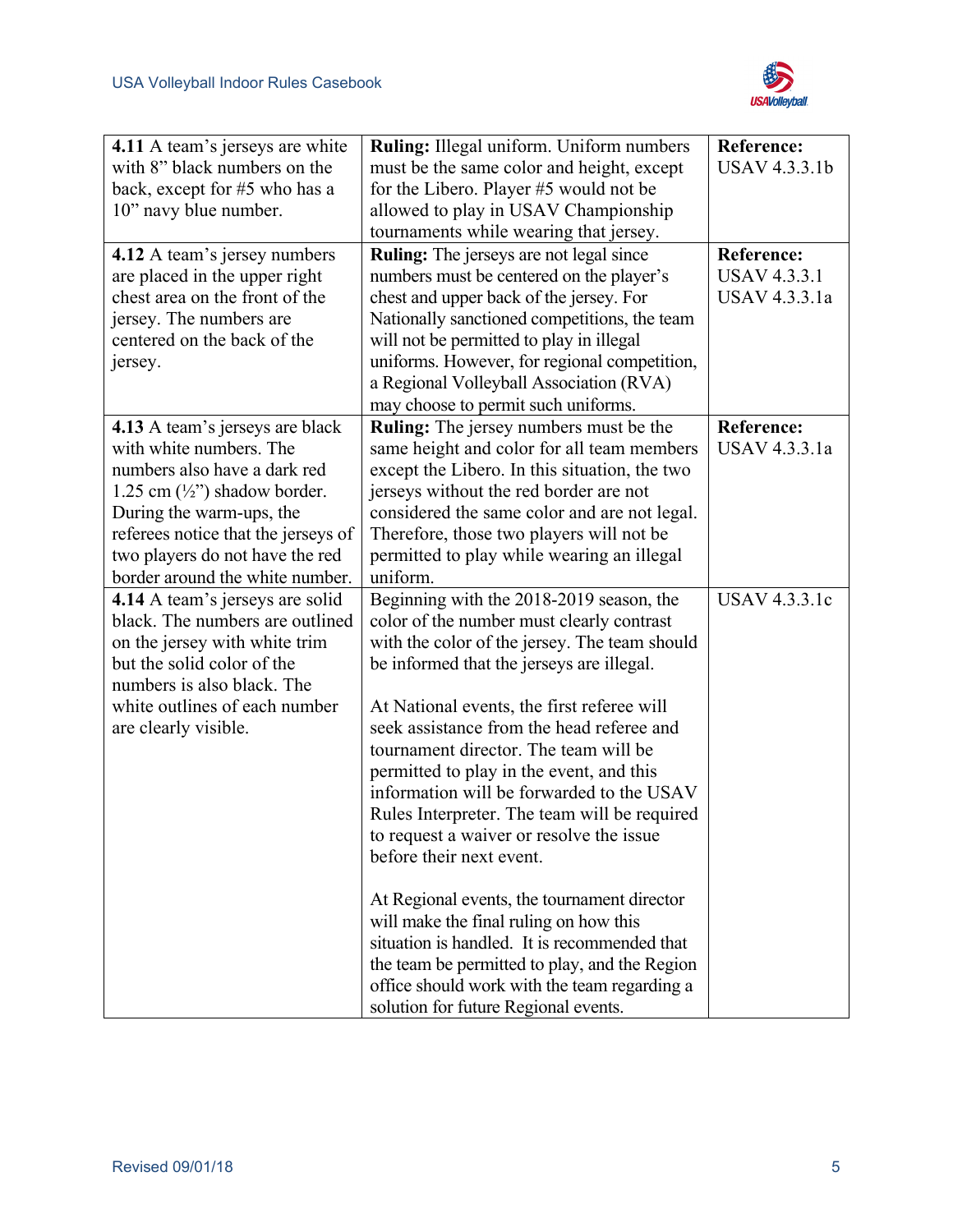

| 4.15 Some players are wearing<br>long-sleeved, collared shirts,<br>some are wearing short-sleeved,<br>collared shirts, and some are<br>wearing tank tops without any<br>sleeves or collars.<br>4.16 Player $#5$ is listed on the<br>roster as the team captain and<br>also has the captain's stripe<br>underlining the number on the<br>front of the jersey. Player $#5$ is<br>a starting player, but the coach<br>indicates on the line-up sheet<br>that player $#7$ will be the game<br>captain on the court. | <b>Ruling:</b> The players wearing long- or short-<br>sleeved shirts are in legal uniforms as long<br>as the uniforms are otherwise identical.<br>Players wearing tank tops are not wearing<br>uniforms similar to the rest of the team and,<br>unless a Libero, will not be permitted to<br>participate wearing the tank tops.<br>Ruling: Any time a roster is used, the<br>player designated on the roster as the team<br>captain will serve in that role while on the<br>court. The team may only designate another<br>player as game captain if the team captain<br>is not on the court during play. | <b>Reference:</b><br><b>USAV 4.3.5</b><br><b>Reference:</b><br>4.3.4<br>5.1.2                                                                                             |
|-----------------------------------------------------------------------------------------------------------------------------------------------------------------------------------------------------------------------------------------------------------------------------------------------------------------------------------------------------------------------------------------------------------------------------------------------------------------------------------------------------------------|----------------------------------------------------------------------------------------------------------------------------------------------------------------------------------------------------------------------------------------------------------------------------------------------------------------------------------------------------------------------------------------------------------------------------------------------------------------------------------------------------------------------------------------------------------------------------------------------------------|---------------------------------------------------------------------------------------------------------------------------------------------------------------------------|
| 4.17 A player from Team B has<br>one uniform number as a<br>"regular" player and then has a<br>different number when<br>designated as Libero. Neither<br>number is a duplicate of<br>teammate's number.                                                                                                                                                                                                                                                                                                         | <b>Ruling:</b> Each player must have a single<br>unique number recorded on the team's<br>roster for each match. If a player will be<br>participating as a "regular' player and as the<br>Libero during the same match, the player's<br>uniform number must be the same on each<br>jersey. For National Competition, each<br>player must have a single unique number<br>for the entire event.                                                                                                                                                                                                             | <b>Reference:</b><br>USAV 4.1.3a<br>4.4.2                                                                                                                                 |
| 4.18 Some of a team's players<br>are wearing shorts with white<br>piping down the side and other<br>players are wearing shorts<br>without the piping.                                                                                                                                                                                                                                                                                                                                                           | <b>Ruling:</b> Jerseys and shorts must be<br>uniform. For nationally sanctioned USA<br>Volleyball junior competition, all uniforms<br>must be identical. At the USA Volleyball<br>Open Championships, teams must wear<br>jerseys that meet all the requirements of<br>Rule 4, but may wear uniform shorts that<br>are similar in color, regardless of style, cut,<br>and trim. For regional competition, the<br>RVA may choose to permit such uniforms.                                                                                                                                                  | <b>Reference:</b><br><b>USAV 4.3.1</b><br><b>USAV 4.3.5</b><br>2014 USA<br>Volleyball Open<br>National<br>Championships<br>Pre-Tournament<br>Manual, Chapter 3,<br>page 3 |
| 4.19 All players from Team R<br>are wearing the same color<br>uniform shorts, but some of the<br>shorts have small<br>manufacturer's logos on the leg.<br>Some of the logos are different.<br>Other than the logos, all shorts<br>are identical.                                                                                                                                                                                                                                                                | <b>Ruling:</b> The uniform shorts are legal. For<br>nationally sanctioned competition, uniforms<br>must be identical except for a single<br>manufacturer's logo not to exceed 14.6 cm <sup>2</sup><br>$(2\frac{1}{4}$ square inches) which is permitted on<br>the outside of the jerseys or shorts.                                                                                                                                                                                                                                                                                                      | <b>Reference:</b><br><b>USAV 4.3.5</b>                                                                                                                                    |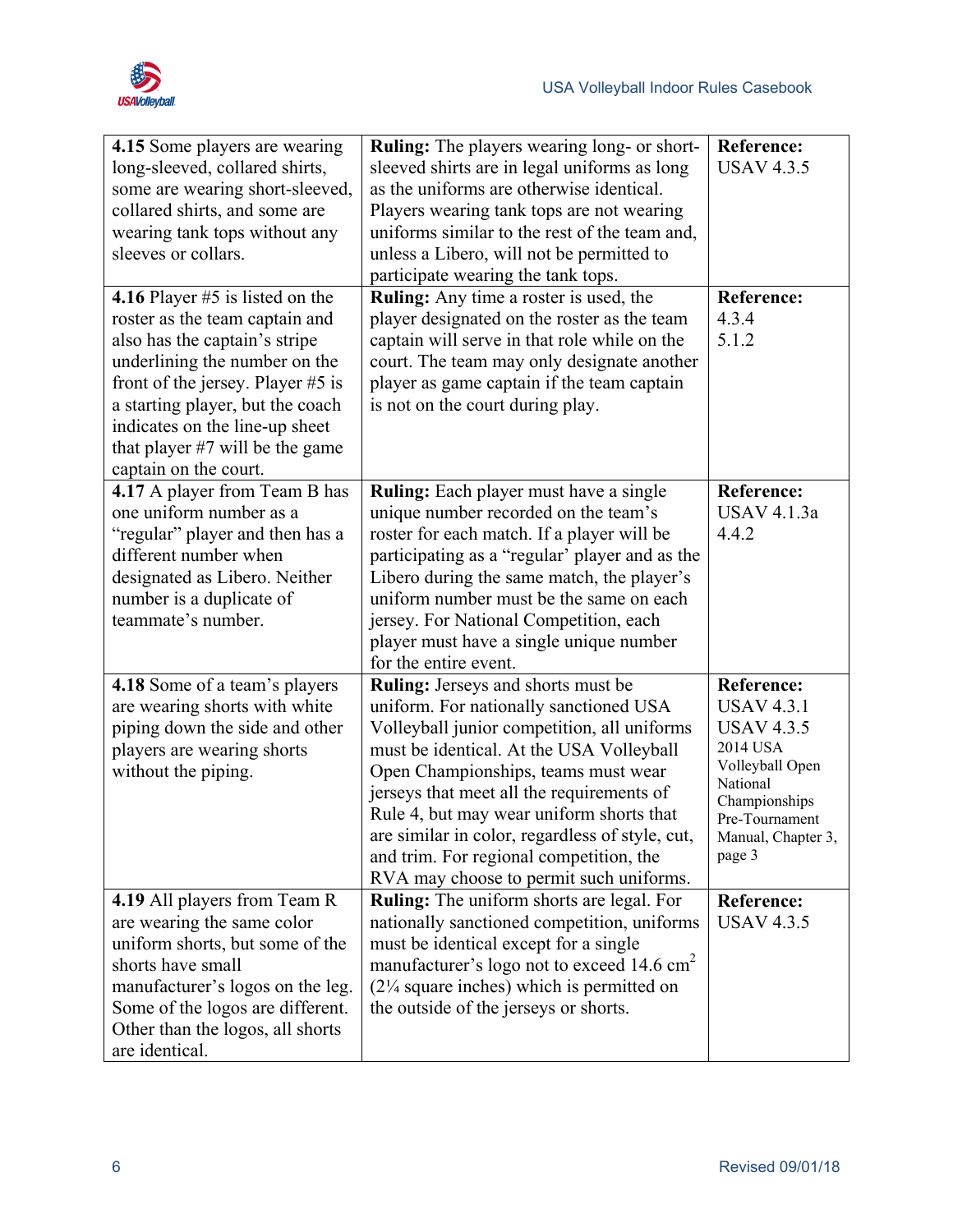

| 4.21 A player is wearing<br>several small earrings in the<br>ears, a stud in the nose, a short<br>chain around the neck, and a<br>ring with a large stone on a<br>finger.                                                                                                                                                                      | Ruling: For adult competition, jewelry may<br>be worn provided its nature does not<br>present a concern for safety, e.g., extremely<br>long necklaces and/or necklaces with large<br>medallions, or large hoop earrings. The ring<br>with the large stone must be removed.                                      | <b>Reference:</b><br>4.5.1<br>Techniques,<br>Mechanics, &<br>Procedures: Points<br>of Emphasis #7e |
|------------------------------------------------------------------------------------------------------------------------------------------------------------------------------------------------------------------------------------------------------------------------------------------------------------------------------------------------|-----------------------------------------------------------------------------------------------------------------------------------------------------------------------------------------------------------------------------------------------------------------------------------------------------------------|----------------------------------------------------------------------------------------------------|
|                                                                                                                                                                                                                                                                                                                                                | For junior competition, players may not<br>wear jewelry. The earrings, stud, chain, and<br>ring must be removed.                                                                                                                                                                                                |                                                                                                    |
| 4.22 A player is wearing a<br>religious medal on a chain<br>hanging outside the player's<br>shirt.                                                                                                                                                                                                                                             | <b>Ruling:</b> For adult competition, if the chain<br>is long, it must be removed or secured<br>inside the shirt.<br>For junior competition, the player must<br>remove the chain and may tape or sew the<br>medal under the uniform.                                                                            | Reference:<br><b>USAV 4.5.1</b>                                                                    |
| 4.23 A player is wearing a<br>bracelet made of string. The<br>player stated that the bracelet<br>must be worn because it was<br>woven onto the wrist and could<br>not be removed.                                                                                                                                                              | <b>Ruling:</b> For adult competition, a player<br>may wear a string bracelet as long as it is<br>fairly tight and will not cause injury to the<br>player or other participants.<br>For junior competition, a string bracelet is<br>considered jewelry and must be removed or<br>the player may not participate. | <b>Reference:</b><br><b>USAV 4.5.1</b>                                                             |
| 4.24 Prior to a match during<br>junior competition, a referee<br>notices that a player has tape<br>covering part of each ear. The<br>referee reminds the player that<br>jewelry is not allowed, and asks<br>the player if the tape is covering<br>earrings. The player replies the<br>piercings are new and the<br>earrings cannot be removed. | Ruling: For junior competition, it is<br>forbidden to wear earrings, regardless of<br>whether they are taped. If the player states<br>that the tape is covering earrings, the<br>earrings must be removed or the player may<br>not participate.                                                                 | <b>Reference:</b><br><b>USAV 4.5.1</b>                                                             |
| 4.25 A player is wearing disc-<br>like earrings inserted into the<br>lobe of the ear. These earrings<br>do not have any protruding<br>edges or sharp points.                                                                                                                                                                                   | <b>Ruling:</b> For adult competition, the player<br>may wear this type of earrings.<br>For junior competition, a player may not<br>participate in the match while wearing<br>jewelry.                                                                                                                           | <b>Reference:</b><br><b>USAV 4.5.1</b>                                                             |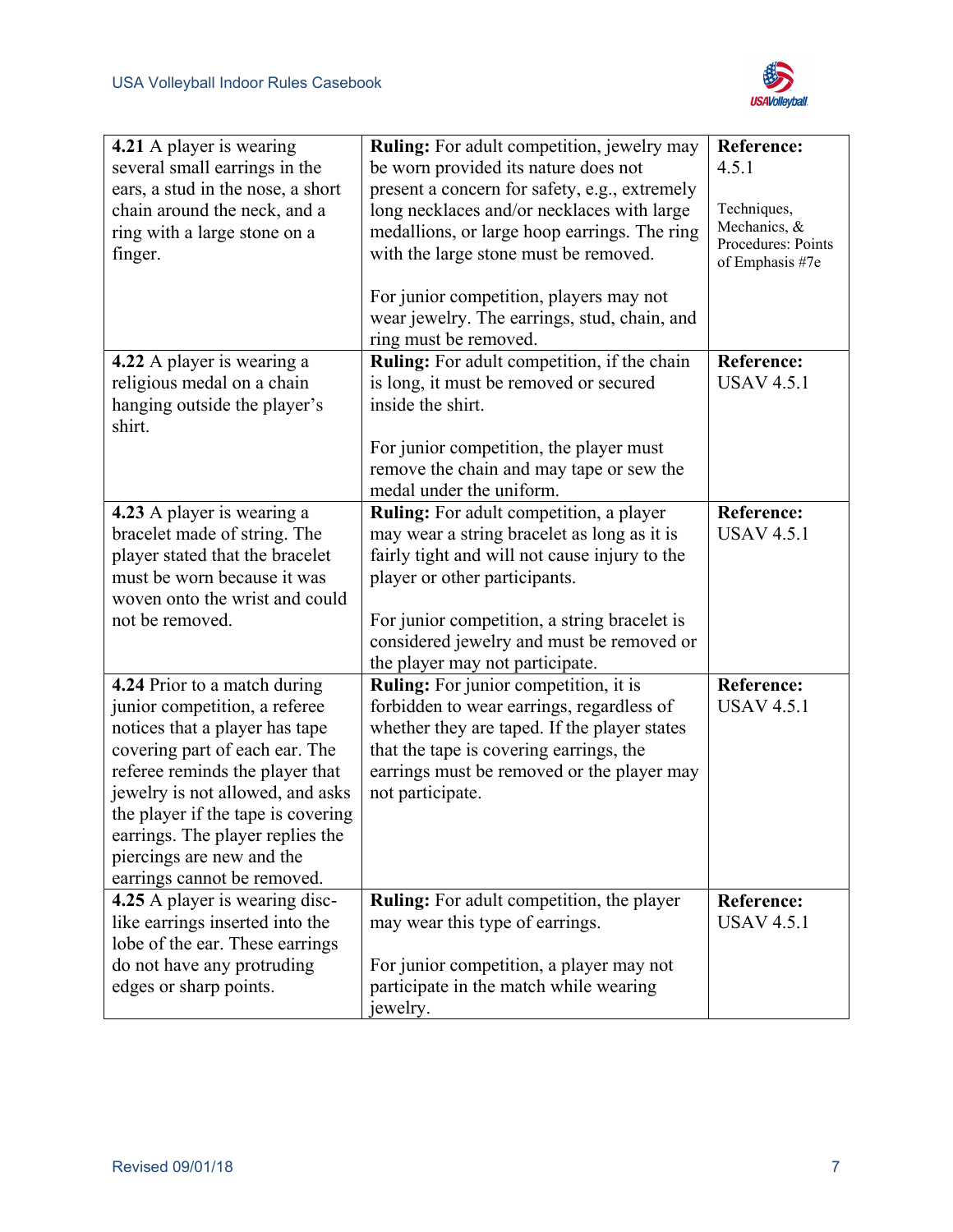

| 4.27 A player has removed a<br>nose piercing and replaced it<br>with a small plastic "spacer" so<br>that the jewelry may be quickly<br>replaced after the match.                                                                                                                                                                         | <b>Ruling:</b> For all competition, a plastic<br>"spacer" may be used to replace jewelry<br>while the player participates in the match.                                                                                                                                  | <b>Reference:</b><br><b>USAV 4.5.1</b>                                           |
|------------------------------------------------------------------------------------------------------------------------------------------------------------------------------------------------------------------------------------------------------------------------------------------------------------------------------------------|--------------------------------------------------------------------------------------------------------------------------------------------------------------------------------------------------------------------------------------------------------------------------|----------------------------------------------------------------------------------|
| 4.28 A player is wearing<br>monofilament line through an<br>ear piercing or nose piercing.                                                                                                                                                                                                                                               | <b>Ruling:</b> For all competition, monofilament<br>line, thread, or string looped through a<br>piercing hole is not legal. However, a<br>straight piece of line, knotted at both ends,<br>would be considered legal.                                                    | <b>Reference:</b><br><b>USAV 4.5.1</b>                                           |
| 4.29 A player is wearing a hard<br>plastic headband.                                                                                                                                                                                                                                                                                     | <b>Ruling:</b> For all competition, smooth plastic<br>headbands may be used to control hair.<br>Likewise, barrettes and bobby pins are<br>permitted. Such items do not need to be<br>covered or padded.                                                                  | <b>Reference:</b><br><b>USAV 4.5.1</b>                                           |
| 4.30 A player is wearing a<br>hairstyle that contains beads<br>fastened at the ends of the hair.                                                                                                                                                                                                                                         | Ruling: For all competition, the referee<br>must determine whether the beads have the<br>potential to cause injury. If so, the player<br>will not be permitted to play while wearing<br>the beads or without taking other actions to<br>remove the potential for injury. | <b>Reference:</b><br><b>USAV 4.5.1</b>                                           |
| 4.31 A team's jerseys have<br>smooth metal buttons on them.                                                                                                                                                                                                                                                                              | <b>Ruling:</b> For all competition, metal buttons<br>or fasteners are not prohibited by rule.<br>However, if the buttons or fasteners are<br>unusually large or are deemed otherwise to<br>be dangerous to the participants, they are<br>not allowed on the uniform.     | <b>Reference:</b><br>4.5.1<br><b>USAV 4.5.1</b>                                  |
| 4.32 Between rallies, the first<br>referee notices that a player is<br>wearing jewelry. The first<br>referee has the player remove<br>the jewelry and assesses a delay<br>warning to the team. The captain<br>questions the first referee<br>because the team had not been<br>warned about the jewelry before<br>the start of the match. | Ruling: The first referee's decision is<br>correct. There is no requirement to inform<br>teams to observe the written rules.                                                                                                                                             | <b>Reference:</b><br><b>USAV 4.5.1</b><br>16.1.5<br>20.1.1<br><b>USAV 20.1.1</b> |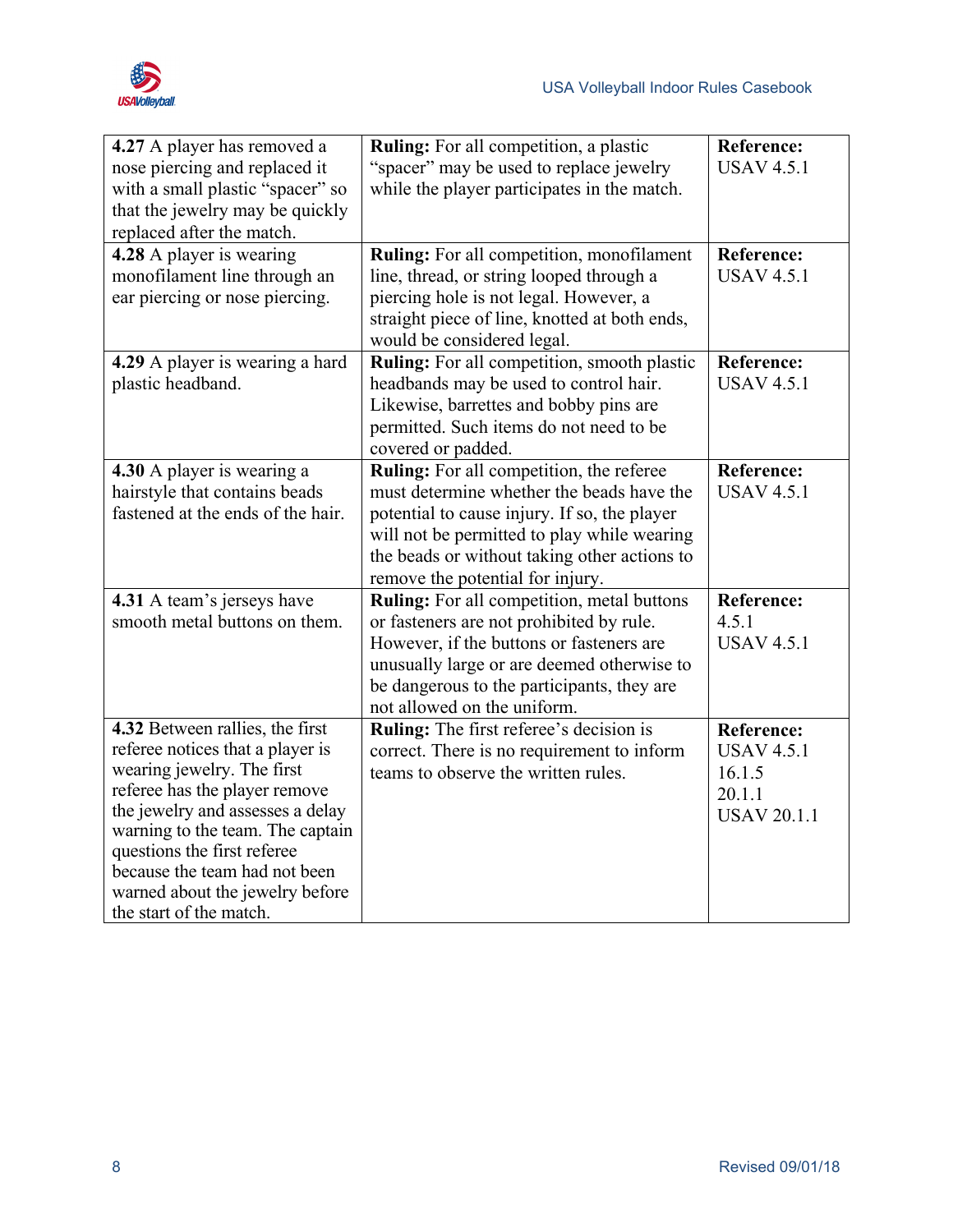

| 4.33 A player is wearing an<br>ankle brace that is seen by the<br>referees during warm-ups. The<br>referees do not feel the brace is<br>unsafe. However, a trainer is<br>available for the event and the<br>referees ask for an inspection of<br>the brace. The trainer indicates<br>the brace is no more dangerous<br>to the player and the other<br>participants than the natural<br>ankle would be. The player is<br>allowed to participate in the<br>match. | <b>Ruling:</b> Correct procedure by the referee.<br>No player may be allowed to wear a brace,<br>prosthetic limb, or headgear that might<br>cause injury or give the player an artificial<br>advantage. If available, a physician or<br>trainer should make this determination.                                                                                                                                                                                                                                                                                                                                                     | <b>Reference:</b><br>4.5.1<br><b>USAV 4.5.1</b> |
|-----------------------------------------------------------------------------------------------------------------------------------------------------------------------------------------------------------------------------------------------------------------------------------------------------------------------------------------------------------------------------------------------------------------------------------------------------------------|-------------------------------------------------------------------------------------------------------------------------------------------------------------------------------------------------------------------------------------------------------------------------------------------------------------------------------------------------------------------------------------------------------------------------------------------------------------------------------------------------------------------------------------------------------------------------------------------------------------------------------------|-------------------------------------------------|
| 4.34 Prior to the match, a coach                                                                                                                                                                                                                                                                                                                                                                                                                                | <b>Ruling:</b> A foam helmet or soft material                                                                                                                                                                                                                                                                                                                                                                                                                                                                                                                                                                                       | <b>Reference:</b>                               |
| requests that a player be<br>permitted to wear a foam<br>helmet, similar to boxing<br>headgear, as head protection.                                                                                                                                                                                                                                                                                                                                             | headgear is legal provided there is no risk<br>for injury to the player or another<br>participant. However, USA Volleyball in no<br>way warrants or guarantees the<br>effectiveness of any of these<br>helmets/headgear for the prevention of or<br>protection from any injury, including<br>concussions. The devices effectiveness or<br>appropriate use should be determined in<br>conjunction with the player's doctor or<br>other qualified medical personnel. This<br>ruling simply seeks to clarify the<br>parameters by which a determination will<br>be made on what devices would be legal for<br>use in USAV competition. | 4.5.1<br><b>USAV 4.5.1</b>                      |
| 4.35 Prior to the match, a coach                                                                                                                                                                                                                                                                                                                                                                                                                                | Ruling: A fiberglass or plastic helmet is                                                                                                                                                                                                                                                                                                                                                                                                                                                                                                                                                                                           | <b>Reference:</b>                               |
| requests that a player be                                                                                                                                                                                                                                                                                                                                                                                                                                       | considered a type of hat or headgear that                                                                                                                                                                                                                                                                                                                                                                                                                                                                                                                                                                                           | 4.5.1                                           |
| permitted to wear a fiberglass<br>helmet as head protection.                                                                                                                                                                                                                                                                                                                                                                                                    | may cause injury to the player or another<br>participant. Consequently, such equipment<br>is not permitted.                                                                                                                                                                                                                                                                                                                                                                                                                                                                                                                         | <b>USAV 4.5.1</b>                               |
| 4.36 A player is wearing a hard                                                                                                                                                                                                                                                                                                                                                                                                                                 | Ruling: Any cast, such as a plaster cast on                                                                                                                                                                                                                                                                                                                                                                                                                                                                                                                                                                                         | <b>Reference:</b>                               |
| plaster cast on the wrist. The                                                                                                                                                                                                                                                                                                                                                                                                                                  | the hand or forearm, is not legal, no matter                                                                                                                                                                                                                                                                                                                                                                                                                                                                                                                                                                                        | 4.5.1                                           |
| cast is padded with shock-<br>absorbing foam.                                                                                                                                                                                                                                                                                                                                                                                                                   | how it is padded.                                                                                                                                                                                                                                                                                                                                                                                                                                                                                                                                                                                                                   | <b>USAV 4.5.1</b>                               |
| 4.37 A player is wearing an                                                                                                                                                                                                                                                                                                                                                                                                                                     | <b>Ruling:</b> Medical devices such as insulin                                                                                                                                                                                                                                                                                                                                                                                                                                                                                                                                                                                      | <b>Reference:</b>                               |
| insulin pump fastened to the                                                                                                                                                                                                                                                                                                                                                                                                                                    | pumps, heart monitors, and cochlear ear                                                                                                                                                                                                                                                                                                                                                                                                                                                                                                                                                                                             | 4.5.1                                           |
| waistband of the uniform                                                                                                                                                                                                                                                                                                                                                                                                                                        | implants are legal. It may be necessary for                                                                                                                                                                                                                                                                                                                                                                                                                                                                                                                                                                                         |                                                 |
| shorts.                                                                                                                                                                                                                                                                                                                                                                                                                                                         | the device to be covered or padded.                                                                                                                                                                                                                                                                                                                                                                                                                                                                                                                                                                                                 |                                                 |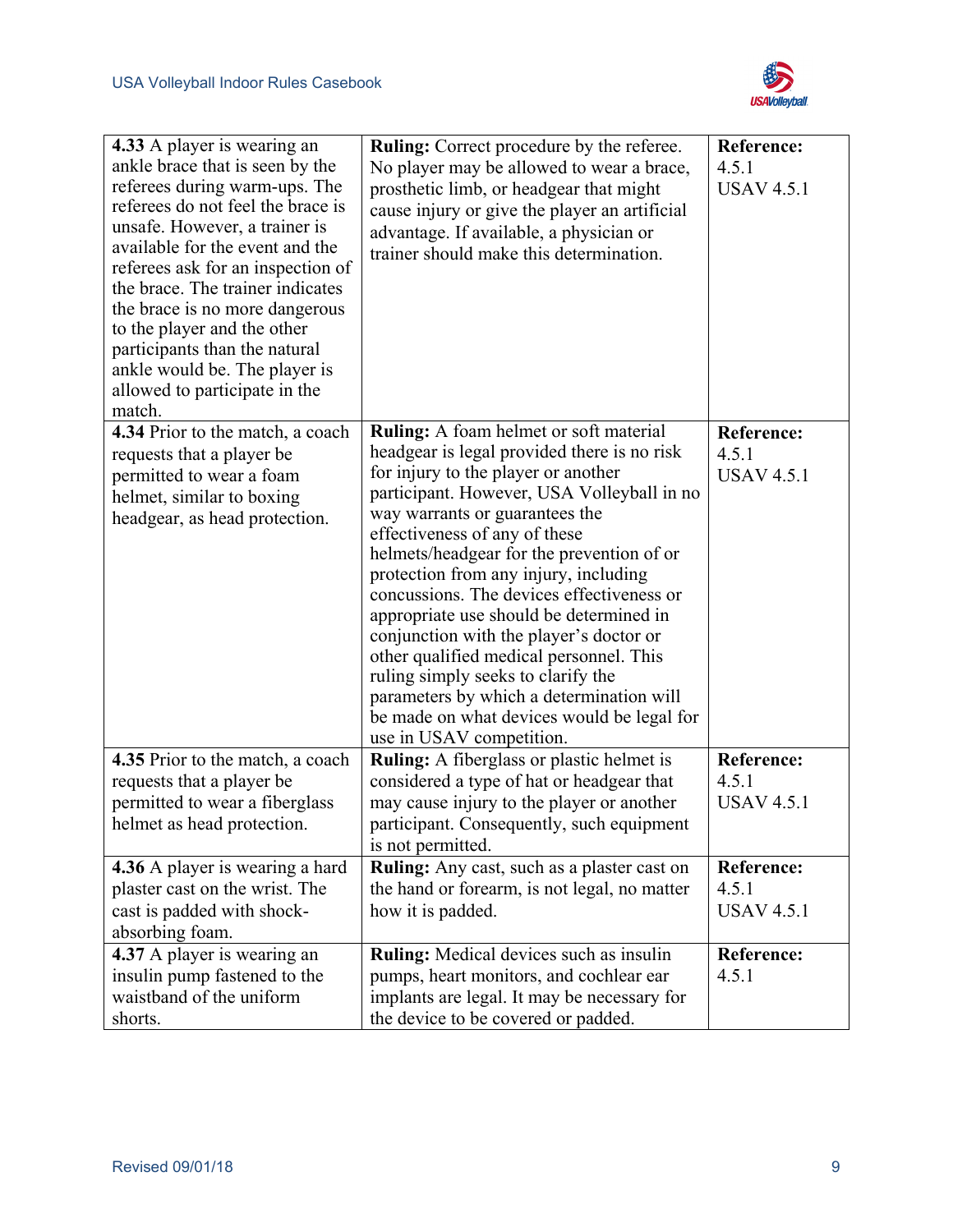

| 4.39 A player's glasses fall to     | <b>Ruling:</b> When a player's glasses, footwear, | <b>Reference:</b> |
|-------------------------------------|---------------------------------------------------|-------------------|
| the floor near the center line      | towel, or other personal equipment falls to       | 4.5.2             |
| during play.                        | the floor and creates a safety hazard, play is    | <b>USAV 4.5.2</b> |
|                                     | stopped, a delay sanction is assessed, and        |                   |
|                                     | the rally is then replayed. Stopping play is      |                   |
|                                     | not automatic. Rather, in the spirit of fair      |                   |
|                                     | play and for the safety of the participants,      |                   |
|                                     | referees must exercise reasonable judgment.       |                   |
|                                     | If the item is near the center line or on the     |                   |
|                                     | other team's court, play must be stopped.         |                   |
| 4.40 A player loses a towel         | Ruling: When a player's towel, glasses,           | <b>Reference:</b> |
| during play and it is lying in the  | footwear, or other personal equipment falls       | 4.5.2             |
| back court near the side line.      | to the floor, but player safety is not a          | <b>USAV 4.5.2</b> |
| The ball is eventually played       | concern, play should continue. Stopping           |                   |
| over the net to the opponent. As    | play is not automatic. Rather, in the spirit of   |                   |
| play continues, a player picks      | fair play and for the safety of the               |                   |
| up the towel and tosses it to the   | participants, referees must exercise              |                   |
| bench.                              | reasonable judgment. If the item falls on the     |                   |
|                                     | team's own side of the court, the team            |                   |
|                                     | should be allowed to attempt to mitigate the      |                   |
|                                     | problem.                                          |                   |
| 4.41 At a tournament that           | <b>Ruling:</b> Only the coach and one assistant   | <b>Reference:</b> |
| utilizes rosters that are available | coach may stand to give instructions to their     | 4.21              |
| to the referees, a team has listed  | team while standing or walking in front of        | 5.2               |
| a coach, an assistant coach, a      | their team bench. If a player requires            | 5.3               |
| trainer, a chaperone, and a team    | medical attention, either on the court, in the    |                   |
| representative. While the           | warm-up area or elsewhere, the team may           |                   |
| assistant coach is seated on the    | choose whomever they desire to attend to          |                   |
| bench, the team representative      | the player. Team staff members, other than        |                   |
| stands in front of the bench        | the coach and assistant coach, must               |                   |
| during play.                        | otherwise remain seated on the team bench.        |                   |
| 4.42 Prior to the match, the        | <b>Ruling:</b> Soft material headgear is legal    | <b>Reference:</b> |
| coach presents a doctor's note      | provided there is no risk for injury to the       | 4.5.1             |
| stating a player is permitted to    | player or other participants and does not         | <b>USAV 4.5.1</b> |
| wear a soft hat for medical         | give the player an artificial advantage.          |                   |
| purposes. The coach requests        |                                                   |                   |
| that the player be permitted to     |                                                   |                   |
| wear the soft hat during play.      |                                                   |                   |
| 4.43 Team A's players are           | Ruling: Legal. Compression sleeves are            | <b>Reference:</b> |
| wearing red jerseys. Some           | considered equipment, not undergarments.          | 4.5.1             |
| players are wearing black           | Players may legally wear compression              | <b>USAV 4.5.1</b> |
| compression sleeves and some        | sleeves in different colors.                      |                   |
| are wearing blue compression        |                                                   |                   |
| sleeves.                            |                                                   |                   |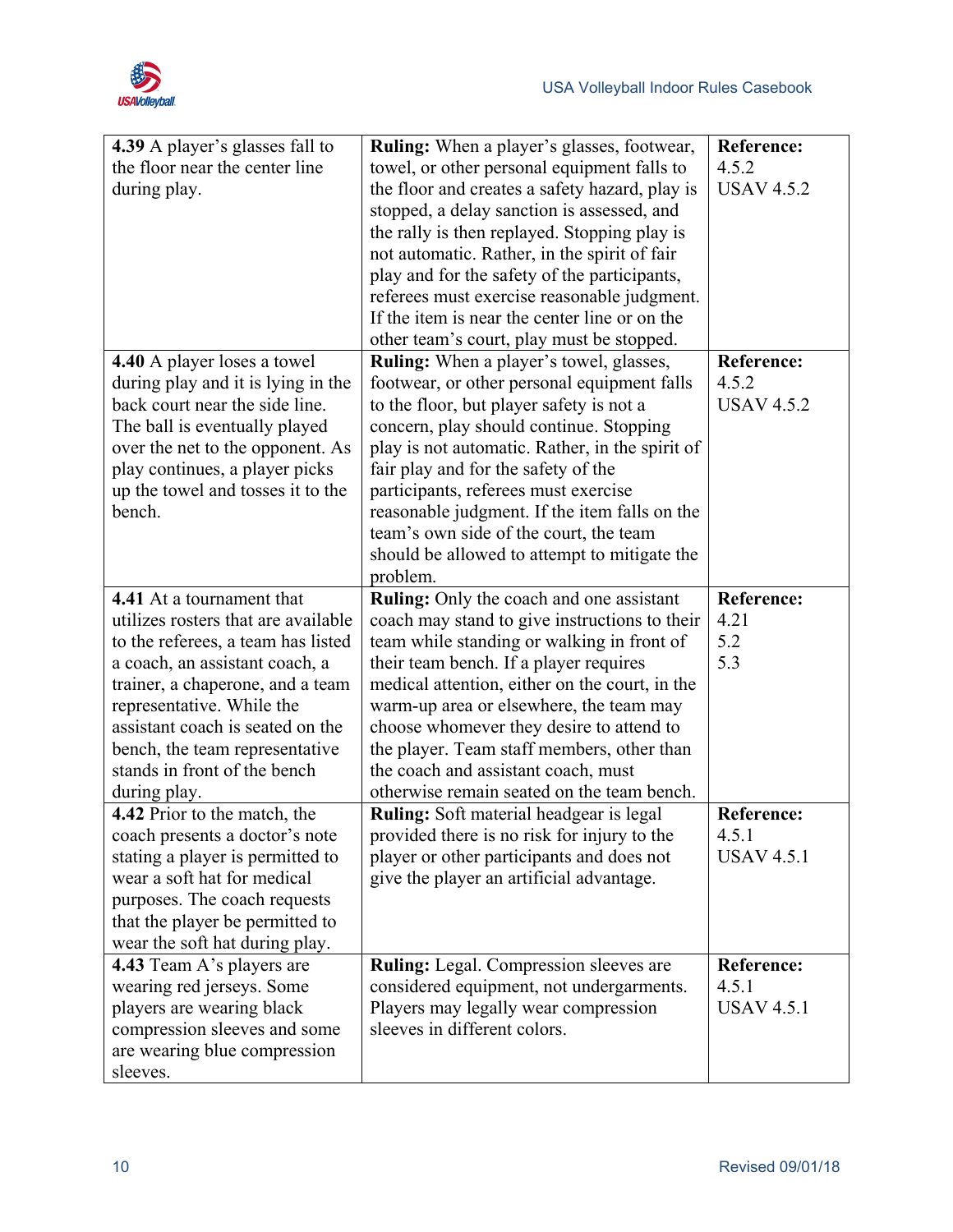

| 4.44 Team A's jerseys are             | <b>Ruling:</b> The rules do not state that the                      | <b>Reference:</b> |
|---------------------------------------|---------------------------------------------------------------------|-------------------|
| white, and the numbers are a          | number must be a solid color. Provided the                          | USAV 4.3.3.1a     |
| camouflage of light and dark          | number, taken in its entirety, is clearly                           |                   |
| blue that are outlined in dark        | contrasting in color and brightness from the                        |                   |
| blue. The first referee states the    | jersey irrespective of the border, and the                          |                   |
| jerseys are illegal because the       | number is clearly legible at all times and from                     |                   |
| numbers must be a solid color.        | all angles on the court, such numbers are                           |                   |
|                                       | legal. If the camouflage number is not clearly                      |                   |
|                                       | legible, the uniform is illegal.                                    |                   |
| 4.45 Prior to a match during          | Ruling: If the player states she is not                             | <b>Reference:</b> |
| junior competition, a referee         | wearing jewelry, the referee does not ask to                        | <b>USAV 4.5.1</b> |
| notices that a player has tape        | look under the tape. If it is discovered                            | 21.2.1            |
| covering part of each ear. The        | during the remaining warm-ups or match                              |                   |
| referee reminds the player that       | play that the player is wearing jewelry, the                        |                   |
| jewelry is not allowed and asks       | player is assessed an individual penalty (red                       |                   |
| the player if the tape is covering    | card) for rude conduct.                                             |                   |
| earrings. The player replies that     |                                                                     |                   |
| there is no jewelry under the tape.   |                                                                     |                   |
| 4.46 The numbers on the front         | <b>Ruling:</b> At USAV national competitions,                       | <b>Reference:</b> |
| of the teams' jerseys are not         | the jerseys must conform to USAV                                    | USAV 4.3.3.1a     |
| centered.                             | 4.3.3.1a. The team would not be allowed to                          |                   |
|                                       | play with these jerseys.                                            |                   |
|                                       |                                                                     |                   |
| 4.47 A player's nose bleeds           | <b>Ruling:</b> The player may change into another                   | <b>Reference:</b> |
| during the match, and the front       | identical jersey with a different number,                           | Guidelines for    |
| of the jersey becomes saturated       | exclusive of the numbers already in use.                            | Dealing with      |
| with blood. The jersey cannot         | Appropriate comments must be included                               | Blood             |
| be cleaned immediately, and           | with the information regarding the changed                          |                   |
| the coach asks the referees to        | number in the Remarks section of the score                          |                   |
| allow the player to change into       | sheet. This number change is in effect for                          |                   |
| a jersey with a different             | the current match only. If a number change                          |                   |
| number.                               | is needed for future matches, the team must                         |                   |
|                                       | consult the tournament staff to determine the                       |                   |
|                                       | correct procedure.                                                  |                   |
| <b>4.48</b> A player's jersey becomes | Ruling: The player may change into another                          | Reference:        |
| damaged and the number falls          | identical jersey with a different number,                           | 4.4.2             |
| off. The coach asks the               | exclusive of the numbers already in use.                            |                   |
| referees to allow the player to       | Appropriate comments must be included                               |                   |
| change into a jersey with a           | with the information regarding the changed                          |                   |
| different number.                     | number in the Remarks section of the score                          |                   |
|                                       | sheet. This number change is in effect for                          |                   |
|                                       | the current match only. If a number change                          |                   |
|                                       | is needed for future matches, the team must                         |                   |
|                                       | consult the tournament staff to determine the<br>correct procedure. |                   |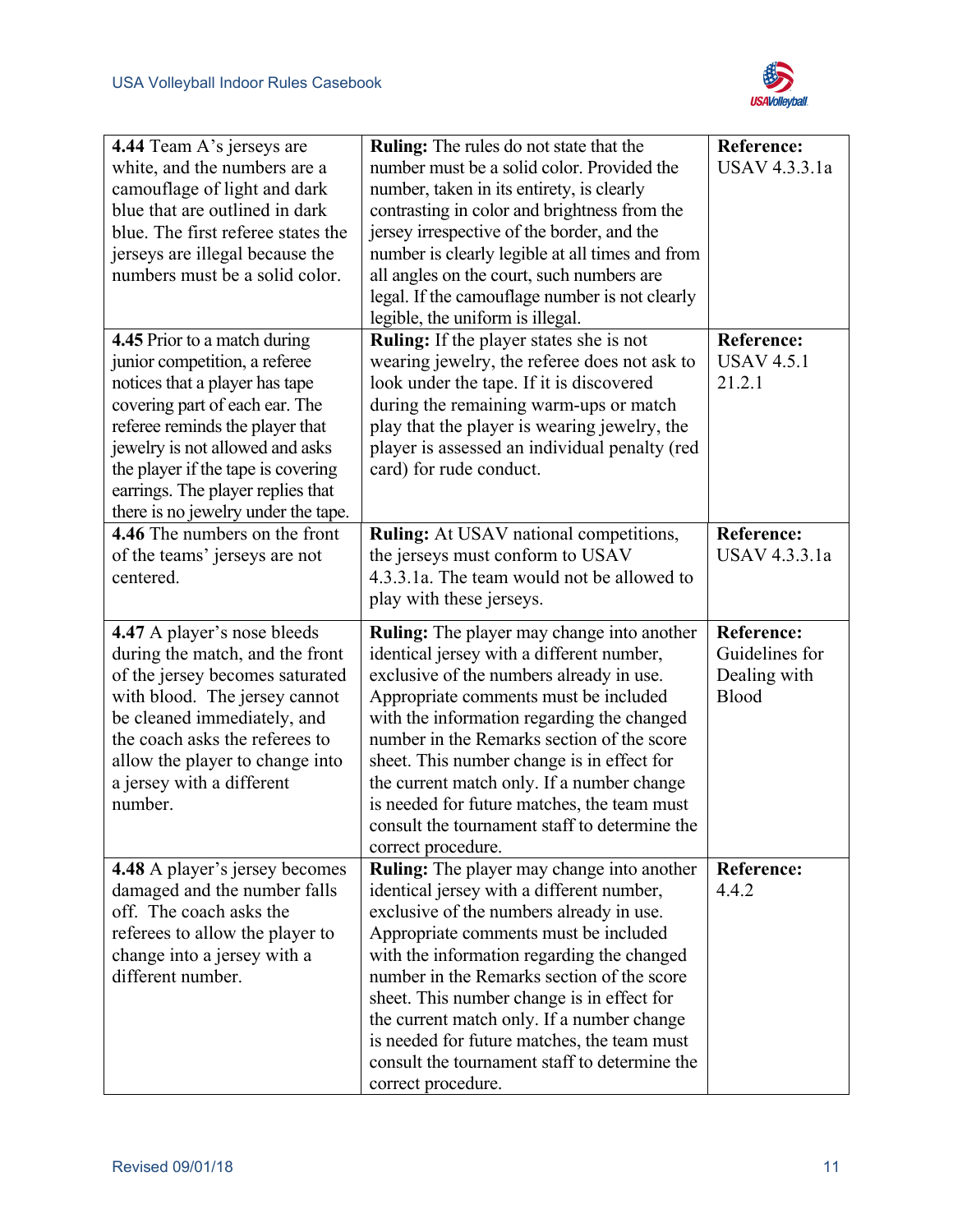

| 4.49 A junior player is wearing | If a junior player has a doctor's note        | Reference: |
|---------------------------------|-----------------------------------------------|------------|
| a medical piercing in one ear   | prescribing the piercing as a treatment, the  | 4.5.1      |
| and tells the referees that she | player can request a waiver from the USA      |            |
| must wear the piercing to help  | Volleyball Rules Interpreter for this type of |            |
| with migraines.                 | piercing. The player must have the waiver     |            |
|                                 | available to show the referees if asked. If   |            |
|                                 | the junior player does not have a waiver      |            |
|                                 | from the Rules Interpreter, he or she may not |            |
|                                 | wear jewelry during play.                     |            |

#### **Rule 5: Team Leaders**

Captain; Coach; Assistant Coach

<span id="page-19-0"></span>

| 5.01 $R#1$ is listed as the team     | Ruling: R#2 remains game captain. The           | <b>Reference:</b>   |
|--------------------------------------|-------------------------------------------------|---------------------|
| captain on Team R's roster. #7       | game captain maintains the captain's            | 5.1.2               |
| substitutes into the game for $#1$ , | responsibilities until substituted, the team    |                     |
| and $#3$ is designated game          | captain returns to the court, or the set ends.  |                     |
| captain. Later in the set, $#8$      |                                                 |                     |
| substitutes into the game for $#3$ , |                                                 |                     |
| and #2 is designated game            |                                                 |                     |
| captain. #3 later substitutes for    |                                                 |                     |
| #8.                                  |                                                 |                     |
| 5.02 During an adult                 | Ruling: Request denied. Whenever the            | <b>Reference:</b>   |
| competition, S#3 is designated       | game captain is on the court, no person         | 5.1.2               |
| as game captain on the line-up       | other than the team captain may assume          |                     |
| sheet. During the game, the          | that duty.                                      |                     |
| coach of Team S substitutes for      |                                                 |                     |
| $#5$ . Captain S#3 requests that     |                                                 |                     |
| the head coach be designated as      |                                                 |                     |
| the game captain.                    |                                                 |                     |
| 5.04 The game captain, requests      | <b>Ruling:</b> The protest will not be accepted | <b>Reference:</b>   |
| that the first referee check with    | since it involves the judgment of an official.  | 5.1.2.1             |
| a line judge to see if an            |                                                 | <b>USAV 5.1.2.1</b> |
| opponent had touched the ball        |                                                 |                     |
| before it landed "out." The          |                                                 |                     |
| referee refuses the request. The     |                                                 |                     |
| game captain wishes to lodge a       |                                                 |                     |
| protest.                             |                                                 |                     |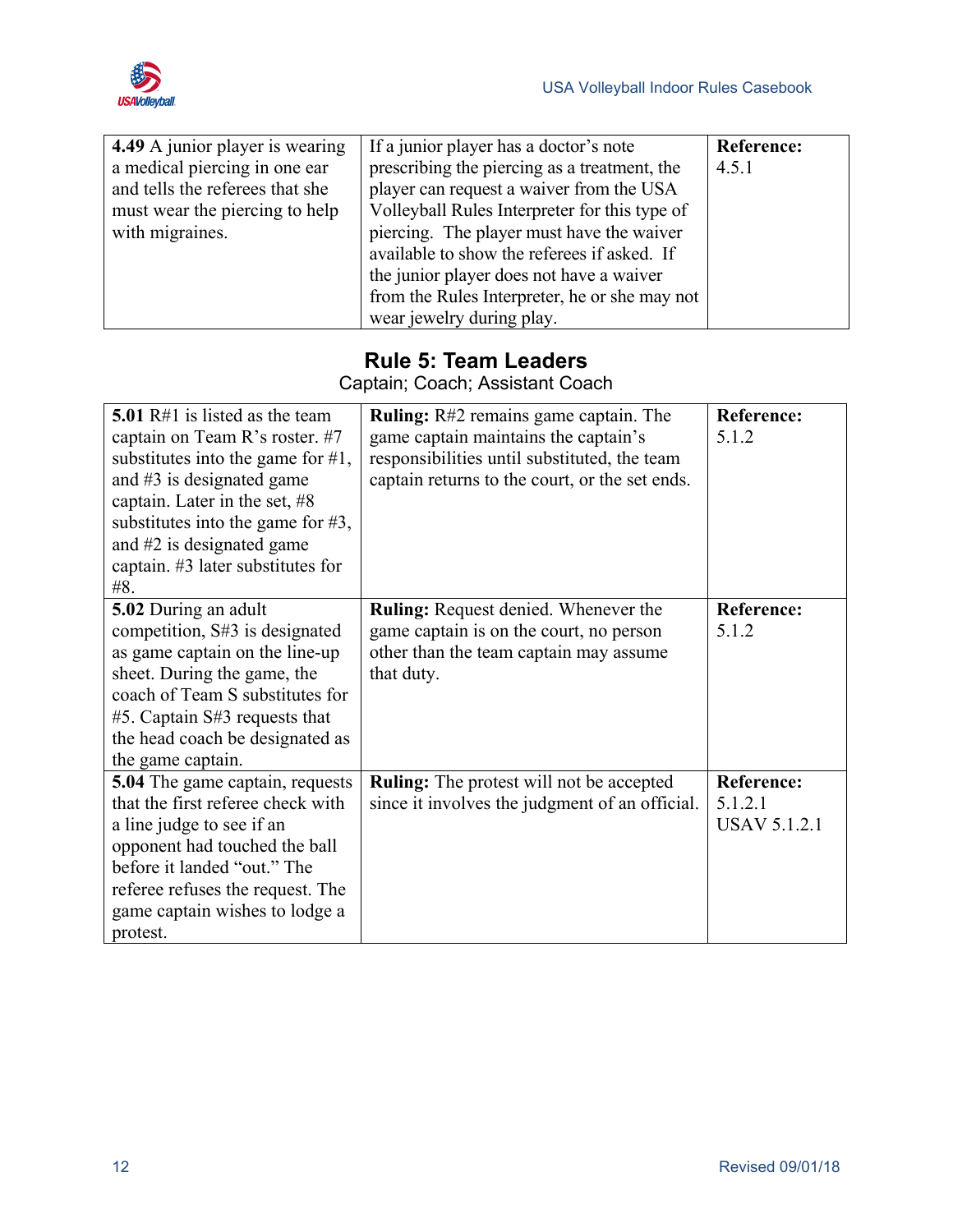

| 5.05 During a match, a player is<br>found to be wearing a necklace.<br>The first referee asks the player<br>to remove the jewelry and<br>charges a time-out to the team.<br>After the next service, the game<br>captain approaches the first<br>referee and wants to protest<br>because the referee imposed the        | <b>Ruling:</b> The protest will not be accepted.<br>The captain had a legitimate disagreement<br>with the first referee's application of the<br>rule, but waited too long to protest. Protests<br>must be filed prior to the next service. The<br>time-out will stand.                                                                                                                                                                                                                                   | <b>Reference:</b><br>5.1.2.1<br><b>USAV 5.1.2.1</b> |
|------------------------------------------------------------------------------------------------------------------------------------------------------------------------------------------------------------------------------------------------------------------------------------------------------------------------|----------------------------------------------------------------------------------------------------------------------------------------------------------------------------------------------------------------------------------------------------------------------------------------------------------------------------------------------------------------------------------------------------------------------------------------------------------------------------------------------------------|-----------------------------------------------------|
| wrong penalty.<br>5.06 The first referee sanctions<br>a player with a misconduct<br>penalty for profane language.<br>The game captain feels that the<br>sanction is too severe and wants<br>to protest the decision.                                                                                                   | Ruling: Protest is not accepted. The level<br>of individual sanction assessed by the first<br>referee is not subject to protest as it is based<br>upon the referee's judgment.                                                                                                                                                                                                                                                                                                                           | <b>Reference:</b><br><b>USAV 5.1.2.1</b>            |
| 5.07 S#7 enters the game in the<br>wrong position. After S#11 has<br>served two points, the wrong<br>entry is discovered. The first<br>referee has the correct player<br>return to the court for S#7, but<br>allows S#11 to continue<br>serving. Team R's game<br>captain protests the ruling by<br>the first referee. | <b>Ruling:</b> The protest must be accepted as it<br>involved the application of the rules<br>pertaining to the wrong entry of a player.                                                                                                                                                                                                                                                                                                                                                                 | <b>Reference:</b><br>5.1.2.1<br><b>USAV 5.1.2.1</b> |
| <b>5.08</b> The game captain is<br>dissatisfied with the manner in<br>which the first referee is<br>making ball handling calls and<br>requests to state his<br>disagreement about the<br>officiating by making a remark<br>on the back of the score sheet at<br>the conclusion of the match.                           | <b>Ruling:</b> Request denied. Only protests may<br>be written on the back of the score sheet.                                                                                                                                                                                                                                                                                                                                                                                                           | <b>Reference:</b><br>5.1.2.1                        |
| 5.09 In 14-and-under<br>competition, a coach, acting as<br>the game captain, asks<br>permission to walk across the<br>court to speak with the first<br>referee.                                                                                                                                                        | <b>Ruling:</b> Even though acting as the game<br>captain, the coach may not enter the court<br>to have discussions with the first referee. In<br>this case, the second referee should be the<br>primary point of contact for the coach. In<br>the absence of a certified professional<br>second referee, the first referee should<br>communicate with the coach through the<br>playing captain. If absolutely necessary the<br>first referee may leave the stand to address<br>the coach near the bench. | <b>Reference:</b><br><b>USAV 5.1.2.2</b><br>5.2.1   |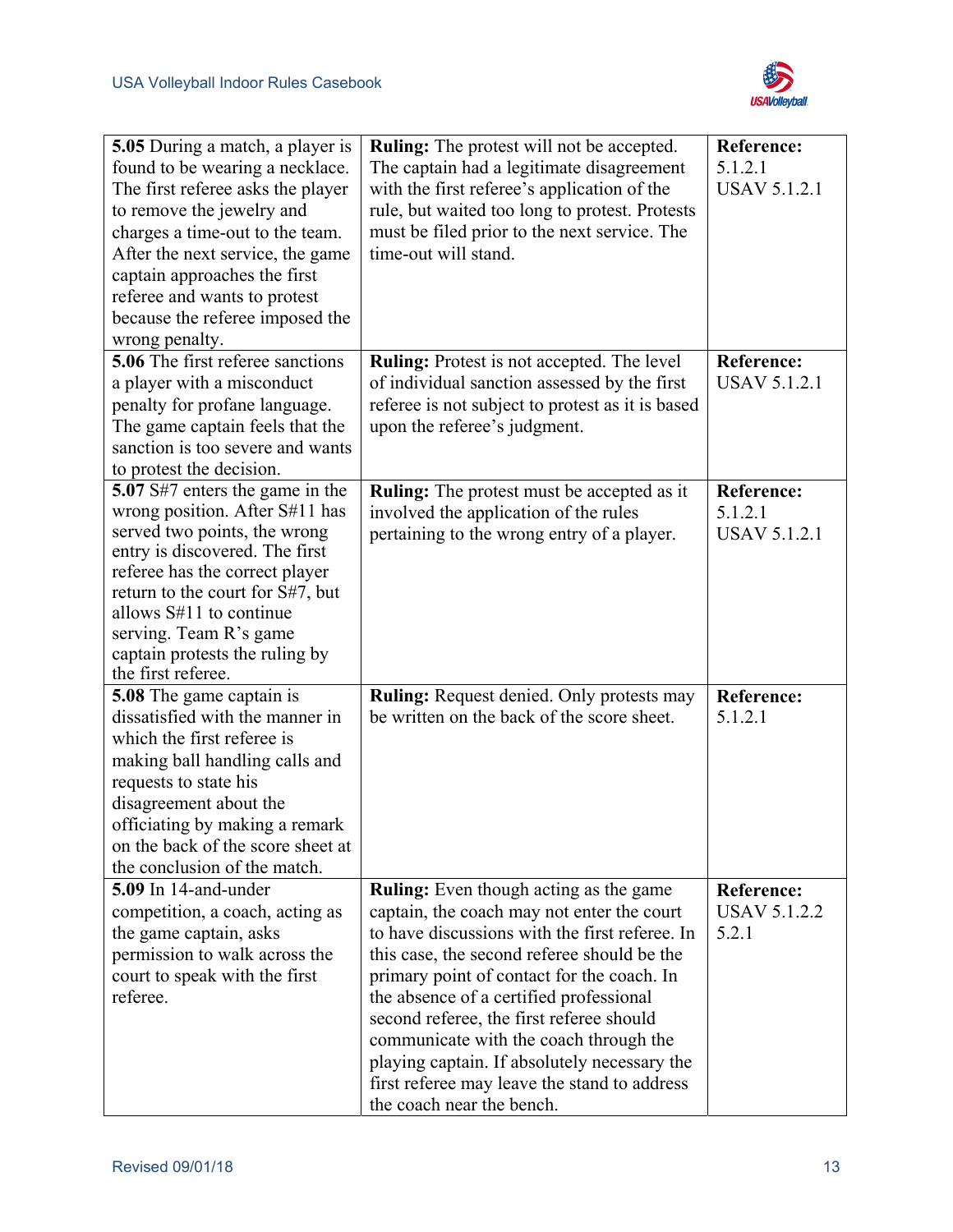

| 5.10 A game captain requests                                           | Ruling: Captains have the right to request                                                | <b>Reference:</b>   |
|------------------------------------------------------------------------|-------------------------------------------------------------------------------------------|---------------------|
| verification of the service order                                      | verification of their team's service order. If                                            | 5.1.2.2b            |
| prior to the first service of each                                     | the first referee determines that the requests                                            | 16.1.5              |
| server.                                                                | are excessive, the captain may be warned or                                               |                     |
|                                                                        | the team sanctioned for delay.                                                            |                     |
| <b>5.11</b> Team S's captain is having                                 | <b>Ruling:</b> The Team S captain may only                                                | <b>Reference:</b>   |
| trouble determining which of                                           | request the second referee to verify that                                                 | 5.1.2.2b            |
| Team R's players are in the                                            | Team R's players are in the correct                                                       | 16.1.5              |
| front row. The Team S captain                                          | positions. The actual Team R player                                                       |                     |
| asks the second referee for a                                          | positions shall not be disclosed to the Team                                              |                     |
| line-up check of Team R.                                               | S captain. A captain may ask for line-up                                                  |                     |
|                                                                        | checks on an infrequent basis.                                                            |                     |
| 5.12 During an adult                                                   | Ruling: Although this is an improper                                                      | <b>Reference:</b>   |
| competition, R#4 is designated                                         | request, current practice is to ignore the                                                | 5.1.2               |
| as team captain on the roster.                                         | request and remind the team that the only                                                 | <b>USAV 5.1.2.3</b> |
| The coach, R#8, enters the                                             | player on the court that may request game                                                 | 15.11.1.2           |
| game and after a few rallies,                                          | interruptions is the game captain. A coach                                                |                     |
| requests a time-out.                                                   | who enters the court as a player and does                                                 |                     |
|                                                                        | not assume the role of game captain may                                                   |                     |
|                                                                        | not make any requests. In this case, the                                                  |                     |
|                                                                        | coach may not be designated the game                                                      |                     |
|                                                                        | captain because the team captain is on the<br>court.                                      |                     |
|                                                                        |                                                                                           | <b>Reference:</b>   |
| <b>5.13</b> The game captain requests<br>a time-out while the coach is | <b>Ruling:</b> Request accepted. The game<br>captain is authorized to request a time-out. | <b>USAV 5.1.2.3</b> |
|                                                                        |                                                                                           |                     |
| talking to other team members.<br>5.14 After the match, the coach      | <b>Ruling:</b> The coaches are no longer required                                         | <b>Reference:</b>   |
| of the losing team refuses to                                          | to sign the score sheet at the end of the                                                 | <b>USAV 5.1.3</b>   |
| sign the score sheet.                                                  | match.                                                                                    |                     |
| 5.16 During play, the second                                           | Ruling: Both the coach and captain are                                                    | Reference:          |
| referee hears a team member on                                         | responsible for the conduct and discipline                                                | 5                   |
| the bench using profane                                                | of their team members. If it is not possible                                              |                     |
| remarks toward the first referee                                       | to identify the person on the bench guilty of                                             |                     |
| but is unable to identify who is                                       | misconduct, the sanction may be assessed                                                  |                     |
| guilty of the misconduct.                                              | to the coach or captain.                                                                  |                     |
| 5.18 The coach is standing near                                        | <b>Ruling:</b> If the referees see this request, it                                       | <b>Reference:</b>   |
| the warm-up area at the end of                                         | must be accepted. The coach should be                                                     | 5.2.3.3             |
| the team bench. From this                                              | reminded that there is less chance that the                                               | 5.2.3.4             |
| location, the coach requests a                                         | referees will miss the request if the coach is                                            | <b>USAV 5.2.3.4</b> |
| time-out.                                                              | closer to the substitution zone.                                                          |                     |
| <b>5.19</b> The coach and assistant                                    | Ruling: Permitted. Such action directed                                                   | <b>Reference:</b>   |
| coaches are assisting their own                                        | toward the coaches' own players is                                                        | 5.2.3.4             |
| players by calling the ball "in"                                       | considered to be a part of coaching                                                       |                     |
| or "out" when it is falling near                                       | technique.                                                                                |                     |
| the sideline.                                                          |                                                                                           |                     |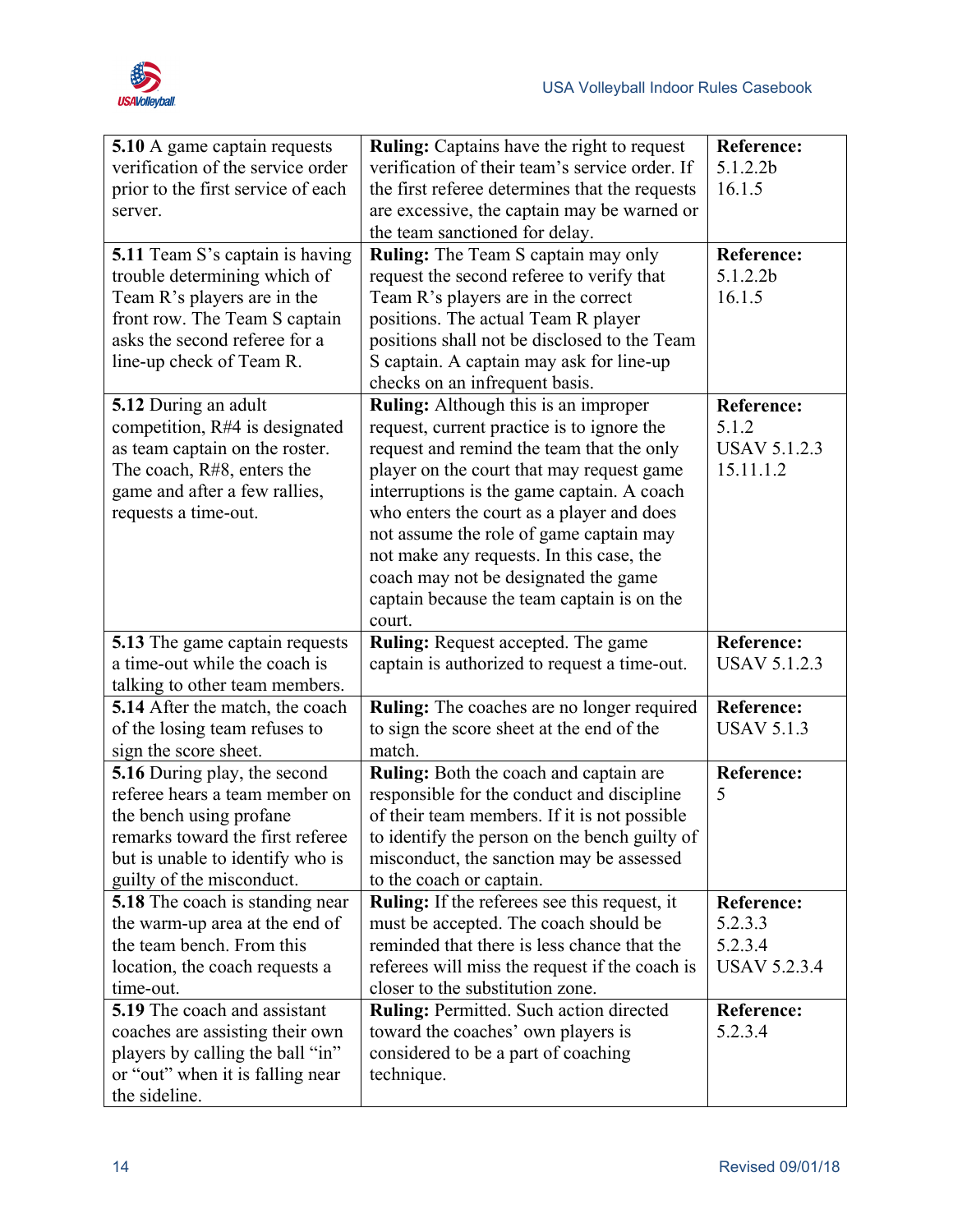

| 5.20 During play, the coach           | <b>Ruling:</b> Permitted. During play, the coach  | <b>Reference:</b>   |
|---------------------------------------|---------------------------------------------------|---------------------|
| continuously walks up and             | may give instructions while standing or           | 5.2.3.4             |
| down in front of the team bench       | walking within the free zone in front of the      | <b>USAV 5.2.3.4</b> |
| while giving instructions to          | team's bench from the extension of the            |                     |
| players on the court.                 | attack line up to the warm-up area, no            |                     |
|                                       | closer to the court than $1.75$ m $(5'10'')$ from |                     |
|                                       | the side line and its extension (the distance     |                     |
|                                       | of the extended attack line, if present),         |                     |
|                                       | provided this action is not disruptive.           |                     |
| 5.21 During play, an assistant        | Ruling: Permitted. During play, one               | Reference:          |
| coach is giving instruction to        | assistant coach at a time may give                | <b>USAV 5.3.1</b>   |
| players on the court while            | instructions while standing or walking in         |                     |
| walking in the free zone in front     | the free zone in front of the team's bench        |                     |
| of the team bench.                    | from the extension of the attack line up to       |                     |
|                                       | the warm-up area, no closer to the court          |                     |
|                                       | than $1.75$ m $(5' 10'')$ from the side line and  |                     |
|                                       | its extension (the distance of the extended       |                     |
|                                       | attack line, if present), provided this action    |                     |
|                                       | is not disruptive. It is not necessary for the    |                     |
|                                       | team to designate which of several assistant      |                     |
|                                       | coaches will have the privilege of standing       |                     |
| 5.22 While the ball is out of         | Ruling: Permitted. The restriction to             | Reference:          |
| play, the coach and one               | remain at least $1.75$ m $(5' 10'')$ from the     | 5.2.3.4             |
| assistant coach approach the          | sideline only applies while the ball is in        | <b>USAV 5.2.3.4</b> |
| sideline to instruct players.         | play. Coaches may approach the court to           | 5.3.1               |
|                                       | instruct players between rallies as long as       | <b>USAV 5.3.1</b>   |
|                                       | they are not disruptive. When the first           |                     |
|                                       | referee extends an arm to prepare to              |                     |
|                                       | beckon, the coaches must move away from           |                     |
|                                       | the sideline.                                     |                     |
| 5.23 Between rallies, a coach         | Ruling: Not permitted. Coaches are not            | <b>Reference:</b>   |
| enters the substitution zone to       | allowed to enter the substitution zone.           | 5.2.3.4             |
| instruct a player.                    |                                                   | USAV 5.2.3.4        |
|                                       |                                                   | 5.3.1               |
|                                       |                                                   | <b>USAV 5.3.1</b>   |
| 5.24 A coach is standing near         | Ruling: Not permitted. During play,               | Reference:          |
| the warm-up area beyond the           | coaches standing or walking in this area          | 5.2.3.4             |
| extension of the end line and         | must remain $1.75$ m $(5'10'')$ away from the     | <b>USAV 5.2.3.4</b> |
| approximately $1 \text{ m} (3')$ from | sideline and its imaginary extension to the       | 5.3.1               |
| the extension of the sideline.        | end of the free zone.                             | <b>USAV 5.3.1</b>   |
| 5.25 An assistant coach has           | Ruling: Legal. Coaches may stand or walk          | Reference:          |
| been standing in the warm-up          | in the free zone in front of the team bench       | <b>USAV 5.2.3.4</b> |
| area talking to substitutes for       | from the attack line up to and including the      | <b>USAV 5.3.1</b>   |
| several rallies.                      | warm-up area.                                     |                     |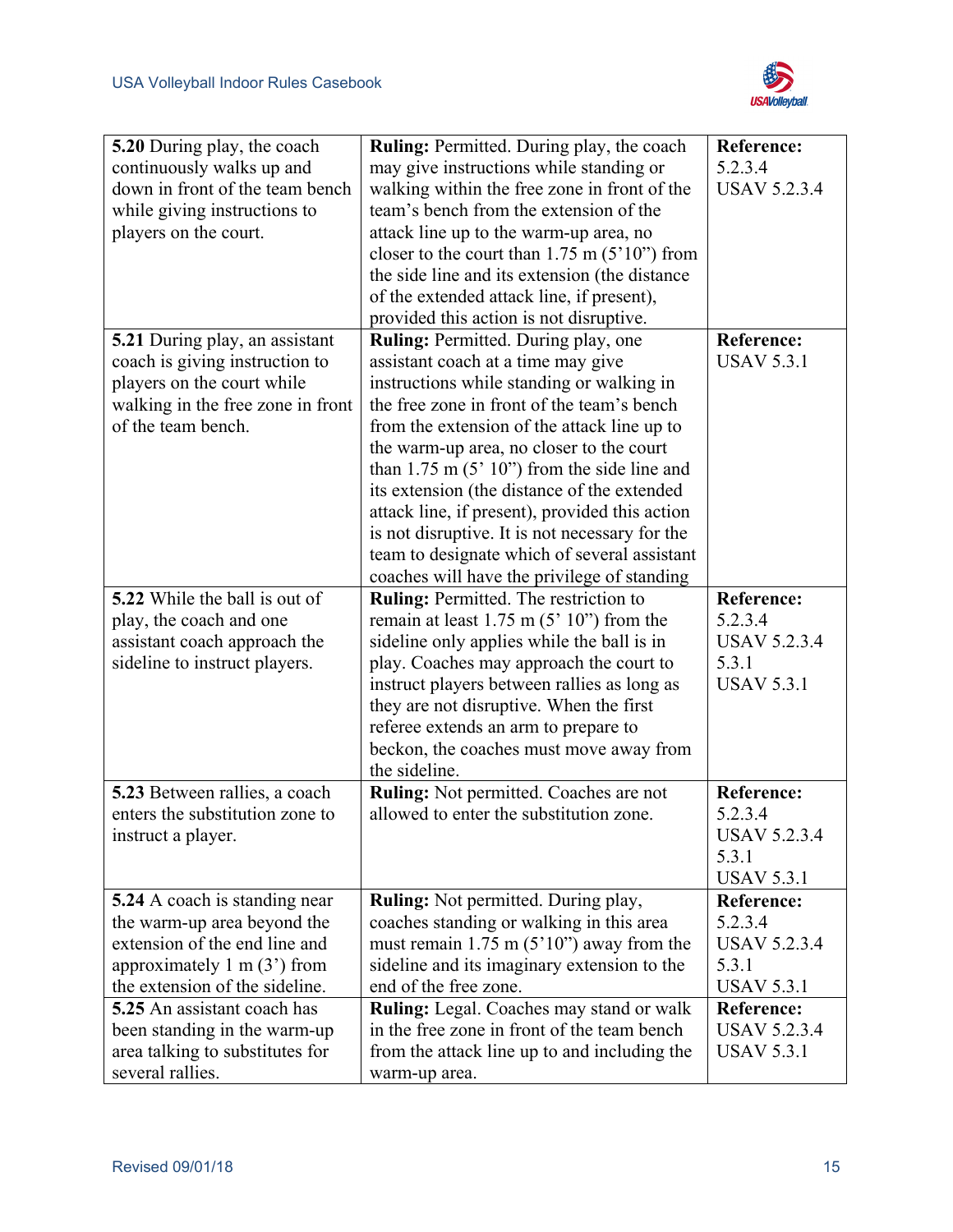

| <b>5.26</b> The head coach is seated                            | <b>Ruling:</b> The second referee should remind   | <b>Reference:</b>   |
|-----------------------------------------------------------------|---------------------------------------------------|---------------------|
| on the bench, and two assistant                                 | the coach that only one assistant coach at a      | <b>USAV 5.3.1</b>   |
| coaches are standing in front of                                | time is permitted to stand during play. It is     |                     |
| the bench during play.                                          | unlikely that two assistant coaches who are       |                     |
|                                                                 | standing immediately constitute a team            |                     |
|                                                                 | delay. But, just like any other behavior, if it   |                     |
|                                                                 | persists, a delay sanction may be assessed        |                     |
|                                                                 | against the offending team.                       |                     |
| 5.27 The free zone in front of                                  | Ruling: The coach and one assistant coach         | <b>Reference:</b>   |
| the benches is approximately 2                                  | will still be allowed to stand. However,          | 5.2.3.4             |
| $m(6)$ . It will be difficult for                               | they will be effectively limited to the area      | <b>USAV 5.2.3.4</b> |
| coaches who are standing to                                     | immediately in front of, or next to, the          | 5.3.1               |
| remain $1.75$ m $(5'10'')$ from the                             | bench while the ball is in play. The referees     | <b>USAV 5.3.1</b>   |
| sideline during play.                                           | must use good judgment and keep the spirit        |                     |
|                                                                 | of the rule in mind.                              |                     |
| <b>5.28</b> The attack line extensions                          | Ruling: The referees may identify other           | Reference:          |
| are not marked on the court. It                                 | floor markings to define the approximate          | 5.2.3.4             |
| will not be clear whether                                       | distance. In any case, the referees must use      | <b>USAV 5.2.3.4</b> |
| coaches who are standing are                                    | their best judgment to ensure coaches             | 5.3.1               |
| $1.75$ m $(5'10'')$ from the court                              | remain the appropriate distance from the          | <b>USAV 5.3.1</b>   |
| sideline during play.                                           | court while the ball is in play                   |                     |
| 5.29 A court has no team                                        | <b>Ruling:</b> If there is no physical bench, the | <b>Reference:</b>   |
| benches provided.                                               | referees will declare the bench area in the       | 4.2.1               |
|                                                                 | location that the physical bench would            | 5.2.3.4             |
|                                                                 | otherwise be located. Substitutes, other          | <b>USAV 5.2.3.4</b> |
|                                                                 | team members, and coaches will remain in          | 5.3.1               |
|                                                                 | this area. Only the coach and one assistant       | <b>USAV 5.3.1</b>   |
|                                                                 | coach at a time may leave this area to            |                     |
|                                                                 | instruct players on the court.                    |                     |
| 5.31 Team S sends a ball across                                 | Ruling: Team R's coach disturbed the              | <b>Reference:</b>   |
| the net. As R#8 prepares to play                                | match. The first referee awards a point and       | 5.2.3.4             |
| the ball, which is falling just                                 | service to Team S and indicates a center          | <b>USAV 5.2.3.4</b> |
| beyond the sideline in front of                                 | line penetration fault.                           |                     |
| Team R's bench, Team R's                                        |                                                   |                     |
| coach approaches the court and                                  |                                                   |                     |
| pulls #8 away, preventing a<br>play on the ball. The ball lands |                                                   |                     |
| out of bounds without                                           |                                                   |                     |
| contacting the player or coach.                                 |                                                   |                     |
| <b>5.32</b> A coach yells that the                              | <b>Ruling:</b> It is the first referee's          | Reference:          |
| referee should have called a net                                | responsibility to prevent the behavior of         | <b>USAV 5.2.3.4</b> |
| fault on the opponents.                                         | participants from approaching the                 | 21.2.1              |
|                                                                 | sanctioning level; however, if the action         |                     |
|                                                                 | were deemed to be disruptive, the coach           |                     |
|                                                                 | would be sanctioned for rude conduct.             |                     |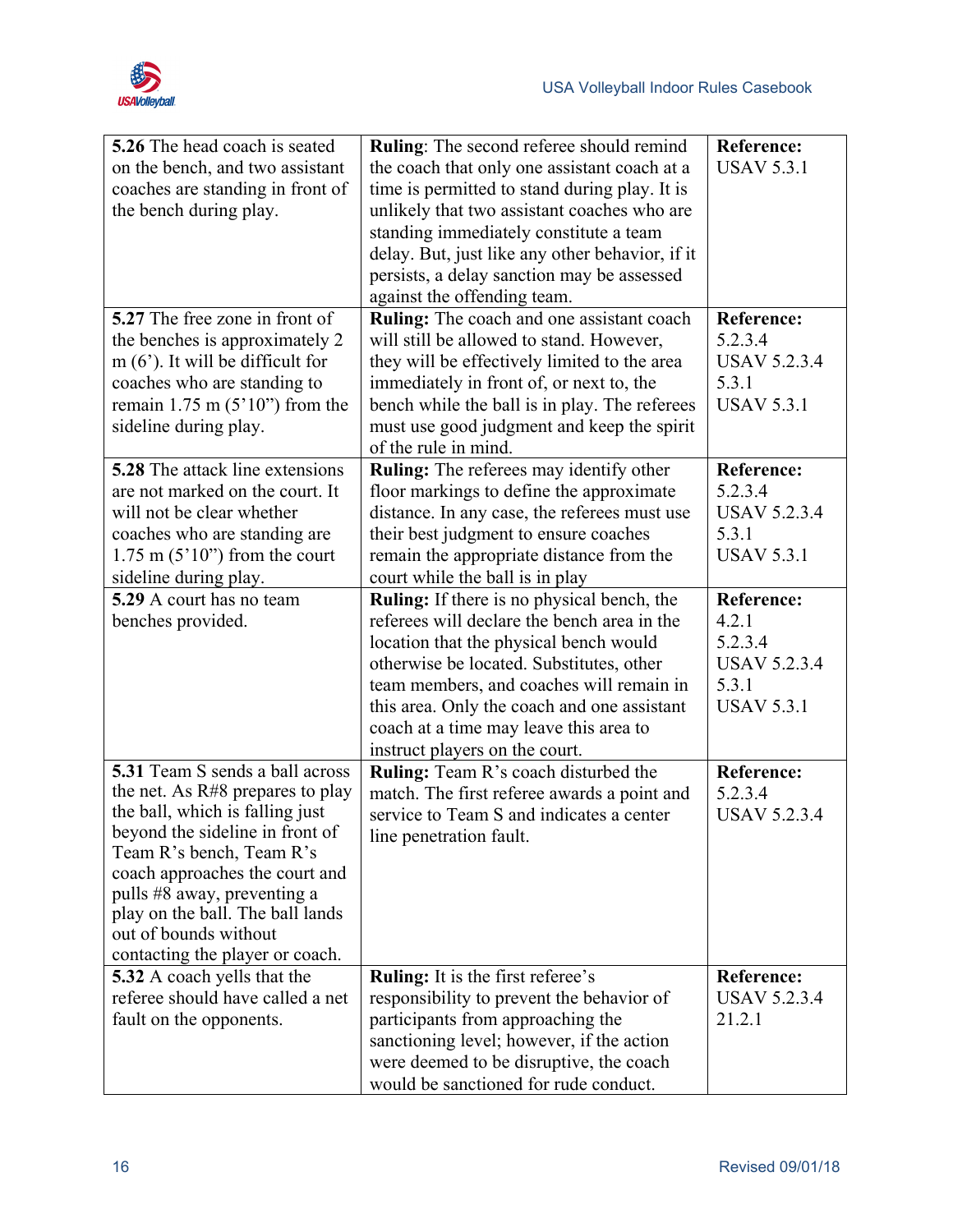

| 5.33 While the coach is giving          | Ruling: Request denied; improper request.        | <b>Reference:</b>   |
|-----------------------------------------|--------------------------------------------------|---------------------|
| instruction to substitutes in the       | Assistant coaches may not intervene in the       | 5.3.1               |
| warm-up area, an assistant              | match and have no right to request regular       | <b>USAV 5.3.1</b>   |
| coach requests a time-out.              | game interruptions. Their actions are            | 15.11.1.2           |
|                                         | limited to instructing the team's players in a   | 15.11.2             |
|                                         | non-disruptive manner while seated on the        |                     |
|                                         | bench or while standing or walking in the        |                     |
|                                         | free zone in front of the team's bench.          |                     |
| 5.42 Between plays, the coach           | Ruling: Only one assistant at a time may         | <b>Reference:</b>   |
| and two assistant coaches               | stand to give instructions to players.           | <b>USAV 5.3.1</b>   |
| approach the court to instruct          |                                                  |                     |
| players.                                |                                                  |                     |
| <b>5.43</b> Near the end of an exciting | <b>Ruling:</b> Only one assistant at a time may  | <b>Reference:</b>   |
| rally, two assistant coaches            | stand to give instructions to players.           | <b>USAV 5.3.1</b>   |
| stand to cheer the play of their        | However, a brief spontaneous reaction to         | 4.2.1               |
| team.                                   | play should be permitted as long as it does      |                     |
|                                         | not interfere with play.                         |                     |
| 5.46 Team A's coach is                  | <b>Ruling:</b> At the time of the request, it is | <b>Reference:</b>   |
| expelled and leaves the playing         | technically improper since only the coach        | 5.3.2               |
| and spectator areas. Later in the       | and game captain may request                     |                     |
| same set, the assistant coach           | interruptions. But when the captain asks the     |                     |
| requests a time-out. The second         | first referee if the assistant coach may         |                     |
| referee reminds the game                | assume the coach's functions, the referee        |                     |
| captain of the need to request          | should honor the team's request and allow        |                     |
| that the assistant coach be             | the time-out.                                    |                     |
| allowed to assume the expelled          |                                                  |                     |
| coach's functions.                      |                                                  |                     |
| <b>5.47</b> Team A's coach is sitting   | Ruling: Legal. The coach may sit                 | <b>Reference:</b>   |
| near the end of the team bench,         | anywhere on the team bench.                      | <b>USAV 5.2.3.2</b> |
| and several players and coaches         |                                                  |                     |
| are seated closer to the scorer's       |                                                  |                     |
| table.                                  |                                                  |                     |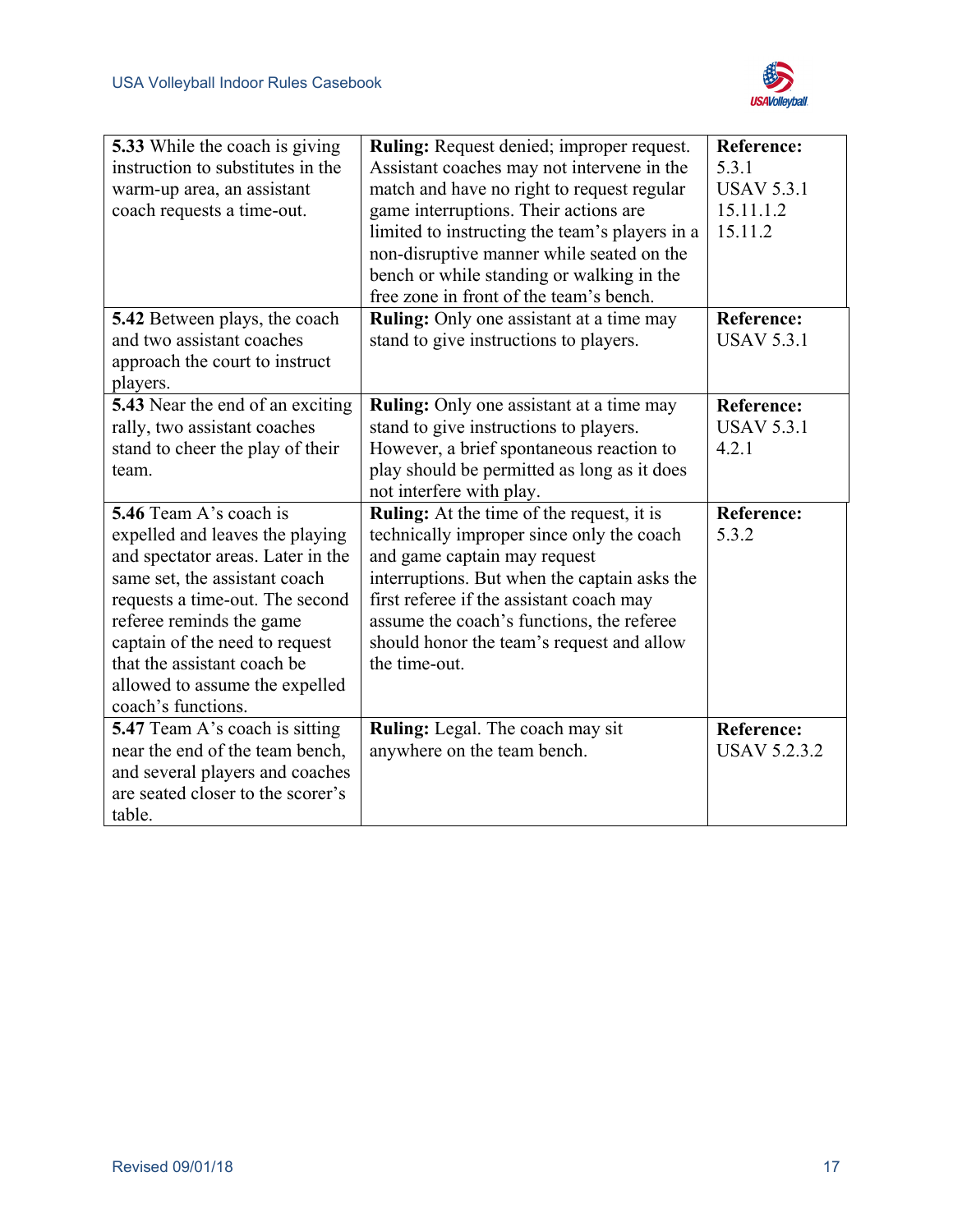

| <b>5.48</b> The assistant coach for | <b>Ruling:</b> The first referee's decision is  | <b>Reference:</b> |
|-------------------------------------|-------------------------------------------------|-------------------|
| Team A disagrees with the first     | correct. The assistant coach may give           | 5.3.1             |
| referee and attempts to argue       | instructions to players but may not             |                   |
| when the referee. The referee       | intervene in the match. If the head coach       |                   |
| reminds the captain that the        | wants an explanation of the call, he/she        |                   |
| assistant coach may not             | should be the one who directs the captain to    |                   |
| intervene in the match. The         | speak with the first referee. Officials         |                   |
| assistant coach then sends the      | should facilitate this situation the first time |                   |
| captain to the first referee to     | it occurs by reminding the captain that the     |                   |
| express disagreement with the       | head coach is the only coach that is            |                   |
| previous call. The first referee    | permitted to communicate with the referees,     |                   |
| informs the captain that the        | and the assistant coach may not intervene in    |                   |
| assistant coach may not             | the match.                                      |                   |
| communicate with the referees,      |                                                 |                   |
| even by going through the           |                                                 |                   |
| captain.                            |                                                 |                   |

#### **Team Rosters, Coaches, and Team Captains at the USAV Open Championships**

<span id="page-25-0"></span>

| 5.51 At the USAV Open                  | <b>Ruling:</b> The second referee must inform                                       | <b>Reference:</b>   |
|----------------------------------------|-------------------------------------------------------------------------------------|---------------------|
| National Championships, Team           | Team A's team captain, #9, or the coach                                             | 5.1.2               |
| A's line-up indicates that $#7$ is     | that $#9$ must serve as the game captain                                            | 4.1.2               |
| the game captain. The scorer           | while on the court.                                                                 |                     |
| informs the second referee that        |                                                                                     |                     |
| Team A's roster indicates $#9$ is      |                                                                                     |                     |
| the team captain and that $#9$ is      |                                                                                     |                     |
| also listed on the line-up sheet.      |                                                                                     |                     |
| 5.52 At the USAV Open                  | <b>Ruling:</b> Although this is an improper                                         | <b>Reference:</b>   |
| National Championships, Team           | request, current practice is to ignore the                                          | 5.2.1               |
| B's roster indicates that $#7$ is      | request and remind the team that the only                                           | 5.2.2.3             |
| the team captain and $#8$ is the       | player on the court that may request game                                           | 5.1.2               |
| coach. During the match, $#7$ is       | interruptions is the game captain. A coach                                          | <b>USAV 5.1.2.3</b> |
| on the court when #8                   |                                                                                     |                     |
|                                        | who enters the court as a player and does not                                       | 15.11.1.2           |
| substitutes into the match for         | assume the role of game captain may not                                             |                     |
| $#4$ . Later in the set, $#8$ requests | make any requests. In this case, the coach                                          |                     |
| Team B's first time-out.               | may not be designated the game captain<br>because the team captain is on the court. |                     |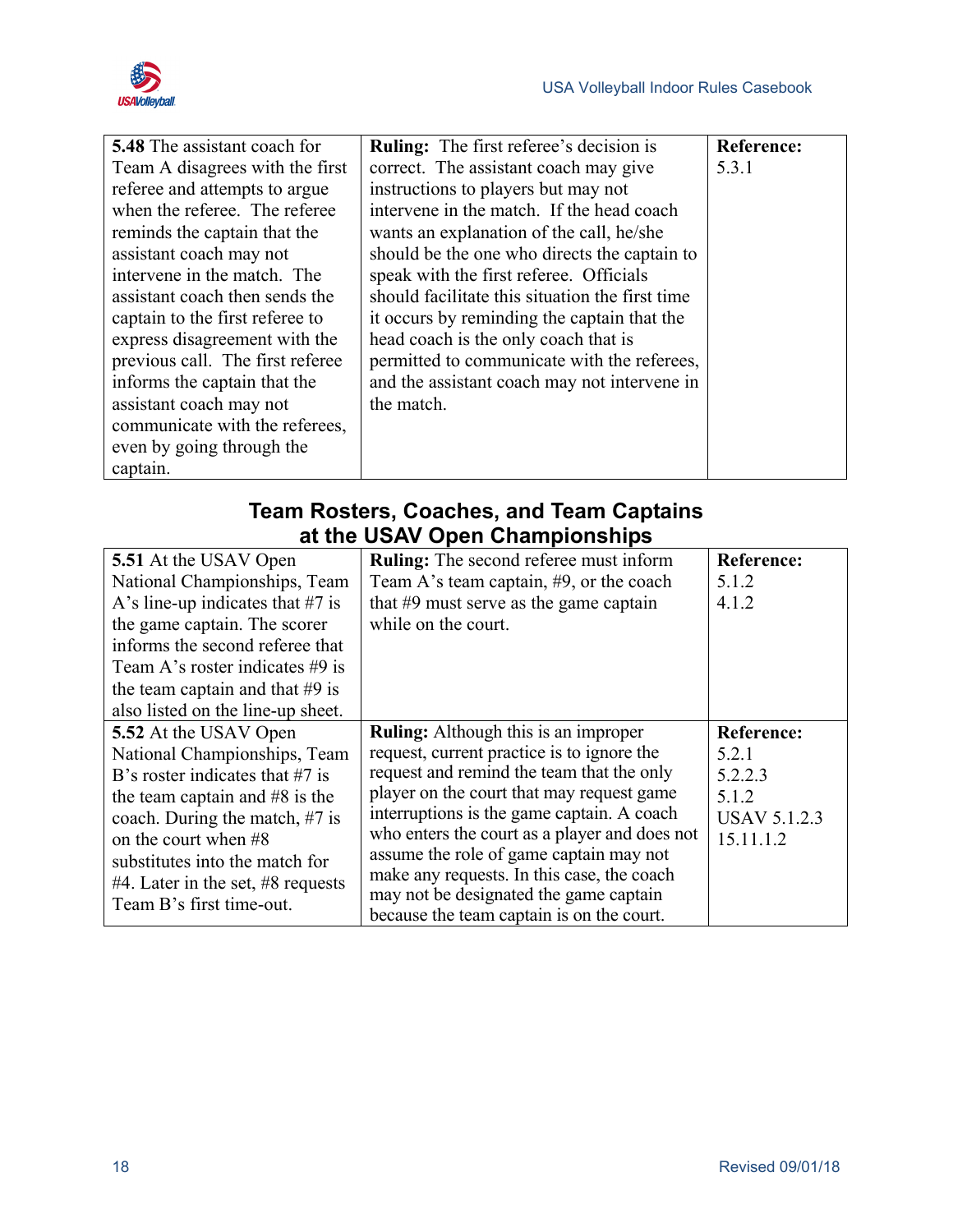

| 5.92 At the USAV Open               | <b>Ruling:</b> The time-out request is accepted. | <b>Reference:</b> |
|-------------------------------------|--------------------------------------------------|-------------------|
| National Championships, Team        | In the absence of the coach, and after           | 5.3.2             |
| A's roster indicates that the       | informing the referees, the assistant coach      |                   |
| team has a coach and assistant      | may assume the functions of the coach            |                   |
| coach. Prior to the start of the    | during play.                                     |                   |
| match, the team captain informs     |                                                  |                   |
| the referees that the coach is      |                                                  |                   |
| absent and asks if the assistant    |                                                  |                   |
| coach may take over for the         |                                                  |                   |
| coach. Then during the match,       |                                                  |                   |
| the assistant coach requests a      |                                                  |                   |
| time-out.                           |                                                  |                   |
| 5.93 At the USAV Open               | Ruling: Although this is an improper             | <b>Reference:</b> |
| National Championships, Team        | request, current practice is to ignore the       | 5.3.2             |
| A's roster indicates that $\#15$ is | request and remind the team that only the        | 15.11.1.2         |
| the coach and there is a non-       | game captain, not the assistant coach, may       |                   |
| playing assistant coach. During     | request game interruptions. The assistant        |                   |
| the match, $\#15$ substitutes for   | coach may not assume the duties of the           |                   |
| $#9$ . Later, the assistant coach   | coach who has entered the court as a player.     |                   |
| requests a time-out.                |                                                  |                   |

## **Chapter Three: Playing Format**

#### **Rule 6: To Score a Point, To Win a Set and the Match**

To Score a Point; To Win a Set; To Win the Match; Default and Incomplete Team

<span id="page-26-1"></span><span id="page-26-0"></span>

| <b>6.04</b> S3 attacks the ball and R2 | <b>Ruling:</b> When both referees whistle a fault | <b>Reference:</b> |
|----------------------------------------|---------------------------------------------------|-------------------|
| and R4 attempt to block. The           | at approximately the same time, the first         | 6.1.2.2           |
| first referee whistles when S3         | referee must determine which fault                |                   |
| contacts the top band of the net       | occurred first and award a point and service      |                   |
| during the attack. At the same         | to the correct team. Referees should blow         |                   |
| time, the second referee               | their whistles loudly and immediately when        |                   |
| whistles when R4 contacts the          | calling a fault. This helps the first referee     |                   |
| antenna above the top of the net       | determine which fault occurred first. The         |                   |
| while attempting to block.             | first referee can quickly communicate with        |                   |
|                                        | the second referee, if required, to determine     |                   |
|                                        | which fault occurred first, but the sound of      |                   |
|                                        | the whistle should be sufficient. If              |                   |
|                                        | absolutely necessary, the first referee may       |                   |
|                                        | call the second referee to the stand for a        |                   |
|                                        | short discussion. If the first referee            |                   |
|                                        | determines that the faults were                   |                   |
|                                        | simultaneous, a replay will be directed.          |                   |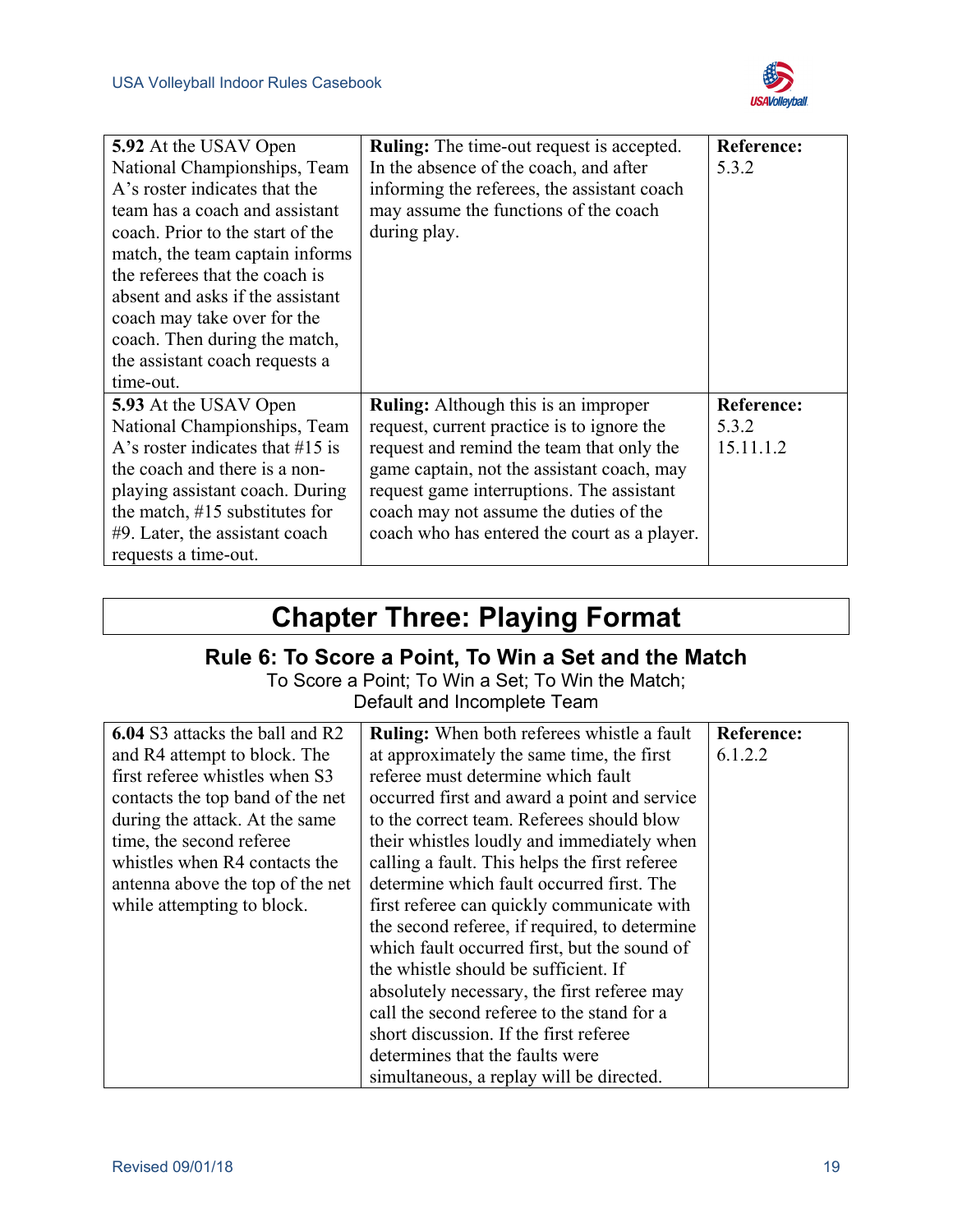

| 6.05 In a playoff set being<br>played to 25 points, Team S<br>trails 8-12. S1 serves the ball<br>out of bounds. Team R is<br>awarded next service and now<br>leads 13-8. Team R rotates and<br>prepares to serve.                                                                                                                                                                                                                                                                                     | <b>Ruling:</b> A playoff set is a deciding set.<br>Teams will switch courts when one team<br>has scored 13 points. Prior to Team R's<br>next service, the first referee whistles and<br>signals the change of courts.                                                                                                                                                                                                                                                                                                                     | <b>Reference:</b><br>USAV 6.3b                |
|-------------------------------------------------------------------------------------------------------------------------------------------------------------------------------------------------------------------------------------------------------------------------------------------------------------------------------------------------------------------------------------------------------------------------------------------------------------------------------------------------------|-------------------------------------------------------------------------------------------------------------------------------------------------------------------------------------------------------------------------------------------------------------------------------------------------------------------------------------------------------------------------------------------------------------------------------------------------------------------------------------------------------------------------------------------|-----------------------------------------------|
| <b>6.06</b> A team has six players<br>present for the start of the first<br>set but wants to wait until their<br>seventh teammate arrives.                                                                                                                                                                                                                                                                                                                                                            | <b>Ruling:</b> The team has six players present<br>and must be ready to play when directed to<br>do so by the first referee. If the team refuses<br>to take the court, the team will be declared<br>in default and will forfeit the match 0-2 (for<br>a best-of-three match) or 0-3 (for a best-of-<br>five match) and 0-25 for each set.                                                                                                                                                                                                 | <b>Reference:</b><br>6.4.1<br><b>USAV 6.4</b> |
| 6.07 Team S leads 24-22 in the<br>first set. A team S player is<br>injured. Team S has only six<br>players and the referees allow<br>the player three minutes<br>recovery time. At the<br>conclusion of the injury time-<br>out, the player is unable to<br>continue. The Team S captain<br>requests and is granted the<br>team's first, then second time-<br>out. The player is still not ready<br>to play. Team S captain asks<br>the first referee to allow the<br>team to play with five players. | <b>Ruling:</b> The first referee denies the request<br>and declares the team incomplete, resulting<br>in a default of the first set. The team will<br>retain any points scored, and the opponent<br>will be given sufficient points (25 points or<br>a two-point advantage beyond 25 points) to<br>win the set. The opponents win the set 26-<br>24. The teams will change courts and the<br>set interval will begin. If the Team S player<br>is still unable to play at the end of the set<br>interval, the team will default the match. | <b>Reference:</b><br>6.4.3<br>17.1<br>6.2     |

#### **Rule 7: Structure of Play**

The Toss; Warm-Up Session; Team Starting Line-Up; Positions; Positional Fault; Rotation; Rotational Fault

<span id="page-27-0"></span>

| 7.01 The referee conducting a<br>coin toss may decide which<br>captain will call the toss. | <b>Ruling:</b> Incorrect procedure. Since the<br>rules do not designate teams as "home" or<br>"visitor," the first referee designates one<br>team as "heads" and the other team as<br>"tails," or shows the captain from each"<br>team a different side of the coin, and then<br>conducts the toss. The coin should not be<br>flipped over once it has been caught. If the<br>coin is dropped, it should be re-tossed. | <b>Reference:</b><br>Techniques,<br>Mechanics, &<br>Procedures #2 |
|--------------------------------------------------------------------------------------------|------------------------------------------------------------------------------------------------------------------------------------------------------------------------------------------------------------------------------------------------------------------------------------------------------------------------------------------------------------------------------------------------------------------------|-------------------------------------------------------------------|
|--------------------------------------------------------------------------------------------|------------------------------------------------------------------------------------------------------------------------------------------------------------------------------------------------------------------------------------------------------------------------------------------------------------------------------------------------------------------------------------------------------------------------|-------------------------------------------------------------------|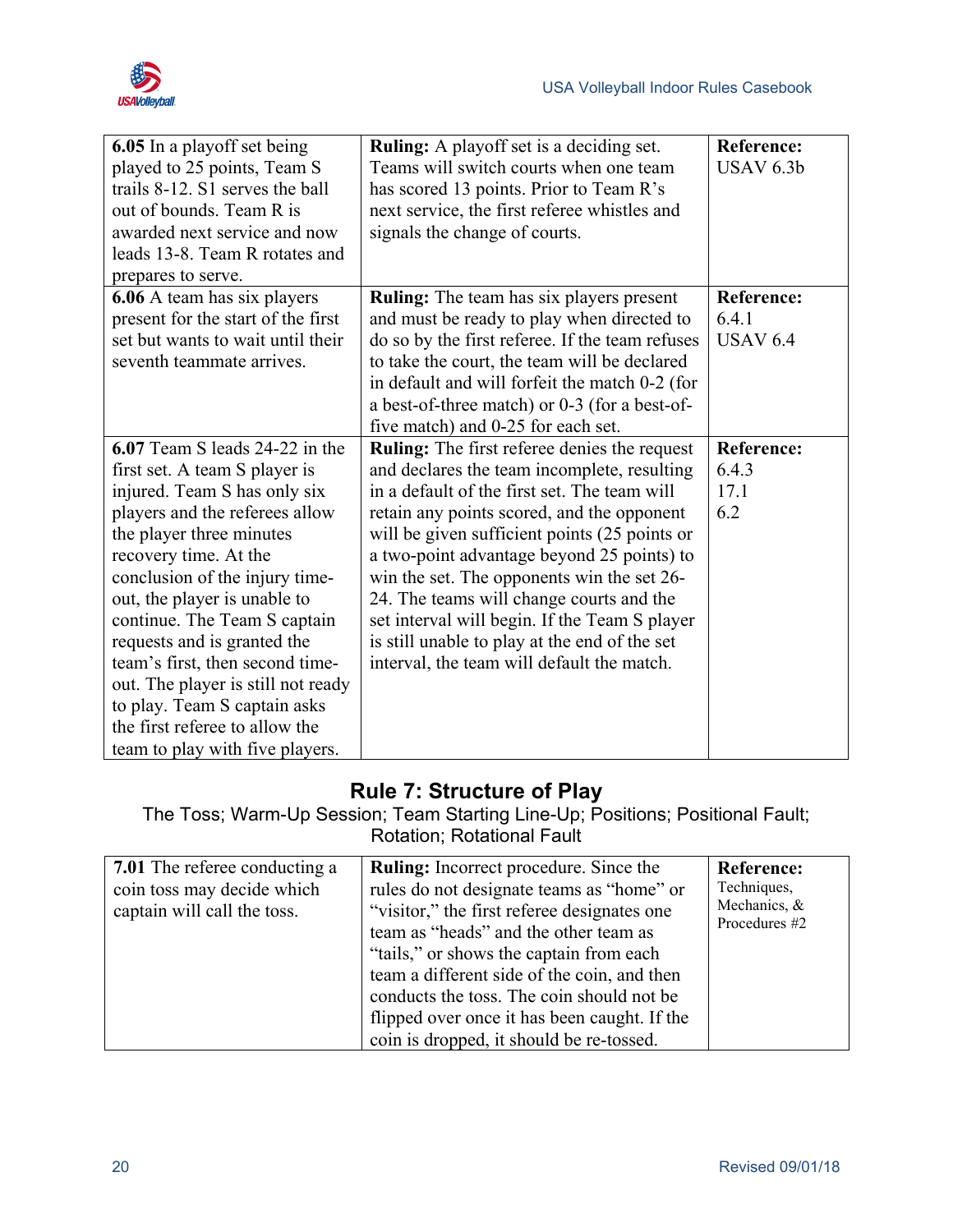

| 7.03 At the coin toss, the                                     | Ruling: The captain can make this choice.                                                   | <b>Reference:</b>  |
|----------------------------------------------------------------|---------------------------------------------------------------------------------------------|--------------------|
| referee offers the winning                                     | The winner of the coin toss may choose to                                                   | 7.1.2              |
| captain the option of serving or                               | serve or receive the serve, or choose the                                                   |                    |
| receiving the serve. The captain                               | side of the court the team will occupy first.                                               |                    |
| would rather choose to start on                                | The remaining choice is given to the                                                        |                    |
| a particular side of the court.                                | captain of the other team.                                                                  |                    |
| 7.04 During a pre-match                                        | Ruling: For junior competition, shared                                                      | <b>Reference:</b>  |
| captains meeting at a junior                                   | hitting or serving is not allowed.                                                          | <b>USAV 7.2.2b</b> |
| competition, the team captains                                 |                                                                                             |                    |
| agree to share the 10-minute                                   |                                                                                             |                    |
| warm-up.                                                       |                                                                                             |                    |
| 7.05 USA Volleyball's                                          | <b>Ruling:</b> When a team chooses to not use its                                           | <b>Reference:</b>  |
| prescribed junior warm-ups of                                  | exclusive time at the net, the court shall                                                  | <b>USAV 7.2.2</b>  |
| 2-4-4 are being used. Team A                                   | remain unoccupied. The opponent must be                                                     |                    |
| wins the coin toss and chooses                                 |                                                                                             |                    |
| to serve first. The team does                                  | at its team bench or out of the playing area.<br>Warming up with balls at the bench, in the |                    |
|                                                                | free zone around the court, or in the                                                       |                    |
| not enter the court to warm-up                                 |                                                                                             |                    |
| during its four minutes of<br>exclusive court time at the net. | spectator walkways is not permitted.                                                        |                    |
|                                                                |                                                                                             |                    |
| Team B would like to occupy                                    |                                                                                             |                    |
| the court during this time                                     |                                                                                             |                    |
| period since Team A will not                                   |                                                                                             |                    |
| be on the court.                                               |                                                                                             |                    |
| 7.07 Team S has six players on                                 | Ruling: The referee denies the request and                                                  | <b>Reference:</b>  |
| its roster. During warm-ups,                                   | defaults the match to Team R. A team may                                                    | 7.3.1              |
| S#7 is injured and will not be                                 | not play with fewer than six players.                                                       |                    |
| able to play in the match. The                                 |                                                                                             |                    |
| Team S captain requests that                                   |                                                                                             |                    |
| the first referee allow the team                               |                                                                                             |                    |
| to play with five players.                                     |                                                                                             |                    |
| 7.08 The second referee checks                                 | <b>Ruling:</b> A substitution request prior to the                                          | <b>Reference:</b>  |
| the team line-ups prior to the                                 | start of a set is permitted. R#9 takes the                                                  | 7.3.5.3            |
| start of the set and realizes that                             | correct position on the court; then #24                                                     | 15.10.3a           |
| Team R has listed #9 in                                        | enters the substitution zone. The second                                                    |                    |
| position 4, but #24 occupies                                   | referee whistles the substitution request,                                                  |                    |
| that position on the court. The                                | $R#24$ for #9. The substitution shall be                                                    |                    |
| second referee informs the                                     | recorded by the scorer. No penalty will be                                                  |                    |
| coach and captain that $R#9$                                   | assessed to Team R.                                                                         |                    |
| should be on the court. The                                    |                                                                                             |                    |
| coach requests a substitution,                                 |                                                                                             |                    |
| R#24 for #9.                                                   |                                                                                             |                    |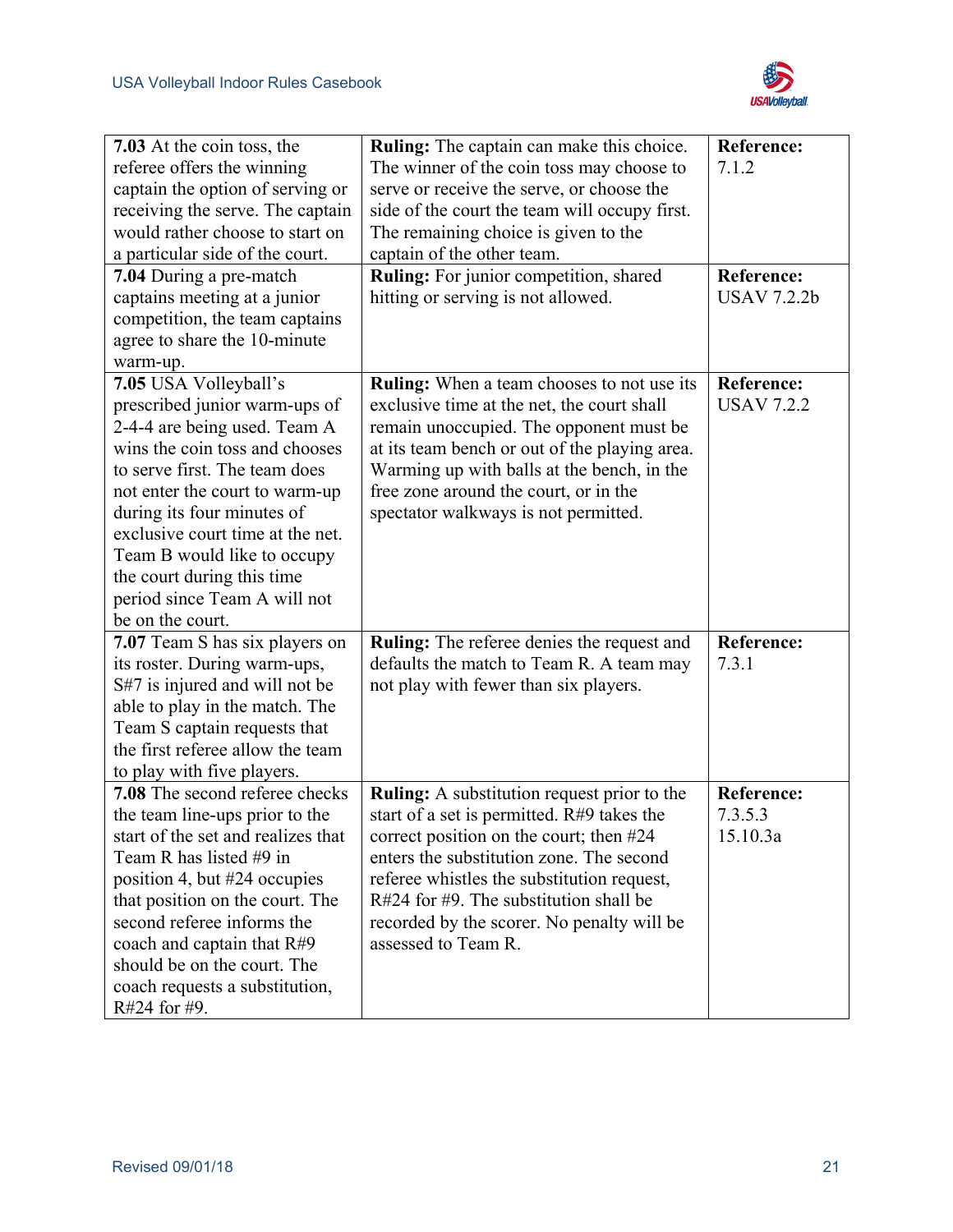

| 7.09 The second referee checks<br>the team line-ups prior to the<br>start of the set and realizes that<br>Team S has listed #16 on the<br>court in position 2, but $\#12$<br>occupies that position on the<br>court. The second referee<br>informs the coach that #16<br>should be on the court to start<br>the match. The coach replies<br>that the line-up was entered<br>incorrectly and that there is no<br>$#16$ on the roster. | <b>Ruling:</b> The second referee will allow<br>Team S to substitute $\#12$ for R $\#16$ as a<br>"phantom" substitution. The substitution<br>shall be recorded by the scorer, and one<br>team substitution will be charged to Team<br>S. No penalty will be assessed to Team S.                                                                                                                                                                                                                                                                                                                                                                          | <b>Reference:</b><br>7.3.5.3                       |
|--------------------------------------------------------------------------------------------------------------------------------------------------------------------------------------------------------------------------------------------------------------------------------------------------------------------------------------------------------------------------------------------------------------------------------------|----------------------------------------------------------------------------------------------------------------------------------------------------------------------------------------------------------------------------------------------------------------------------------------------------------------------------------------------------------------------------------------------------------------------------------------------------------------------------------------------------------------------------------------------------------------------------------------------------------------------------------------------------------|----------------------------------------------------|
| 7.10 Prior to the start of a set,<br>the second referee notes that<br>$#17$ is listed as the first server,<br>but player $R#15$ is on the court<br>in place of $#17$ . A check<br>reveals that $\#17$ is not on the<br>roster.                                                                                                                                                                                                       | Ruling: A substitution must be made for<br>$#17$ . If a player's uniform number is<br>changed on the roster, the team will be<br>assessed a penalty point.                                                                                                                                                                                                                                                                                                                                                                                                                                                                                               | <b>Reference:</b><br>7.3.5.3<br><b>USAV 4.1.3a</b> |
| 7.11 As the ball is contacted for<br>service, the second referee<br>notices that $R#5$ is positioned<br>with part of his foot on the<br>sideline, but not outside of the<br>sideline.                                                                                                                                                                                                                                                | Ruling: Legal position. All boundary lines<br>(sidelines and end lines) are drawn inside<br>the dimensions of the court and are<br>considered part of the court. Therefore it is<br>legal for a player to have a foot in contact<br>with such lines. If contact is made with the<br>floor beyond one of the boundary lines at<br>the moment of service contact, the player<br>should be called for a positional fault. The<br>referees must be certain that the player was<br>actually contacting the floor outside the<br>boundary lines when the service is made.<br>The first referee should properly instruct<br>the line judges for this situation. | <b>Reference:</b><br>7.4<br>1.3.2                  |
| 7.13 Upon the contact of<br>service, S1 is standing at the<br>left side of the service area and<br>S6 is standing near the right<br>sideline.                                                                                                                                                                                                                                                                                        | Ruling: Legal positions. The location of the<br>server is not considered when determining a<br>position fault at service.                                                                                                                                                                                                                                                                                                                                                                                                                                                                                                                                | Reference:<br>7.4                                  |
| 7.14 Upon the contact of<br>service, R6 is standing with<br>both feet slightly behind the<br>feet of R3 but has a hand on the<br>floor clearly in front of the feet<br>of R3 at the service contact.                                                                                                                                                                                                                                 | <b>Ruling:</b> Legal position. Only the feet are<br>considered when determining a position<br>fault.                                                                                                                                                                                                                                                                                                                                                                                                                                                                                                                                                     | <b>Reference:</b><br>7.4.3<br><b>USAV 7.4.3</b>    |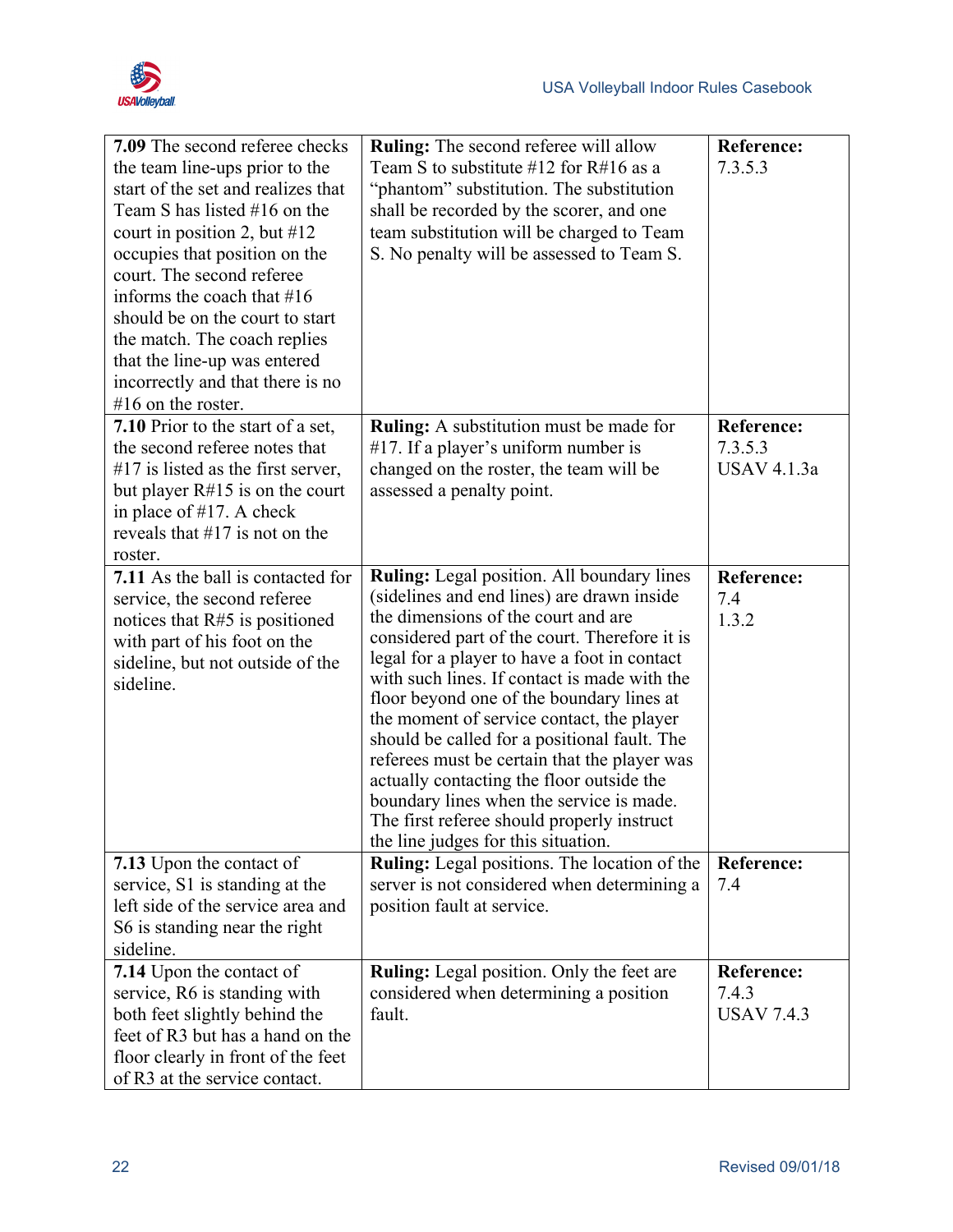

| 7.15 R4 is standing with one foot<br>clearly behind the other foot, and<br>R5 is standing with both feet<br>clearly between the feet of R4 at<br>the contact of service.<br>7.16 R6 is standing alongside<br>R3 in legal foot position. As S1<br>starts the service action, R6<br>moves forward and upon<br>contact of service, has one foot<br>in the air clearly in front of<br>R3's foot and one foot in<br>contact with the court behind<br>R3's foot. | Ruling: Legal position. The front-row<br>player must have at least part of a foot<br>closer to the net than the feet of the back-<br>row player.<br><b>Ruling:</b> Legal position. The forward foot of<br>R6 was not in contact with the court at the<br>contact of service so the player is judged<br>according to the position of the foot that is<br>in contact with the floor.               | <b>Reference:</b><br>7.4.3<br><b>Reference:</b><br>7.4.3<br><b>USAV 7.4.3</b> |
|------------------------------------------------------------------------------------------------------------------------------------------------------------------------------------------------------------------------------------------------------------------------------------------------------------------------------------------------------------------------------------------------------------------------------------------------------------|--------------------------------------------------------------------------------------------------------------------------------------------------------------------------------------------------------------------------------------------------------------------------------------------------------------------------------------------------------------------------------------------------|-------------------------------------------------------------------------------|
| 7.17 R6 is standing clearly in<br>front of R3. Just before service<br>contact, R6 jumps into the air<br>and is not in contact with the<br>court when the ball is contacted<br>for service.                                                                                                                                                                                                                                                                 | Ruling: Positional fault. When players<br>jump from the floor, they retain the status<br>of the point of last contact with the floor.<br>Therefore, although R6 was in the air, the<br>point of last contact with the floor was<br>retained, and the player is considered to be<br>in front of R3. At the moment of service<br>contact, the player should be whistled for a<br>positional fault. | <b>Reference:</b><br>7.4.3<br><b>USAV 7.4.3</b>                               |
| 7.18 After a rally is completed<br>but before the next service, the<br>first referee realizes that S2 was<br>out of position at the beginning<br>of that rally.                                                                                                                                                                                                                                                                                            | Ruling: Positional fault on Team S. The<br>first referee must be absolutely certain that<br>a fault occurred before whistling this at the<br>end of the rally.                                                                                                                                                                                                                                   | <b>Reference:</b><br>7.5.4<br>7.7                                             |
| 7.19 S#5 is in the service zone.<br>After the first referee whistles<br>to authorize service, S#5<br>realizes that #8 is actually the<br>correct server. S#5 tosses the<br>ball to #8 who serves the ball<br>within the allowable time. All<br>Team S players were in correct<br>position at the time of service<br>contact.                                                                                                                               | Ruling: Legal action. After authorizing the<br>service, Team S corrected the potential<br>rotational fault and S#8 legally served the<br>ball within the allowable time. All Team S<br>players were in correct position at the time<br>of the service contact, therefore no fault has<br>occurred.                                                                                               | <b>Reference:</b><br>7.5.1<br>7.7.1                                           |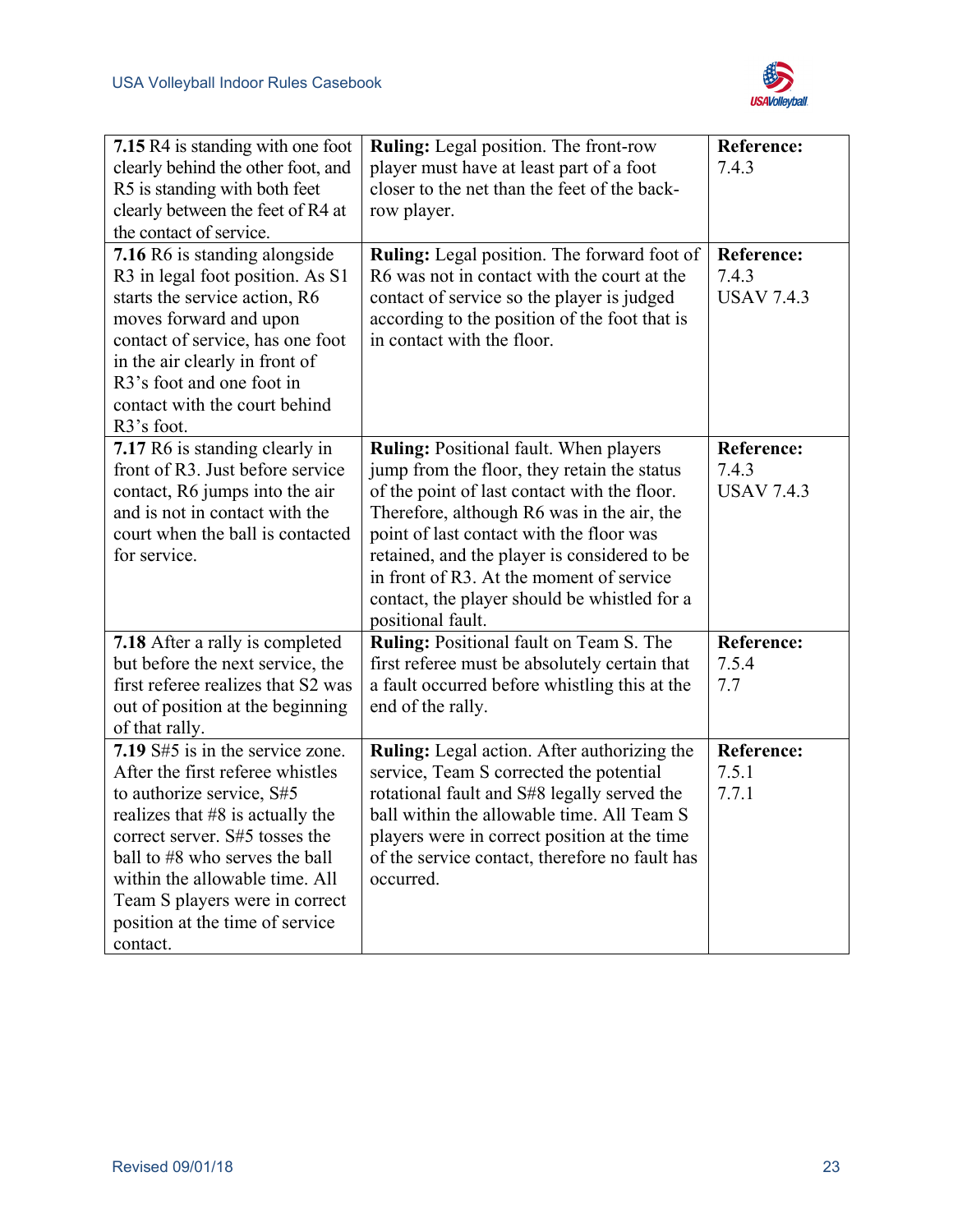

| 7.21 S#3 serves four points,<br>and Team R's captain calls a<br>time-out. When the teams<br>return to the court, S#21 serves<br>and scores two points. The<br>scorer then notifies the second<br>referee that S#21 is the wrong<br>server.                                                                                                                                                                                             | <b>Ruling:</b> The second referee whistles and<br>indicates the rotational fault. A point and<br>service is awarded to Team R, the second<br>referee corrects the Team S rotation, and<br>the two points scored by S#21 are<br>cancelled. Team R's time-out stands.                                                                                                                                                                                                                                                                                                                                                                                                                                                                                                                                                        | <b>Reference:</b><br>7.7.2                                  |
|----------------------------------------------------------------------------------------------------------------------------------------------------------------------------------------------------------------------------------------------------------------------------------------------------------------------------------------------------------------------------------------------------------------------------------------|----------------------------------------------------------------------------------------------------------------------------------------------------------------------------------------------------------------------------------------------------------------------------------------------------------------------------------------------------------------------------------------------------------------------------------------------------------------------------------------------------------------------------------------------------------------------------------------------------------------------------------------------------------------------------------------------------------------------------------------------------------------------------------------------------------------------------|-------------------------------------------------------------|
| 7.24 During pre-match warm-<br>ups for junior competition,<br>while one team has exclusive<br>use of the court, the other team<br>assists by shagging balls in the<br>free zone around their playing<br>area.                                                                                                                                                                                                                          | <b>Ruling:</b> This should be permitted and<br>encouraged, but is not required. However, if<br>the team warming up is using the entire<br>court or the "assisting" team is interfering<br>with the warm-up, the players should move<br>back to the bench area or out of the playing<br>area. In addition, the "assisting" team<br>should remain in the free zone around the<br>court as much as possible.                                                                                                                                                                                                                                                                                                                                                                                                                  | <b>Reference:</b><br><b>USAV 7.2.2b</b>                     |
| 7.25 At the start of a set, the<br>second referee and scorers<br>inadvertently allow Team S #4<br>to line up on the court instead<br>of #14 as listed on the line-up<br>sheet. The scorer notices the<br>error two rotations later when<br>#4 rotates into the service<br>position and contacts the ball<br>for service. The second referee<br>is informed immediately upon<br>contact of the serve. Team S is<br>leading the set 7-5. | <b>Ruling:</b> Although there was a procedural<br>error on the part of the scorer and second<br>referee, the line-up check is a courtesy.<br>Teams are responsible for assuring the<br>players on the court are in their correct<br>positions and in their proper service order.<br>A point and service is awarded to Team R<br>due to the illegal Team S player on the<br>court. Team S #14 must take the court and<br>#4 must go to the bench. All of Team S's<br>points will be cancelled since #4 has been<br>on the court since the beginning of the set.<br>Team R will rotate before serving. The<br>score is now 6-0 in favor of Team R.<br>If USAV TEST Rule 7.3.5.3 is in effect,<br>since Team R has served in the match, no<br>points will be cancelled, and the score will<br>now be 7-6 with Team S leading. | <b>Reference:</b><br>7.3.1<br>7.3.5.3<br><b>USAV 24.3.1</b> |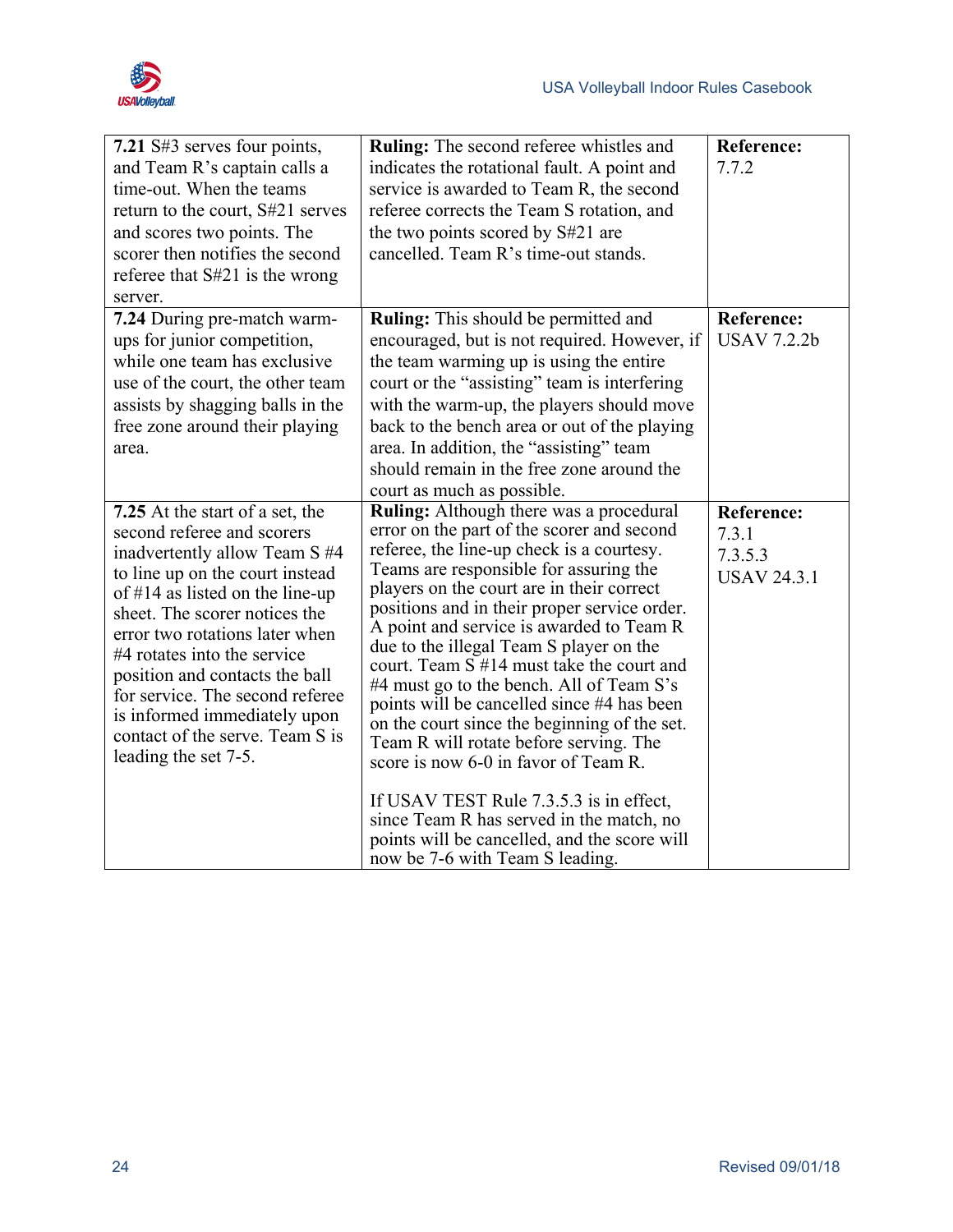

| <b>7.26</b> Team A has listed player | <b>Ruling:</b> As soon as the scorer notices that an                                             | <b>Reference:</b> |
|--------------------------------------|--------------------------------------------------------------------------------------------------|-------------------|
| $#9$ on the line-up sheet in         | illegal player is on the court, s/he should                                                      | 7.3.5.3           |
| position VI, but when the team       | immediately notify the second referee.                                                           |                   |
| takes the court, player $#8$ is on   | However, in this case the scorer may simply                                                      |                   |
| the court in that position.          | believe Team A is about to have a wrong                                                          |                   |
| Neither the second referee nor       | server. So there are two possible scenarios: 1)                                                  |                   |
| the scorer notice the wrong          | the scorer notifies the second referee AFTER                                                     |                   |
|                                      | the illegal player serves, and 2) the scorer                                                     |                   |
| player $(\#8)$ and allow play to     | notifies the second referee BEFORE the illegal                                                   |                   |
| start. After five rotations, the     | player serves. In both cases, Team A loses all                                                   |                   |
| score is Team A 9, Team B 11,        | points scored from the moment #8 entered the                                                     |                   |
| and Team A player #8 rotates         | set. Since that could only have happened at the                                                  |                   |
| into the serving position            | beginning of the set and there have been no<br>substitutions thus far, all points scored by Team |                   |
|                                      | A will be canceled; the score will be Team A 0,                                                  |                   |
|                                      | Team B 12. At the same time, the players'                                                        |                   |
|                                      | positions on the court will be rectified to match                                                |                   |
|                                      | the line-up sheet, meaning #9 will enter the                                                     |                   |
|                                      | court, and #8 will go to the bench.                                                              |                   |
|                                      | In the first scenario, since the prior rally was                                                 |                   |
|                                      | won by the team at fault and the team at fault                                                   |                   |
|                                      | was allowed to serve, Team B will receive a                                                      |                   |
|                                      | point and will rotate and serve next.                                                            |                   |
|                                      | In the second scenario, since the prior rally                                                    |                   |
|                                      | was won by the team at fault, and the team at                                                    |                   |
|                                      | fault was NOT allowed to serve, the previous                                                     |                   |
|                                      | rally would be reversed. Team B will receive                                                     |                   |
|                                      | a point, but the difference is that they will                                                    |                   |
|                                      | continue to serve in the same service position                                                   |                   |
|                                      | as the previous rally.                                                                           |                   |
|                                      | In both cases, the correct score will be Team                                                    |                   |
|                                      | B 12, Team A 0.                                                                                  |                   |
|                                      | If USAV TEST Rule 7.3.5.3 is in effect, the                                                      |                   |
|                                      | ruling would be as follows.                                                                      |                   |
|                                      | In the first scenario, since the prior rally was                                                 |                   |
|                                      | won by the team at fault and the team at fault                                                   |                   |
|                                      | was allowed to serve, Team B will receive a                                                      |                   |
|                                      | point and will rotate and serve next. The                                                        |                   |
|                                      | score will be Team B 12, Team A 9.                                                               |                   |
|                                      | In the second scenario, since the prior rally                                                    |                   |
|                                      | was won by the team at fault, and the team at                                                    |                   |
|                                      | fault was NOT allowed to serve, the previous                                                     |                   |
|                                      | rally would be reversed. Team B will receive                                                     |                   |
|                                      | a point, but the difference is that they will                                                    |                   |
|                                      | continue to serve in the same service position                                                   |                   |
|                                      | as the previous rally. The score will be Team                                                    |                   |
|                                      | B 12, Team A 8.                                                                                  |                   |
|                                      |                                                                                                  |                   |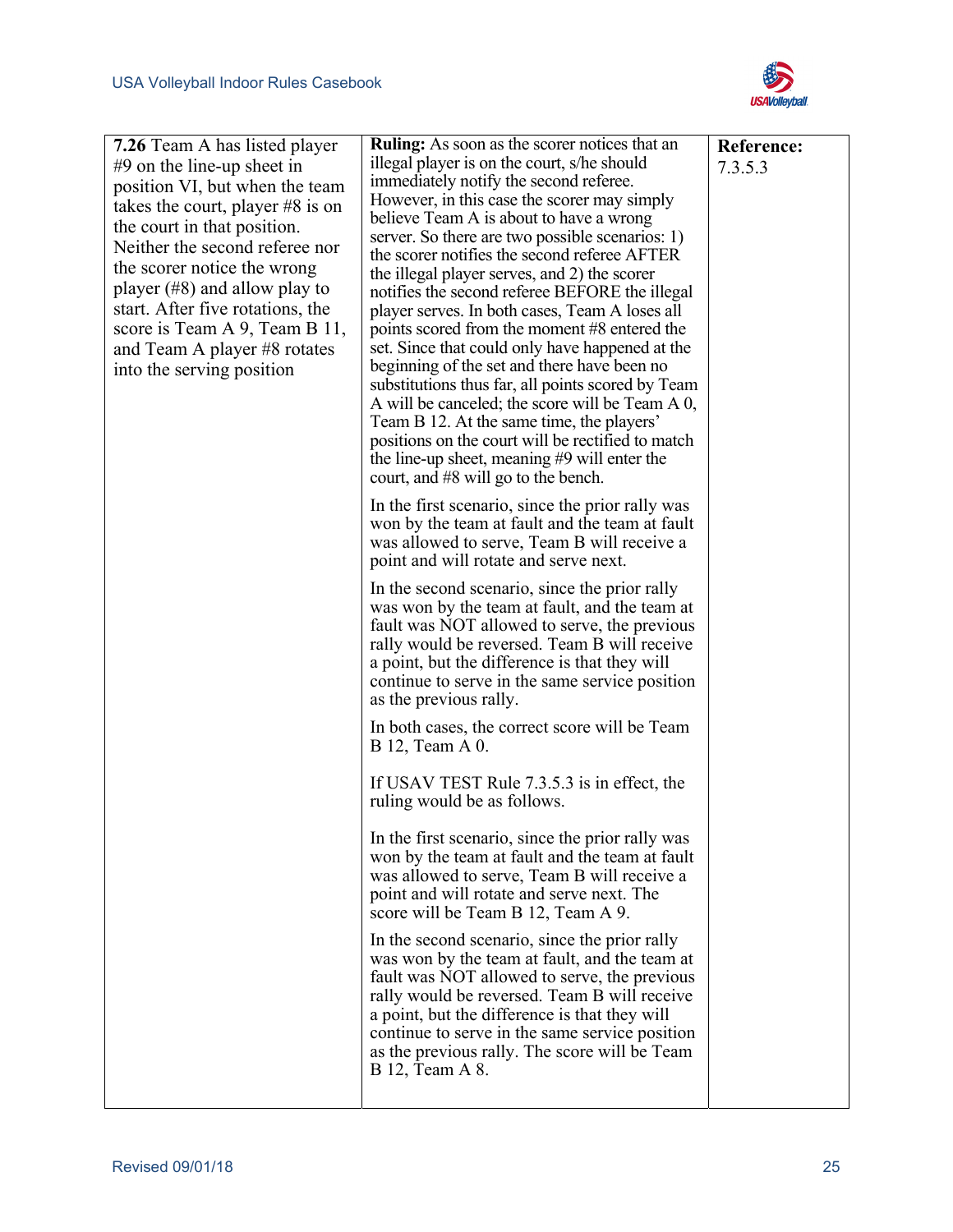

| 7.27 Team R has listed player       | <b>Ruling:</b> As soon as the scorer notices that an | <b>Reference:</b> |
|-------------------------------------|------------------------------------------------------|-------------------|
| $#9$ on the line-up sheet in        | illegal player is on the court, s/he should          | 7.3.5.3           |
| position VI, but when the team      | immediately notify the second referee. In            |                   |
| takes the court, player $#8$ is on  | this case, Team A loses all points scored            |                   |
| the court in that position.         | from the moment #8 entered the court. Since          |                   |
| Neither the second referee nor      | that could only have happened at the                 |                   |
| the scorer notice the wrong         | beginning of the set, all points scored by           |                   |
| player $(\#8)$ and allow play to    | Team A will be canceled. At the same time,           |                   |
| start. After three rotations, #8 is | the players' positions on the court must be          |                   |
| whistled for a net fault and the    | rectified to match the line-up sheet, so $#9$        |                   |
| scorer notices that there is no     | will enter the court and $#8$ will go to the         |                   |
| $#8$ in the set for Team R. The     | bench. However, since Team B (the team               |                   |
| score at this time is Team R 9,     | not at fault) won the previous rally, no             |                   |
| Team S 11.                          | additional point is awarded and Team B will          |                   |
|                                     | continue with the same term of service. The          |                   |
|                                     | correct score will be Team B 11, Team A 0.           |                   |
|                                     | If USAV TEST Rule 7.3.5.3 is in effect, the          |                   |
|                                     | ruling would be as follows: since Team S             |                   |
|                                     | (the team not at fault) is currently serving         |                   |
|                                     | and won the previous rally, no additional            |                   |
|                                     | point is awarded and Team S will continue            |                   |
|                                     | with the same term of service and the same           |                   |
|                                     | score.                                               |                   |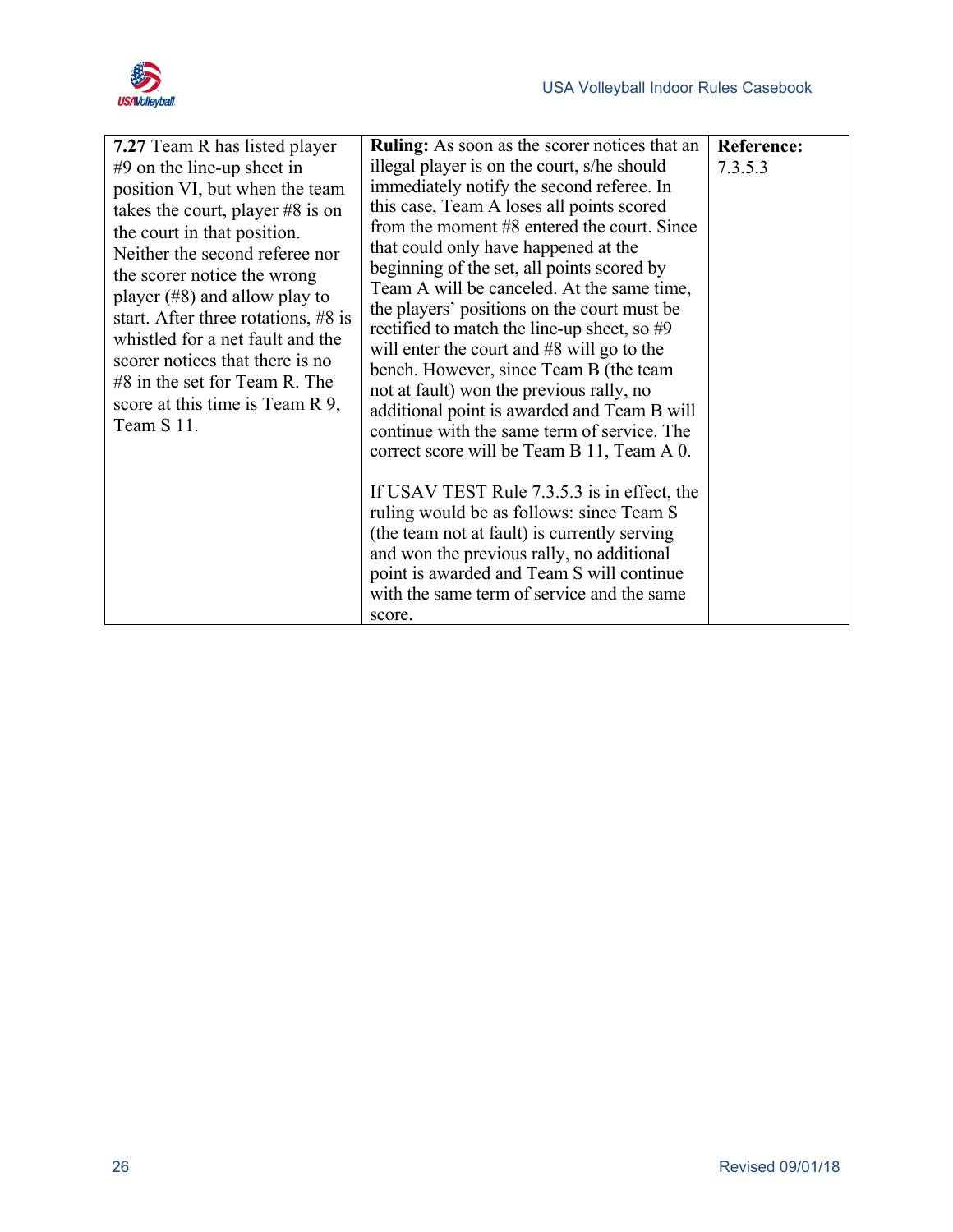

| <b>7.28</b> Team A has listed player                           | <b>Ruling:</b> As soon as the scorer notices that an                                       | <b>Reference:</b>        |
|----------------------------------------------------------------|--------------------------------------------------------------------------------------------|--------------------------|
| $#15$ on the line-up sheet to start                            | illegal player is on the court, s/he will                                                  | 7.3.5.4                  |
| set 2. With the score Team A                                   | immediately notify the second referee. Since                                               |                          |
| 14, Team B 12, the scorer                                      | this situation is one of a non-registered                                                  |                          |
| realizes that the player wearing                               | player ( <i>i.e.</i> , player not on the roster) on the                                    |                          |
| #15 is not listed on Team $A$ 's                               | court, Team A lose all points scored from                                                  |                          |
| roster. After reviewing the first                              | the moment $#15$ entered the <b>match</b> . Since                                          |                          |
| set score sheet, the scorer and                                | we know that happened at Team A 21, Team<br>B 19 of the first set, Team B will be awarded  |                          |
| second referee determine that                                  | enough points to be credited with a win in                                                 |                          |
| Team A's $\#15$ first entered the                              | set 1, with a final score of B 25, A 21. In                                                |                          |
| match during the first set with                                | addition, since $A \#15$ was on the court to                                               |                          |
| the score Team A 21, Team B                                    | begin the second set, all points scored by A                                               |                          |
| 19. Team A won the first set.                                  | in set 2 will be canceled. At the same time,                                               |                          |
|                                                                | A will be required to submit a new line-up                                                 |                          |
|                                                                | sheet for set 2 to correct the non-registered                                              |                          |
|                                                                | player. If B won the previous rally, then no                                               |                          |
|                                                                | additional point would be added and B will                                                 |                          |
|                                                                | continue to serve. If A won the previous<br>rally, B will receive one additional point and |                          |
|                                                                | will serve next.                                                                           |                          |
|                                                                |                                                                                            |                          |
|                                                                | NOTE: Attention must be paid to the                                                        |                          |
|                                                                | difference between a player whose name is                                                  |                          |
|                                                                | not listed on the roster and a player who is<br>listed on the roster but with the wrong    |                          |
|                                                                | number. This case specifically deals with a                                                |                          |
|                                                                | player whose name is not listed on the                                                     |                          |
|                                                                | roster, and is the only time the referees may                                              |                          |
|                                                                | go back to previous sets to remove points.                                                 |                          |
|                                                                | In addition, tournament eligibility rules,                                                 |                          |
|                                                                | such as region guidelines or the USAV                                                      |                          |
|                                                                | Qualifier Manual, may supersede the roster                                                 |                          |
|                                                                | (eligibility) rules.                                                                       |                          |
| 7.61 $A#9$ , the wrong server for<br>Team A, serves two points | <b>Ruling:</b> Since the scorer is sure that A#9                                           | <b>Reference:</b><br>7.7 |
| before losing the next rally. B#6                              | scored two points and was the only wrong                                                   |                          |
| then serves a point. The scorer                                | server, those two points are cancelled from                                                |                          |
| then notifies the second referee                               | Team A's score. Team A shall be placed in                                                  |                          |
| that previous Team A server,                                   | the correct rotation. Since Team B just                                                    |                          |
| $#9$ , was a wrong server. The                                 | scored a point, they do not receive an                                                     |                          |
| scorer knows A#9 served both                                   | additional point. The score is now Team A                                                  |                          |
| points, and the previous Team A                                | 15, Team B 10. B#6 will continue to serve.                                                 |                          |
| server was correct. The score is                               |                                                                                            |                          |
| Team A 17, Team B 10.                                          |                                                                                            |                          |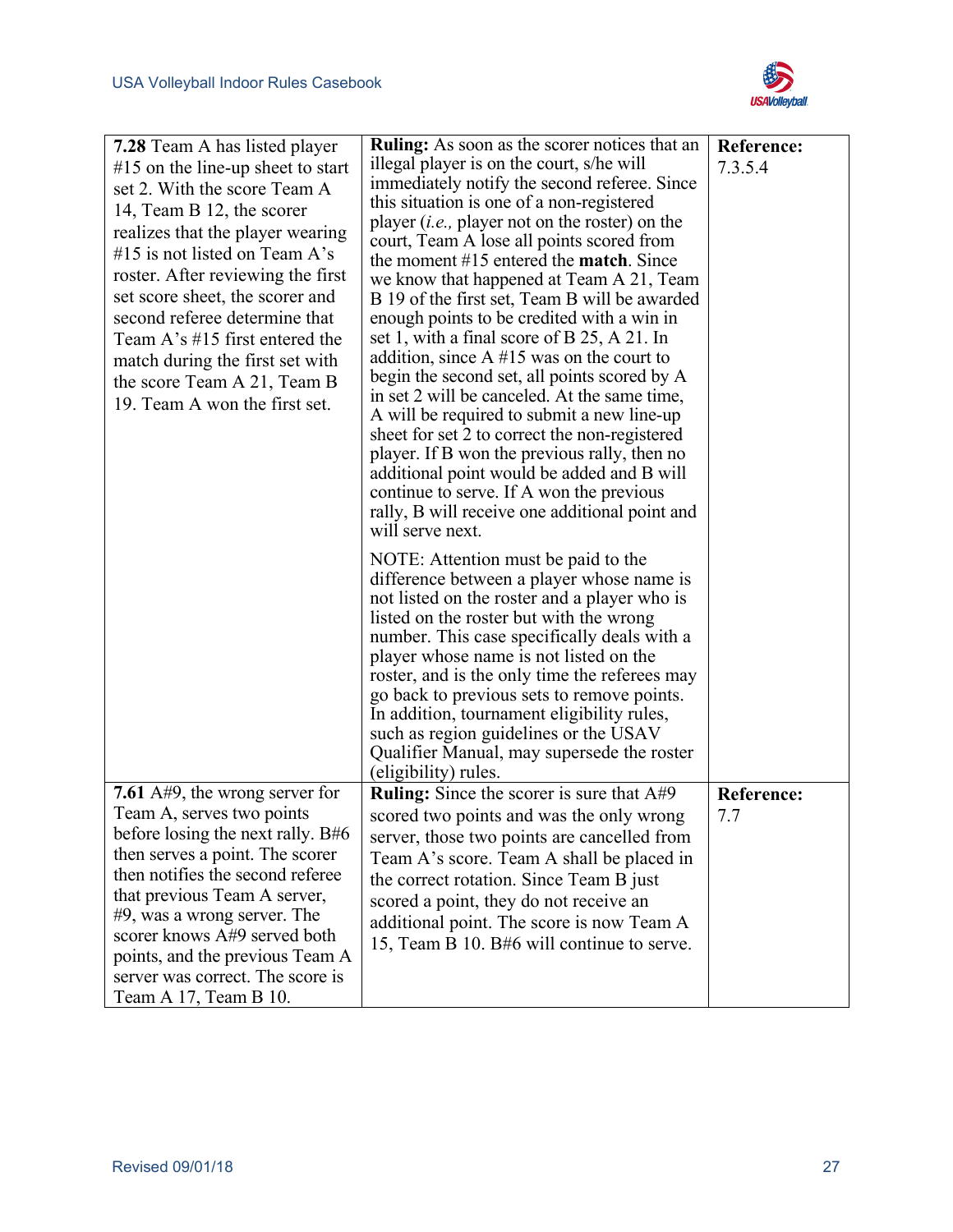

| 7.62 $A\#7$ , who is not the<br>correct server, serves two<br>points before Team A loses a<br>rally. B#8 then serves and<br>Team A wins the rally. $A#4$ ,<br>who is the correct server, serves<br>and scores a point. The scorer<br>then notifies the second referee<br>that the previous server, A#7,<br>was the wrong server. Team A<br>is leading $16-13$ . | <b>Ruling:</b> The scorer has identified a<br>rotational fault committed by Team A when<br>A#7 contacted the ball for service. A point<br>and service are awarded to Team B. Team<br>A's proper positions on the court are<br>corrected if necessary. Even though A#4<br>was the correct server, all points scored by<br>Team A since A#7 started serving will be<br>cancelled. In addition to the 3 points scored<br>when $#7$ and $#4$ were serving, Team A also<br>scored when it won the rally served by B#8<br>for a total of four points. Team B now leads<br>14-12. Team B will rotate before serving. | <b>Reference:</b><br>7.7 |
|-----------------------------------------------------------------------------------------------------------------------------------------------------------------------------------------------------------------------------------------------------------------------------------------------------------------------------------------------------------------|---------------------------------------------------------------------------------------------------------------------------------------------------------------------------------------------------------------------------------------------------------------------------------------------------------------------------------------------------------------------------------------------------------------------------------------------------------------------------------------------------------------------------------------------------------------------------------------------------------------|--------------------------|

## **Chapter Four: Playing Actions**

#### **Rule 8: States of Play**

Ball In Play; Ball Out of Play; Ball "In"; Ball "Out"

<span id="page-35-1"></span><span id="page-35-0"></span>

| 8.01 As S2 is preparing to<br>attack the ball, an errant ball<br>rolls across the court of Team S<br>behind S2. A referee blows a<br>whistle because of the loose<br>ball. S2 then spikes the ball to<br>the floor on Team R's side of<br>the net.     | <b>Ruling:</b> Replay. The whistle stopped the<br>rally. In the judgment of the first referee,<br>the loose ball interrupted play.                                                                                                                                                      | <b>Reference:</b><br>8.2<br><b>USAV 8.2</b> |
|--------------------------------------------------------------------------------------------------------------------------------------------------------------------------------------------------------------------------------------------------------|-----------------------------------------------------------------------------------------------------------------------------------------------------------------------------------------------------------------------------------------------------------------------------------------|---------------------------------------------|
| <b>8.02</b> After a team's third hit, the<br>ball strikes the top of the net,<br>and the first referee<br>immediately blows a whistle.<br>After the whistle, the ball rolls<br>along the net and falls across<br>the net into the opponent's<br>court. | Ruling: Inadvertent whistle. Play could<br>have continued had the referee not blown<br>the whistle. A replay shall be called.                                                                                                                                                           | <b>Reference:</b><br><b>USAV 8.2</b>        |
| 8.03 R4 passes the ball into the<br>net on the team's third hit. As<br>the ball falls from the net<br>toward the floor, the first<br>referee blows the whistle.                                                                                        | <b>Ruling:</b> Inadvertent whistle. The referee<br>should not have ended play until the ball<br>was contacted a fourth time or until it<br>touched the floor. However, a point and<br>service will be awarded to Team S since the<br>whistle did not affect the outcome of the<br>play. | <b>Reference:</b><br>8.2<br><b>USAV 8.2</b> |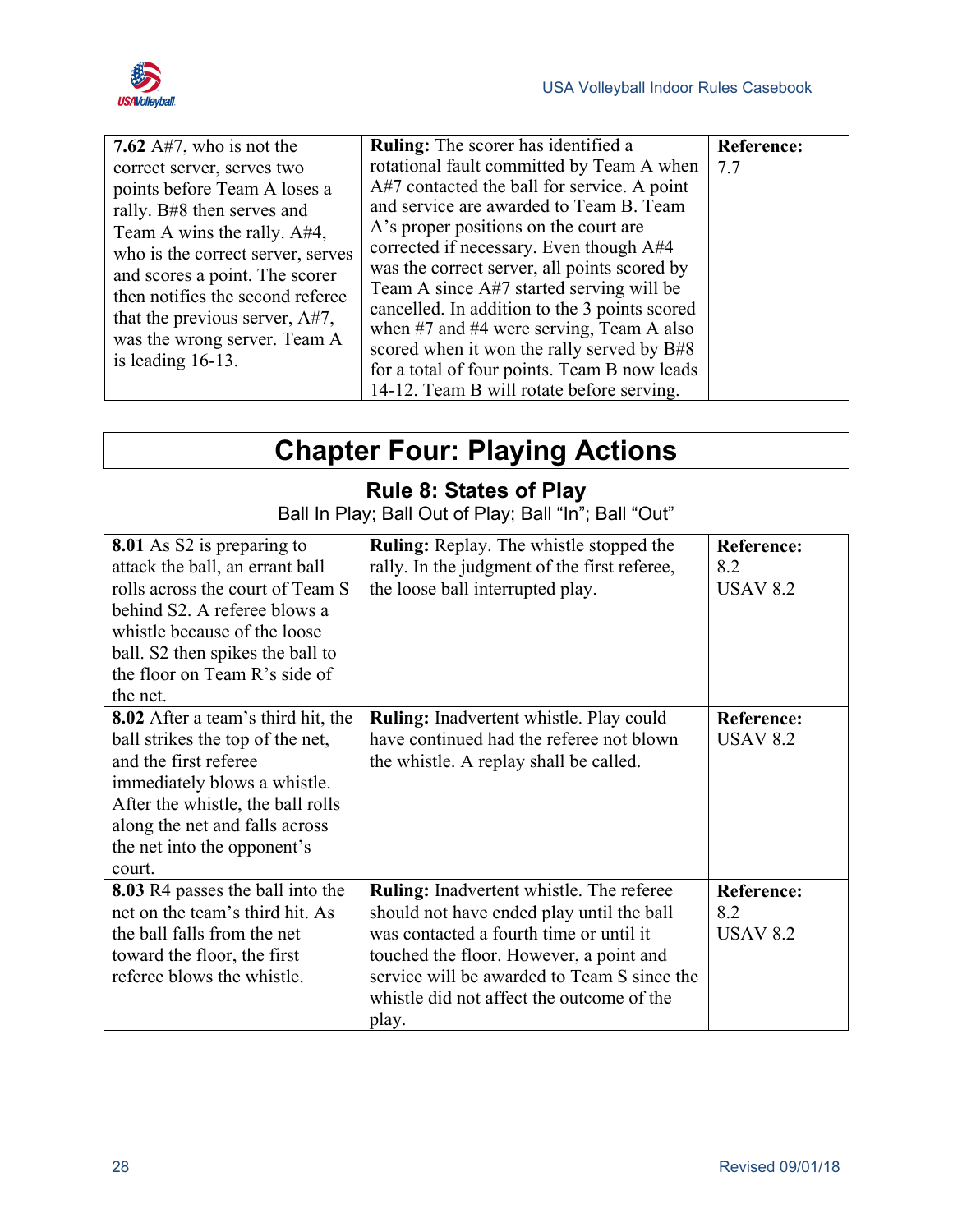

| 8.04 R2 tips the ball over a<br>block by S3 and S4. As the ball<br>is falling behind the blockers,<br>the first referee anticipates the<br>ball contacting the floor and<br>blows the whistle. S6 dives<br>toward the ball before it<br>contacts the floor as the whistle<br>sounds.                                                                                                                                                                                  | <b>Ruling:</b> Inadvertent whistle. The whistle<br>stops the rally. If the referee felt that the<br>whistle did not affect the outcome, the call<br>stands. If the first referee now believes the<br>whistle had an effect on the play, the first<br>referee should call for a replay.                                                                                                                                                                             | <b>Reference:</b><br><b>USAV 8.2</b>                          |
|-----------------------------------------------------------------------------------------------------------------------------------------------------------------------------------------------------------------------------------------------------------------------------------------------------------------------------------------------------------------------------------------------------------------------------------------------------------------------|--------------------------------------------------------------------------------------------------------------------------------------------------------------------------------------------------------------------------------------------------------------------------------------------------------------------------------------------------------------------------------------------------------------------------------------------------------------------|---------------------------------------------------------------|
| 8.05 During a rally, S3<br>successfully attacks a ball to the<br>floor of Team R's court. The<br>first referee whistles and<br>indicates an attack-hit fault,<br>thinking S3 was a back row<br>player. The Team S captain<br>immediately protests the call<br>stating that S3 is a front row<br>player. After verifying the<br>player positions, the first referee<br>realizes S3 was in the front row<br>and signals for a replay due to<br>the inadvertent whistle. | <b>Ruling:</b> The first referee's decision is<br>incorrect. The referee's error did not change<br>the fact that S3 attacked the ball to the floor<br>of Team R's court. The first referee's<br>original decision (attack-hit fault) should be<br>reversed and next service awarded to Team<br>S because of the successful attack-hit.                                                                                                                             | <b>Reference:</b><br><b>USAV 8.2</b><br>22.2.1.2              |
| 8.07 R3 passes a served ball<br>toward a non-playing area. The<br>ball contacts a ceiling beam 6 m<br>$(19'8'')$ above the playing area<br>and rebounds back toward<br>Team R's court. Had the ball<br>not contacted the ceiling, it<br>would have landed out of<br>bounds.                                                                                                                                                                                           | <b>Ruling:</b> Play continues. When a ball strikes<br>an overhead obstruction above a playing<br>area, the ball shall remain in play until a<br>fault occurs. The referee may not rule that<br>the ball would not have been playable had<br>the overhead obstruction not been there.<br>However, if the ceiling beam had been<br>above a non-playing area, the ball would<br>have been ruled "out."                                                                | <b>Reference:</b><br><b>USAV 8.4.2a</b><br><b>USAV 8.4.2d</b> |
| 8.08 R5 receives a serve and<br>the ball strikes the vertical<br>portion of an observation room<br>built over Team R's playing<br>area. The lowest horizontal<br>portion of the room is 5.5 m<br>$(18)$ above the playing surface.<br>The ball then falls toward Team<br>R's playing court, where R3<br>sets the ball to R4, who attacks<br>the ball to the floor of Team S's<br>court.                                                                               | Ruling: Legal play. Next serve to Team R.<br>The ball remains in play after contacting<br>any obstruction 4.6 m $(15)$ or more above<br>the playing area. The vertical surface of the<br>obstruction is still part of an overhead<br>obstruction. It is not a wall or divider which<br>would result in the ball being "out."<br>However, if the ball contacts an overhead<br>obstruction and then crosses the net within<br>the crossing space, the ball is "out." | Reference:<br><b>USAV 8.4.2</b><br><b>USAV 8.4.2b</b>         |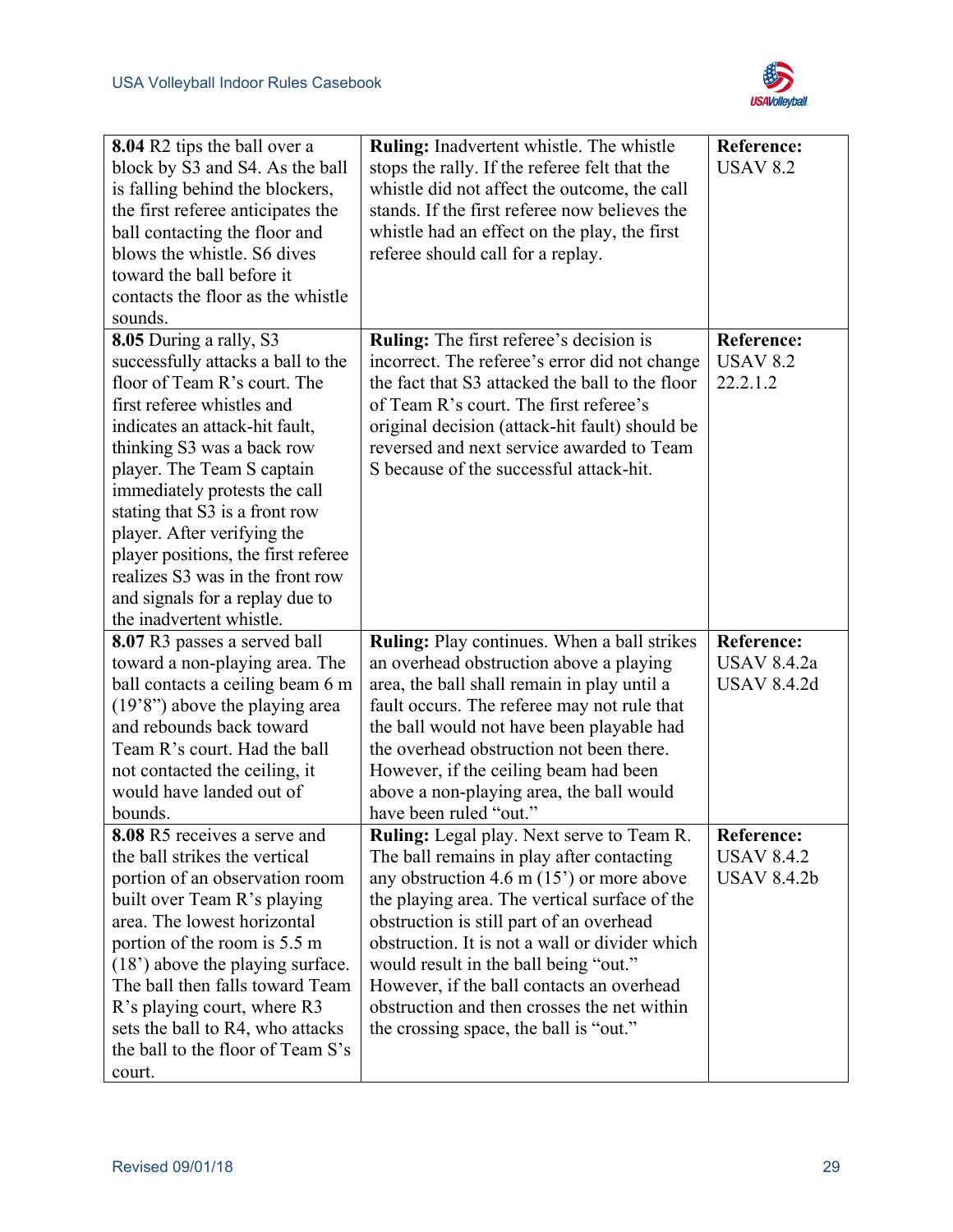

| 8.10 A ceiling-mounted<br>basketball backboard and its<br>vertical supports are hanging<br>less than 4.6 m $(15')$ above the<br>playing surface $3 \text{ m} (9'10'')$<br>behind the end line.<br><b>8.12</b> A player runs into a line                                                                                                                                                     | <b>Ruling: Regardless of location over</b><br>playing area, if, in the judgment of the first<br>referee, the backboard or any supports<br>below 4.6 m $(15)$ interfere with normal<br>playing of the ball, a replay must be<br>directed.<br><b>Ruling:</b> The referees may grant a replay if                                                                                                   | Reference:<br><b>USAV 8.4.2c</b><br><b>Reference:</b>      |
|---------------------------------------------------------------------------------------------------------------------------------------------------------------------------------------------------------------------------------------------------------------------------------------------------------------------------------------------------------------------------------------------|-------------------------------------------------------------------------------------------------------------------------------------------------------------------------------------------------------------------------------------------------------------------------------------------------------------------------------------------------------------------------------------------------|------------------------------------------------------------|
| judge and is prevented from<br>playing the ball over the<br>playing area.                                                                                                                                                                                                                                                                                                                   | an official, media equipment or personnel,<br>or a spectator interferes with a player's<br>attempt to legally play the ball.                                                                                                                                                                                                                                                                    | 8.4.2f                                                     |
| 8.13 Rule 10.1.2, the "pursuit"<br>rule, is in effect. A Team B<br>player legally enters Team A's<br>free zone and sends the ball<br>back toward Team B's court.<br>On the return path, the ball<br>contacts the first (or second)<br>referee, but would have<br>otherwise remained in play.                                                                                                | <b>Ruling:</b> The ball is "out." A replay is not<br>granted if the ball touches a person out of<br>play. This includes officials. The referees<br>may only grant a replay if there is<br>interference with a player attempting to<br>legally play the ball, not the ball itself.                                                                                                               | <b>Reference:</b><br>8.4.2<br><b>USAV 8.4.2f</b><br>10.1.2 |
| 8.14 A match is being played<br>on a net system that is<br>suspended from the ceiling and<br>the "pursuit" rule is in effect. A<br>Team R player passes the<br>service poorly and the ball is<br>traveling toward Team S's free<br>zone and will cross the net<br>outside the antenna. The ball<br>contacts the net supports<br>approximately $4 \text{ m} (13)$ above<br>the playing area. | Ruling: The ball is "out" when it touches<br>the antennae, ropes, posts, or the net itself<br>outside the side bands. Any poles, straps,<br>cables, etc. extending toward the ceiling<br>and supporting the net system should be<br>considered "posts", and are therefore ruled<br>"out." Any horizontal supports or structures<br>near the ceiling can be considered overhead<br>obstructions. | <b>Reference:</b><br>8.4.3<br><b>USAV 2.5.2</b><br>10.1.2  |
| 8.15 During play, the ball hits<br>an official (referee or line<br>judge), and the team requests a<br>replay.                                                                                                                                                                                                                                                                               | Ruling: When the ball hits an official, it is<br>ruled as "out." If a player makes contact, or<br>there is anticipation of contact, with an<br>official in the playing area, and the contact<br>or anticipation of contact prevents the<br>player from making a play on the ball, the<br>rally may be replayed at the discretion of<br>the first referee.                                       | <b>Reference:</b><br><b>USAV 8.4.2f,</b><br>23.2.3         |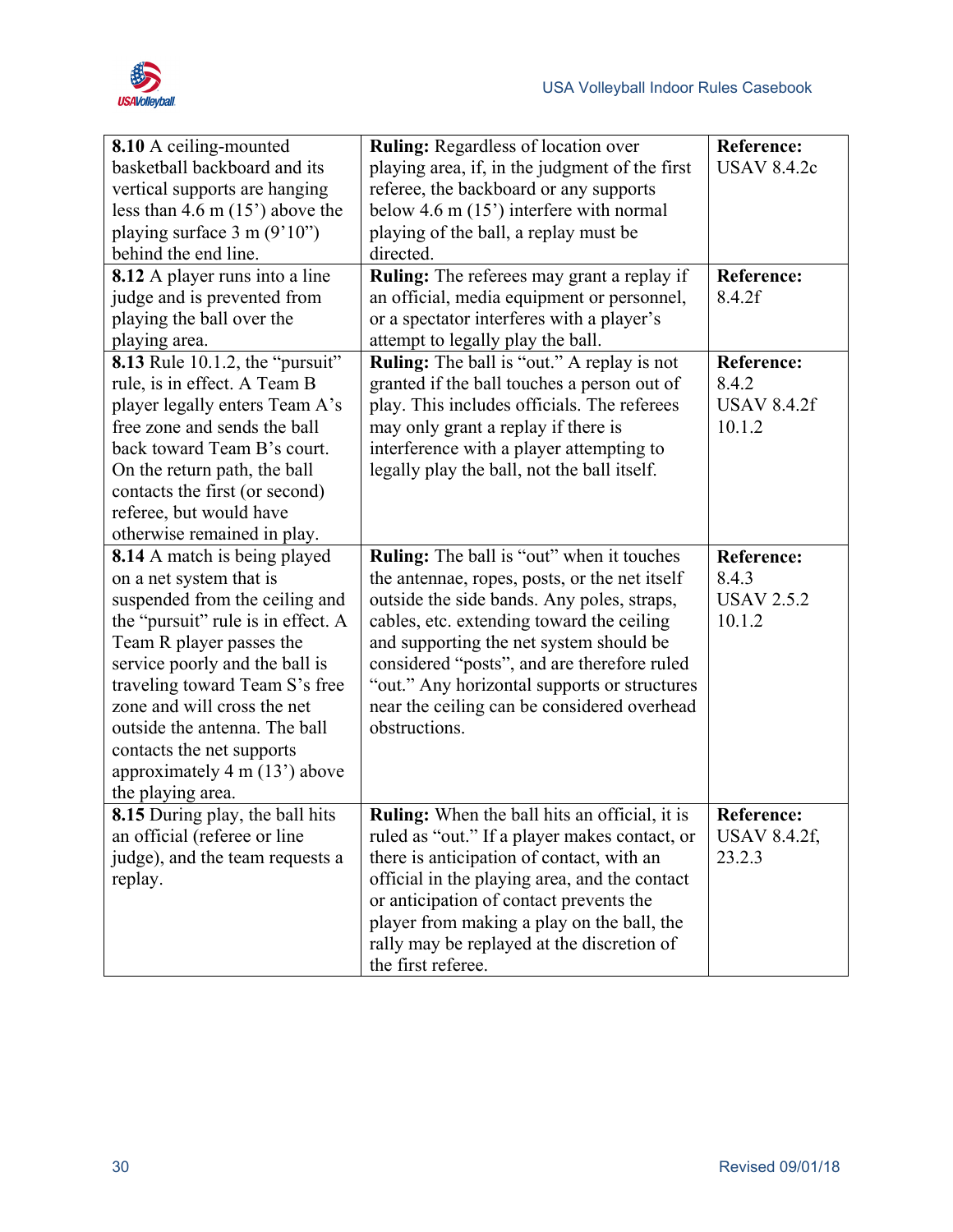

| 8.16 Team A's third contact           | Ruling: Four hits, point and service to          | <b>Reference:</b>  |
|---------------------------------------|--------------------------------------------------|--------------------|
| rebounds off the net tape             | Team B. The second referee should not            | 8.2                |
| without contacting the block,         | whistle the four hits fault. However, if the     | <b>USAV 8.2</b>    |
| and another of Team A's player        | first referee believes four hits occurred, a     | 24.2.2             |
| passes the ball. The second           | point and service is awarded to Team B           |                    |
| referee whistles and signals          | since the whistle did not affect the outcome     |                    |
| "four hits."                          | of the play.                                     |                    |
| 8.17 Team A's third contact           | Ruling: Inadvertent whistle, replay. The         | <b>Reference:</b>  |
| rebounds off the net tape, and        | second referee should not whistle a four         | 8.2                |
| the first referee saw one of          | hits fault. Play could have continued had        | <b>USAV 8.2</b>    |
| Team B's blockers touch the           | the second referee not blown the whistle, so     | 24.2.2             |
| ball. A player from Team A            | a replay will be granted.                        |                    |
| passes the ball, but the second       |                                                  |                    |
| referee whistles and signals          |                                                  |                    |
| "four hits."                          |                                                  |                    |
| 8.18 Team A's third contact           | <b>Ruling:</b> The first referee should deny the | <b>Reference:</b>  |
| rebounds off the net tape, and        | protest. The second referee's whistle was an     | 8.2                |
| another of Team A's player            | inadvertent whistle that did not affect the      | <b>USAV 8.2</b>    |
| passes the ball. The second           | outcome of the play. The decision of             | 24.2.2             |
| referee whistles and signals          | whether or not an inadvertent whistle            |                    |
| "four hits." The first referee        | affects the play is a judgment call by the       |                    |
| then whistles and indicates that      | first referee and is not protestable.            |                    |
| Team B wins the rally and             |                                                  |                    |
| signals a "four hits" violation.      |                                                  |                    |
| The Team B coach protests that        |                                                  |                    |
| the second referee cannot             |                                                  |                    |
| whistle the "four hits"<br>violation. |                                                  |                    |
| <b>8.19</b> Team A's first pass sends | Ruling: No replay is granted; Team B wins        | <b>Reference:</b>  |
| the ball into the spectator area      | the rally. Because the ball was over a non-      | <b>USAV 8.4.2f</b> |
| outside the playing area. As A        | playing area when the spectator contacted        |                    |
| #12 attempts to retrieve the ball     | it, the ball is ruled "out." A replay is only    |                    |
| from the non-playing area, a          | granted if an official, media equipment or       |                    |
| spectator contacts the ball to        | personnel, or spectator interferes with a        |                    |
| prevent being hit. Team A's           | player's legal attempt to play the ball over     |                    |
| coach wants the referee to            | the playing area.                                |                    |
| replay the point.                     |                                                  |                    |
| 8.20 Team A's second contact          | <b>Ruling:</b> The ball is "out." After the ball | <b>Reference:</b>  |
| hits an overhead obstruction          | contacts the ceiling, Team A must play the       | <b>USAV 8.4.2b</b> |
| over Team A's side of the             | ball before Team B legally contacts the          |                    |
| court, and the ball then enters       | ball.                                            |                    |
| the plane of the net where it is      |                                                  |                    |
| simultaneously contacted by a         |                                                  |                    |
| player from Team A and a              |                                                  |                    |
| player from Team B.                   |                                                  |                    |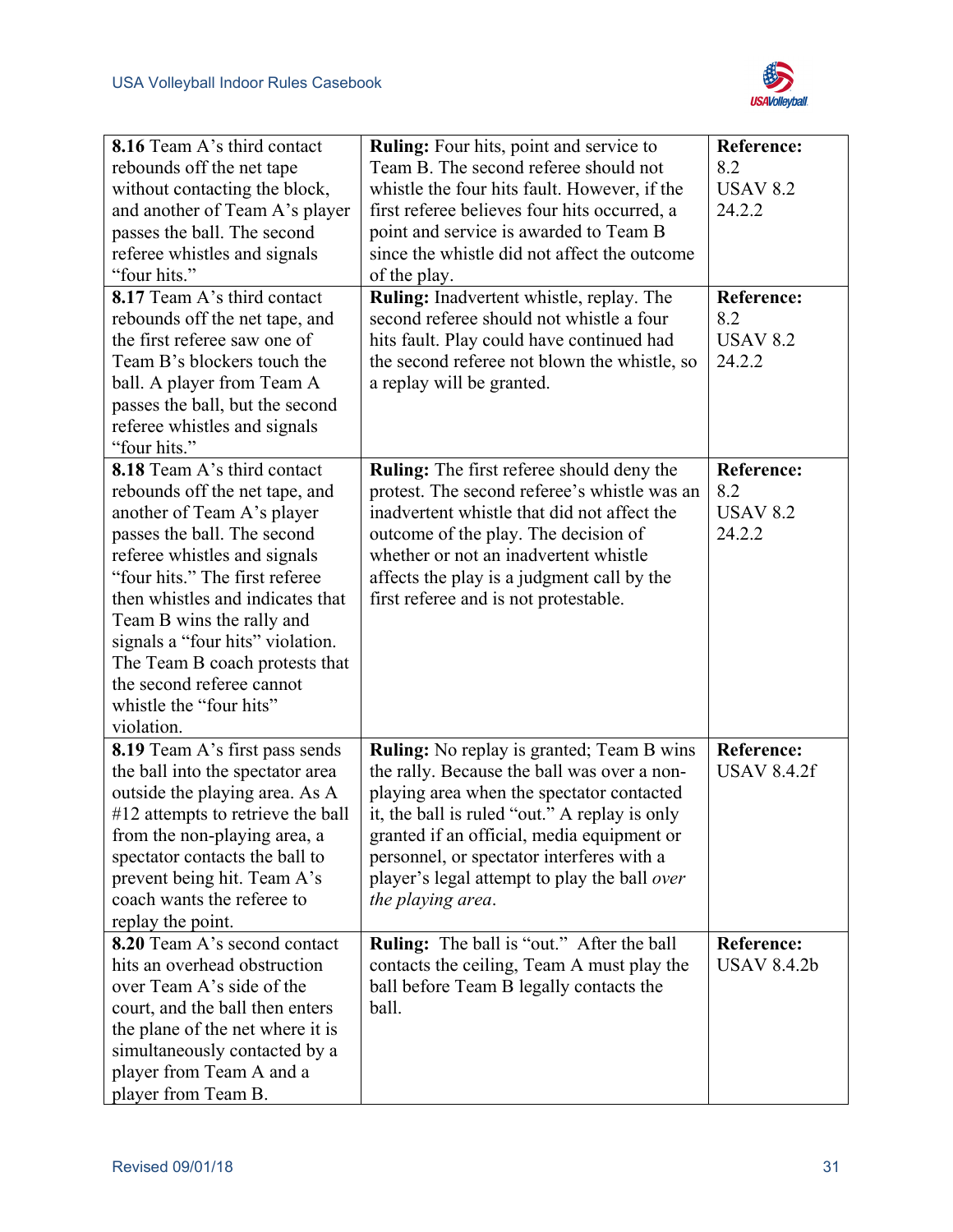



## **Rule 9: Playing the Ball**

Team Hits; Characteristics of the Hit; Faults in Playing the Ball

| 9.01 R6 reaches beyond the                                     | <b>Ruling:</b> Reaching beyond the net by R6.    | Reference:        |
|----------------------------------------------------------------|--------------------------------------------------|-------------------|
| vertical plane of the net to                                   | Each team must play within its own playing       | 9                 |
| "save" a teammate's                                            | area and space.                                  |                   |
| overpassed ball before the ball                                |                                                  |                   |
| passes entirely beyond the                                     |                                                  |                   |
| vertical plane of the net.                                     |                                                  |                   |
| 9.02 R3, who is near the net,                                  | Ruling: Legal play. Either team has a right      | <b>Reference:</b> |
| reaches higher than the top of                                 | to play a ball that has penetrated the vertical  | 9                 |
| the net to "save" an overpass by                               | plane of the net. When two opponents touch       | 9.1.2.2           |
| a teammate. The ball penetrates                                | the ball simultaneously over the net and the     |                   |
| the vertical plane of the net                                  | ball remains in play, the team receiving the     |                   |
| where S4 simultaneously                                        | ball is entitled to another three hits.          |                   |
| contacts the ball with R3. Both                                |                                                  |                   |
| players are contacting the ball                                |                                                  |                   |
| completely on their own sides                                  |                                                  |                   |
| of the net. The ball returns to                                |                                                  |                   |
| Team R's playing area where                                    |                                                  |                   |
| R5 passes it to R3, who then<br>sets it to R2 for a successful |                                                  |                   |
| attack-hit.                                                    |                                                  |                   |
| 9.03 A match is being played                                   | Ruling: Legal play. The ball may be legally      | <b>Reference:</b> |
| on a portable surface which is                                 | retrieved from beyond the free zone when         | USAV 9            |
| placed over a tiled floor. A                                   | the change in height between the two             |                   |
| player makes the team's second                                 | surfaces is not greater than $1.25$ cm $(1/2)$ , |                   |
| contact while standing                                         | the secondary surface is lower than the free     |                   |
| completely on the tiled floor.                                 | zone, the area beyond the free zone is free      |                   |
|                                                                | from obstructions, and there are no other        |                   |
|                                                                | safety concerns. NOTE: This is only legal        |                   |
|                                                                | in a situation where retrieval from beyond       |                   |
|                                                                | the free zone of the surface is permitted. At    |                   |
|                                                                | most events, players are not permitted to        |                   |
|                                                                | retrieve a ball from beyond the edge of the      |                   |
|                                                                | playing surface. See cases 9.04, 9.06, 9.07.     |                   |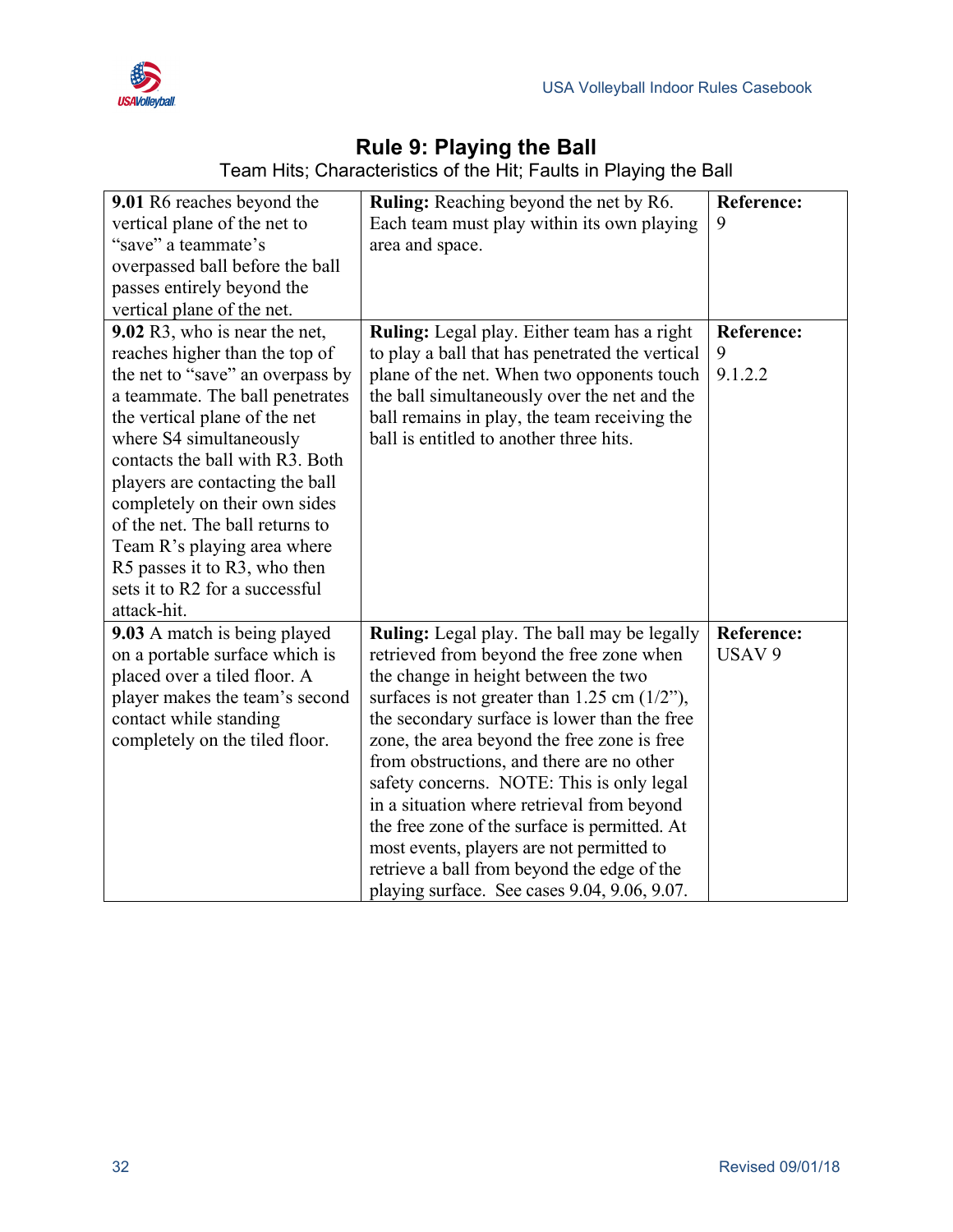

| USAV <sub>9</sub><br>National Championships are<br>between the two surfaces is not greater than<br>1.25 cm $(1/2)$ , the ball may not be<br>played on a portable surface<br>which is placed over a concrete<br>retrieved from beyond the free zone. The<br>National<br>surface.<br>concrete surface itself may be slick;<br>Tournament<br>spectator seating surrounds the courts;<br>Guidelines<br>spectators, players, and tournament officials<br>are standing or walking between courts; and<br>there are dividing nets, supports, and other<br>obstructions around and between the<br>various courts.<br>9.05 R5 contacts a ball while<br>Ruling: The ball is "out." The area between<br><b>Reference:</b><br>standing in the area between<br>a team's bench and the scorer's table is a<br>USAV <sub>9</sub><br>Team R's bench and the<br>non-playing area.<br>scorer's table.<br><b>Ruling:</b> The ball is "out." A player may not<br>9.06 A match is being played on<br><b>Reference:</b><br>a portable surface where<br>legally play the ball if they are outside the<br>USAV <sub>9</sub><br>playing area—even if the ball is still over<br>8.4.2<br>retrieval of the ball from beyond<br>the free zone of the surface is<br>the playing area.<br>not permitted. S5 passes a ball<br>toward the edge of the portable<br>surface. The ball hits the ceiling,<br>which is 20' above the playing<br>area. S6 is attempting to play the<br>ball and runs off the portable<br>surface. While still off the |
|-----------------------------------------------------------------------------------------------------------------------------------------------------------------------------------------------------------------------------------------------------------------------------------------------------------------------------------------------------------------------------------------------------------------------------------------------------------------------------------------------------------------------------------------------------------------------------------------------------------------------------------------------------------------------------------------------------------------------------------------------------------------------------------------------------------------------------------------------------------------------------------------------------------------------------------------------------------------------------------------------------------------------------------------------------------------------------------------------------------------------------------------------------------------------------------------------------------------------------------------------------------------------------------------------------------------------------------------------------------------------------------------------------------------------------------------------------------------------------------------------------------------|
|                                                                                                                                                                                                                                                                                                                                                                                                                                                                                                                                                                                                                                                                                                                                                                                                                                                                                                                                                                                                                                                                                                                                                                                                                                                                                                                                                                                                                                                                                                                 |
|                                                                                                                                                                                                                                                                                                                                                                                                                                                                                                                                                                                                                                                                                                                                                                                                                                                                                                                                                                                                                                                                                                                                                                                                                                                                                                                                                                                                                                                                                                                 |
|                                                                                                                                                                                                                                                                                                                                                                                                                                                                                                                                                                                                                                                                                                                                                                                                                                                                                                                                                                                                                                                                                                                                                                                                                                                                                                                                                                                                                                                                                                                 |
|                                                                                                                                                                                                                                                                                                                                                                                                                                                                                                                                                                                                                                                                                                                                                                                                                                                                                                                                                                                                                                                                                                                                                                                                                                                                                                                                                                                                                                                                                                                 |
|                                                                                                                                                                                                                                                                                                                                                                                                                                                                                                                                                                                                                                                                                                                                                                                                                                                                                                                                                                                                                                                                                                                                                                                                                                                                                                                                                                                                                                                                                                                 |
|                                                                                                                                                                                                                                                                                                                                                                                                                                                                                                                                                                                                                                                                                                                                                                                                                                                                                                                                                                                                                                                                                                                                                                                                                                                                                                                                                                                                                                                                                                                 |
|                                                                                                                                                                                                                                                                                                                                                                                                                                                                                                                                                                                                                                                                                                                                                                                                                                                                                                                                                                                                                                                                                                                                                                                                                                                                                                                                                                                                                                                                                                                 |
|                                                                                                                                                                                                                                                                                                                                                                                                                                                                                                                                                                                                                                                                                                                                                                                                                                                                                                                                                                                                                                                                                                                                                                                                                                                                                                                                                                                                                                                                                                                 |
|                                                                                                                                                                                                                                                                                                                                                                                                                                                                                                                                                                                                                                                                                                                                                                                                                                                                                                                                                                                                                                                                                                                                                                                                                                                                                                                                                                                                                                                                                                                 |
|                                                                                                                                                                                                                                                                                                                                                                                                                                                                                                                                                                                                                                                                                                                                                                                                                                                                                                                                                                                                                                                                                                                                                                                                                                                                                                                                                                                                                                                                                                                 |
|                                                                                                                                                                                                                                                                                                                                                                                                                                                                                                                                                                                                                                                                                                                                                                                                                                                                                                                                                                                                                                                                                                                                                                                                                                                                                                                                                                                                                                                                                                                 |
|                                                                                                                                                                                                                                                                                                                                                                                                                                                                                                                                                                                                                                                                                                                                                                                                                                                                                                                                                                                                                                                                                                                                                                                                                                                                                                                                                                                                                                                                                                                 |
|                                                                                                                                                                                                                                                                                                                                                                                                                                                                                                                                                                                                                                                                                                                                                                                                                                                                                                                                                                                                                                                                                                                                                                                                                                                                                                                                                                                                                                                                                                                 |
|                                                                                                                                                                                                                                                                                                                                                                                                                                                                                                                                                                                                                                                                                                                                                                                                                                                                                                                                                                                                                                                                                                                                                                                                                                                                                                                                                                                                                                                                                                                 |
|                                                                                                                                                                                                                                                                                                                                                                                                                                                                                                                                                                                                                                                                                                                                                                                                                                                                                                                                                                                                                                                                                                                                                                                                                                                                                                                                                                                                                                                                                                                 |
|                                                                                                                                                                                                                                                                                                                                                                                                                                                                                                                                                                                                                                                                                                                                                                                                                                                                                                                                                                                                                                                                                                                                                                                                                                                                                                                                                                                                                                                                                                                 |
|                                                                                                                                                                                                                                                                                                                                                                                                                                                                                                                                                                                                                                                                                                                                                                                                                                                                                                                                                                                                                                                                                                                                                                                                                                                                                                                                                                                                                                                                                                                 |
|                                                                                                                                                                                                                                                                                                                                                                                                                                                                                                                                                                                                                                                                                                                                                                                                                                                                                                                                                                                                                                                                                                                                                                                                                                                                                                                                                                                                                                                                                                                 |
|                                                                                                                                                                                                                                                                                                                                                                                                                                                                                                                                                                                                                                                                                                                                                                                                                                                                                                                                                                                                                                                                                                                                                                                                                                                                                                                                                                                                                                                                                                                 |
|                                                                                                                                                                                                                                                                                                                                                                                                                                                                                                                                                                                                                                                                                                                                                                                                                                                                                                                                                                                                                                                                                                                                                                                                                                                                                                                                                                                                                                                                                                                 |
|                                                                                                                                                                                                                                                                                                                                                                                                                                                                                                                                                                                                                                                                                                                                                                                                                                                                                                                                                                                                                                                                                                                                                                                                                                                                                                                                                                                                                                                                                                                 |
|                                                                                                                                                                                                                                                                                                                                                                                                                                                                                                                                                                                                                                                                                                                                                                                                                                                                                                                                                                                                                                                                                                                                                                                                                                                                                                                                                                                                                                                                                                                 |
|                                                                                                                                                                                                                                                                                                                                                                                                                                                                                                                                                                                                                                                                                                                                                                                                                                                                                                                                                                                                                                                                                                                                                                                                                                                                                                                                                                                                                                                                                                                 |
|                                                                                                                                                                                                                                                                                                                                                                                                                                                                                                                                                                                                                                                                                                                                                                                                                                                                                                                                                                                                                                                                                                                                                                                                                                                                                                                                                                                                                                                                                                                 |
| surface, he hits the ball while it                                                                                                                                                                                                                                                                                                                                                                                                                                                                                                                                                                                                                                                                                                                                                                                                                                                                                                                                                                                                                                                                                                                                                                                                                                                                                                                                                                                                                                                                              |
| is still over the playing area.                                                                                                                                                                                                                                                                                                                                                                                                                                                                                                                                                                                                                                                                                                                                                                                                                                                                                                                                                                                                                                                                                                                                                                                                                                                                                                                                                                                                                                                                                 |
| 9.07 R4 contacts the ball while<br>Ruling: Legal play. A player may retrieve a<br><b>Reference:</b>                                                                                                                                                                                                                                                                                                                                                                                                                                                                                                                                                                                                                                                                                                                                                                                                                                                                                                                                                                                                                                                                                                                                                                                                                                                                                                                                                                                                             |
| ball that has entered a non-playing area<br>USAV <sub>9</sub><br>it is completely above the team                                                                                                                                                                                                                                                                                                                                                                                                                                                                                                                                                                                                                                                                                                                                                                                                                                                                                                                                                                                                                                                                                                                                                                                                                                                                                                                                                                                                                |
| bench. One of R4's feet is<br>USAV <sub>9b</sub><br>provided some part of the player's body is                                                                                                                                                                                                                                                                                                                                                                                                                                                                                                                                                                                                                                                                                                                                                                                                                                                                                                                                                                                                                                                                                                                                                                                                                                                                                                                                                                                                                  |
| touching the playing surface when contact<br>contacting the playing surface,                                                                                                                                                                                                                                                                                                                                                                                                                                                                                                                                                                                                                                                                                                                                                                                                                                                                                                                                                                                                                                                                                                                                                                                                                                                                                                                                                                                                                                    |
| and the other foot is contacting<br>is made with the ball. After playing the ball,                                                                                                                                                                                                                                                                                                                                                                                                                                                                                                                                                                                                                                                                                                                                                                                                                                                                                                                                                                                                                                                                                                                                                                                                                                                                                                                                                                                                                              |
| the floor in the bench area.<br>the player may enter any non-playing area                                                                                                                                                                                                                                                                                                                                                                                                                                                                                                                                                                                                                                                                                                                                                                                                                                                                                                                                                                                                                                                                                                                                                                                                                                                                                                                                                                                                                                       |
| except for an adjacent court where                                                                                                                                                                                                                                                                                                                                                                                                                                                                                                                                                                                                                                                                                                                                                                                                                                                                                                                                                                                                                                                                                                                                                                                                                                                                                                                                                                                                                                                                              |
| competition is scheduled or occurring.                                                                                                                                                                                                                                                                                                                                                                                                                                                                                                                                                                                                                                                                                                                                                                                                                                                                                                                                                                                                                                                                                                                                                                                                                                                                                                                                                                                                                                                                          |
| Ruling: The ball is "out." Only a player<br>9.08 S6 runs to a dividing net<br><b>Reference:</b>                                                                                                                                                                                                                                                                                                                                                                                                                                                                                                                                                                                                                                                                                                                                                                                                                                                                                                                                                                                                                                                                                                                                                                                                                                                                                                                                                                                                                 |
| and moves it out of the way so<br>attempting to play the ball may move the<br>USAV 9a                                                                                                                                                                                                                                                                                                                                                                                                                                                                                                                                                                                                                                                                                                                                                                                                                                                                                                                                                                                                                                                                                                                                                                                                                                                                                                                                                                                                                           |
| divider net.<br>that S1 is able to play the ball.<br>9.09 R6 and R5 both run<br><b>Reference:</b>                                                                                                                                                                                                                                                                                                                                                                                                                                                                                                                                                                                                                                                                                                                                                                                                                                                                                                                                                                                                                                                                                                                                                                                                                                                                                                                                                                                                               |
| Ruling: Legal play. Both players were<br>toward a dividing net and dive<br>attempting to play the ball and therefore<br>USAV 9a                                                                                                                                                                                                                                                                                                                                                                                                                                                                                                                                                                                                                                                                                                                                                                                                                                                                                                                                                                                                                                                                                                                                                                                                                                                                                                                                                                                 |
| in an attempt to play the ball.<br>permitted to move the divider net.                                                                                                                                                                                                                                                                                                                                                                                                                                                                                                                                                                                                                                                                                                                                                                                                                                                                                                                                                                                                                                                                                                                                                                                                                                                                                                                                                                                                                                           |
| R6 slides into the net first but                                                                                                                                                                                                                                                                                                                                                                                                                                                                                                                                                                                                                                                                                                                                                                                                                                                                                                                                                                                                                                                                                                                                                                                                                                                                                                                                                                                                                                                                                |
| R5 contacts the ball, sending it                                                                                                                                                                                                                                                                                                                                                                                                                                                                                                                                                                                                                                                                                                                                                                                                                                                                                                                                                                                                                                                                                                                                                                                                                                                                                                                                                                                                                                                                                |
| toward the court.                                                                                                                                                                                                                                                                                                                                                                                                                                                                                                                                                                                                                                                                                                                                                                                                                                                                                                                                                                                                                                                                                                                                                                                                                                                                                                                                                                                                                                                                                               |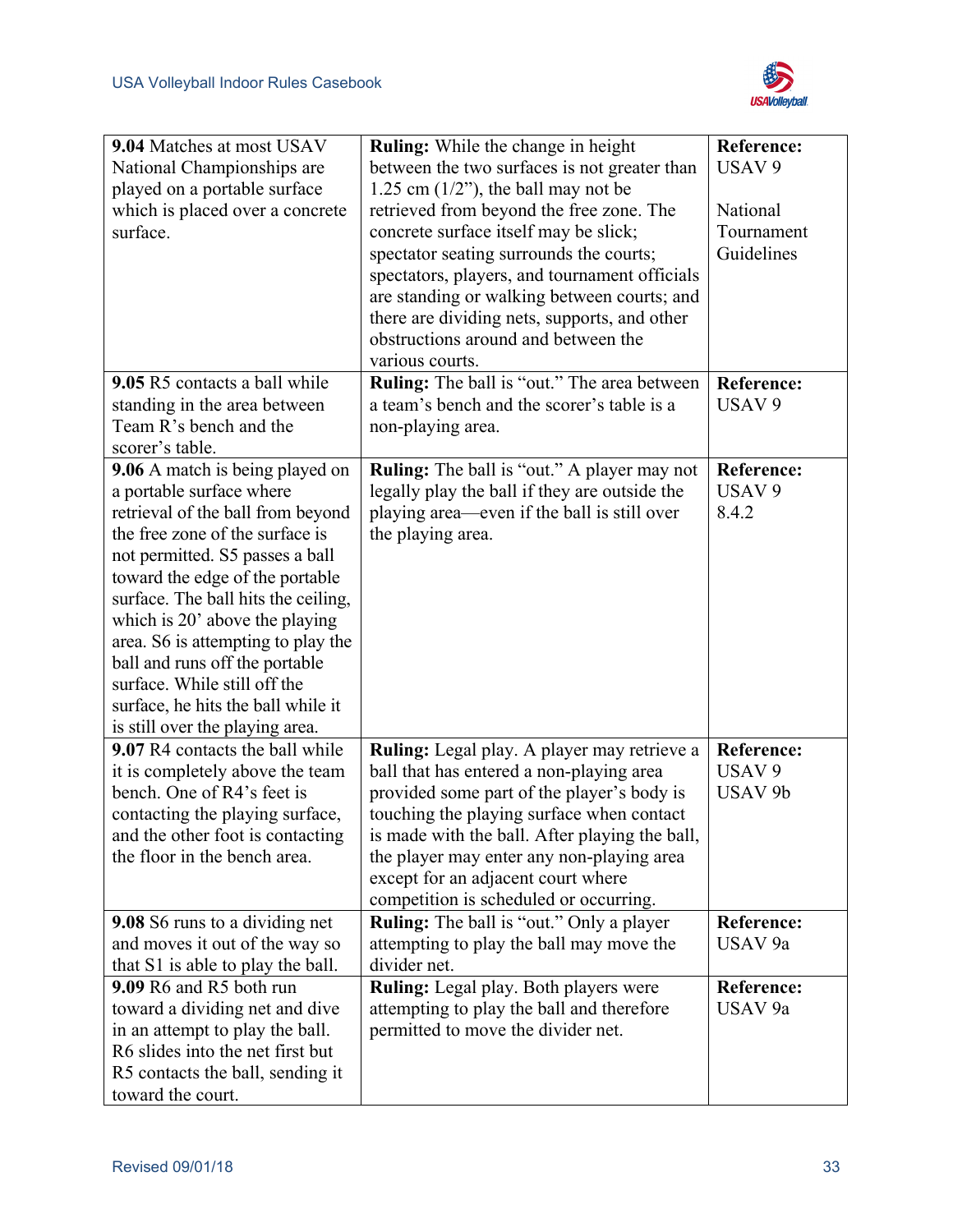| 9.10 S2 hits the ball, and then        | <b>Ruling:</b> The ball is "out." When            | <b>Reference:</b>   |
|----------------------------------------|---------------------------------------------------|---------------------|
| steps onto the sideline of an          | competition is occurring or scheduled on an       | USAV <sub>9b</sub>  |
| adjacent court where                   | adjacent court, it is a fault for a player to     |                     |
| competition is occurring               | enter the adjacent court before, while, or        |                     |
|                                        | after playing the ball.                           |                     |
| 9.11 R5 hits the ball, and then        | Ruling: Legal play. It is not a fault to enter    | <b>Reference:</b>   |
| collides with the server in the        | the free zone, including the serving zone, of     | USAV <sub>9b</sub>  |
| serving zone of an adjacent court.     | an adjacent court to play a ball.                 |                     |
| 9.12 R5 dives and makes a              | <b>Ruling:</b> Double contact fault by R5.        | <b>Reference:</b>   |
| "pancake" save of a ball on            | Although it is Team R's first contact, and        | 9.1.1               |
| Team R's first contact. As the         | the consecutive contacts were the result of a     | 9.2.3.2             |
| play continues, R5 does a              | single attempt to play the ball, R5's two         | 9.3.4               |
| shoulder roll and accidentally         | contacts of the ball did not occur during one     |                     |
| kicks the ball over the net to         | action thus resulting in an illegal double        |                     |
| Team S's court.                        | contact.                                          |                     |
| 9.13 R3 and R6 simultaneously          | Ruling: Legal play. Simultaneous contact          | Reference:          |
| pass an attack from S2. R3 then        | of the ball by teammates is legal and counts      | <b>USAV 9.1.2.1</b> |
| sets the ball to R4 who attacks        | as one team hit. Any player may play the          |                     |
| the ball to Team S's court.            | next ball provided the simultaneous contact       |                     |
|                                        | was not the third team hit.                       |                     |
|                                        |                                                   |                     |
| 9.14 S2 and R4 legally and             | Ruling: Legal play. Simultaneous contact          | <b>Reference:</b>   |
| simultaneously contact a ball in       | by opponents (a "joust") is legal, and the        | 9.1.2.2             |
| the plane above the net, and the       | team receiving the ball is entitled to another    |                     |
| ball returns to Team S. S2 then        | three hits.                                       |                     |
| passes the ball to S6, who sets        |                                                   |                     |
| the ball to S3. S3 attacks the         |                                                   |                     |
| ball to the floor of Team R's          |                                                   |                     |
| court.                                 |                                                   |                     |
| 9.15 R2 and S2 legally and             | <b>Ruling:</b> The ball is "out" from Team S. The | <b>Reference:</b>   |
| simultaneously contact the ball        | team on the opposite side of the net from         | 9.1.2.2             |
| in the vertical plane above the        | where the ball landed (Team S, in this case)      |                     |
| net. The ball returns to Team          | is considered to have provided the impetus        |                     |
| R's side of the net and lands out      | that caused the ball to land out of bounds.       |                     |
| of bounds.                             |                                                   |                     |
| 9.16 S3 and R3 legally and             | <b>Ruling:</b> Double fault. Both teams have      | <b>Reference:</b>   |
| simultaneously contact the ball        | caused the ball to touch the antenna. A           | 9.1.2.2             |
| in the vertical plane above the        | replay shall be directed by the first referee.    | 6.1.2.2             |
| net. The ball rolls along the top      |                                                   |                     |
| of the net and touches the<br>antenna. |                                                   |                     |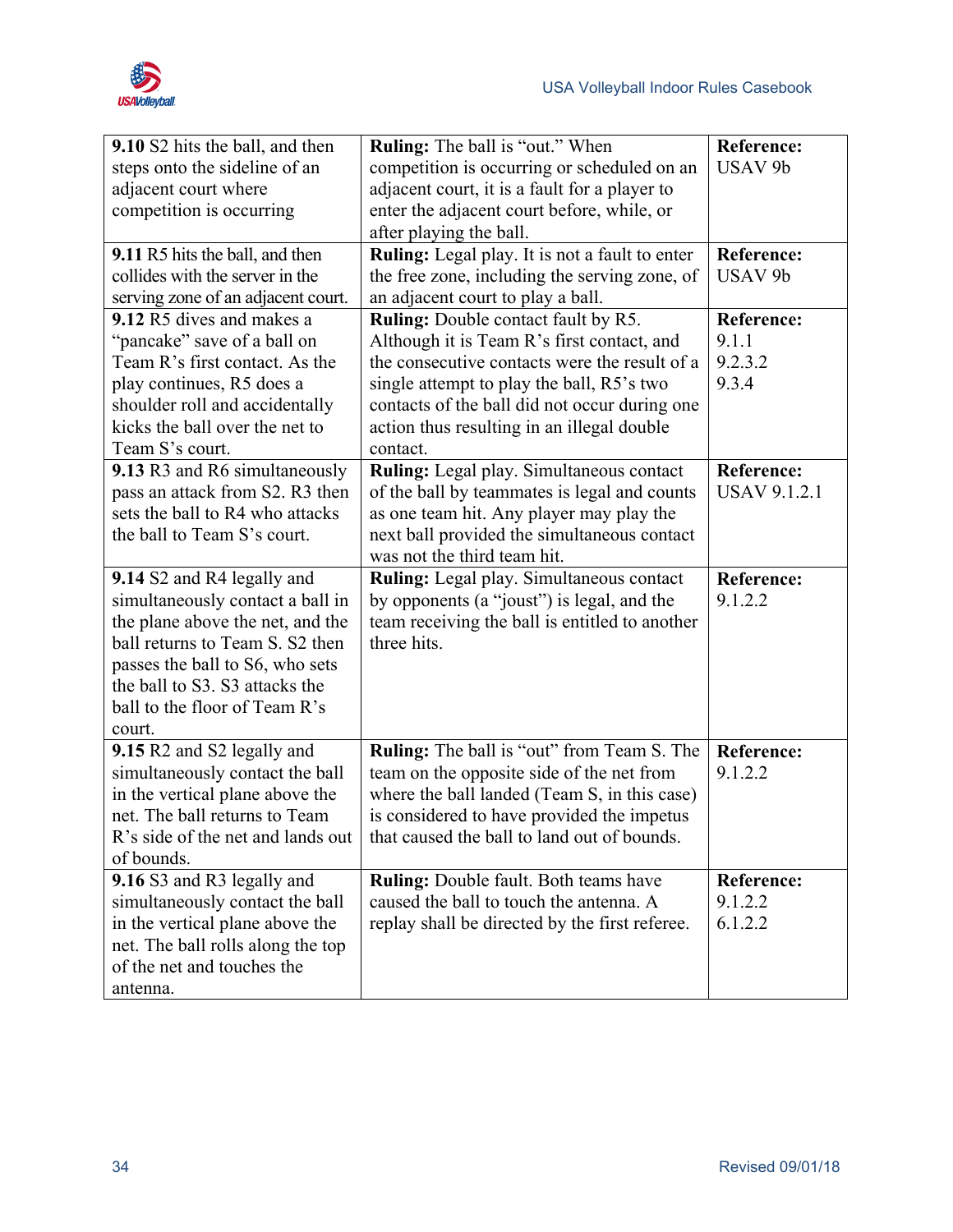

| 9.17 A match is being played             | Ruling: Assisted hit fault by R4. R4 is not       | <b>Reference:</b> |
|------------------------------------------|---------------------------------------------------|-------------------|
| on a court next to a wall that is        |                                                   | 9.1.3             |
|                                          | permitted to take support from the wall in        |                   |
| $3 \text{ m} (10)$ from the sideline. R4 | order to hit the ball.                            | 9.3.2             |
| jumps and pushes off the wall            |                                                   |                   |
| with a hand and foot prior to            |                                                   |                   |
| contacting the ball.                     |                                                   |                   |
| 9.19 S2 grabs S3's jersey to             | Ruling: Legal play. A player who is about         | <b>Reference:</b> |
| prevent a penetration fault by           | to commit a fault may be held back by a           | 9.1.3             |
| S3.                                      | teammate provided this action is not during       |                   |
|                                          | an attempt to play the ball.                      |                   |
| <b>9.23</b> R4 plays a ball below the    | Ruling: Legal hit, unless the ball is caught      | <b>Reference:</b> |
| waist with an open palm. The             | or thrown during the upward movement.             | 9.2.2             |
| contact makes a somewhat                 | The sound of a contact must not be                |                   |
| unusual sound.                           | considered when judging the legality of a         |                   |
|                                          | play.                                             |                   |
| 9.24 S4 attempts to hit the ball         | Ruling: Legal hit, unless the ball was            | <b>Reference:</b> |
| but contacts it awkwardly with           | caught or thrown or hit twice in succession.      | 9.2.2             |
| an open hand in such a manner            | A poorly hit ball should not automatically        | 9.3.              |
| that the ball rolls off the              | be penalized.                                     |                   |
| fingers.                                 |                                                   |                   |
| 9.25 S2 attempts to spike the            | Ruling: Legal hit, unless the ball was            | Reference:        |
| ball, but hits the lower portion         | caught or thrown or hit twice in succession       | 9.2.2             |
| of the ball, causing it to spin off      | during the hitting action.                        |                   |
| the hitting hand.                        |                                                   |                   |
| 9.26 R6 makes the team's first           | Ruling: Legal hit. During any first team          | <b>Reference:</b> |
| contact. The ball rebounds from          | hit, the ball may touch various parts of a        | 9.2.3.2           |
| one arm to the other, and then           | player's body provided the contacts are           |                   |
| off of a shoulder.                       | made during one playing action.                   |                   |
| 9.27 After Team R's third                | Ruling: Four hits by Team R when R2               | Reference:        |
| contact, the ball enters the plane       | contacts the ball. Team R players may not         | 9.1               |
| of the net where it is contacted         | legally contact the ball again until after a      |                   |
| simultaneously by R2 and S4.             | Team S player has done so.                        |                   |
| The ball then rolls along the top        |                                                   |                   |
| of the net and into the antenna.         |                                                   |                   |
| 9.28 R#12 makes a spectacular            | <b>Ruling:</b> The ball is "out," last touched by | <b>Reference:</b> |
| play and then lands in a non-            | $R#12$ . Next serve to Team S. $R#12$ was         | USAV <sub>9</sub> |
| playing area. The ball returns to        | standing in a non-playing area when               | 7.3.1             |
| Team S's side of the net, where          | contacted by the ball, and $R#12$ is one of       | 8.4.2             |
| a player immediately attacks the         | the required six players per team in play.        |                   |
| ball back to Team R. The ball,           | The "person" in Rule 8.4.2 refers to an           |                   |
| which is over the non-playing            | official, media personnel, or spectator.          |                   |
| area, hits $R#12$ , who is still         |                                                   |                   |
| standing in the non-playing area.        |                                                   |                   |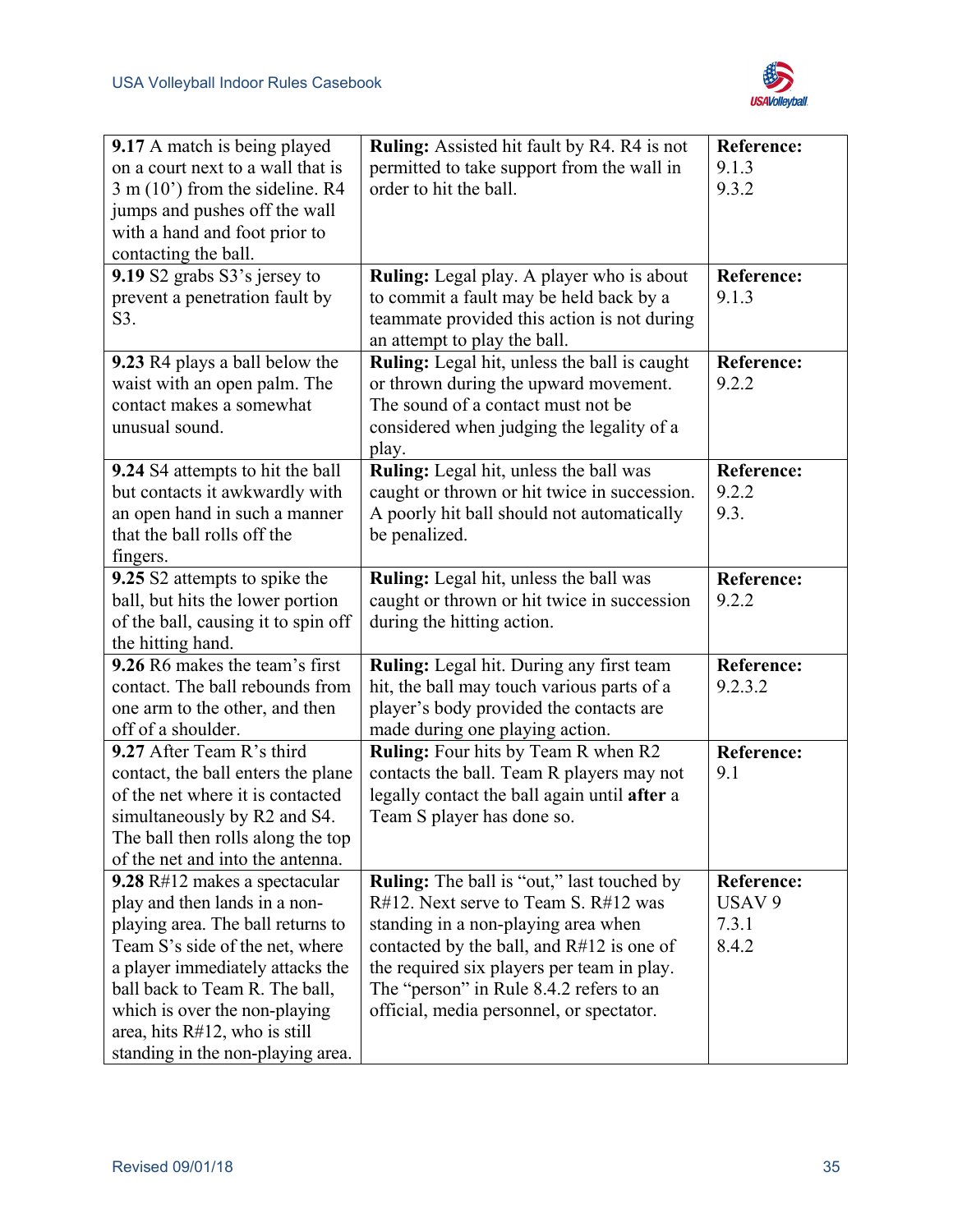

| <b>9.29</b> Rule 10.1.2 (the "pursuit" | Ruling: Legal, play continues. The ball       | <b>Reference:</b>  |
|----------------------------------------|-----------------------------------------------|--------------------|
| rule") is not in effect. Team A's      | may legally be retrieved from the free zone   | 9                  |
| first contact is passed poorly         | and is not considered "out" until it          | 8.4.4              |
| and is travelling outside the          | completely crosses the vertical plane of the  |                    |
| pole. A2 reaches beyond the            | net outside the crossing space.               |                    |
| centerline to play the ball            |                                               |                    |
| before it completely crosses the       |                                               |                    |
| centerline outside the pole.           |                                               |                    |
| 9.30 Rule 10.1.2 (the "pursuit         | Ruling: Legal, play continues. The area       | <b>Reference:</b>  |
| rule") is not in effect. Team A's      | outside the antenna is considered part of the | 9                  |
| first contact partially crosses        | free zone, and the ball may legally be        | 8.4.4              |
| the plane of the net outside the       | retrieved from the free zone. The ball is not |                    |
| antenna. The setter, A5, reaches       | considered "out" until it completely crosses  |                    |
| beyond the plane outside the           | the vertical plane of the net outside the     |                    |
| antenna and brings the ball back       | crossing space.                               |                    |
| to her side.                           |                                               |                    |
| 9.31 Team A's first contact is         | Ruling: Legal, play continues. The ball       | <b>Reference:</b>  |
| passed poorly and is travelling        | remains in play until it completely crosses   | 8.4.5              |
| underneath the net. A3 reaches         | into the opponent's playing area in the       |                    |
| beyond the centerline to play the      | lower space under the net.                    |                    |
| ball before it completely crosses      |                                               |                    |
| the lower space under the net.         |                                               |                    |
| 9.32 During tournament play,           | <b>Ruling: Request denied. Because</b>        | <b>Reference:</b>  |
| the match on an adjacent court         | competition was scheduled on the adjacent     | USAV <sub>9b</sub> |
| ends early. The coaches of the         | court during the time the match is being      |                    |
| match in progress on the next          | played, players may not enter the adjacent    |                    |
| court ask the referees if the          | court.                                        |                    |
| players can enter the adjacent         |                                               |                    |
| court for the remainder of the         |                                               |                    |
| match.                                 |                                               |                    |
| 9.33 Team A $#10$ is near the          | Ruling: The ball is "out" off of Team B. A    | <b>Reference:</b>  |
| end line of her court and ducks        | touch by loose hair is not considered a       | 9.2.1              |
| to avoid touching a hit from           | touch on the ball.                            |                    |
| Team B. The ball contacts              |                                               |                    |
| #10's loose ponytail before            |                                               |                    |
| going out of bounds.                   |                                               |                    |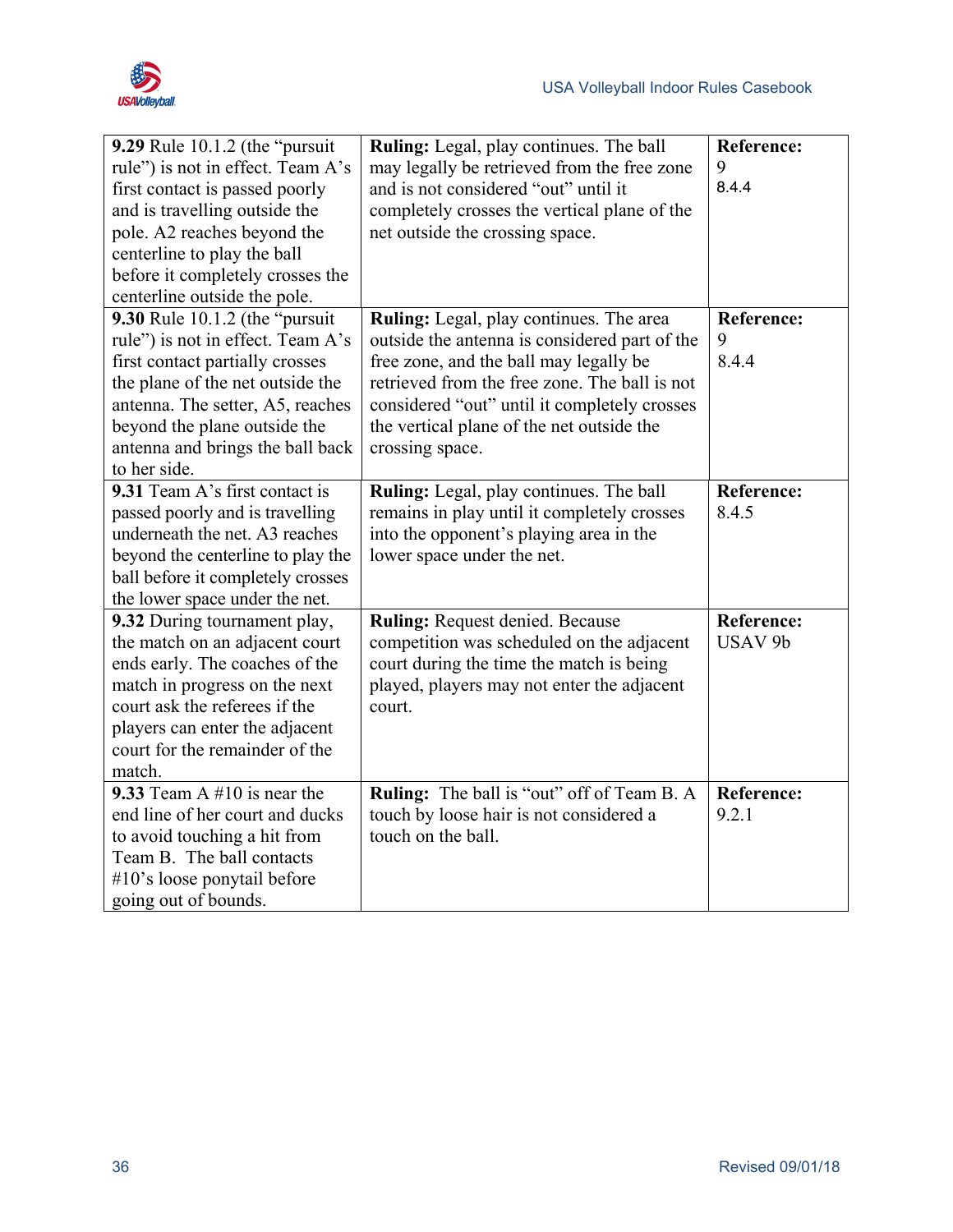

# **Rule 10: Ball at the Net**

| 10.02 $R#14$ poorly passes a<br>served ball into the free zone<br>behind the first referee. While<br>the ball is in the net plane, $R#3$<br>passes the ball directly over the<br>antenna down the length of the<br>net. The ball lands on Team S's<br>court.                                                                                                           | Ruling: The ball is "out." Team R's attack<br>was completed as soon as the ball<br>completely crossed the net plane, and the<br>ball did not pass within the crossing space.                                                                                                                                                                                                                                                                                                                                                                                                                                               | <b>Reference:</b><br>10.1.1                       |
|------------------------------------------------------------------------------------------------------------------------------------------------------------------------------------------------------------------------------------------------------------------------------------------------------------------------------------------------------------------------|----------------------------------------------------------------------------------------------------------------------------------------------------------------------------------------------------------------------------------------------------------------------------------------------------------------------------------------------------------------------------------------------------------------------------------------------------------------------------------------------------------------------------------------------------------------------------------------------------------------------------|---------------------------------------------------|
| 10.03 $R#14$ poorly passes a<br>served ball into the free zone<br>behind the first referee. While<br>the ball is in the net plane, R#3<br>passes the ball directly over the<br>antenna down the length of the<br>net. S#8 contacts the ball while<br>it is in the plane of the net.                                                                                    | Ruling: The ball is "out." Team R's attack<br>was completed as soon as the ball was<br>contacted by S#8, and the ball did not pass<br>within the crossing space.                                                                                                                                                                                                                                                                                                                                                                                                                                                           | <b>Reference:</b><br>10.1.1                       |
| 10.04 $R#14$ poorly passes a<br>served ball into the free zone<br>behind the first referee. While<br>the ball is in the net plane, $R#3$<br>passes the ball directly over the<br>antenna down the length of the<br>net. R#6 contacts the ball while<br>it is in the plane of the net.                                                                                  | Ruling: Play continues. The ball has not<br>yet been sent to the opponent's playing<br>area, so Team R can still make its third<br>team contact without being at fault.                                                                                                                                                                                                                                                                                                                                                                                                                                                    | <b>Reference:</b><br>10.1.1                       |
| 10.05 Team R's first team hit<br>crosses the net outside the<br>antenna toward Team S's free<br>zone. A Team R player enters<br>Team S's free zone and legally<br>contacts the ball near Team S's<br>bench. The ball crosses the net<br>outside the antenna to Team<br>R's playing area. Team R sends<br>the ball toward Team S's court<br>through the crossing space. | Ruling: Legal play. A first team hit that has<br>crossed the net totally or partly through the<br>external space may be legally played back<br>within the team's three hits provided: a) at<br>least 2 m $(6'6'')$ of clearance exist between<br>the court equipment $(e.g.,$ post or referee<br>stand) and the nearest obstruction on both<br>sides of the net; b) the pursuing player does<br>not touch the opponent's court; and c) the<br>ball, when returned, crosses totally or partly<br>through the external space. The opponents<br>may not prevent such action. This is<br>commonly known as the "pursuit" rule. | <b>Reference:</b><br>10.1.2<br><b>USAV 10.1.2</b> |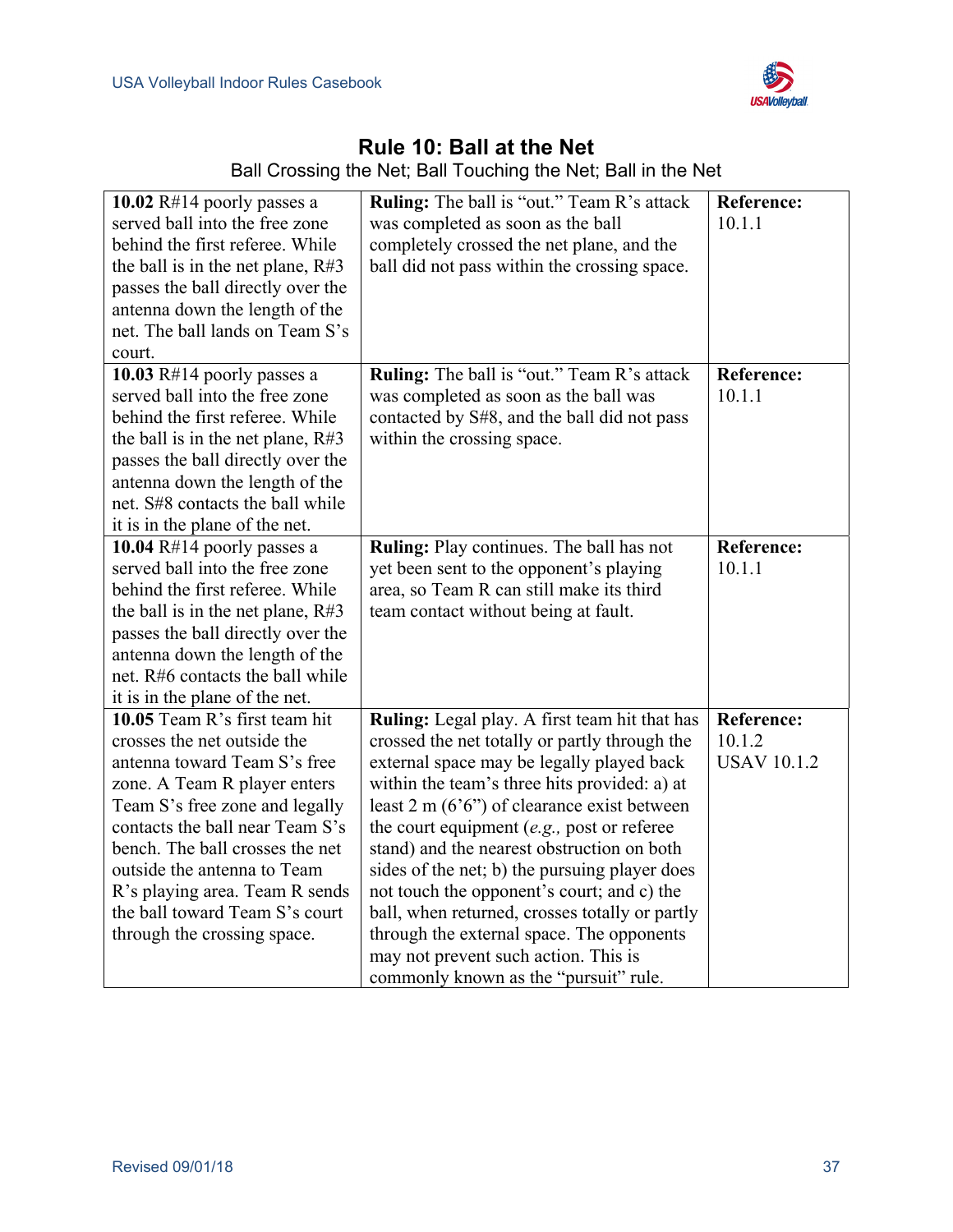

| <b>10.06</b> Rule 10.1.2, the "pursuit"      | Ruling: Next service to Team S. Both the           | <b>Reference:</b> |
|----------------------------------------------|----------------------------------------------------|-------------------|
| rule, is being used during the               | blocked ball and the ball played by S5             | 10.1.2            |
| match. S4 blocks a ball which                | crossed the net totally or partly through          |                   |
| rebounds over the antenna into               | external space, and the ball was returned to       |                   |
| Team R's free zone. S5 enters                | Team R within the three allowable team             |                   |
| Team R's free zone and                       | hits after the block.                              |                   |
| contacts the ball, sending it                |                                                    |                   |
| across the net outside the                   |                                                    |                   |
| antenna to S6, who sets the ball             |                                                    |                   |
| to S2. S2 attacks the ball to the            |                                                    |                   |
| floor of Team R's court.                     |                                                    |                   |
| 10.08 Rule 10.1.2, the "pursuit"             | <b>Ruling:</b> Legal play. A player may pursue a   | <b>Reference:</b> |
| rule, is being used during the               | ball into the opponent's free zone provided        | 10.1.2.1          |
| match. Team S's first team hit               | the opponent's court is not touched by the         | 11.2.4            |
| crosses the net outside the                  | player. The ball crossed the net totally or        |                   |
| antenna. S2 runs under the net               | partly through the external space each time.       |                   |
| between the post and sideline                |                                                    |                   |
| and into Team R's free zone                  |                                                    |                   |
| without touching Team R's                    |                                                    |                   |
| court. S2 contacts the ball,                 |                                                    |                   |
| sending it back across the net               |                                                    |                   |
| outside the antenna.                         |                                                    |                   |
| 10.10 Rule 10.1.2, the "pursuit"             | <b>Ruling:</b> The ball is "out" when R4 contacts  | Reference:        |
| rule, is being used during the               | the ball. Only balls crossing the net plane        | 10.1.2            |
| match. Team R's first team hit,              | totally or partly through the external space       |                   |
| the ball crosses the net inside              | may be legally pursued.                            |                   |
| the antenna and travels toward               |                                                    |                   |
| Team S's free zone. R4 enters                |                                                    |                   |
| Team S's free zone and                       |                                                    |                   |
| contacts the ball, returning to              |                                                    |                   |
| Team R's court outside the                   |                                                    |                   |
| antenna.                                     |                                                    |                   |
| 10.11 Rule 10.1.2, the "pursuit"             | <b>Ruling:</b> The ball is "out." When the ball is | Reference:        |
| rule, is being used during the               | returned to Team R's court, it must cross          | 10.1.2.2          |
| match. R4 legally enters Team                | the net plane totally or partly through the        |                   |
| S's free zone to play a ball that            | external space on the same side of the court.      |                   |
| has crossed the net outside the              |                                                    |                   |
|                                              |                                                    |                   |
| antenna. R4 directs the ball                 |                                                    |                   |
| back across the net plane                    |                                                    |                   |
| entirely between the antennas.               |                                                    |                   |
| R <sub>2</sub> attacks the ball to the floor |                                                    |                   |
| of Team S's court.                           |                                                    |                   |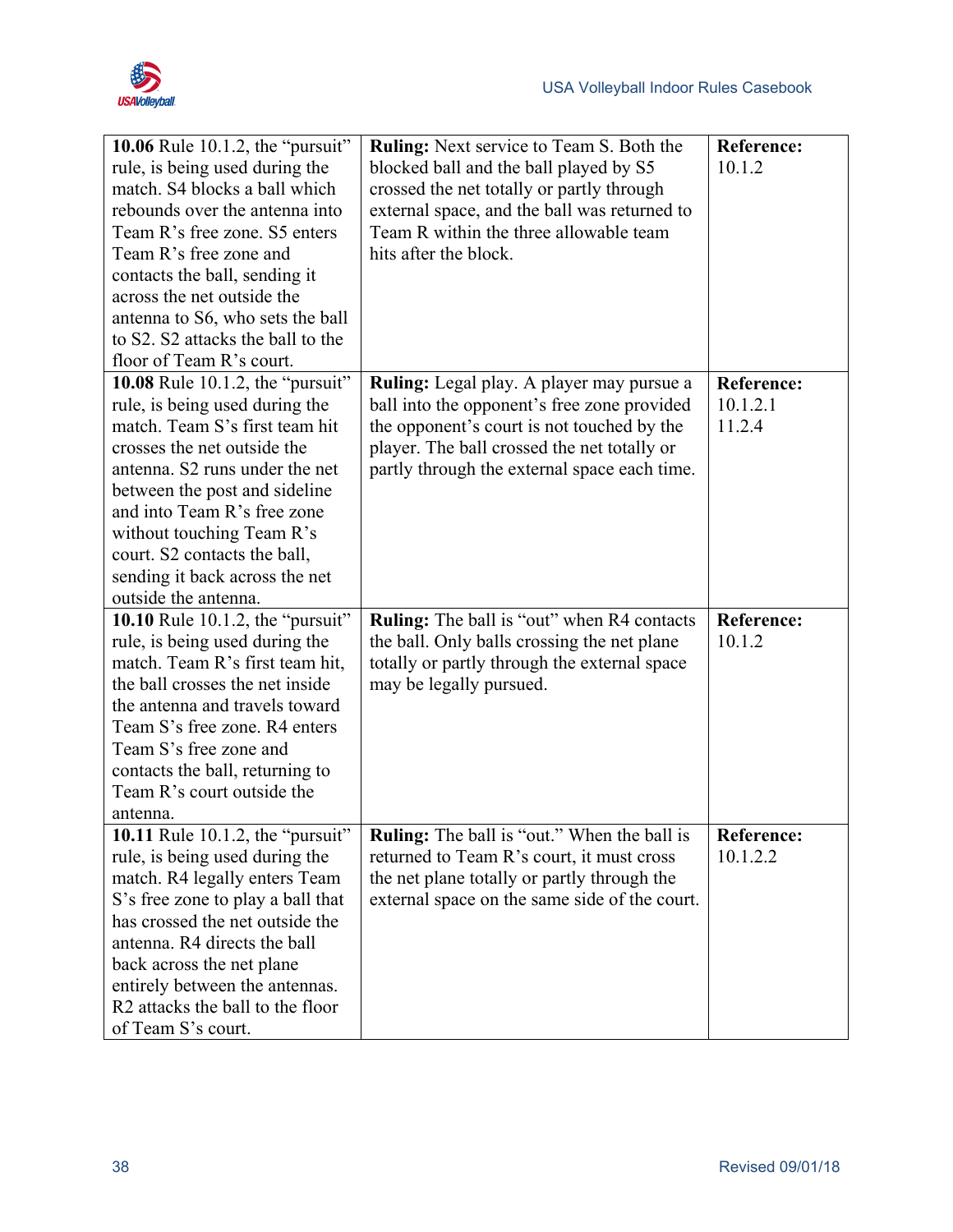

| <b>10.12</b> Rule 10.1.2, the "pursuit"<br>rule, is being used during the<br>match. S3 legally enters Team<br>R's free zone in order to make a<br>play on the ball. S3 collides<br>with R4 as S3 attempts to play<br>the ball.                                                                                                                                           | Ruling: Interference by R4. S3 was in<br>Team R's free zone and had a legal right to<br>make a play on the ball. R4 may not<br>prevent this action.                                                                                                                                          | <b>Reference:</b><br>10.1.2.2           |
|--------------------------------------------------------------------------------------------------------------------------------------------------------------------------------------------------------------------------------------------------------------------------------------------------------------------------------------------------------------------------|----------------------------------------------------------------------------------------------------------------------------------------------------------------------------------------------------------------------------------------------------------------------------------------------|-----------------------------------------|
| 10.13 A match is being played<br>in a small facility with only 1 m<br>$(3'3'')$ clearance from the back<br>edge of the referee stand to the<br>spectator seating. There is 3 m<br>(10') clearance from the net<br>post to the scorer's table on the<br>second referee's side of the<br>court. A captain asks whether<br>the "pursuit" rule will be used<br>in the match. | <b>Ruling:</b> Rule 10.1.2, the "pursuit" rule,<br>may only be utilized in facilities where a<br>minimum of 2 m $(6'6'')$ of clearance exists<br>between the court equipment and the<br>nearest obstruction on both sides of the<br>court.                                                   | <b>Reference:</b><br><b>USAV 10.1.2</b> |
| 10.14 R2 is standing close to<br>the net when S2 contacts the<br>ball so that it hits R2 below the<br>net before it completely crosses<br>the vertical plane of the net.                                                                                                                                                                                                 | <b>Ruling:</b> The ball is "out." Next service to<br>Team R. If, in the judgment of the first<br>referee, no player from Team S could have<br>made a play on the ball before it passed<br>under the net, there was no interference.                                                          | <b>Reference:</b><br>10.1.3<br>11.4.2   |
| 10.17 A served ball hits and<br>tears the net.                                                                                                                                                                                                                                                                                                                           | <b>Ruling:</b> If, in the judgment of the first<br>referee, the served ball had no chance of<br>crossing the net, it is a service fault. If a<br>served ball hits and tears the net, but<br>crosses the net to the opponent's playing<br>area, the rally shall be cancelled and<br>replayed. | <b>Reference:</b><br>10.3.2             |

## **Rule 11: Player at the Net**

Reaching Beyond the Net; Penetration under the Net; Contact with the Net; Players' Faults at the Net

| 11.01 As R4 attacks the ball,    | <b>Ruling:</b> Blocking fault on S3. A blocker | <b>Reference:</b> |
|----------------------------------|------------------------------------------------|-------------------|
| blocker S3 reaches beyond the    | may not touch the ball beyond the net          | 11.1.1            |
| net and touches the ball         | before or during the opponent's attack-hit.    | 11.4.1            |
| simultaneously with R4's         |                                                |                   |
| attack-hit.                      |                                                |                   |
| 11.02 S4 attacks the ball as it  | <b>Ruling:</b> Legal play. Since the ball had  | <b>Reference:</b> |
| penetrates the net plane. R2     | penetrated the net plane, both players may     | 11.1.1            |
| contacts the ball simultaneously | contact the ball provided the contact is       | 11.4.1            |
| in a blocking action.            | within their own team's playing space.         |                   |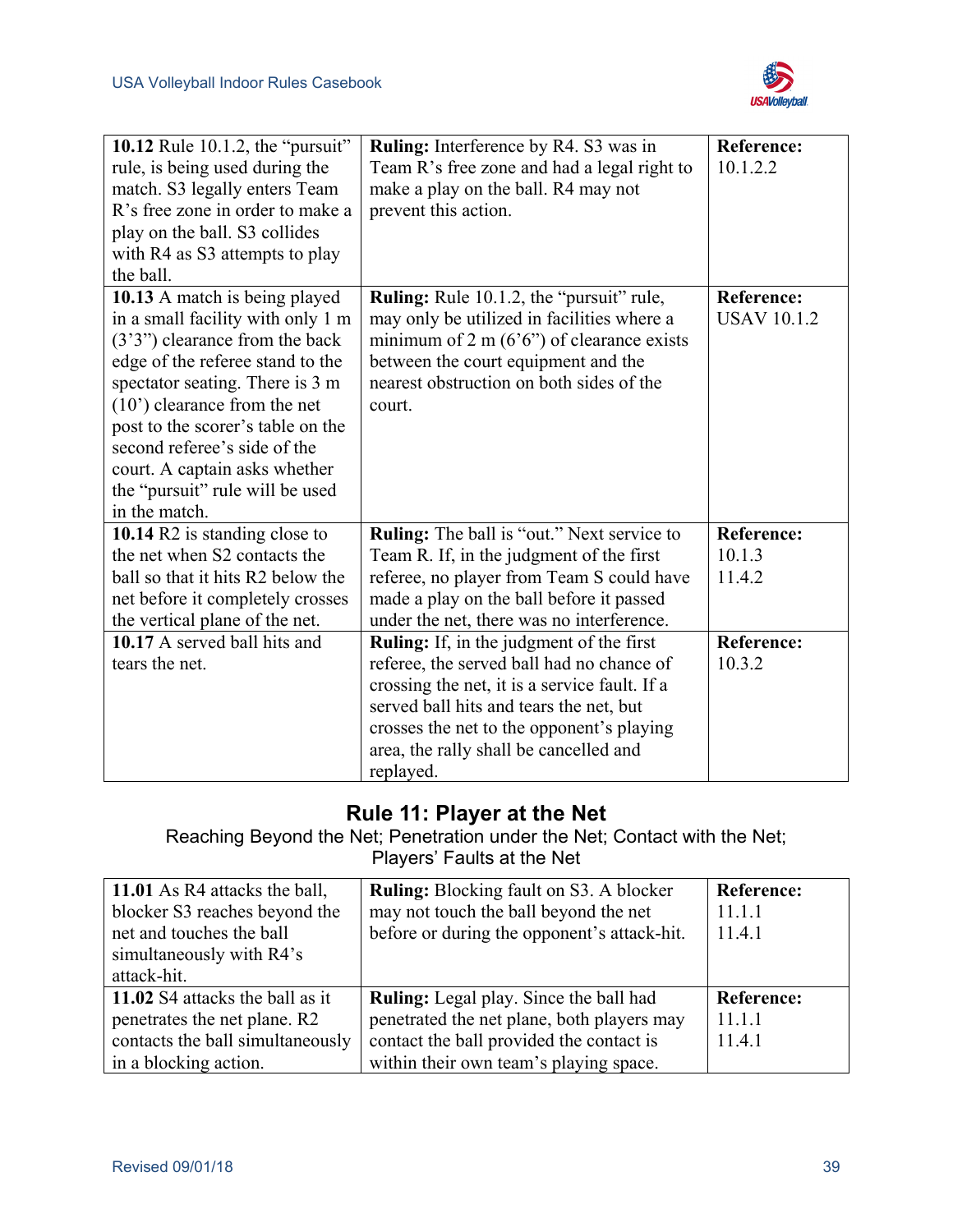

| 11.03 R5's second team hit is      | <b>Ruling:</b> Legal play. Even though it was   | <b>Reference:</b> |
|------------------------------------|-------------------------------------------------|-------------------|
| falling near the net in an area    | only the second team hit, the first referee     | 11.1.1            |
| where, in the first referee's      | has judged that no Team R player could          | <b>USAV 14.3b</b> |
| judgment, no Team R player         | have reached the ball; therefore, Team R's      |                   |
| could reach the ball. S2 reaches   | attack was completed and S2 was permitted       |                   |
| beyond the net and blocks the      | to reach beyond the net and complete the        |                   |
| ball.                              | block.                                          |                   |
| 11.04 A third hit by R2 strikes    | Ruling: No fault by S2. S2's contact of the     | <b>Reference:</b> |
| the net, and the ball falls toward | ball before it contacted the floor did not      | 11.2.1            |
| Team R's court. As the ball is     | interfere with the opponents' play. Point       |                   |
| falling, S2 reaches beyond the     | and service to Team S.                          |                   |
| vertical plane of the net below    |                                                 |                   |
| the net and catches the ball       |                                                 |                   |
| before it contacts the court.      |                                                 |                   |
| 11.05 S2 jumps to block and        | <b>Ruling: Penetration fault on S2. Even</b>    | <b>Reference:</b> |
| kicks R4 in the leg, knocking      | though accidental, S2's penetration into the    | 11.2.1            |
| R4 off balance. The ball falls to  | opponent's space below the net interfered       | 11.4.2            |
| the court near R4. In the          | with an opponent's play.                        |                   |
| judgment of the first referee,     |                                                 |                   |
| R4 could have made a play on       |                                                 |                   |
| the ball if the contact with S2    |                                                 |                   |
| had not occurred.                  |                                                 |                   |
| 11.06 S4 jumps to block and        | Ruling: Play continues. R3 has not              | <b>Reference:</b> |
| kicks R3's leg, knocking R3 off    | committed a net fault since R3 was not in       | 11.2.1            |
| balance. R3 then contacts the      | the act of playing the ball. In addition, since |                   |
| bottom of the net. The ball        | the contact by S4 was not intentional and       |                   |
| continues to Team S's playing      | does not prevent R3 from playing the ball,      |                   |
| area.                              | there is no interference.                       |                   |
| 11.07 After Team A's first or      | Ruling Since the player on Team B moved         | <b>Reference:</b> |
| second contact, the ball travels   | to place his hands in the path of the ball, the | 11.4.4            |
| toward the middle of the net. A    | net touch in this action meets the              |                   |
| player from Team B places his      | USAV/FIVB interpretation of "interferes         |                   |
| hands near the net (on his side    | with play" and should be called a net fault     |                   |
| of the net) in the path of the     | by the Team B player                            |                   |
| ball. The ball contacts the net,   |                                                 |                   |
| which causes the net to contact    |                                                 |                   |
| the stationary hands of the        |                                                 |                   |
| Team B player. This action         |                                                 |                   |
| deflects the ball and affects the  |                                                 |                   |
| natural rebound of the ball from   |                                                 |                   |
| the net.                           |                                                 |                   |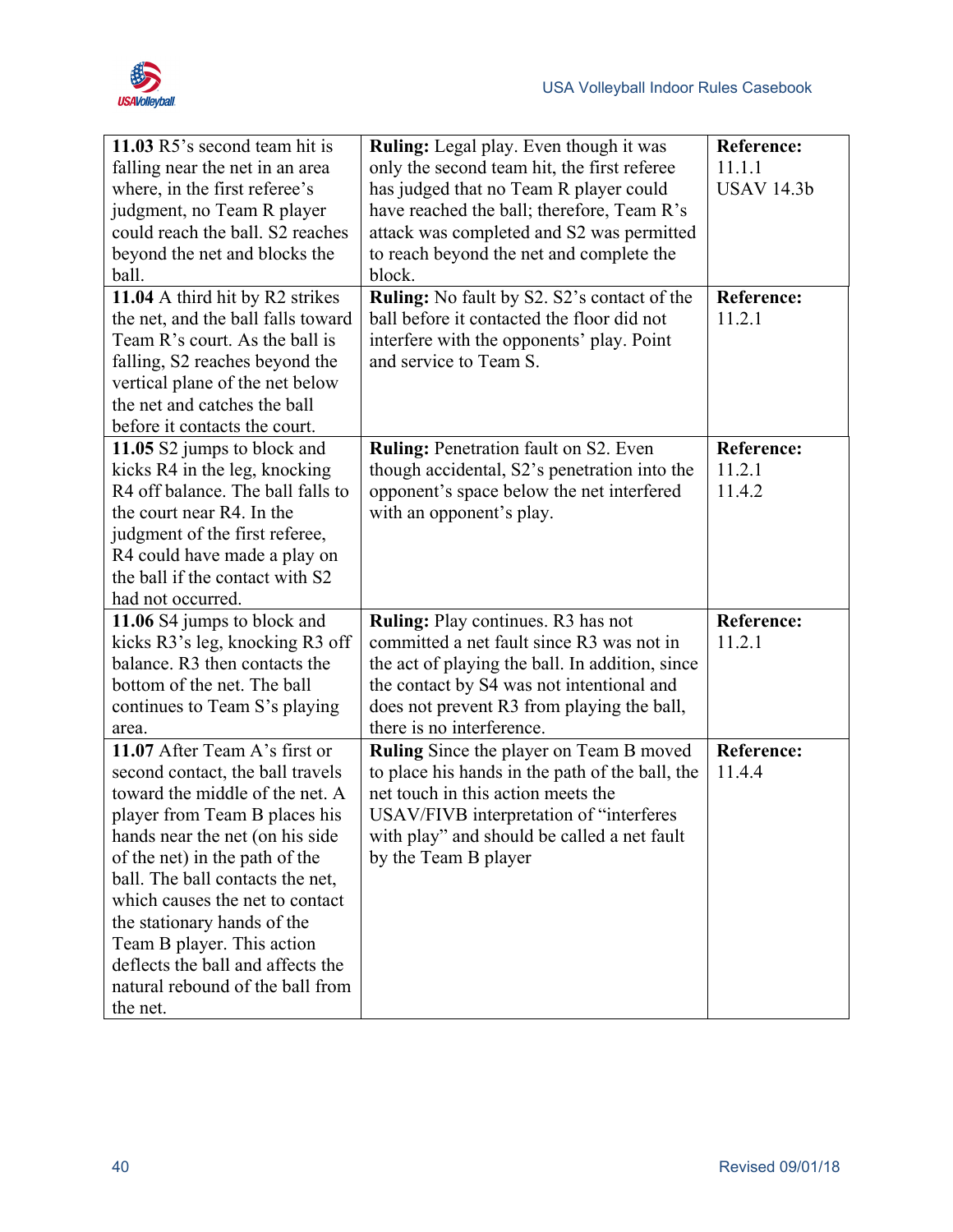

| 11.09 After diving to set the<br>ball, R3 slides across the center<br>line and into Team S's court.<br>Both feet remain on Team R's<br>side of the net. S2 attempts to<br>move into position to block the<br>ensuing attack, but must take an<br>indirect path to avoid<br>contacting R3.   | <b>Ruling: Penetration fault on R3. Although</b><br>R3 is in an otherwise legal position, R3<br>interfered with S2's play. In addition, R3's<br>proximity to S2 created a safety hazard.                                                                                                                                                  | <b>Reference:</b><br>11.2.1<br>11.2.2.2<br><b>USAV 11.2.2</b> |
|---------------------------------------------------------------------------------------------------------------------------------------------------------------------------------------------------------------------------------------------------------------------------------------------|-------------------------------------------------------------------------------------------------------------------------------------------------------------------------------------------------------------------------------------------------------------------------------------------------------------------------------------------|---------------------------------------------------------------|
| 11.10 R3 jumps to block, then<br>lands on the floor with both<br>heels on the center line and the<br>remainder of the feet on the<br>opponent's court. The blocked<br>ball then falls on the Team S's<br>side of the net and contacts the<br>foot of R3.                                    | Ruling: Legal play. Point and service to<br>team R. The foot position was legal. Treat<br>the ball contacting the foot the same as if it<br>had contacted the floor.                                                                                                                                                                      | <b>Reference:</b><br>11.2.2.1                                 |
| 11.13 After jumping to set the<br>ball, S5 lands and begins to<br>transition to a defensive<br>position. During this action, S5<br>brushes the body of net with an<br>elbow.                                                                                                                | <b>Ruling:</b> Play continues. Contact with the<br>net by a player is only a fault if the player is<br>in the act of playing the ball or it interferes<br>with play. Since the player had completed<br>their playing action and was in transition to<br>their next play, they are no longer<br>considered in the act of playing the ball. | <b>Reference:</b><br>11.3.1<br>11.4.4                         |
| 11.14 S1 sets a ball to S4 from<br>a position near the center of the<br>net. S3 runs behind S1 for a<br>fake attack near the antenna. S3<br>makes contact with the net<br>while the ball is being attacked<br>by S4 at the opposite end of the<br>net.                                      | Ruling: Play continues. Since S3's net<br>contact occurred away from the playing<br>action of the ball and did not interfere with<br>play, it does not constitute a fault.                                                                                                                                                                | <b>Reference:</b><br>11.3.1<br>11.4.4                         |
| 11.15 S1 sets a ball to S3 from<br>a position near the center of the<br>net. S4 runs in front of S3 for a<br>fake attack (tandem play). S4<br>makes contact with the net<br>during the fake attack but does<br>not touch the ball, and S3 then<br>spikes the ball to the Team R's<br>court. | Ruling: Possible net fault on S4. If the<br>referee judges that the player and the ball<br>are close to each other and the player<br>touches the net, S4's net contact would be<br>during the action of playing the ball, thus<br>resulting in a net fault.                                                                               | <b>Reference:</b><br>11.3.1<br>11.4.4                         |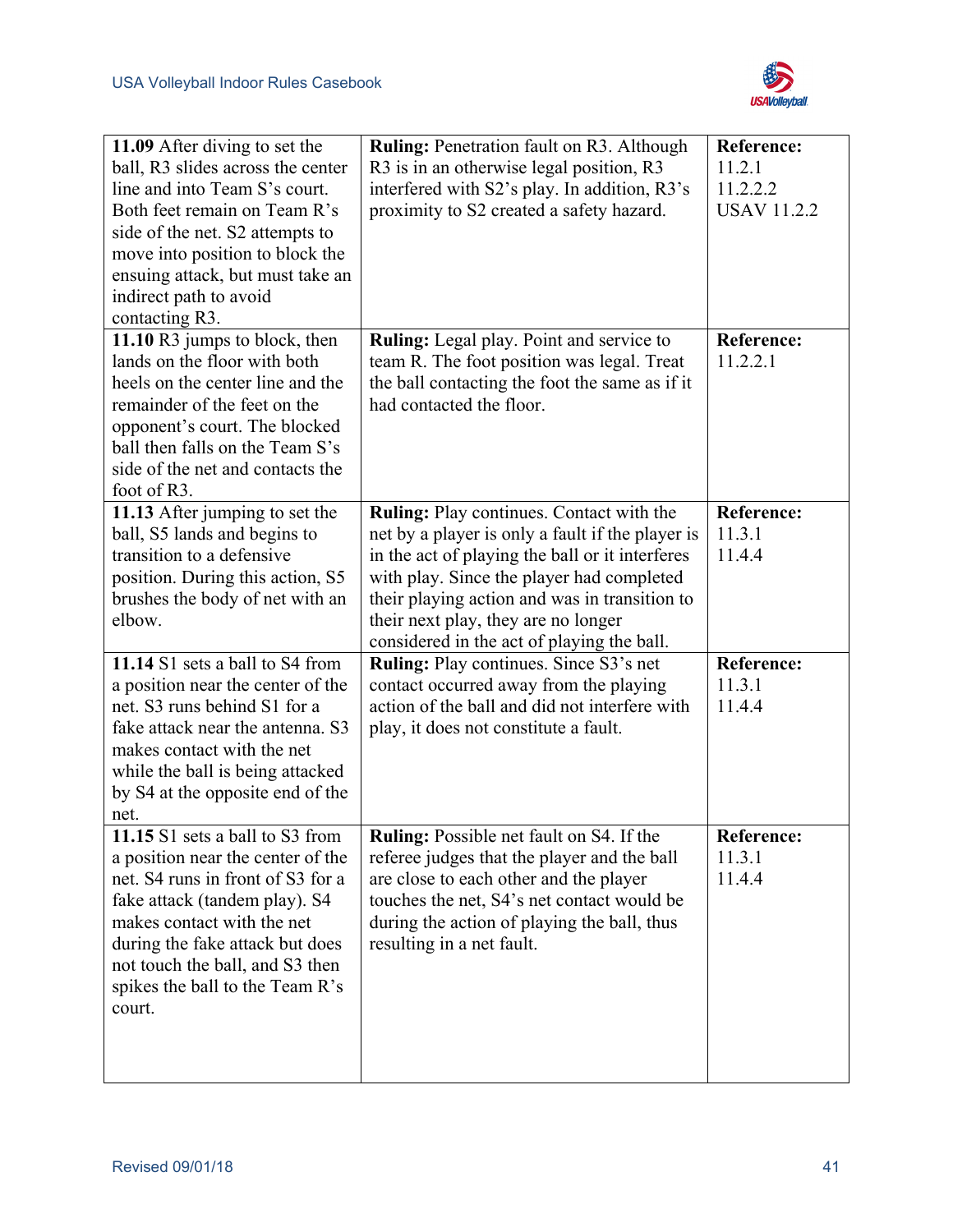

| 11.16 S3 backsets the ball<br>toward S2 in the right front                                                                                                                                                                                                                                                                                    | Ruling: Play continues. R2's net contact<br>was away from the playing action of the                                                                              | <b>Reference:</b><br>11.3.1             |
|-----------------------------------------------------------------------------------------------------------------------------------------------------------------------------------------------------------------------------------------------------------------------------------------------------------------------------------------------|------------------------------------------------------------------------------------------------------------------------------------------------------------------|-----------------------------------------|
| position. S4 runs a fake attack<br>in the left front position. The                                                                                                                                                                                                                                                                            | ball and did not interfere with play,<br>therefore this net contact does not constitute                                                                          | 11.4.4                                  |
| blocker, R2, tries to block the<br>fake attack by S4 and contacts<br>the net while S2 attacks the ball                                                                                                                                                                                                                                        | a fault.                                                                                                                                                         |                                         |
| at the opposite end of the net.                                                                                                                                                                                                                                                                                                               |                                                                                                                                                                  |                                         |
| 11.17 R6 passes the first team hit<br>directly into the body of the net.<br>S3 is standing near the net and<br>places both hands in a position<br>near the net in order to deflect<br>the natural rebound of the ball.                                                                                                                        | Ruling: Net fault on S3. S3's actions<br>interfered with play by hindering the<br>opponent's legitimate attempt to play the<br>ball.                             | <b>Reference:</b><br>11.3.1<br>11.4.4   |
| The ball contacts the net and<br>S3's hands and then falls<br>immediately to Team R's court.                                                                                                                                                                                                                                                  |                                                                                                                                                                  |                                         |
| 11.18 R2 makes contact with<br>the body of net and antenna<br>below the top of the net while<br>blocking the ball.                                                                                                                                                                                                                            | <b>Ruling:</b> Net fault on R2. Contact with any<br>part of the net or with the antenna is a fault<br>while in the act of playing the ball.                      | Reference:<br>11.3.1<br>11.4.4          |
| 11.20 S4 is off-balance after<br>attacking a ball and makes<br>contact with the top band of the<br>net outside the antenna.                                                                                                                                                                                                                   | Ruling: Play continues. Contact with any<br>part of the net or net supports outside the<br>antennae is permitted unless the contact<br>interferes with play.     | <b>Reference:</b><br>11.3.2             |
| 11.21 R2 is standing close to<br>the net when S2 passes the ball<br>into the net. The ball hits R2<br>through the net and lands on<br>Team S's court.                                                                                                                                                                                         | Ruling: No fault by R2. The ball contacted<br>the net, which contacted the player. Next<br>serve to Team R.                                                      | <b>Reference:</b><br>11.3.3             |
| 11.22 $\frac{1}{2}$ sets the ball to $\frac{1}{2}$<br>who attacks the ball. As S#4<br>attacks the ball, R#6 pulls down<br>on the bottom of the net to<br>make the referees believe S#4<br>is contacting the net during the<br>attack. S#4 hits the ball to the<br>floor of Team R's court. The<br>second referee observes the net<br>contact. | <b>Ruling:</b> Net fault by R#6. The second<br>referee will whistle and signal the fault. The<br>first referee will then award a point and<br>service to Team S. | <b>Reference:</b><br>11.4.4             |
| 11.23 After blocking, R3 turns<br>to see the next play by a<br>teammate. In doing so, R3's<br>foot completely crosses the<br>center line and touches the<br>opponent's court.                                                                                                                                                                 | <b>Ruling:</b> No fault by R3, providing there<br>was no interference with the opponent's<br>play and the encroachment did not present a<br>safety hazard.       | <b>Reference:</b><br><b>USAV 11.2.2</b> |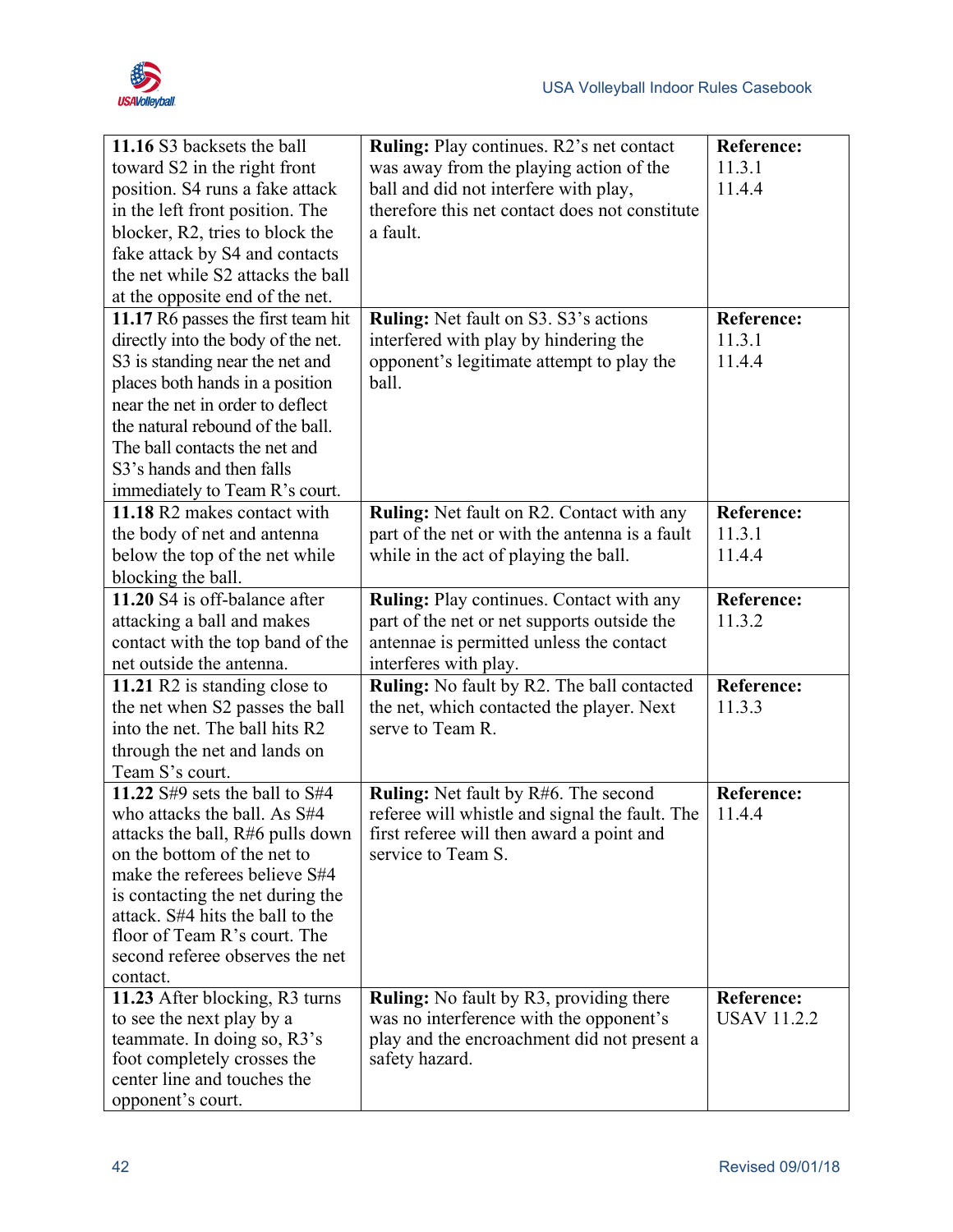

| 11.24 S6 drops to a knee to<br>save a ball near the net. S6's<br>knee and one hand touch Team<br>R's court. Both of S6's feet<br>remain on Team S's court.                                                                                                                                                                                                         | Ruling: Legal play. Touching the<br>opponent's court with the knee is permitted<br>since part of S6's body is on or above the<br>center line, there is no interference, and the<br>encroachment does not present a safety<br>hazard.                                                                                                                                                            | <b>Reference:</b><br><b>USAV 11.2.2</b>           |
|--------------------------------------------------------------------------------------------------------------------------------------------------------------------------------------------------------------------------------------------------------------------------------------------------------------------------------------------------------------------|-------------------------------------------------------------------------------------------------------------------------------------------------------------------------------------------------------------------------------------------------------------------------------------------------------------------------------------------------------------------------------------------------|---------------------------------------------------|
| 11.25 S2 falls to the floor and<br>rolls under the net across the<br>center line. Both of the player's<br>feet are in the air above and<br>completely over the Team R's<br>court, but both hands are<br>contacting Team S's court. R4<br>quickly moves away from S2 to<br>avoid being kicked. R6, who is<br>far from S2, plays the ball.                           | <b>Ruling: Penetration fault by S2. Although</b><br>in a legal position and there was no<br>interference with the R4's play, the<br>encroachment presented a safety hazard.                                                                                                                                                                                                                     | <b>Reference:</b><br>11.2.1<br><b>USAV 11.2.2</b> |
| 11.42 After playing the ball, R4<br>runs into the net post, shaking<br>the net violently.                                                                                                                                                                                                                                                                          | <b>Ruling:</b> Legal play. Contact with any part<br>of the net and net supports outside the<br>antennae is permitted unless the contact<br>interferes with play.                                                                                                                                                                                                                                | <b>Reference:</b><br>11.3.2                       |
| 11.52 S4 is standing close to<br>the net when Team R's second<br>contact sends the ball into the<br>net. S4 extends an arm toward<br>the ball and contacts the ball<br>through the net.                                                                                                                                                                            | Ruling: Net fault by S4. By extending their<br>arm, the player hindered the opponent's<br>legitimate attempt to play the ball. Point<br>and service to Team R.                                                                                                                                                                                                                                  | <b>Reference:</b><br>11.4.4                       |
| 11.53 Player R#44 moves<br>toward the net to set a tight<br>pass. As she completes her<br>setting action, her entire foot<br>completely crosses the center<br>line and touches the opponent's<br>court. No opponent is in the<br>vicinity of the encroaching foot,<br>so there is no interference and<br>no safety hazard. The referees<br>allow play to continue. | Ruling: The referees are correct. Since<br>there was no interference and no safety<br>hazard, encroaching into the opponent's<br>court, even with the entire foot, is legal.<br>However, if the setter had interfered with<br>the opponent's play or the encroaching foot<br>had created a safety hazard, play would be<br>stopped and a penetration fault would be<br>whistled on player R#44. | <b>Reference:</b><br><b>USAV 11.2.2</b>           |
| 11.54 Player #12 hits the net<br>with her loose ponytail while<br>playing the ball. The referees<br>allow play to continue.                                                                                                                                                                                                                                        | <b>Ruling:</b> The decision of the referees is<br>correct. Touching the net with loose hair is<br>not a fault. It would only be a fault if it<br>affected the opponent's ability to play the<br>ball or interrupted the rally $(e.g., a$ ponytail<br>gets tangled in the net).                                                                                                                  | <b>Reference:</b><br>11.3                         |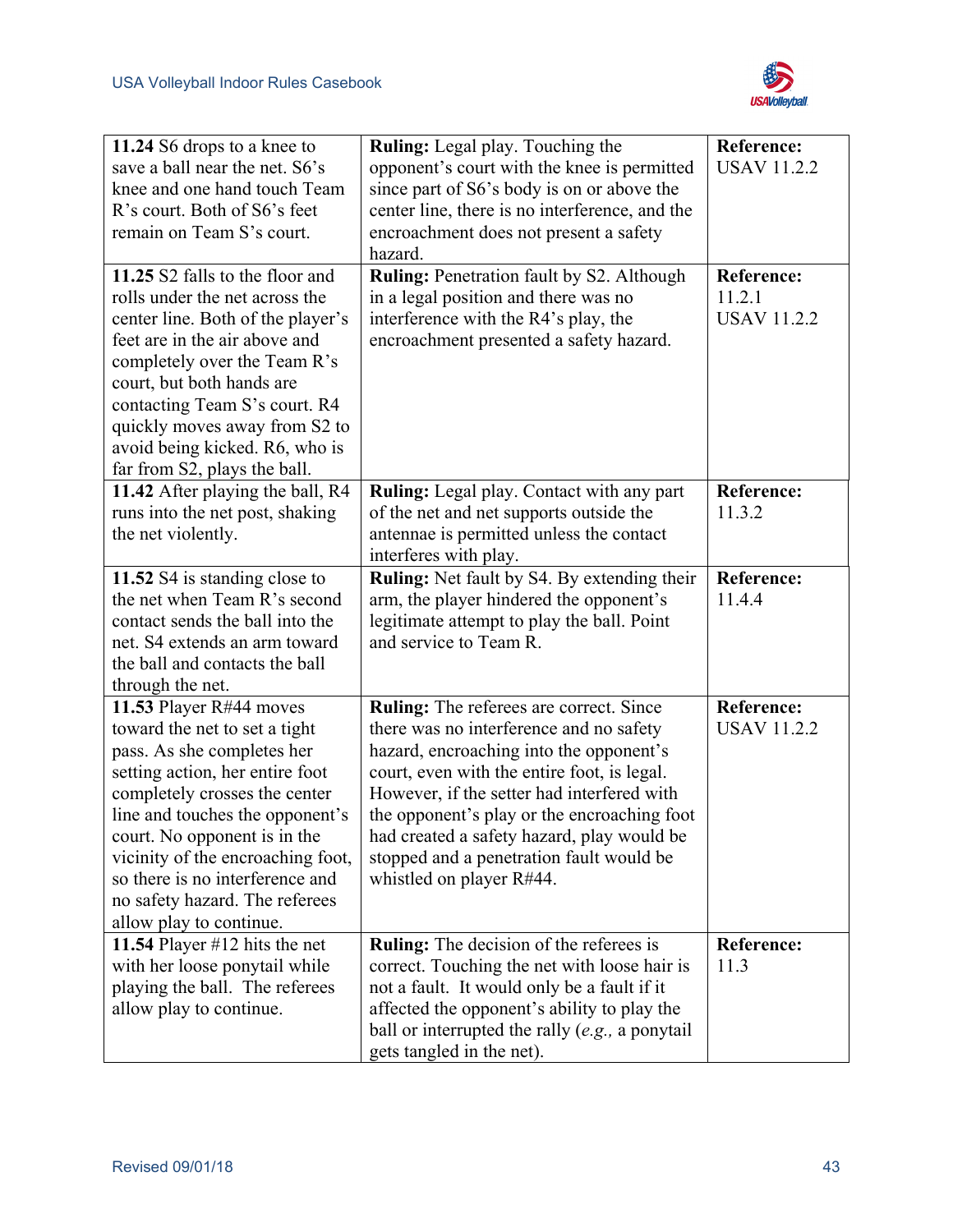

## **Rule 12: Service**

#### First Service in a Set; Service Order; Authorization of the Service; Execution of the Service; Screening; Faults Made During the Service; Serving Faults and Positional Faults

| 12.01 S1 is in the service zone,   | <b>Ruling:</b> Serving fault. Only the server can | <b>Reference:</b>  |
|------------------------------------|---------------------------------------------------|--------------------|
| without the ball when the first    | initiate the toss for service.                    | 12                 |
| referee authorizes the service.    |                                                   | 12.3               |
| S6, who was holding the ball,      | The first referee should never authorize the      | 12.4.1             |
| tosses the ball into the air over  | service until the server is in possession of      | 12.6.1.2           |
| the court. S1 moves forward to     | the ball; however, the authorization for          |                    |
| jump in the air and hits the ball  | service had no effect on the service action.      |                    |
| into the opponent's court.         |                                                   |                    |
| 12.02 After the first referee      | Ruling: No fault. The ball was not tossed         | <b>Reference:</b>  |
| authorizes the service, S1         | or released for service. However, the             | 12.4.1             |
| inadvertently drops the ball and   | service must still be completed within 8          | 12.4.2             |
| it rolls into the court.           | seconds (5 seconds in 14 & under age              | 12.4.4             |
|                                    | groups) to avoid a serving fault by not           | <b>USAV 12.4.4</b> |
|                                    | executing the service properly.                   | 12.6.1.2           |
| 12.03 S1 tosses the ball for       | Ruling: Serving fault. The service was not        | <b>Reference:</b>  |
| service and just prior to the ball | executed properly. The ball must be hit           | 12.4.1             |
| falling to the floor, sends the    | with one hand or any part of the arm.             | 12.6.1.2           |
| ball over the net with both        |                                                   |                    |
| hands.                             |                                                   |                    |
| 12.04 S1 tosses the ball into the  | Ruling: No fault. The only restriction on         | <b>Reference:</b>  |
| air for service with the right     | the toss is that the ball is to be tossed or      | 12.4.1             |
| hand, and then strikes the ball    | released from the hand(s).                        |                    |
| with the same hand to send it      |                                                   |                    |
| over the net.                      |                                                   |                    |
| 12.05 S1 tosses the ball into the  | <b>Ruling:</b> Serving fault. The service was not | <b>Reference:</b>  |
| air for service, but then catches  | executed properly. Once the ball has been         | 12.4.1             |
| the ball.                          | tossed or released for service, any contact       | 12.4.2             |
|                                    | with the server shall complete the service        | 12.6.1.2           |
|                                    | attempt.                                          |                    |
| 12.06 S1 tosses the ball into the  | Ruling: Serving fault. The service was not        | <b>Reference:</b>  |
| air, allows the ball to bounce on  | executed properly. As soon as the tossed          | 12.4.1             |
| the floor, and then contacts the   | ball contacted the floor, the service attempt     | <b>USAV 12.4.4</b> |
| ball for service.                  | was complete.                                     |                    |
|                                    |                                                   |                    |
|                                    | For 14-and-under age groups, this is a            |                    |
|                                    | service tossing error. The first referee will     |                    |
|                                    | whistle, signal "replay," then authorize a        |                    |
|                                    | second (and final) service attempt.               |                    |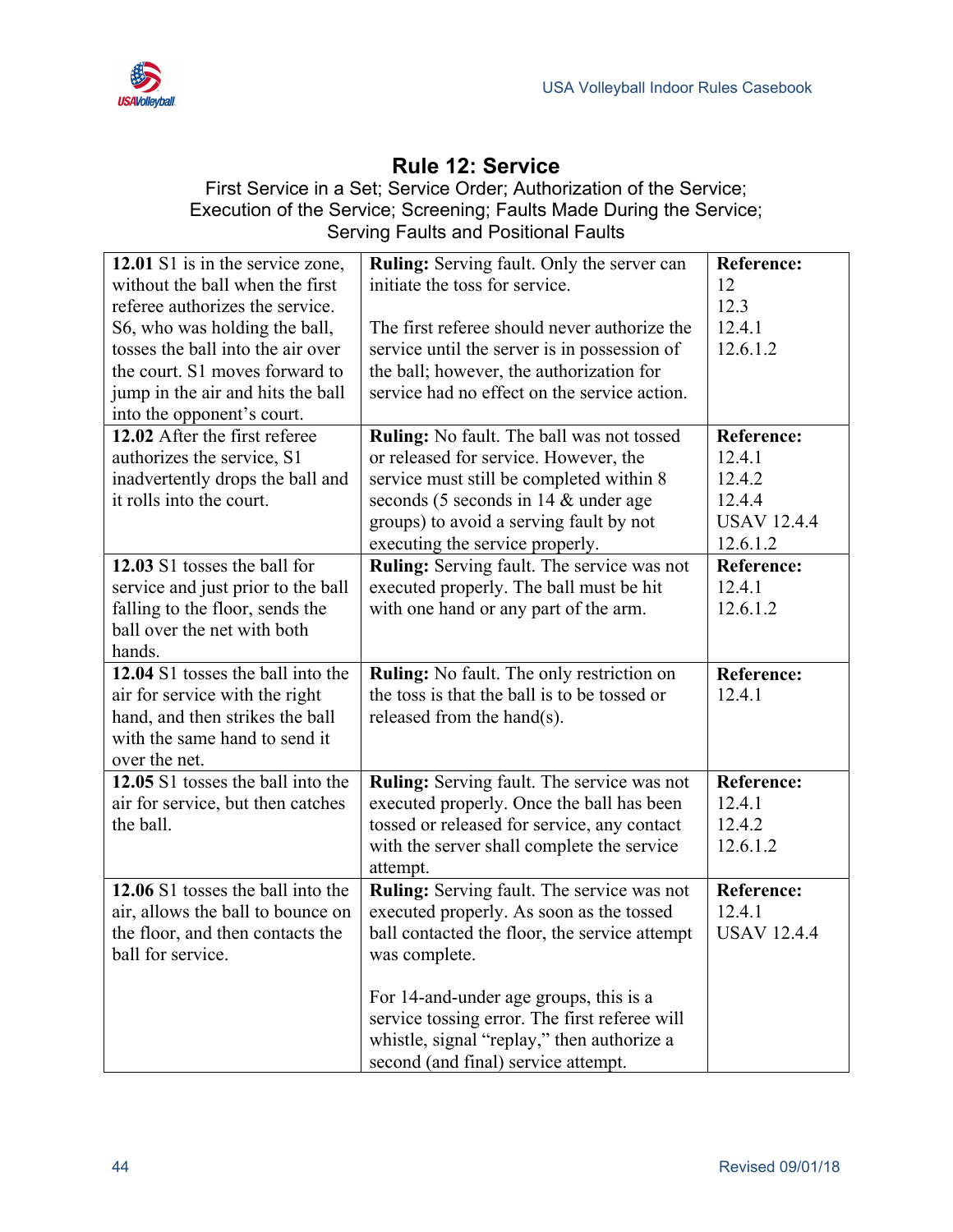

| 12.07 S1 tosses the ball for                                              | <b>Ruling:</b> Serving fault. The service was not                                             | <b>Reference:</b>           |
|---------------------------------------------------------------------------|-----------------------------------------------------------------------------------------------|-----------------------------|
| service and allows the ball to                                            | executed properly. Once the ball has been                                                     | 12.4.1                      |
| fall to the floor, but as the ball                                        | tossed or released for service, any contact                                                   | 12.6.1.2                    |
| falls, it inadvertently touches                                           | with the server shall complete the service                                                    |                             |
| S1.                                                                       | attempt.                                                                                      |                             |
| 12.08 Prior to the moment of the                                          | Ruling: No fault. At the moment of the                                                        | <b>Reference:</b>           |
| service hit, S1 is standing with                                          | service hit or take-off for a jump service,                                                   | 12.4.3                      |
| the left foot near the right                                              | the server must not touch the court (the end                                                  | 1.4.2                       |
| service zone line and the right                                           | line included) or the floor outside the                                                       |                             |
| foot on the floor clearly outside                                         | service zone.                                                                                 |                             |
| the service zone line. At the                                             |                                                                                               |                             |
| moment of the service hit, S1                                             |                                                                                               |                             |
| raises the right foot off the floor.                                      |                                                                                               |                             |
| 12.09 At the moment of the                                                | Ruling: No fault. Both short lines are                                                        | <b>Reference:</b>           |
| service hit, S1 is touching the                                           | included in the width of the service zone.                                                    | 12.4.3                      |
| left service zone line.                                                   |                                                                                               | 1.4.2                       |
| 12.10 When the first referee                                              | Ruling: No fault. The first referee                                                           | <b>Reference:</b>           |
| authorizes the service, S1 is                                             | authorizes the service after having checked                                                   | 12.3                        |
| standing inside Team S's court.                                           | that the two teams are ready to play and that                                                 | 12.4.3<br>1.4.2             |
| S1 runs across the end line and                                           | the server is in possession of the ball. At the                                               |                             |
| jump serves from within the                                               | moment of the service hit or take-off for a                                                   |                             |
| service zone.                                                             | jump service, the server must not touch the                                                   |                             |
|                                                                           | court (the end line included) or the ground                                                   |                             |
|                                                                           | outside the service zone.                                                                     |                             |
| 12.11 S1 is standing outside the                                          | Ruling: No fault. At the moment of the                                                        | <b>Reference:</b><br>12.4.3 |
| extension of the right service                                            | service hit or take-off for a jump service,                                                   | 1.4.2                       |
| zone line, and behind the end                                             | the server must not touch the court (the end                                                  |                             |
| line, when the first referee<br>authorizes service. The server's          | line included) or the floor outside the                                                       |                             |
|                                                                           | service zone. Servers are permitted to start                                                  |                             |
| approach begins from outside                                              | their approach outside the service zone,                                                      |                             |
| the service zone, but the service<br>hit occurs while the server is       | behind the end line, provided contact with                                                    |                             |
|                                                                           | the ball takes place from within the service                                                  |                             |
| standing within the service zone.                                         | zone.                                                                                         | <b>Reference:</b>           |
| 12.12 A match is being played                                             | <b>Ruling:</b> The first referee should never<br>authorize the service until the server is in | 12.3                        |
| on a portable surface laid on a                                           |                                                                                               | <b>USAV 12.3</b>            |
| wood floor. The change in<br>height between the two surfaces              | possession of the ball on the playing<br>surface. The playing surface includes only           | <b>USAV 12.4.3</b>          |
|                                                                           |                                                                                               | 1.2.1                       |
| is 1.25 cm $(\frac{1}{2})$ and the wood<br>floor surrounding the portable | the free zone of the portable court. The area<br>beyond the free zone of the portable surface |                             |
| surface is free of obstructions.                                          | is not included as part of the service zone.                                                  |                             |
| S1 initiates the serve while                                              |                                                                                               |                             |
|                                                                           |                                                                                               |                             |
|                                                                           | The first referee should motion to the server                                                 |                             |
| standing on the wood floor.                                               | to move onto the playing area. After doing<br>so, if the server moves out of the playing      |                             |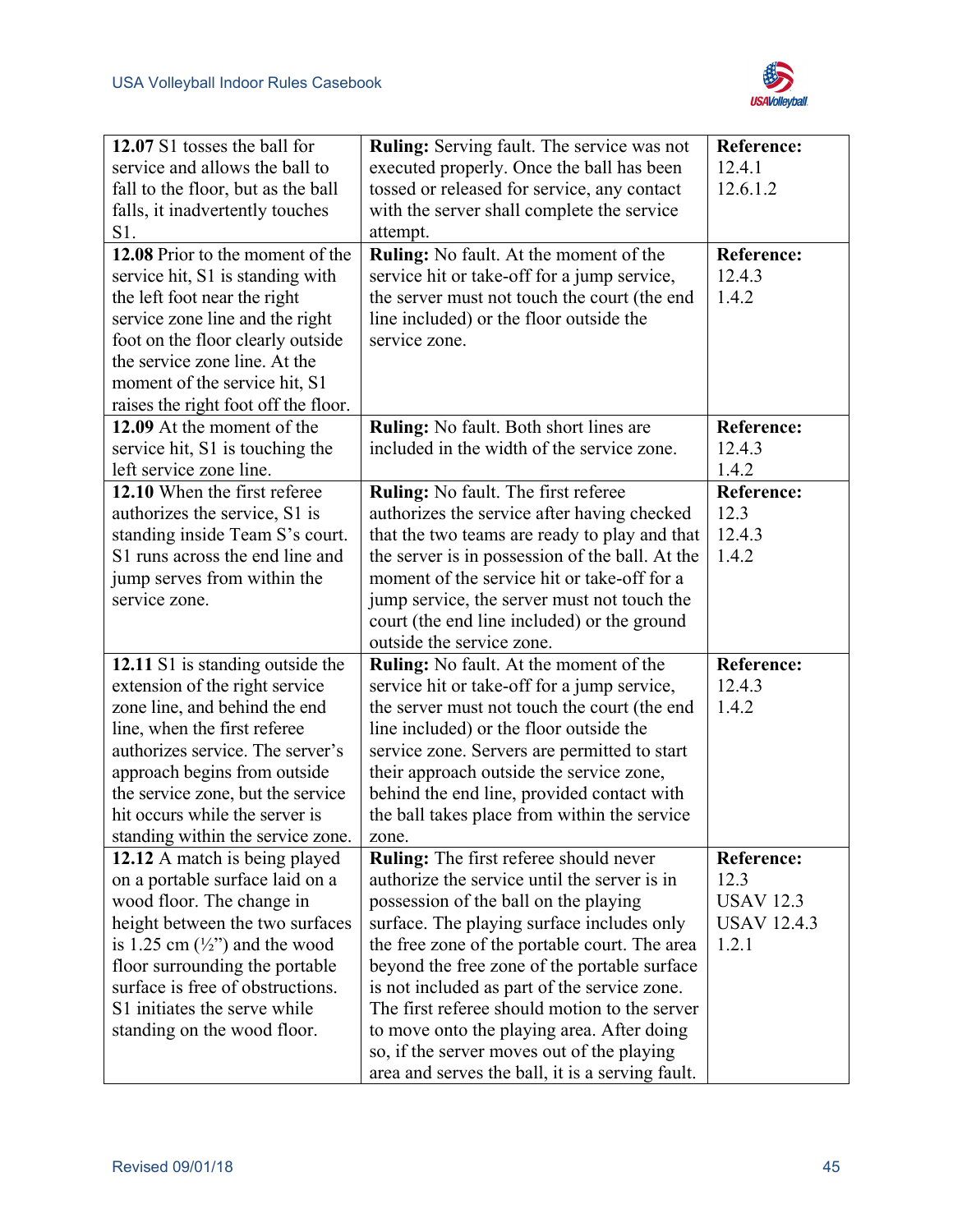

| 12.13 S#5 has the ball and is in     | Ruling: Legal action. The tossing of the        | Reference:          |
|--------------------------------------|-------------------------------------------------|---------------------|
| the service zone. After the first    | ball to the correct server is not considered a  | 12.4.1              |
| referee whistles to authorize        | toss for service. Team S corrected the          | 12.4.4              |
| service, $S#5$ realizes that $#8$ is | potential rotational fault and S#8 legally      | 7.7.1               |
| actually the correct server. S#5     | served the ball within the allowable time.      | 7.5.1               |
| tosses the ball to #8 who serves     | All Team S players were in their correct        |                     |
| the ball within the allowable        | positions at the time of the service contact,   |                     |
| time. All Team S players were        | therefore no fault has occurred.                |                     |
| in their correct positions at the    |                                                 |                     |
| time of service contact.             |                                                 |                     |
| 12.14 During a 13-and-under          | Ruling: Incorrect Age-Modified Ruling.          | <b>Reference:</b>   |
| competition, the referees allow      | The server must contact the ball within 5       | <b>USAV 12.4.4</b>  |
| the servers 8 seconds to contact     | seconds after the first referee whistles for    |                     |
| their first service toss, and an     | service. After a service tossing error, the     |                     |
| additional 5 seconds for the         | referee must authorize the service again (re-   |                     |
| second service attempt.              | serve), and the server must execute it within   |                     |
|                                      | the next five seconds.                          |                     |
| 12.15 During a 14-and-under          | Ruling: Incorrect Age-Modified Ruling.          | <b>Reference:</b>   |
| competition, the referees allow      | One service tossing error is permitted for      | <b>USAV 12.4.4d</b> |
| the servers one re-serve during      | each service (attempt).                         |                     |
| each term of service.                |                                                 |                     |
| 12.16 During a 14-and-under          | Ruling: Request denied. The first referee       | <b>Reference:</b>   |
| competition, S1 tosses the ball      | will whistle, signal replay, and then           | <b>USAV 12.4.5</b>  |
| for service, but allows the ball     | authorize a second (and final) service          | <b>USAV 12.4.4</b>  |
| to fall to the floor untouched.      | attempt. A re-serve following a service         | <b>USAV 5.2.3</b>   |
| Team S's coach requests a line-      | tossing error is considered to be part of a     | 6.1.3               |
| up check.                            | single effort to serve and must be              |                     |
|                                      | completed before any requests may be            |                     |
|                                      | considered. After the rally, Team S will be     |                     |
|                                      | assessed an improper request.                   |                     |
| 12.19 Team S's front row             | Ruling: First referee's judgment. It is not     | <b>Reference:</b>   |
| players form a group in front of     | mandatory to do anything, as in many cases      | 12.5.1              |
| R2 and R3. Team R's captain          | the request itself will take care of the issue. | 12.5.2              |
| asks the first referee to have the   | The first referee may warn Team S players       | 23.3.2.1            |
| players move apart so that they      | by motioning them to move apart or by           |                     |
| do not create a screen.              | verbally advising them that their position      |                     |
|                                      | may put them at risk for a screen.              |                     |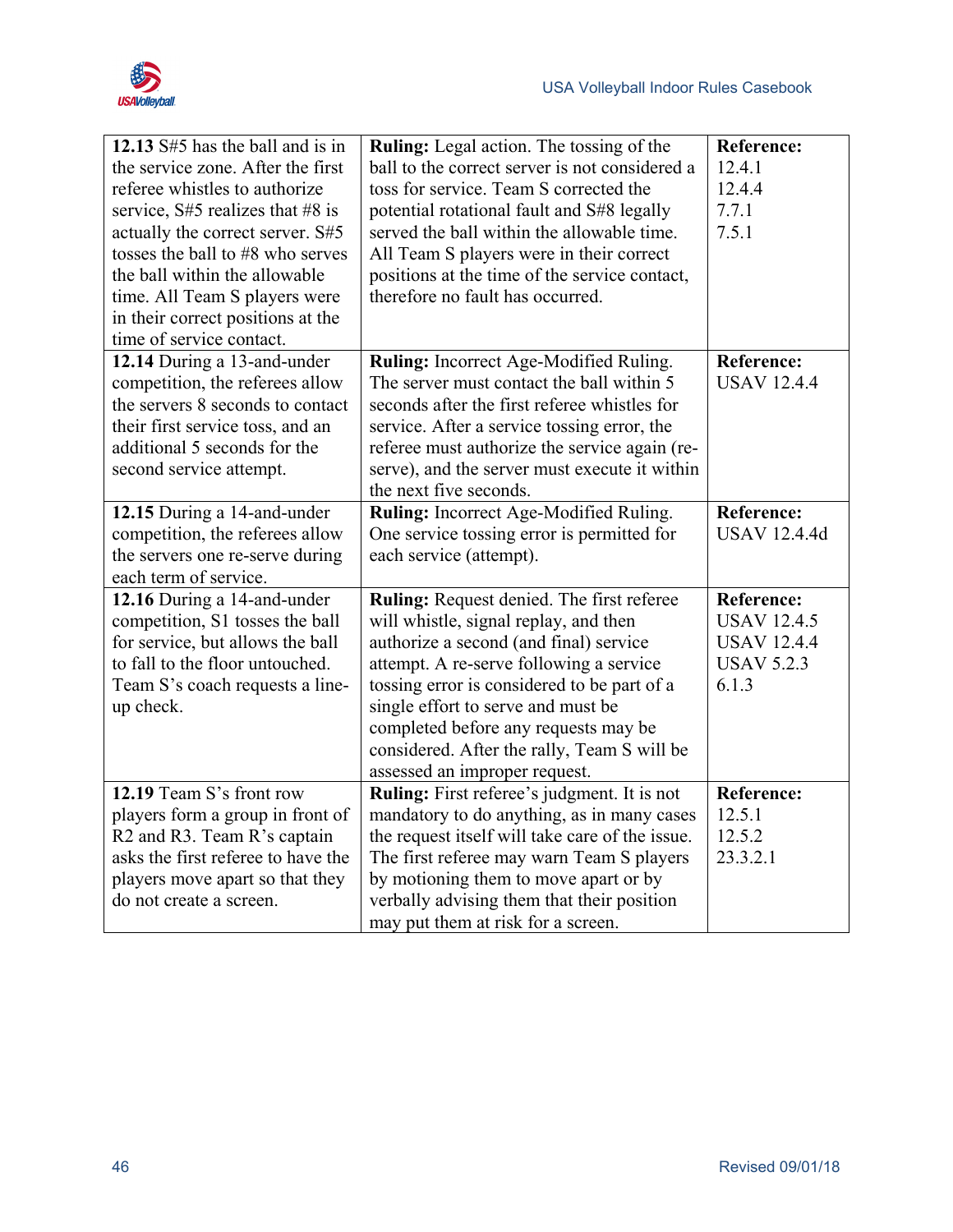

| 12.20 Team S's front row<br>players are grouped near the net<br>in the center of the court. S1<br>serves the ball from near the<br>right side of the service zone<br>directly down the sideline, and<br>not passing over any Team S<br>player. The Team R captain<br>informs the first referee that<br>Team S is screening R1 who is<br>passing on the other side of the<br>court.           | <b>Ruling:</b> First referee's judgment. The<br>captain is showing a lack of understanding<br>of the rule, or attempting to delay. The first<br>referee needs to, without further delay,<br>recite the rule clearly, explaining that no<br>screen was committed because the serve<br>was judged not to pass over the group of<br>Team S players toward R1. The first referee<br>may assess a delay sanction if the captain<br>attempts to continue the discussion.                                                          | <b>Reference:</b><br>12.5.1<br>12.5.2<br><b>USAV 12.5.2</b><br>16.1.5 |
|----------------------------------------------------------------------------------------------------------------------------------------------------------------------------------------------------------------------------------------------------------------------------------------------------------------------------------------------------------------------------------------------|-----------------------------------------------------------------------------------------------------------------------------------------------------------------------------------------------------------------------------------------------------------------------------------------------------------------------------------------------------------------------------------------------------------------------------------------------------------------------------------------------------------------------------|-----------------------------------------------------------------------|
| 12.21 Team S's front row<br>players are grouped near the net<br>in the center of the court. S1<br>serves the ball from near the<br>right side of the service zone.<br>The ball's flight is slow, with a<br>high trajectory, across the<br>court, passing over the group of<br>Team S players. The Team R<br>captain informs the first referee<br>that Team S is screening the<br>passer, R1. | <b>Ruling:</b> First referee's judgment. The<br>captain is showing a lack of understanding<br>of the rule, or attempting to delay. The first<br>referee needs to, without further delay,<br>recite the rule clearly, explaining that no<br>screen was committed because the serve<br>was judged to be slow and very high, and<br>the group of Team S players was not hiding<br>the flight path of the ball from R1. The first<br>referee may assess a delay sanction if the<br>captain attempts to continue the discussion. | <b>Reference:</b><br>12.5.1<br>12.5.2<br>16.1.5<br><b>USAV 12.5.2</b> |
| 12.22 S1 prepares to serve from<br>under a basketball backboard,<br>hanging approximately 3 m<br>$(10)$ above the playing area.<br>After being tossed by the<br>server, the ball contacts the<br>basketball goal supports.                                                                                                                                                                   | Ruling: Serving fault. The service was not<br>executed properly. Once the ball has been<br>tossed or released for service, any contact<br>with any obstruction shall complete the<br>service attempt. A replay is not an option.                                                                                                                                                                                                                                                                                            | <b>Reference:</b><br>12.6.1.2<br><b>USAV 12.6.1.3</b>                 |
| 12.23 A served ball hits the net<br>below the top band of the net<br>and falls on Team S's side of<br>the net. R3 reaches under the<br>net and catches the ball before<br>it contacts the floor.                                                                                                                                                                                             | <b>Ruling:</b> Serving fault. The service was not<br>executed properly. The whistle for the<br>service fault should occur as soon as it is<br>judged that the ball will not cross the net<br>(not waiting until the ball contacts the floor<br>or a player on the serving team). In this case,<br>no interference occurred because the rally<br>was complete prior to R3 catching the ball.                                                                                                                                 | <b>Reference:</b><br>12.6.2.1<br>10.2<br>11.4.2<br>22.2.1.2           |
| 12.24 At the contact of the<br>service, the server is touching<br>the end line, but the receiving<br>team is out of position.                                                                                                                                                                                                                                                                | <b>Ruling:</b> Serving fault. If the server makes a<br>fault at the moment of the service hit<br>(improper execution, wrong rotational<br>order, etc.) and the opponent is out of<br>position, it is the serving fault which is<br>sanctioned.                                                                                                                                                                                                                                                                              | <b>Reference:</b><br>12.7.1<br>12.6.2.1                               |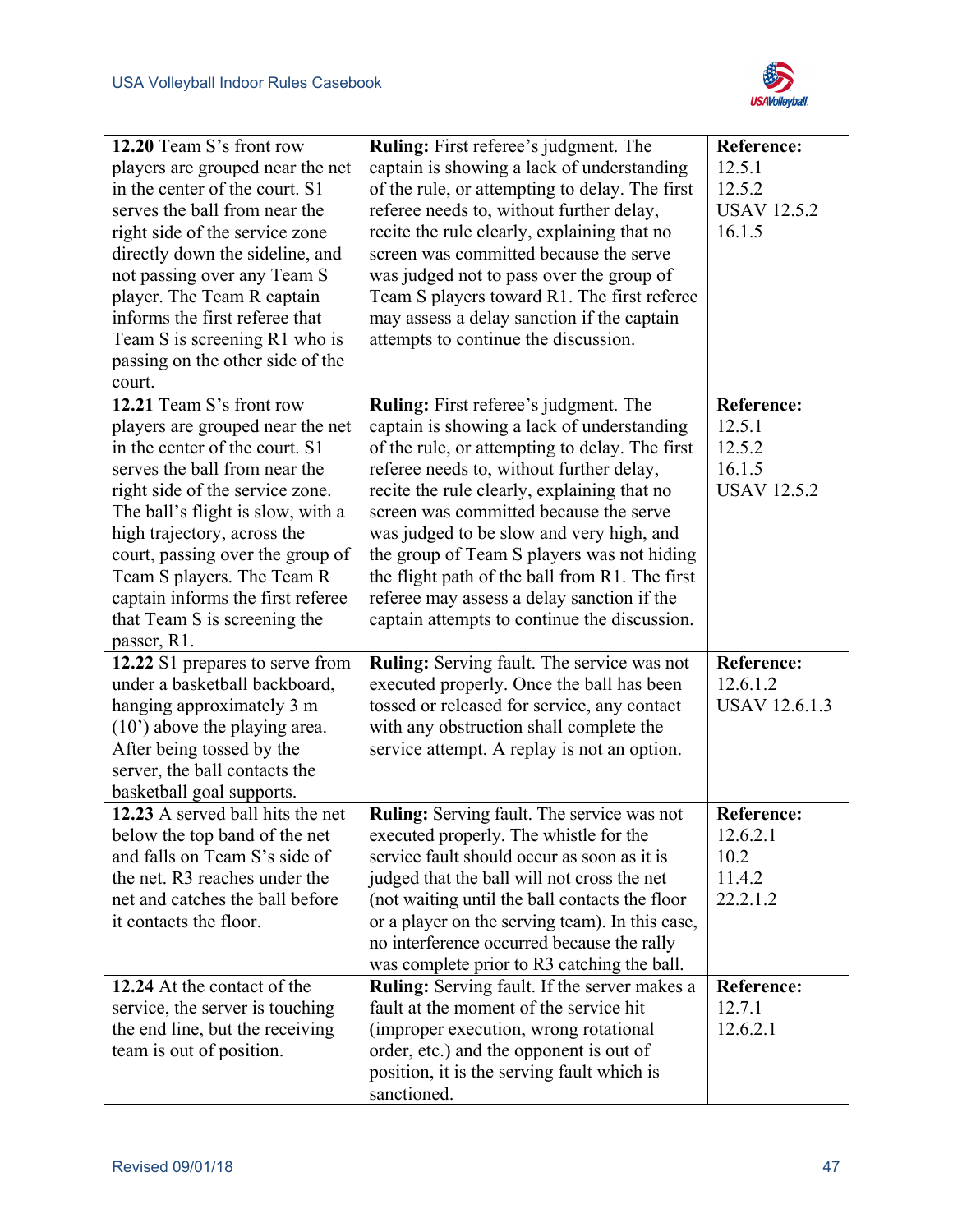

| 12.25 At the contact of the<br>service, the serving team is<br>guilty of screening, but the<br>receiving team players are out<br>of position.<br>12.26 S1 serves the ball from<br>under a basketball backboard<br>hanging approximately 3 m<br>$(10)$ above the playing area.<br>Immediately after contact by<br>the server, the ball contacts the<br>basketball goal netting. The ball<br>lands in Team S's court. | Ruling: Positional fault. If the execution of<br>the service has been correct, but the service<br>subsequently becomes faulty (goes out,<br>goes over a screen, etc.), the positional fault<br>has taken place first and is sanctioned.<br>Ruling: Serving fault. After the ball has<br>been correctly hit, the service becomes a<br>fault if the ball touches any overhead<br>obstruction. A replay is not allowed. | <b>Reference:</b><br>12.7.2<br>12.6.2.3<br>Rules:<br><b>USAV 12.6.2.4</b>     |
|---------------------------------------------------------------------------------------------------------------------------------------------------------------------------------------------------------------------------------------------------------------------------------------------------------------------------------------------------------------------------------------------------------------------|----------------------------------------------------------------------------------------------------------------------------------------------------------------------------------------------------------------------------------------------------------------------------------------------------------------------------------------------------------------------------------------------------------------------|-------------------------------------------------------------------------------|
| 12.27 S1 legally serves the ball,<br>but into Team R's bench area.<br>At the moment of service<br>contact, the second referee calls<br>a positional fault on Team R.<br>After verifying Team R's<br>player positions at the captain's<br>request, it is discovered that<br>Team R was in correct position.<br>12.28 S1 legally serves the ball,                                                                     | Ruling: Serving fault. The first referee is<br>authorized to overrule the decisions of other<br>members of the refereeing corps, if it is<br>noticed that they are mistaken. The second<br>referee's whistle did not affect the flight of<br>the served ball, which clearly would have<br>been "out," completing the rally. This was<br>the only fault that occurred.<br><b>Ruling:</b> Replay. The first referee is | <b>Reference:</b><br>12.7.2<br>23.2.1<br><b>USAV 8.2</b><br><b>Reference:</b> |
| which crosses the net to Team<br>R's court. At the moment of<br>service contact, the second<br>referee calls a positional fault<br>on Team R. The ball lands near<br>the sideline just out of bounds<br>near R5. After verifying Team<br>R's player positions at the<br>captain's request, it is<br>discovered that Team R was in<br>correct position.                                                              | authorized to overrule the decisions of other<br>members of the refereeing corps, if it is<br>noticed that they are mistaken. In this case,<br>the rally was not clearly complete, as it is<br>not clear whether R5 would have played the<br>ball had the second referee not blown the<br>whistle. The first referee decides to replay<br>the service, in fairness to both teams.                                    | 12.7.2<br>23.2.1<br><b>USAV 8.2</b>                                           |
| 12.29 During 14-and-under<br>competition, S#3, the incorrect<br>server, tosses the ball and lets it<br>fall to the floor untouched. The<br>first referee authorizes a re-<br>serve, all Team S players<br>immediately move to their legal<br>positions on the court, and S#7,<br>the correct server, legally<br>serves.                                                                                             | Ruling: Legal. Although a line-up check or<br>other request is not allowed, the correct<br>server is allowed to serve after the incorrect<br>server's tossing error provided the ball is<br>contacted within the allowed time. No<br>rotational fault has been committed since<br>S#3 did not contact the ball for service.                                                                                          | <b>Reference:</b><br><b>USAV 12.4.4</b><br>12.6.1                             |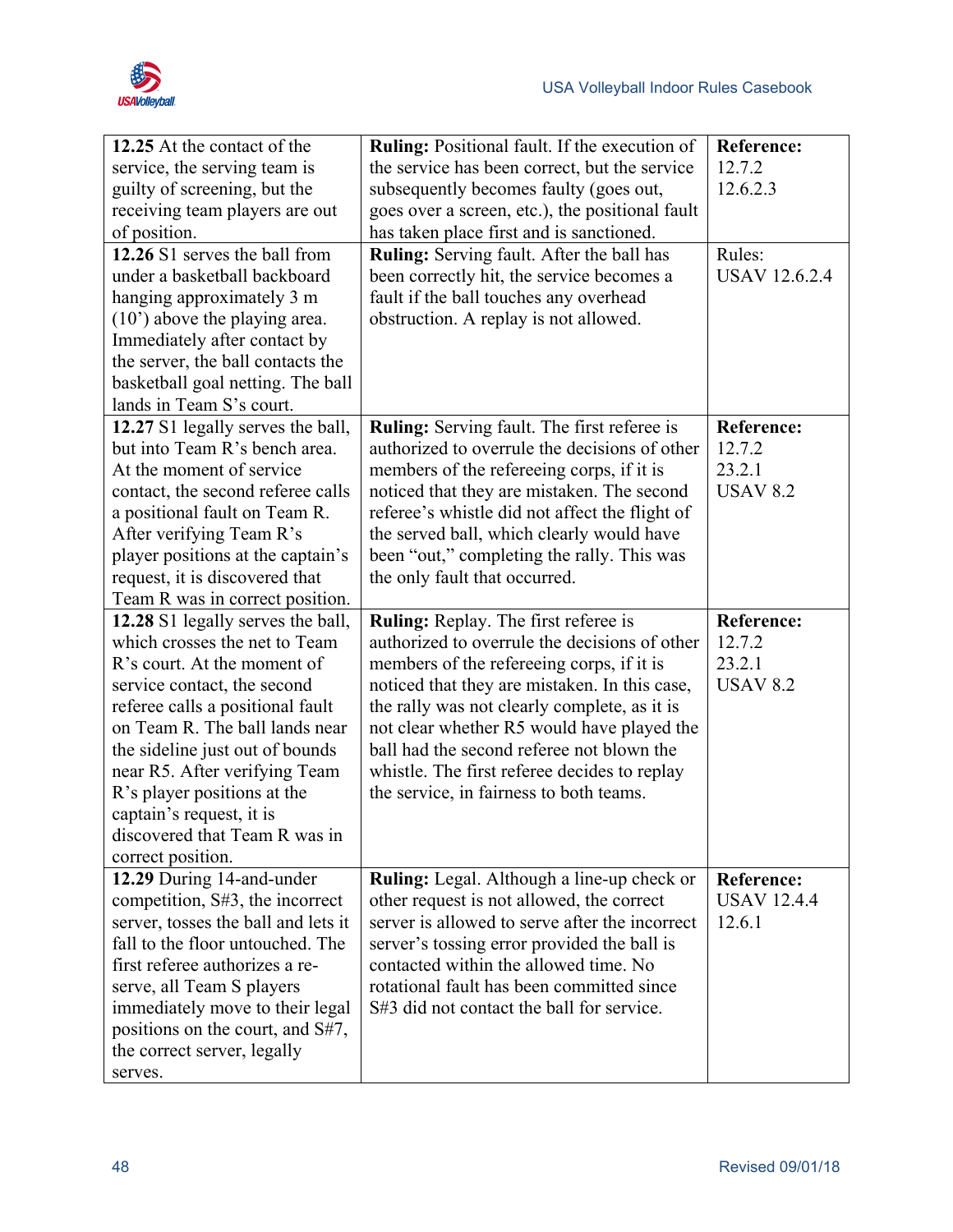

| 12.30 During 14-and-under<br>competition, the first referee<br>whistles and authorizes service.<br>Before tossing the ball for<br>service, the server loses control<br>of the ball while dribbling it.<br>The ball rolls into the center of<br>the court. The server runs onto<br>the court and immediately<br>tosses the ball for service, but<br>allows it to land untouched<br>before the first referee whistles<br>a delay of service fault. The<br>server then returns to the<br>service zone with the ball and<br>waits for the first referee to<br>authorize the re-serve. | Ruling: Legal. Since the ball was tossed for<br>service and then was allowed to land on the<br>court untouched, all within the allowed five<br>seconds, this is simply a service tossing<br>error. There is no "foot fault" because the<br>ball was not contacted for service. The first<br>referee shall authorize the second service<br>attempt.                                                                | <b>Reference:</b><br><b>USAV 12.4.4</b><br>12.4.3<br>12.6.1 |
|-----------------------------------------------------------------------------------------------------------------------------------------------------------------------------------------------------------------------------------------------------------------------------------------------------------------------------------------------------------------------------------------------------------------------------------------------------------------------------------------------------------------------------------------------------------------------------------|-------------------------------------------------------------------------------------------------------------------------------------------------------------------------------------------------------------------------------------------------------------------------------------------------------------------------------------------------------------------------------------------------------------------|-------------------------------------------------------------|
| 12.41 Just prior to the service<br>action by S1, S3 takes a<br>position close to the net directly<br>in front of R3. R3 complains<br>that S3 is causing a screen.                                                                                                                                                                                                                                                                                                                                                                                                                 | Ruling: First referee's judgment. The<br>players of the serving team must not<br>prevent their opponent, through individual<br>or collective screening, from seeing the<br>server and the flight path of the ball. First,<br>R3 must move to see. Then, S3 can be<br>penalized for rude conduct if judged to be<br>intentionally screening by moving to<br>impede the opponents' view.                            | <b>Reference:</b><br>12.5.1<br>21.2.1                       |
| 12.42 In order to quickly<br>change positions after the serve,<br>S2 and S3 are approximately 30<br>$cm (1')$ apart at the time of<br>service.                                                                                                                                                                                                                                                                                                                                                                                                                                    | <b>Ruling:</b> First referee's judgment. A player<br>or group of players of the serving team<br>make a screen by waving arms, jumping or<br>moving sideways during the execution of<br>the service, or by standing grouped to hide<br>the server and the flight path of the ball.<br>Speed and trajectory of the ball, along with<br>positions and stance of the players, are key<br>criteria to judge correctly. | <b>Reference:</b><br>12.5.1<br>12.5.2<br><b>USAV 12.5.2</b> |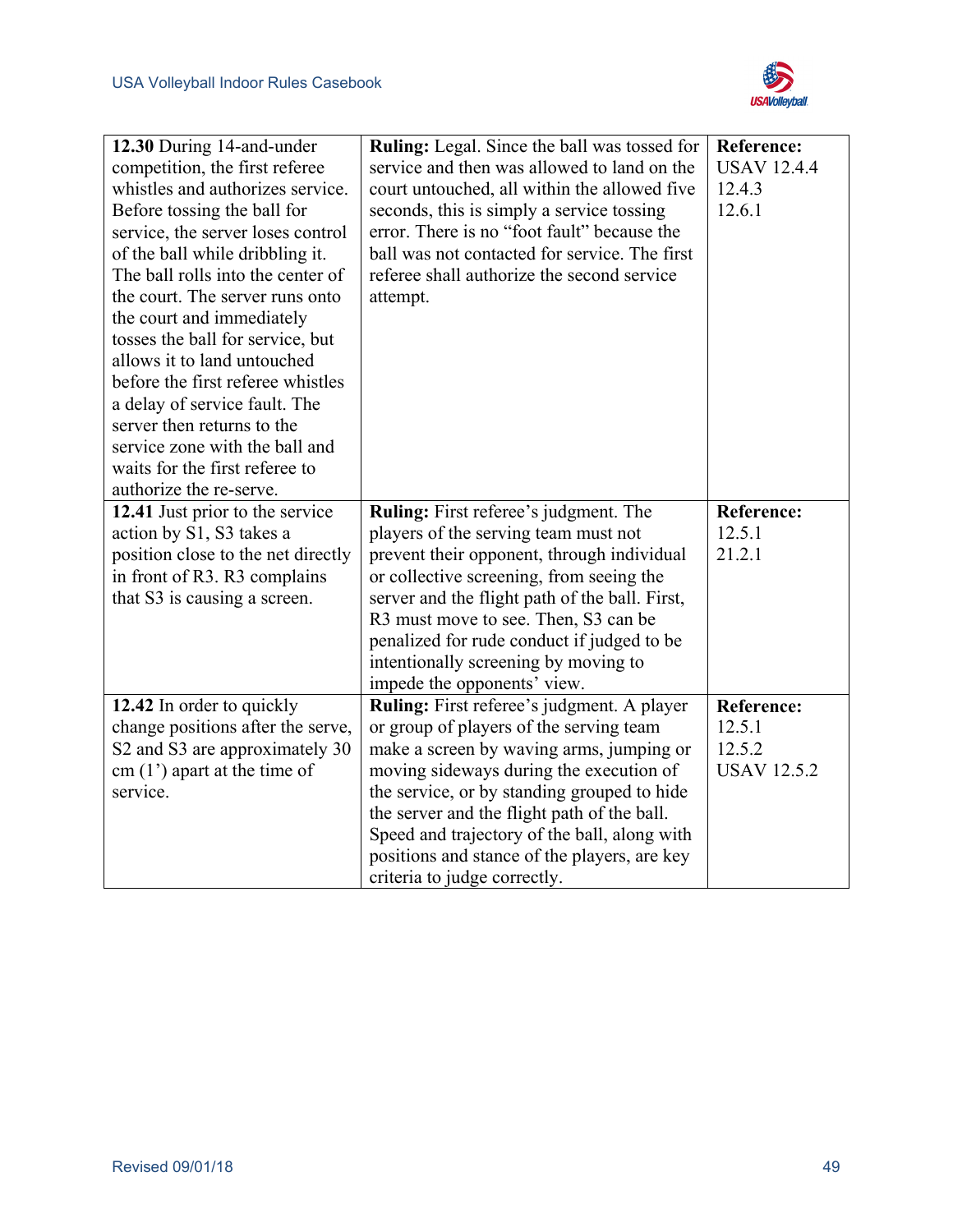

| 12.43 In $14$ -and-under          | <b>Ruling:</b> The referee's decision is incorrect. | <b>Reference:</b>   |
|-----------------------------------|-----------------------------------------------------|---------------------|
| competition, with Team S          | A re-serve is considered part of a single           | <b>USAV 12.4.5a</b> |
| leading $24-22$ in Set 1, $S#3$   | effort to serve, and the coach may protest          | <b>USAV 5.1.2.1</b> |
| tosses the ball for service and   | within the first 60 seconds of the timed            |                     |
| catches it. The first referee     | interval between sets.                              |                     |
| authorizes a re-serve, and Team   |                                                     |                     |
| S wins the point. The first       |                                                     |                     |
| referee signals the end of the    |                                                     |                     |
| set. Team R's head coach wants    |                                                     |                     |
| to protest that the first referee |                                                     |                     |
| allowed S#3 to catch the ball     |                                                     |                     |
| before re-serving. The first      |                                                     |                     |
| referee denies the protest        |                                                     |                     |
| because the coach did not         |                                                     |                     |
| protest before S#3 served the     |                                                     |                     |
| ball.                             |                                                     |                     |
| 12.44 The first referee whistles  | Ruling: The first referee should not whistle        | <b>Reference:</b>   |
| and beckons for serve when        | for service until he/she is sure that the           | 12.3                |
| Team S has only 5 players on      | teams are ready to play and that the server         |                     |
| the court. The referee then       | is in possession of the ball. The first referee     |                     |
| notices that there are only 5     | must stop the rally immediately and issue a         |                     |
| players.                          | replay. Team S will be assessed a delay             |                     |
|                                   | sanction.                                           |                     |
|                                   |                                                     |                     |
|                                   | If the first referee noticed that there were        |                     |
|                                   | only 5 players before the whistle for               |                     |
|                                   | service, he/she should award a delay                |                     |
|                                   | sanction if the late return of a player causes      |                     |
|                                   | a significant delay or if the referees must         |                     |
|                                   | intervene.                                          |                     |

## **Rule 13: Attack Hit**

Attack Hit; Restrictions of the Attack Hit; Faults of the Attack Hit

| 13.01 R6 is in the front zone and   | <b>Ruling:</b> Attack-hit fault. The completed | <b>Reference:</b> |
|-------------------------------------|------------------------------------------------|-------------------|
| jumps to make the second team       | attack was made from the front zone by a       | 13.1.1            |
| hit. The ball is entirely higher    | back row player who contacted the ball         | 13.1.3            |
| than the top of the net. Instead of | entirely higher than the top of the net and    | 13.2.2            |
| passing the ball to a teammate,     | directed it toward the opponents. As soon      | 13.3.3            |
| R6 tips the ball across the net.    | as the ball was touched by the blocker, the    | 14.3              |
| Before the ball reaches the         | attack-hit was completed. The blocker is       |                   |
| vertical plane of the net, S2       | allowed to block an attack over the            |                   |
| reaches fully beyond the plane of   | opponent's court.                              |                   |
| the net and blocks the ball.        |                                                |                   |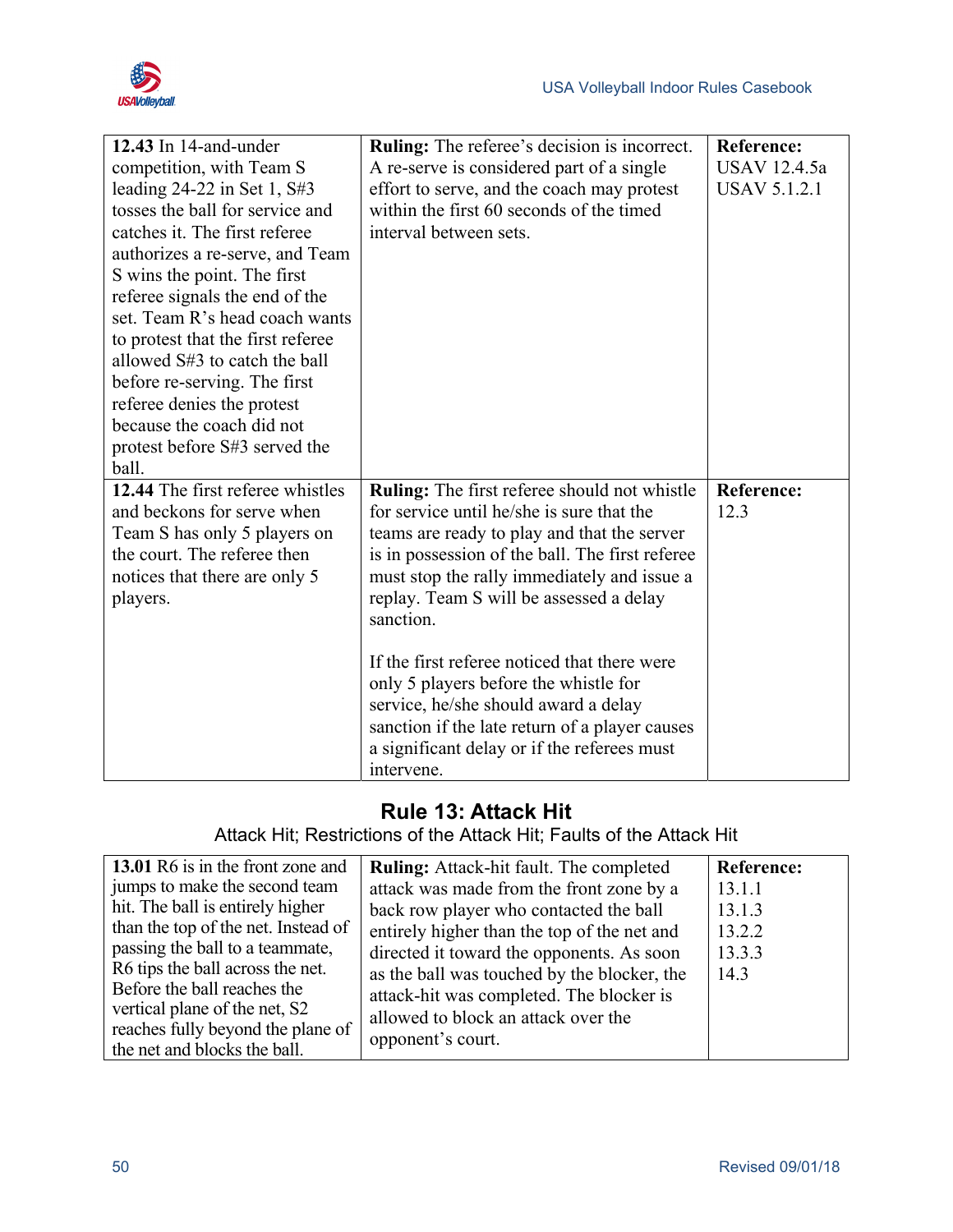

| 13.02 R5 is in the front zone<br>and contacts a ball that is<br>entirely higher than the top of<br>the net, sending it toward the<br>opponent's court. The first<br>referee does not immediately<br>whistle to stop the rally.<br>13.03 R6 is in the front zone                                                                                                                                                                                                                                                                                                                                                                  | Ruling: Correct action by the first referee.<br>Although an attack-hit fault may be<br>imminent, the contact itself is not a fault.<br>An attack-hit fault by a back-row player<br>shall not be whistled until the attack-hit is<br>completed, i.e. the ball is touched by an<br>opponent or completely crosses the vertical<br>plane of the net.<br><b>Ruling:</b> Since the ball did not completely                                                                                                                                                                                                                                                                                                                              | <b>Reference:</b><br>13.1.3<br>13.2.2<br>13.3.3<br><b>Reference:</b>                                 |
|----------------------------------------------------------------------------------------------------------------------------------------------------------------------------------------------------------------------------------------------------------------------------------------------------------------------------------------------------------------------------------------------------------------------------------------------------------------------------------------------------------------------------------------------------------------------------------------------------------------------------------|------------------------------------------------------------------------------------------------------------------------------------------------------------------------------------------------------------------------------------------------------------------------------------------------------------------------------------------------------------------------------------------------------------------------------------------------------------------------------------------------------------------------------------------------------------------------------------------------------------------------------------------------------------------------------------------------------------------------------------|------------------------------------------------------------------------------------------------------|
| and attacks the ball on the<br>team's second hit while it is<br>entirely higher than the height<br>of the net. The ball hits the top<br>of the net and rebounds back<br>into Team R's court.                                                                                                                                                                                                                                                                                                                                                                                                                                     | cross the vertical plane of the net and was<br>not contacted by an opponent, the attack-hit<br>by R6 was not a fault. Team R has a third<br>hit remaining to direct the ball into the<br>opponent's court.                                                                                                                                                                                                                                                                                                                                                                                                                                                                                                                         | 13.1.3<br>13.2.2<br>13.3.3                                                                           |
| 13.04 R6 is in the front zone<br>and jumps to make the second<br>team hit. The ball is entirely<br>higher than the height of the net<br>when R6 directs it toward a<br>teammate. The action of R6<br>causes the ball to penetrate the<br>vertical plane of the net where<br>it is blocked by S2.<br>13.05 S6 passes a ball into the<br>vertical plane of the net and S1,<br>who is near the net, reaches<br>higher than the top of the net in<br>an attempt to save the ball. R4<br>legally contacts the ball<br>simultaneously with S1 in the<br>vertical plane of the net. The<br>ball returns to Team S's side of<br>the net. | Ruling: Attack-hit fault. On the first or<br>second team hit, a back-row player in the<br>front zone may contact the ball when it is<br>entirely higher than the top of the net and<br>direct the ball toward a teammate. If the<br>ball penetrates the vertical plane of the net,<br>an attack-hit fault will occur if the ball is<br>touched by an opponent or completely<br>crosses the vertical plane of the net.<br><b>Ruling:</b> Blocking fault by S1. Either team<br>has a right to play a ball that has penetrated<br>the vertical plane of the net. S1, who was a<br>back row player and was reaching higher<br>than the top of the net, completed an illegal<br>block by contacting the ball simultaneously<br>with R4. | <b>Reference:</b><br>13.1.3<br>13.2.2<br>13.2.3<br>13.3.3<br><b>Reference:</b><br>14.1.1<br>14.6.2   |
| 13.06 R5, who is in the front<br>zone, contacts the ball while it<br>is entirely higher than the top of<br>the net and passes it, using a<br>setting action, toward R2.<br>Before the ball can be contacted<br>by R2, it penetrates the vertical<br>plane of the net and is touched<br>by the block of S3 and S6.                                                                                                                                                                                                                                                                                                                | <b>Ruling:</b> Double fault. The attack by back-<br>row player R5 became an attack-hit fault<br>when the Team S block touched the ball,<br>and a blocking fault was committed<br>simultaneously by the collective block of<br>S3 and back-row player S6. The rally ended<br>when the ball was contacted by Team S's<br>block.                                                                                                                                                                                                                                                                                                                                                                                                      | <b>Reference:</b><br>13.1.3<br>13.2.2<br>13.3.3<br><b>USAV 13.3.7</b><br>14.1.1<br>14.1.4<br>6.1.2.2 |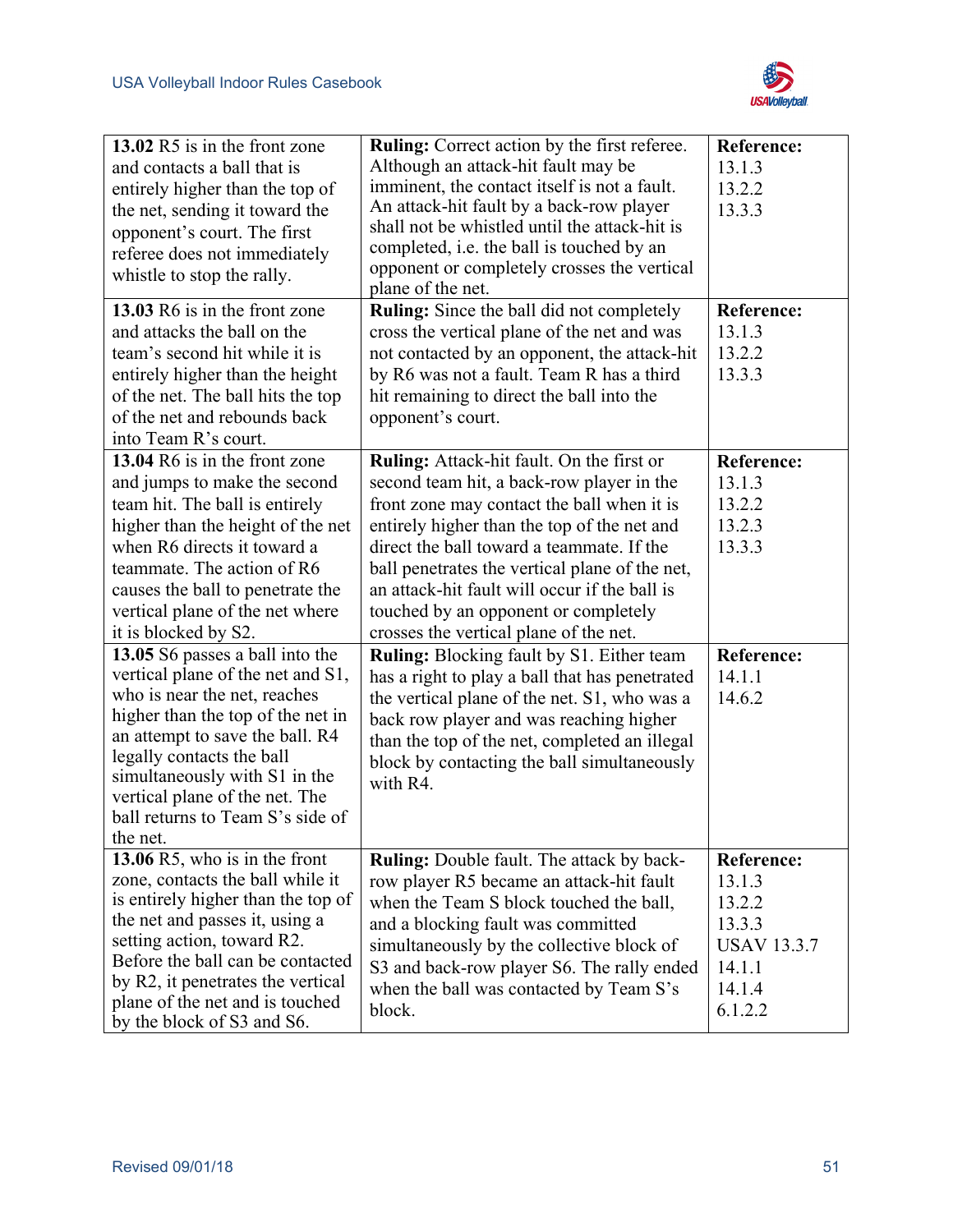

| 13.07 S2 sets a ball toward S3<br>and Team R's court. Before S3<br>can contact the ball, it crosses<br>completely beyond the plane of<br>the net. S3 then spikes the ball<br>to the floor of Team R's court.          | Ruling: Attack-hit fault. S3 is not<br>permitted to reach beyond the net to contact<br>a ball that is completely above Team R's<br>court.                                                            | <b>Reference:</b><br>13.2.1<br>13.3.1                           |
|-----------------------------------------------------------------------------------------------------------------------------------------------------------------------------------------------------------------------|------------------------------------------------------------------------------------------------------------------------------------------------------------------------------------------------------|-----------------------------------------------------------------|
| 13.08 Team R's third team hit<br>is falling near the net but will<br>not penetrate the vertical plane<br>of the net. S2 jumps, reaches<br>beyond the net, and spikes it to<br>Team R's court.                         | Ruling: Attack-hit fault. A player may not<br>contact the ball within the opponent's<br>playing space, except for certain blocking<br>actions.                                                       | Reference:<br>13.2.1<br>13.3.1<br>14.3<br><b>USAV 14.3</b><br>9 |
| 13.09 S6 jumps from the back<br>zone to attack a ball that is<br>entirely higher than the top of<br>the net. S6 then lands in the<br>front zone. The ball crosses the<br>net and lands on Team R's<br>court.          | Ruling: Legal play. A back-row player<br>may attack a ball at any height from the<br>back zone and may consequently land in<br>the front zone after the attack-hit.                                  | <b>Reference:</b><br>13.2.2.1<br>13.2.2.2                       |
| 13.10 S1 serves the ball very<br>high and deep into Team R's<br>court. R5, who is positioned<br>near the end line, jumps and<br>attacks the served ball while it<br>is entirely higher than the<br>height of the net. | Ruling: Legal play. A served ball may be<br>attacked at any height when the ball is not<br>in the front zone.                                                                                        | <b>Reference:</b><br>13.2.2.1<br>13.2.4                         |
| 13.11 A Libero in the front<br>zone make the team's third hit,<br>playing the ball over the net<br>with an overhand finger pass.<br>The ball is below the top of the<br>net when contacted.                           | Ruling: Legal play. The Libero is restricted<br>from attacking a ball from anywhere on the<br>court, but only if at the moment of contact<br>the ball is entirely higher than the top of the<br>net. | <b>Reference:</b><br>13.3.5<br>19.3.1.2                         |
| 13.12 A Libero, positioned in<br>the back zone, attacks a ball<br>that is entirely higher than the<br>top of the net. The ball lands on<br>the opponent's court.                                                      | Ruling: Attack-hit fault. A Libero may not<br>attack a ball from anywhere on the court<br>when, at the moment of contact, the ball is<br>entirely higher than the top of the net.                    | <b>Reference:</b><br>13.3.5<br>19.3.1.2                         |
| 13.13 Team R's Libero jumps<br>and uses a spiking action on a<br>ball that is partly below the top<br>of the net. The ball crosses the<br>net and lands on Team S's<br>court.                                         | Ruling: Legal play. A Libero may use any<br>playing action to send the ball across the<br>net provided the ball is not entirely higher<br>than the top of the net.                                   | <b>Reference:</b><br>13.3.5<br>19.3.1.2                         |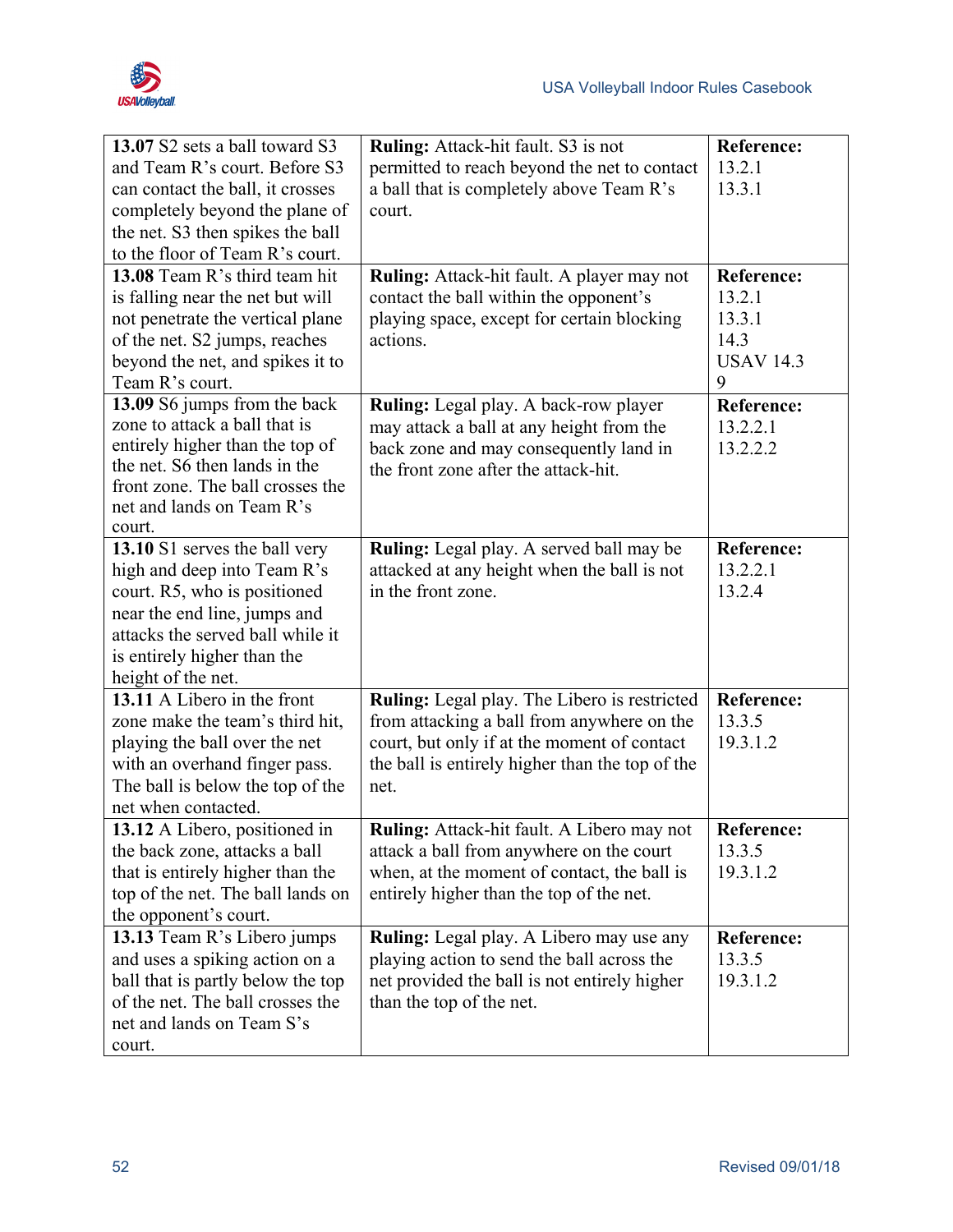

| 13.14 While in the front zone,  | <b>Ruling:</b> Double fault. The attack by R5 | <b>Reference:</b>  |
|---------------------------------|-----------------------------------------------|--------------------|
| R5 jumps and attacks the ball,  | became an attack-hit fault when S2 touched    | 13.2.2.1           |
| which is entirely higher than   | it, but the simultaneous contact of the ball  | <b>USAV 13.3.7</b> |
| the top of the net and          | by S2 while reaching beyond the net was a     | 14.3               |
| completely above Team R's       | blocking fault. If the contact by S2 had      | 6.1.2.2            |
| court. Simultaneous with the    | been after the attack-hit by R5, then only    |                    |
| contact of the ball by R5, S2   | the attack-hit by R5 would have been          |                    |
| reaches beyond the plane of the | penalized.                                    |                    |
| net and blocks the ball.        |                                               |                    |

## **Rule 14: Block**

Blocking; Block Contact; Blocking Within the Opponent's Space; Block and Team Hits; Blocking the Service; Blocking Faults

| 14.01 S2 attacks the ball. R4,            | <b>Ruling:</b> Legal first team contact. Due to the | <b>Reference:</b> |
|-------------------------------------------|-----------------------------------------------------|-------------------|
| who is $1.5 \text{ m} (5')$ from the net, | distance from the net, R4 is not considered         | 14.1.1            |
| and reaching higher than the              | to be a blocker. Thus, the contact would be         | 9.2.3.2           |
| top of the net, makes                     | considered the first team hit, and multiple         |                   |
| consecutive contacts with the             | contacts of the ball are legal.                     |                   |
| ball with a blocking action.              |                                                     |                   |
| 14.02 S2 and S5 are close                 | <b>Ruling:</b> Legal block. Only a player           | <b>Reference:</b> |
| together at the net. They both            | reaching higher than the top of the net at          | 14.1.1            |
| jump to block an attack by R2.            | the time the block is completed is                  | 14.1.4            |
| S2 is reaching higher than the            | considered to be a blocker. Although a              |                   |
| top of the net, but S5 is not.            | back-row player, S5 is not considered a             |                   |
| Only S2 contacts the ball.                | blocker since S5 is not reaching higher than        |                   |
|                                           | the top of the net. And, since S5 is not a          |                   |
|                                           | blocker, S2 and S5 do not form a collective         |                   |
|                                           | block.                                              |                   |
| 14.03 S2 and S4 are close                 | <b>Ruling:</b> Double contact on S4. Only a         | <b>Reference:</b> |
| together and jump to block an             | player who is reaching higher than the top          | 14.1.1            |
| attack from R2. S2 is reaching            | of the net at the time the block is completed       | 14.1.4            |
| higher than the top of the net            | is considered to be a blocker. Since S4 is          |                   |
| but S4 is not. R2's attack is             | not a blocker, S4 and S2 do not form a              |                   |
| contacted only by S4. S4 then             | collective block. S4 has made Team S's              |                   |
| turns and passes the ball to S1,          | first and second contacts.                          |                   |
| who sets the ball to S3. S3               |                                                     |                   |
| attacks the ball to the floor of          |                                                     |                   |
| Team R's court.                           |                                                     |                   |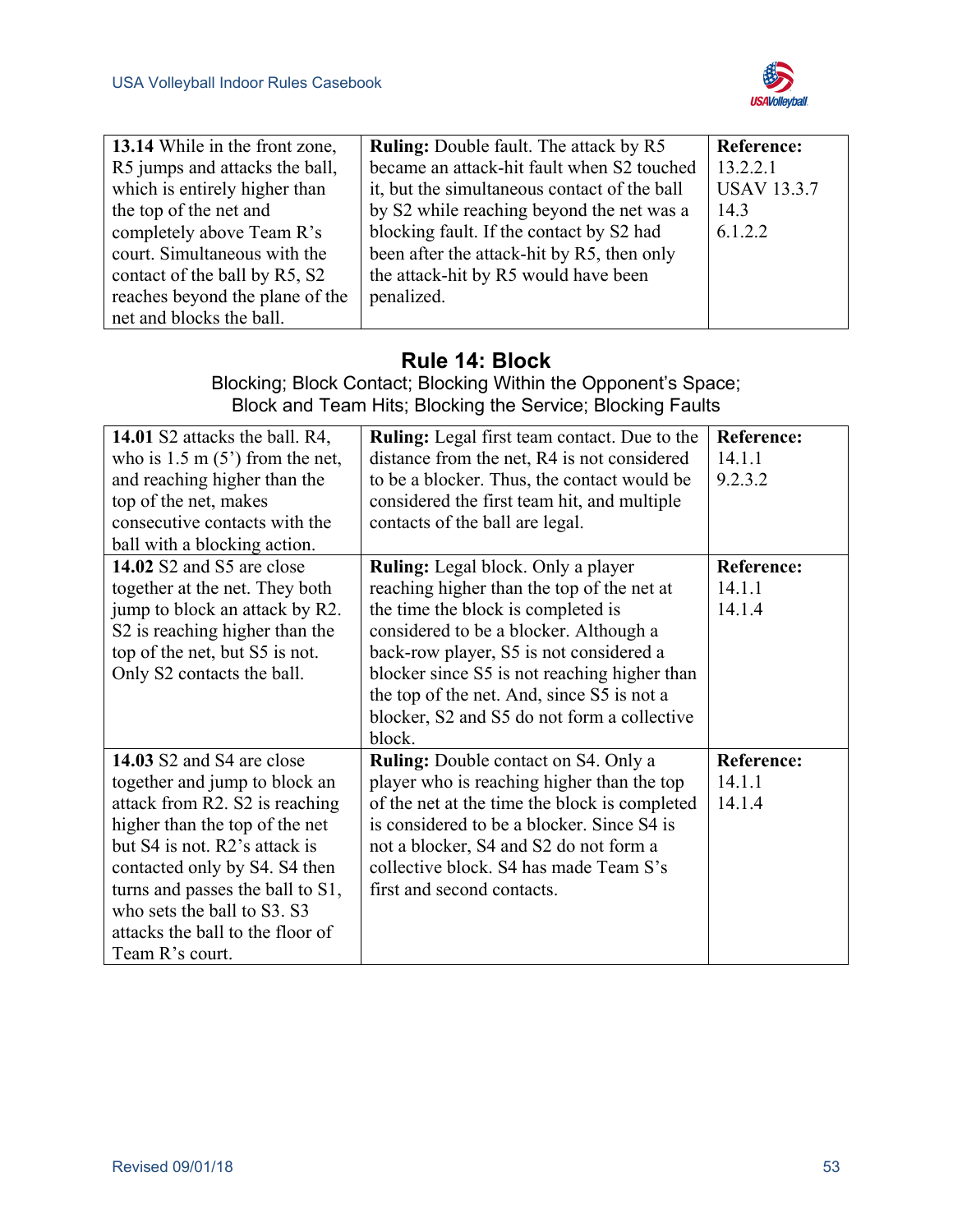



| 14.04 R3 attacks a ball into a<br>collective block formed by S4<br>and S3. While the blockers are<br>still reaching higher than the<br>top of the net, and during the<br>single attempt to block, the ball<br>strikes the hands of S3, and<br>then the foot of S4. The ball<br>rebounds off S4's foot over the<br>net and falls to the floor of<br>Team R's court. | <b>Ruling:</b> Legal play. Next service to Team<br>S. Contact with the ball during a block may<br>be with any part of the body. Players are<br>considered blockers until they are no longer<br>reaching higher than the top of the net.<br>Consecutive contacts by one or more<br>blockers during one blocking action are<br>legal. | <b>Reference:</b><br>14.1.1<br>14.2               |
|--------------------------------------------------------------------------------------------------------------------------------------------------------------------------------------------------------------------------------------------------------------------------------------------------------------------------------------------------------------------|-------------------------------------------------------------------------------------------------------------------------------------------------------------------------------------------------------------------------------------------------------------------------------------------------------------------------------------|---------------------------------------------------|
| 14.05 S3 is reaching higher<br>than the top of the net in an<br>attempt to block an attack from<br>R <sub>2</sub> . The ball contacts S <sub>3</sub> in the<br>chest, which is lower than the<br>top of the net. S3 then turns and<br>passes the ball to a teammate.                                                                                               | Ruling: Legal play. To be considered a<br>blocker, a player must be reaching higher<br>than the top net. The height of the contact<br>with the ball is not considered. Any player,<br>including the blocker, may make the first<br>hit after the block.                                                                             | <b>Reference:</b><br>14.1.1<br>14.4.2             |
| 14.06 Setter S2 jumps and<br>contacts a ball that is higher<br>than the top of the net. The ball<br>penetrates the vertical plane of<br>the net. R3 blocks the ball so<br>that it contacts S2 who is still<br>reaching higher than the top of<br>the net.                                                                                                          | <b>Ruling:</b> The contact by S2 after the block<br>by R3 would constitute a block. Team S<br>will have three hits remaining to return the<br>ball to the opponent's court.                                                                                                                                                         | <b>Reference:</b><br>14.1.1<br>14.4.1             |
| 14.07 The Libero, who is<br>standing next to R3, has hands<br>extended above head height but<br>not higher than the top of the<br>net. S2 attacks the ball into the<br>block of R3, who is reaching<br>higher than the top of the net.                                                                                                                             | Ruling: Legal play. The Libero is not<br>attempting to block nor part of a collective<br>block because the Libero is not reaching<br>higher than the top of the net when R3<br>contacts the ball.                                                                                                                                   | <b>Reference:</b><br>14.1.1<br>14.6.2<br>19.3.1.3 |
| 14.08 The Libero, who is near<br>the net, jumps and reaches<br>higher than the net to attempt to<br>block an attack-hit by S4 but<br>does not touch the ball.                                                                                                                                                                                                      | Ruling: Blocking fault. A Libero may not<br>block or attempt to block. Reaching higher<br>than the top of the net while near the net<br>constitutes an attempt to block.                                                                                                                                                            | <b>Reference:</b><br>14.1.2<br>14.6.6<br>19.3.1.3 |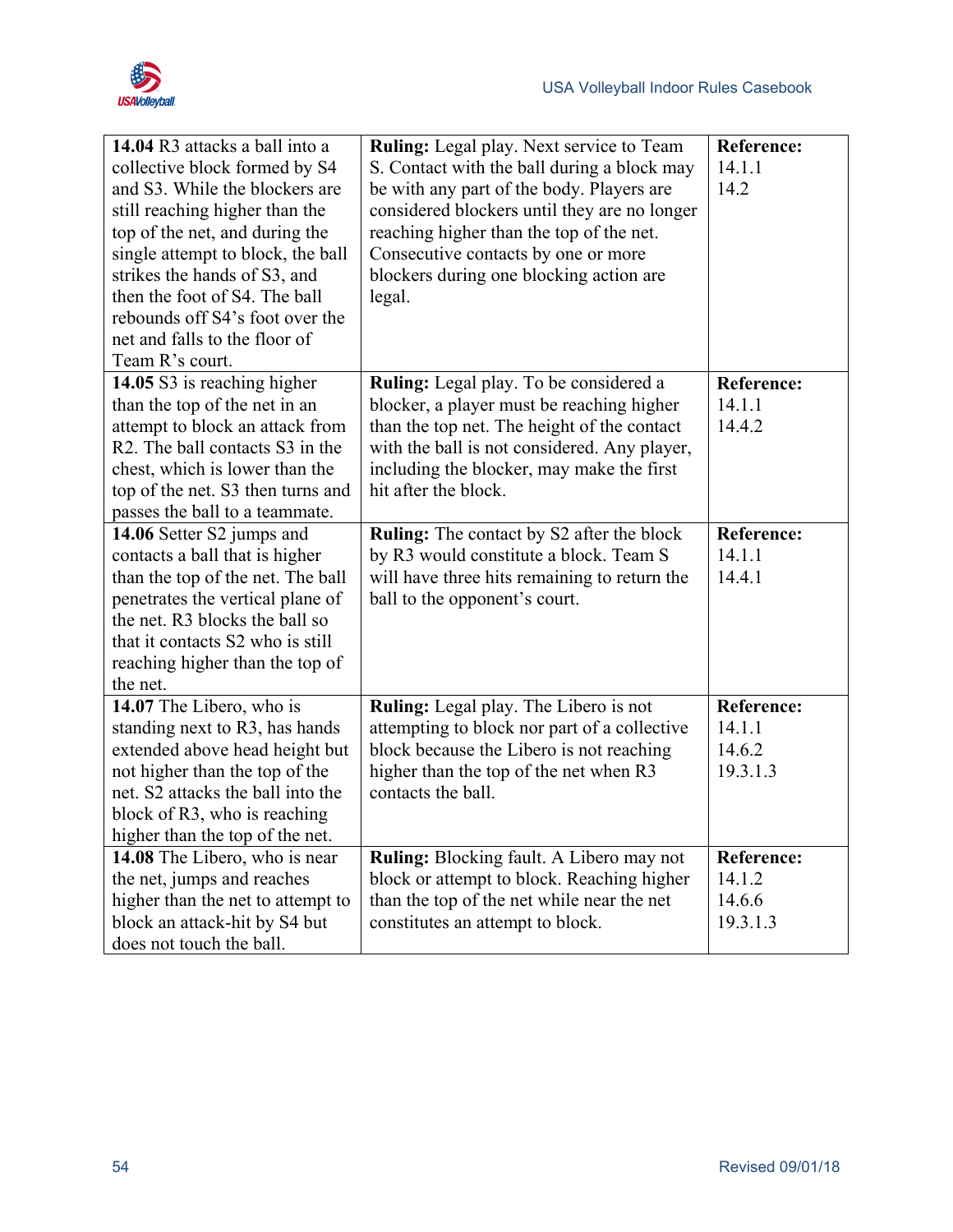

| 14.09 S2 attacks a ball into a<br>collective block by R3 and R4,<br>The ball then contacts R2, who<br>is in a blocking position with<br>hands above the height of the<br>net approximately $1.2$ m $(4')$<br>from R3. R3 passes the ball to<br>R1, who sets the ball for an<br>attack by R4.                    | <b>Ruling:</b> Four hits fault. R2 was not close to<br>the block, so R2's contact of the ball was<br>the first team hit. The attack by R4 was the<br>fourth team hit.                                                                          | <b>Reference:</b><br>14.1.4                                       |
|-----------------------------------------------------------------------------------------------------------------------------------------------------------------------------------------------------------------------------------------------------------------------------------------------------------------|------------------------------------------------------------------------------------------------------------------------------------------------------------------------------------------------------------------------------------------------|-------------------------------------------------------------------|
| 14.10 R2 and R3 jump together<br>to block, and make several<br>consecutive contacts with the<br>ball. The ball is then played by<br>setter R4.                                                                                                                                                                  | <b>Ruling:</b> Legal play. Multiple contacts by<br>blockers constitute a single blocking<br>contact. R4's contact is the first of three<br>team hits.                                                                                          | <b>Reference:</b><br>14.2<br>14.4.1                               |
| 14.11 S2 passes the second<br>team hit near the net. S4 jumps<br>and uses a blocking motion to<br>send the ball to Team R. During<br>the action, the ball rebounds<br>quickly between S4's hands.                                                                                                               | Ruling: Double contact fault on S4. While<br>double contacts are allowed while blocking,<br>blocking is defined as an attempt to<br>intercept the ball coming from the<br>opponents. S4's contact is the team's third<br>contact, not a block. | <b>Reference:</b><br><b>USAV 14.6.8</b><br>9.1.1                  |
| 14.12 R5 passes the serve to R3<br>near the net. As R3 jumps to set<br>the ball, S3 reaches across the<br>plane of the net in a blocking<br>attempt but does not touch R3<br>or the ball.                                                                                                                       | Ruling: Legal play. The block attempt by<br>S3 is not a blocking fault since it did not<br>interfere with R3's play.                                                                                                                           | <b>Reference:</b><br>14.3                                         |
| 14.13 S5 sets a ball toward S3.<br>The ball will cross the net into<br>Team R's court if no Team S<br>player touches it. S3 attempts to<br>attack the ball, but R4 reaches<br>beyond the plane of the net and<br>blocks the ball before it is<br>contacted by S3 and before it<br>reaches the plane of the net. | <b>Ruling:</b> Blocking fault by R4. Although the<br>ball would have crossed the net into Team<br>R's court, R4 is not permitted to reach<br>beyond the net and interfere with S3's play<br>on the ball.                                       | <b>Reference:</b><br>14.3<br><b>USAV 14.3</b><br>14.6.1<br>13.1.1 |
| 14.14 R2's third team hit is<br>directed toward the opponent<br>and the ball is falling near the<br>net. R4 is in position to make a<br>play on the ball, but S2 reaches<br>across the plane of the net and<br>blocks the ball before R4 can<br>contact it.                                                     | Ruling: Legal block. R2 made the third<br>team hit and no further legal play could be<br>made by Team R. S2 is permitted to reach<br>beyond the net and block the ball because<br>there is no interference with R4's play.                     | <b>Reference:</b><br>14.3                                         |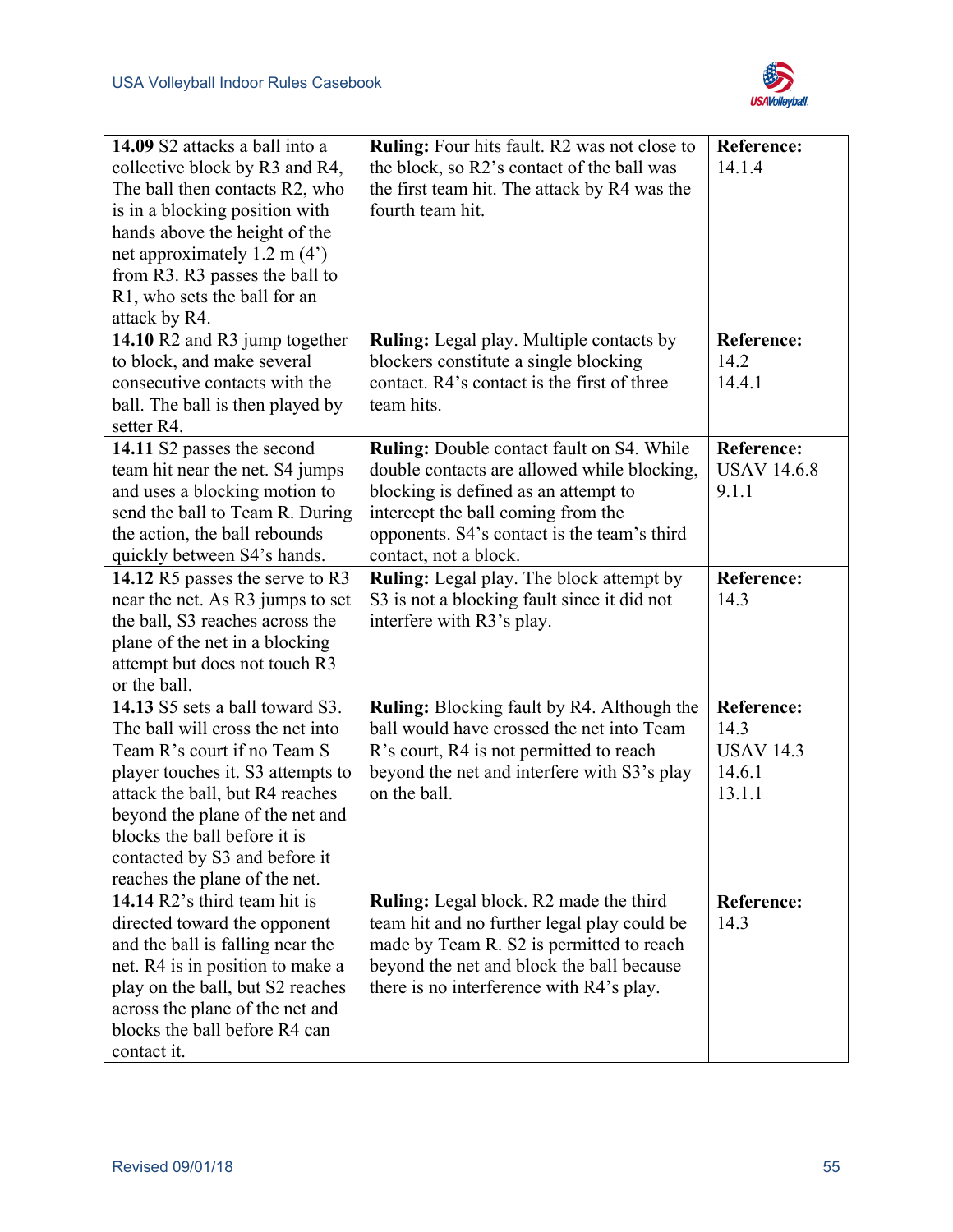

| 14.15 S6 directs the ball toward  | Ruling: Legal block. S6's contact toward    | <b>Reference:</b> |
|-----------------------------------|---------------------------------------------|-------------------|
| Team R's court, and no player     | the opponent is an attack-hit. R3 is        | <b>USAV 14.3</b>  |
| from Team S is close to the       | permitted to reach beyond the net and block | 13.1.1            |
| ball. Before the ball penetrates  | the ball because there is no interference   |                   |
| the vertical plane of the net, R3 | with a play by Team S.                      |                   |
| reaches across the plane of the   |                                             |                   |
| net and blocks the ball.          |                                             |                   |
| 14.16 R5 passes a hard served     | Ruling: Legal block. R5's contact is an     | <b>Reference:</b> |
| ball in such a manner that the    | attack-hit. S2 is permitted to reach beyond | <b>USAV 14.3</b>  |
| ball would have crossed the net   | the net to block after R4 completed the     | 13.1.1            |
| if untouched by another player.   | attempt to play the ball.                   |                   |
| R4, who is near the net, jumps    |                                             |                   |
| and fakes a hit on the ball.      |                                             |                   |
| Immediately after the fake hit,   |                                             |                   |
| S2 reaches beyond the plane of    |                                             |                   |
| the net and blocks the ball.      |                                             |                   |
| 14.17 S3 blocks an attack by      | Ruling: No fault. Any player has the right  | <b>Reference:</b> |
| R4. S3 then passes the ball to    | to make the next play on a blocked ball.    | 14.4.2            |
| S1, who sets the ball for an      |                                             |                   |
| attack by S4.                     |                                             |                   |
| 14.18 S1 serves a fast ball very  | <b>Ruling:</b> Blocking fault by R3. It is  | <b>Reference:</b> |
| low across the net. R3, who is    | forbidden to block an opponent's serve.     | 14.5              |
| very tall and is near the net,    |                                             | 14.6.3            |
| reaches higher than the top of    |                                             |                   |
| the net to deflect the low        |                                             |                   |
| trajectory of the ball. R6 makes  |                                             |                   |
| the next contact of the ball.     |                                             |                   |
| 14.19 R2 was blocking at the      | Ruling: Blocking fault by R2, who blocked   | <b>Reference:</b> |
| sideline and had both arms        | the ball in the opponent's space from       | 14.6.5            |
| across the plane of the net with  | outside the antenna.                        |                   |
| an arm on each side of, but not   |                                             |                   |
| in contact with, the antenna. R2  |                                             |                   |
| contacted the ball over the       |                                             |                   |
| opponent's court with the hand    |                                             |                   |
| on the inside of the antenna.     |                                             |                   |
| 14.20 In a collective block, S3   | <b>Ruling:</b> Blocking fault. Part of the  | <b>Reference:</b> |
| reaches beyond the plane of the   | collective block was outside the antenna.   | 14.6.5            |
| net outside the antenna. S4 is    |                                             | 14.1.4            |
| inside the antenna and reaches    |                                             |                   |
| beyond the net, contacting the    |                                             |                   |
| ball.                             |                                             |                   |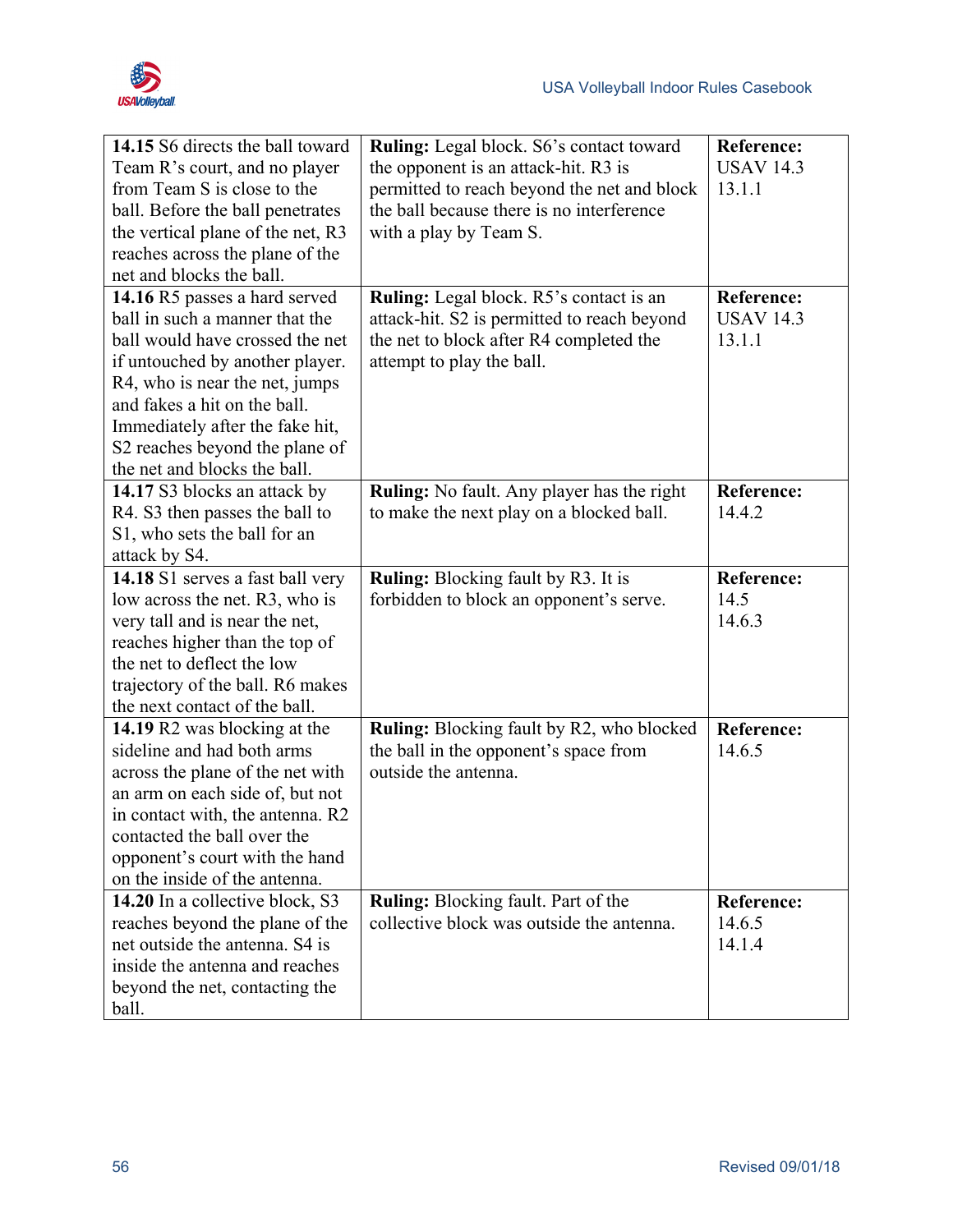

| 14.61 S6 passes a ball into the                                                                                                                                                                                                                                                           | <b>Ruling:</b> Blocking fault by S1.                                                                                                                                                                                                                                                                                                                                                                                                             | <b>Reference:</b> |
|-------------------------------------------------------------------------------------------------------------------------------------------------------------------------------------------------------------------------------------------------------------------------------------------|--------------------------------------------------------------------------------------------------------------------------------------------------------------------------------------------------------------------------------------------------------------------------------------------------------------------------------------------------------------------------------------------------------------------------------------------------|-------------------|
| vertical plane of the net and S1,<br>who is near the net, reaches<br>higher than the top of the net in<br>an attempt to save the ball. R4<br>legally contacts the ball<br>simultaneously with S1 in the<br>vertical plane of the net. The<br>ball returns to Team S's side of<br>the net. | Simultaneous contact of a ball in the<br>vertical plane of the net between a back row<br>player and a front row player results in an<br>illegal block by the back row player. Since<br>either team has a right to play a ball that has<br>penetrated the vertical plane of the net, S1,<br>who was a back row player and reaching<br>higher than the top of the net, completed a<br>block when the ball was contacted<br>simultaneously with R4. | 14.1.1            |

# **Chapter Five: Interruptions and Delays**

## **Rule 15: Regular Game Interruptions**

Number of Regular Interruptions; Request for Regular Game Interruptions; Sequence of Interruptions; Time-Outs and Technical Time-Outs; Substitution of Players; Limitation of Substitutions; Exceptional Substitution; Substitution for Expulsion or Disqualification; Illegal Substitution; Substitution Procedures; Improper Requests

| 15.01 During a rally, an errant<br>ball rolls onto the court and<br>interferes with play. The first<br>referee whistles and signals a<br>replay. Before the first referee<br>authorizes the re-serve, a captain<br>requests a line-up check. | <b>Ruling:</b> Proper request. There has not been<br>a completed rally. However, line-up checks<br>are a courtesy and not considered regular<br>game interruptions. The second referee and<br>scorer should verify that the team's players<br>are in the correct positions. | Reference:<br>15  |
|----------------------------------------------------------------------------------------------------------------------------------------------------------------------------------------------------------------------------------------------|-----------------------------------------------------------------------------------------------------------------------------------------------------------------------------------------------------------------------------------------------------------------------------|-------------------|
| 15.02 The referees stop a rally                                                                                                                                                                                                              | <b>Ruling:</b> Improper request. Since there has                                                                                                                                                                                                                            | <b>Reference:</b> |
| when a player is injured. After                                                                                                                                                                                                              | not been a completed rally in this situation,                                                                                                                                                                                                                               | 15                |
| 25 seconds, the coach says that                                                                                                                                                                                                              | and the coach has already indicated the                                                                                                                                                                                                                                     | 6.1.3             |
| the player can continue to play.                                                                                                                                                                                                             | player is ready to play, there can be no                                                                                                                                                                                                                                    | 15.11.1.1         |
| As the first referee prepares to                                                                                                                                                                                                             | regular game interruption requests. If the                                                                                                                                                                                                                                  | <b>USAV 16.1</b>  |
| authorize the next service, the                                                                                                                                                                                                              | second referee blows a whistle to                                                                                                                                                                                                                                           | 17.1.1            |
| coach of the injured player                                                                                                                                                                                                                  | acknowledge the time-out request, the team                                                                                                                                                                                                                                  |                   |
| requests a time-out.                                                                                                                                                                                                                         | would be assessed a delay sanction.                                                                                                                                                                                                                                         |                   |
| 15.03 The referees stop a rally                                                                                                                                                                                                              | <b>Ruling:</b> Proper request. The completed                                                                                                                                                                                                                                | Reference:        |
| when a Team S player is                                                                                                                                                                                                                      | rally rule includes the awarding of a penalty                                                                                                                                                                                                                               | 15                |
| injured and signal a replay.                                                                                                                                                                                                                 | point, so even though the preceding rally                                                                                                                                                                                                                                   | 19.3.2.1          |
| While the injury is being                                                                                                                                                                                                                    | was stopped for injury, it is considered to                                                                                                                                                                                                                                 |                   |
| resolved, S#4 is assessed an                                                                                                                                                                                                                 | be a completed rally.                                                                                                                                                                                                                                                       |                   |
| unsporting conduct penalty.                                                                                                                                                                                                                  |                                                                                                                                                                                                                                                                             |                   |
| After the injury is resolved,                                                                                                                                                                                                                |                                                                                                                                                                                                                                                                             |                   |
| Team R requests a substitution                                                                                                                                                                                                               |                                                                                                                                                                                                                                                                             |                   |
| for its defensive specialist who                                                                                                                                                                                                             |                                                                                                                                                                                                                                                                             |                   |
| is rotating to the front row.                                                                                                                                                                                                                |                                                                                                                                                                                                                                                                             |                   |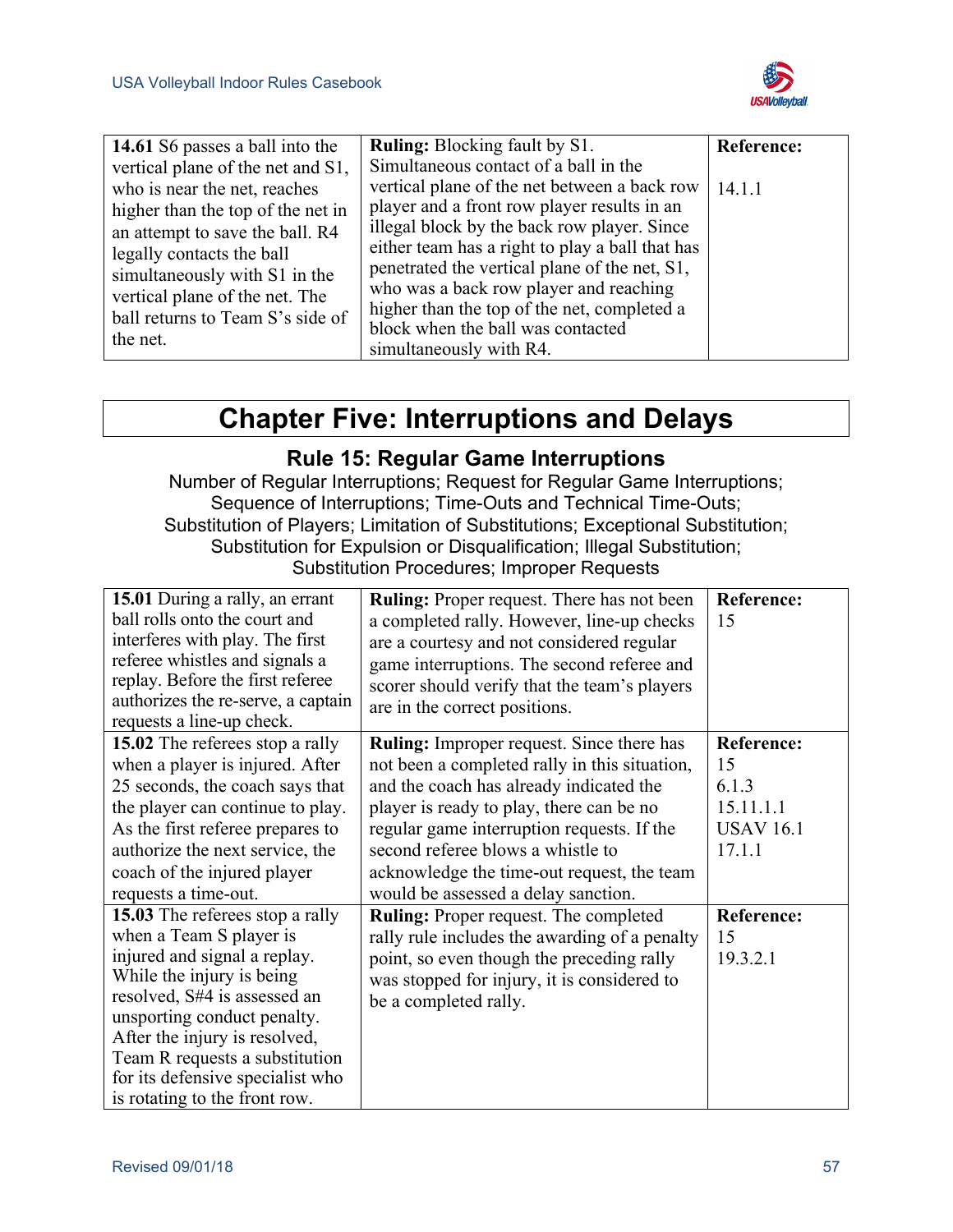

| 15.04 A rally-in-progress is      | <b>Ruling:</b> Proper request. The awarding of a | <b>Reference:</b> |
|-----------------------------------|--------------------------------------------------|-------------------|
| stopped due to rude conduct by    | penalty is considered a completed rally, so      | 6.1.3             |
| S#7, who is immediately           | Team R may legally request regular game          | 15                |
| sanctioned with a red card.       | interruptions.                                   | 19.3.2.1          |
| Team R is forced to rotate and    |                                                  |                   |
| requests a substitution.          |                                                  |                   |
| 15.05 A rally-in-progress is      | Ruling: Proper request. In order for Team        | <b>Reference:</b> |
| stopped due to offensive          | R to remain complete, a legal substitution       | 6.1.3             |
| conduct by $R#9$ , who is         | for $R#9$ must be allowed. No other requests     | 15                |
| immediately sanctioned with       | for game interruption may be made, and no        | 15.8              |
| expulsion. Team R requests a      | other players may be substituted.                | 19.3.2.1          |
| substitution for #9.              |                                                  |                   |
| 15.06 A rally-in-progress is      | <b>Ruling:</b> Improper request. An expulsion is | <b>Reference:</b> |
| stopped due to offensive          | not a point. The team must legally sub for       | 6.1.3             |
| conduct by $R#9$ , who is         | the expelled player and complete a rally         | 15                |
| immediately sanctioned with       | before any other game interruptions may be       | 15.8              |
| expulsion. After substituting for | made.                                            | 19.3.2.1          |
| the expelled player, the coach    |                                                  |                   |
| of Team R requests a time-out.    |                                                  |                   |
| 15.08 The referees stop a rally   | Ruling: Proper request. There has not been       | <b>Reference:</b> |
| when a player is injured. After   | a completed rally. Requesting a time-out is      | 15                |
| 30 seconds, the coach requests    | one of the options available after the initial   | 17.1.1            |
| a time-out to allow more time     | 30 second evaluation period. Since the           |                   |
| to evaluate the player's injury.  | player is not ready to continue, the             |                   |
| After the time-out, the coach     | substitution is allowed without sanction. It     |                   |
| requests a substitution for the   | is not the referees' role to determine the       |                   |
| injured player.                   | extent of the player's injury. When referees     |                   |
|                                   | stop play for what they deem to be an            |                   |
|                                   | injured player, and subsequently the coach       |                   |
|                                   | of that player wants to call time-out, this is   |                   |
|                                   | allowed. The option to "take a legal time-       |                   |
|                                   | out if the player is to remain in the set"       |                   |
|                                   | should be read to mean that if the other         |                   |
|                                   | options are not taken, and the coach wants       |                   |
|                                   | more than the allowed 30 seconds to assess       |                   |
|                                   | the player's injury, a time-out must be          |                   |
|                                   | taken in order for the player to remain in       |                   |
|                                   | the set.                                         |                   |
| 15.09 While the coach is giving   | <b>Ruling:</b> Improper request. Only the head   | Reference:        |
| instructions to players in the    | coach or captain may request regular game        | 15.2.1            |
| warm-up area, the assistant       | interruptions. If any other team member          | 15.11.1.2         |
| coach requests a time-out.        | makes such a request, it shall be rejected as    |                   |
|                                   | an improper request. If the second referee       |                   |
|                                   | whistles to acknowledge the request, Team        |                   |
|                                   | A should be assessed a delay sanction.           |                   |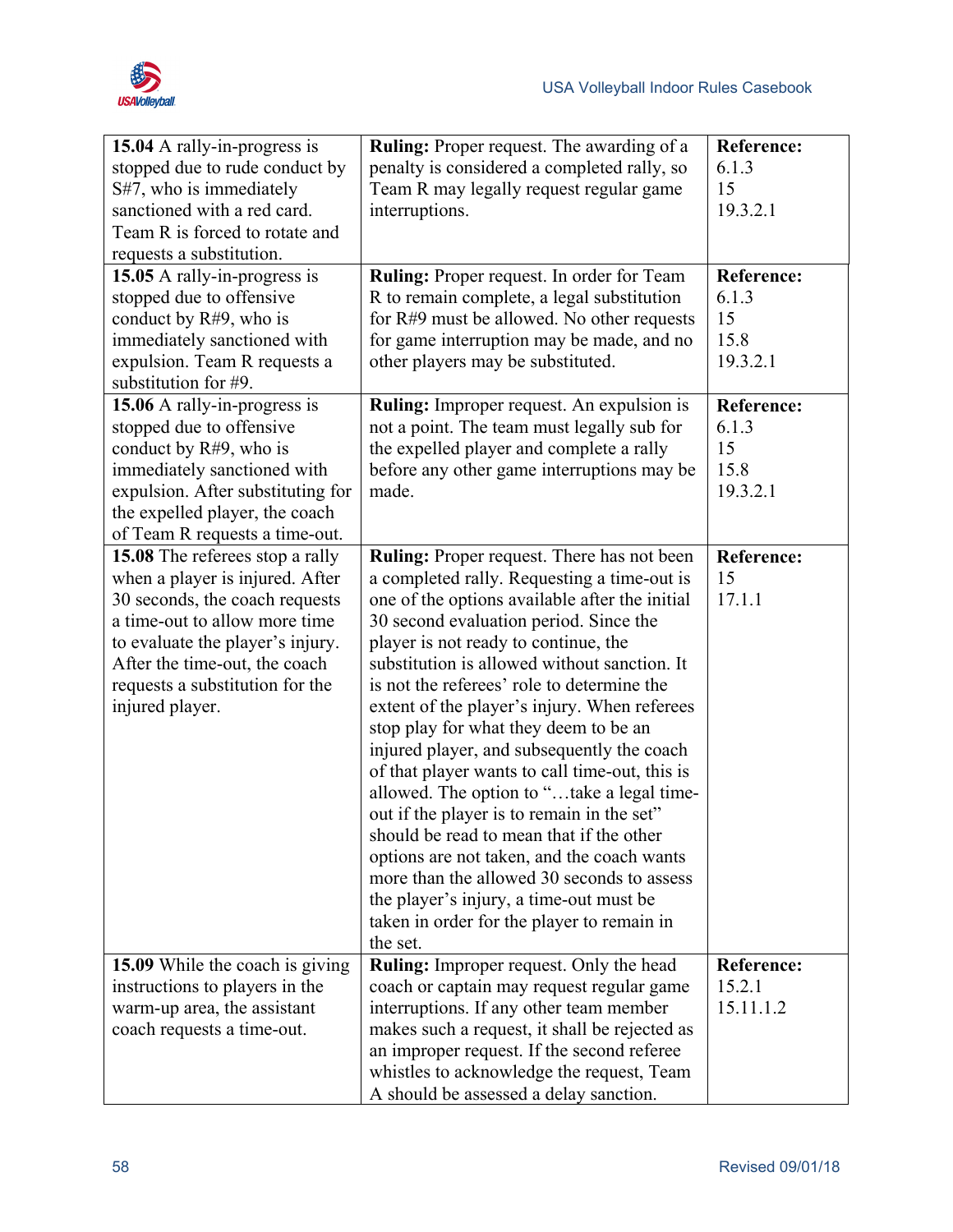

| 15.10 S#11 is injured during<br>the pre-match warm-up. S#11<br>was listed on the line-up as the<br>first server. At match time,<br>S#11 is not able to play.                                                                                                                                                                                                                                                                                                                                                                                         | <b>Ruling:</b> There is no requirement for a<br>player to participate before being<br>substituted out of the game. If a substitute<br>is available, a legal substitution will be<br>made for S#11. If there are no substitutes,<br>but Team S is using a Libero, an<br>exceptional substitution will be used to<br>substitute the Libero for $S#11$ . If no legal or<br>exceptional substitution can be made, the<br>first referee grants a special injury time-out<br>of up to three-minutes at match time. Team<br>S may also use its two time-outs at the<br>conclusion of this special time-out. | <b>Reference:</b><br>15.2.2<br><b>USAV 15.7</b><br><b>USAV 17.1.1</b> |
|------------------------------------------------------------------------------------------------------------------------------------------------------------------------------------------------------------------------------------------------------------------------------------------------------------------------------------------------------------------------------------------------------------------------------------------------------------------------------------------------------------------------------------------------------|------------------------------------------------------------------------------------------------------------------------------------------------------------------------------------------------------------------------------------------------------------------------------------------------------------------------------------------------------------------------------------------------------------------------------------------------------------------------------------------------------------------------------------------------------------------------------------------------------|-----------------------------------------------------------------------|
| 15.11 Prior to the start of the<br>match, the coach from Team S<br>requests a time-out to allow<br>players time to drink water<br>before beginning the match.                                                                                                                                                                                                                                                                                                                                                                                        | <b>Ruling:</b> Proper request; time-out for Team<br>S. A request for time-out prior to the start<br>of a match or a set is legal.                                                                                                                                                                                                                                                                                                                                                                                                                                                                    | Reference:<br><b>USAV 15.3.2</b>                                      |
| 15.12 Team A requests a<br>substitution at the same time<br>that Team B requests a time-<br>out. The second referee<br>acknowledges (whistles) the<br>time-out and indicates that the<br>time-out will be granted first,<br>and the substitution will be<br>administered at the conclusion<br>of the time-out. During the<br>time-out: 1) Team A indicates<br>that an additional substitution is<br>desired at the conclusion of the<br>time-out. 2) Team A indicates<br>that no substitutions are desired<br>at the conclusion of the time-<br>out. | <b>Ruling:</b> 1) Since the time-out was<br>administered first, if Team A still wants a<br>substitution, the request must be made at<br>the conclusion of the time-out. This may be<br>a request for single OR multiple<br>substitutions.<br>2) Since the time-out was administered first<br>and the substitution request was not<br>recognized, if Team A makes no request for<br>substitution after the time-out, play resumes<br>without sanction.                                                                                                                                                | <b>Reference:</b><br>15.2<br>15.10                                    |
| 15.13 Team S makes a<br>substitution. Team R takes a<br>time-out during the same dead-<br>ball period. After the time-out,<br>Team S requests another<br>substitution.                                                                                                                                                                                                                                                                                                                                                                               | Ruling: Improper request. Only one request<br>for substitution per team per game<br>interruption is permitted. Team S will be<br>assessed an improper request if the request<br>is not acknowledged by a referee's whistle<br>and Team S has not been assessed an<br>improper request earlier in the match. If the<br>request is acknowledged, a delay sanction<br>will be assessed.                                                                                                                                                                                                                 | Reference:<br>15.2.3<br><b>USAV 15.2.4</b>                            |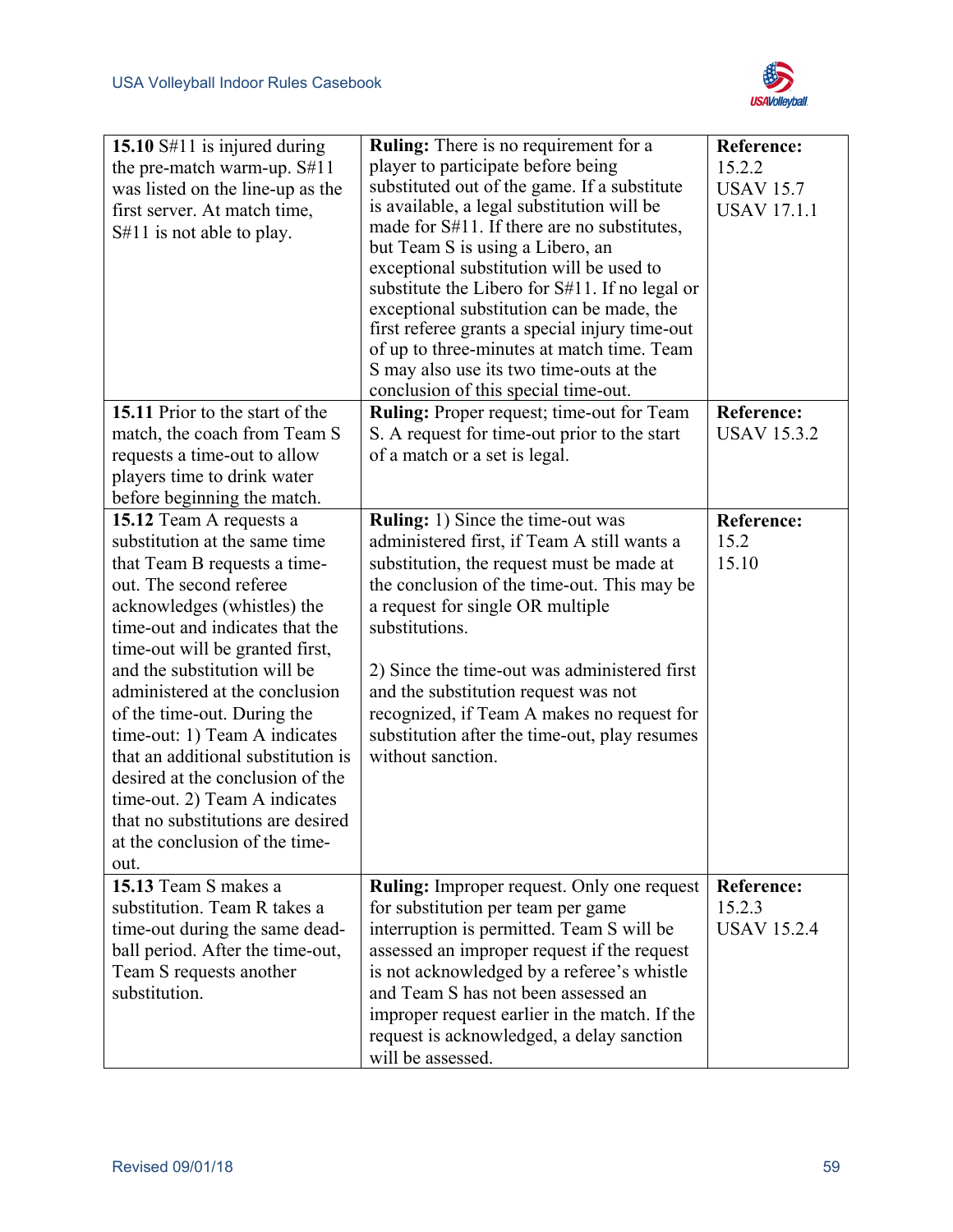

| 15.14 A team is granted a<br>substitution, and then requests a                                                                                                                                                                                | Ruling: Proper request. After completing<br>the substitution, the second referee should                                                                                                                                                                                                                                                                                                                                                                                                       | <b>Reference:</b><br>15.2.1                                                          |
|-----------------------------------------------------------------------------------------------------------------------------------------------------------------------------------------------------------------------------------------------|-----------------------------------------------------------------------------------------------------------------------------------------------------------------------------------------------------------------------------------------------------------------------------------------------------------------------------------------------------------------------------------------------------------------------------------------------------------------------------------------------|--------------------------------------------------------------------------------------|
| time-out.<br>15.15 During a time-out, a<br>team's trainer brings water to<br>the free zone near the court for<br>the players.                                                                                                                 | whistle and signal a time-out.<br><b>Ruling:</b> No fault or sanction provided there<br>is no delay to clean up water on the court or<br>in the free zone at the expiration of the<br>time-out.                                                                                                                                                                                                                                                                                               | <b>Reference:</b><br><b>USAV 15.4.4</b><br>16.1.2                                    |
| 15.16 During a team time-out,<br>players move to the team<br>bench. One player goes behind<br>the team bench to get a drink of<br>water.                                                                                                      | Ruling: No fault or sanction is assessed as<br>long as play is not delayed. A player is<br>allowed to go behind the bench for water.                                                                                                                                                                                                                                                                                                                                                          | Reference:<br><b>USAV 15.4.4</b><br>16.1.2                                           |
| 15.18 A team returns to the<br>court prior to the expiration of<br>the 30 seconds designated for<br>the time-out.                                                                                                                             | <b>Ruling:</b> Teams may return to the court if<br>permitted by the referees.                                                                                                                                                                                                                                                                                                                                                                                                                 | <b>Reference:</b><br><b>USAV 15.4.4</b>                                              |
| 15.20 Player #7 enters the<br>substitution zone, and the<br>second referee whistles to<br>recognize the request. Player #7<br>then immediately runs onto the<br>court, replacing #4 without<br>making eye-contact with the<br>second referee. | <b>Ruling:</b> Incorrect procedure. Substitutes<br>may enter the match only after being<br>authorized by the second referee. The<br>second referee shall use the "authorization"<br>to enter" signal to permit the exchange to<br>take place. Substitutes not following this<br>procedure shall return to the substitution<br>zone and await authorization. Repeating an<br>incorrect substitution procedure may result<br>in a team delay sanction, and the<br>substitution(s) being denied. | <b>Reference:</b><br>15.5<br>16.1.1                                                  |
| 15.21 Player #6's shorts are<br>torn during play and will have<br>to be replaced. The coach<br>requests a substitute who<br>reports to the substitution zone<br>wearing warm-up pants.                                                        | Ruling: Referees must use discretion in<br>cases where substitutions are not pre-<br>planned. The substitute should be permitted<br>to enter, after removing the warm-up pants,<br>without penalty.                                                                                                                                                                                                                                                                                           | <b>Reference:</b><br>15.5<br>16.1.1                                                  |
| 15.22 A team requests two<br>substitutions which will result<br>in the 12th and 13th team<br>substitutions.                                                                                                                                   | <b>Ruling:</b> The second referee allows one<br>substitution, denies the other, and charges<br>the team with an improper request. When a<br>substitution request includes a legal and an<br>improper substitution, the legal substitute<br>may enter the set. In this case, the coach or<br>captain may decide which substitution is<br>preferred, provided this is done without<br>delay.                                                                                                    | <b>Reference:</b><br><b>USAV</b> 15.6a<br><b>USAV 15.9.1c</b><br><b>USAV 15.10.4</b> |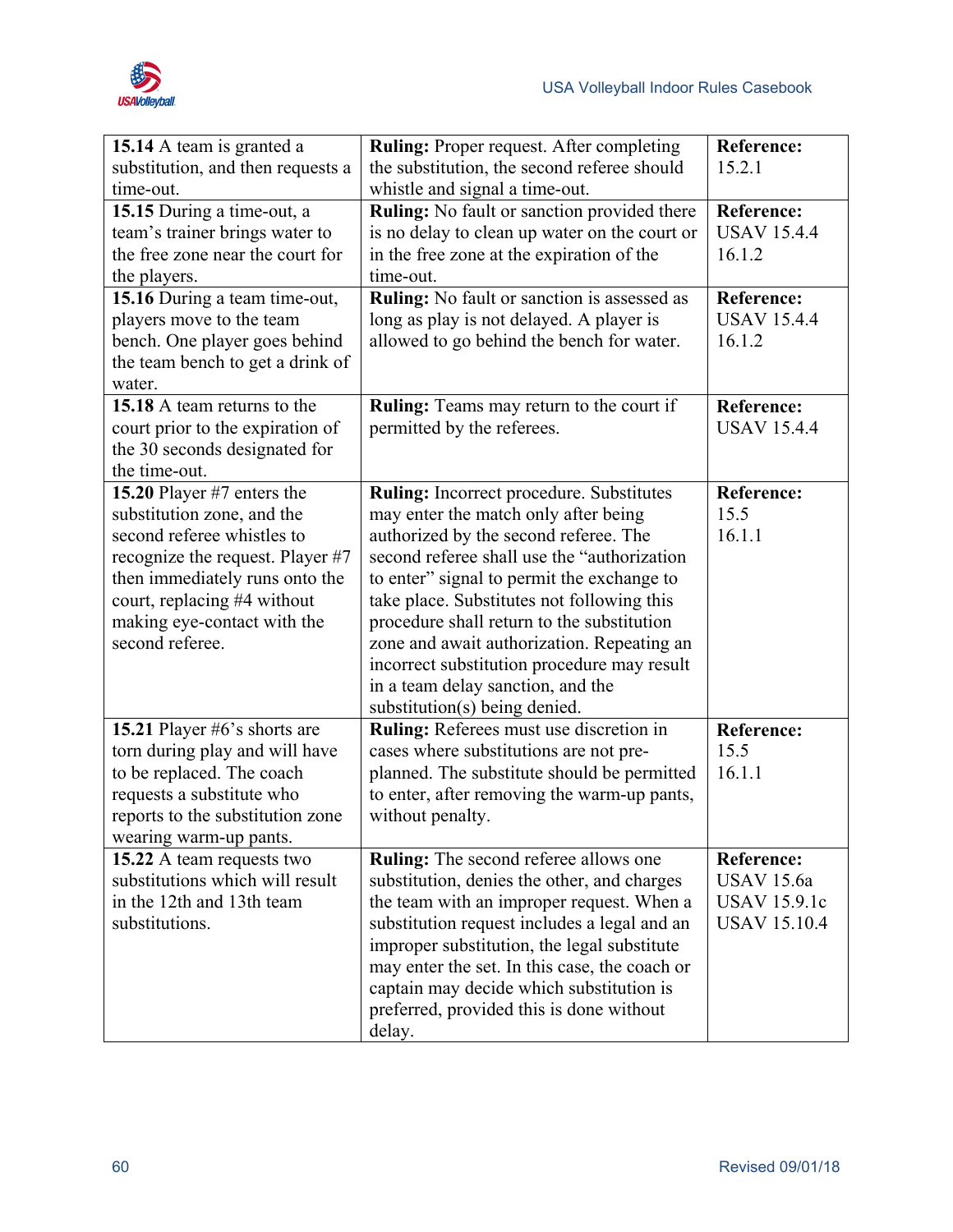

| 15.23 A#9 substitutes for #5.<br>Later, when Team B is leading<br>13-11, $A\#5$ substitutes for #7,<br>re-entering the set in a different<br>position in the line-up. A#3<br>serves four points. Team B's<br>next server serves out of<br>bounds. The error is discovered<br>after $A#11$ has served for two<br>points, but before Team A loses<br>a rally. The score is 18-14 in                                            | <b>Ruling: Positional fault. The illegal</b><br>substitution (wrong position entry) must be<br>corrected. A#7 must return to the court, and<br>no substitution will be charged. The<br>substitution charged when A#5 entered in<br>the wrong position will be cancelled. The<br>seven points (one on Team B's missed<br>serve) scored by Team A while S#5 was on<br>the court are cancelled. Team B is awarded<br>a point and service. The score is now 15-11<br>in favor of Team B. Team B rotates before                                                                                                                                                                                                                                                                                                                                                                    | <b>Reference:</b><br><b>USAV 15.6b</b><br>15.9.2.3<br><b>USAV 15.9.2.4</b><br><b>USAV TEST</b><br>15.9.2.3a |
|------------------------------------------------------------------------------------------------------------------------------------------------------------------------------------------------------------------------------------------------------------------------------------------------------------------------------------------------------------------------------------------------------------------------------|-------------------------------------------------------------------------------------------------------------------------------------------------------------------------------------------------------------------------------------------------------------------------------------------------------------------------------------------------------------------------------------------------------------------------------------------------------------------------------------------------------------------------------------------------------------------------------------------------------------------------------------------------------------------------------------------------------------------------------------------------------------------------------------------------------------------------------------------------------------------------------|-------------------------------------------------------------------------------------------------------------|
| favor of Team A.                                                                                                                                                                                                                                                                                                                                                                                                             | the next serve.<br>If USAV TEST Rule 15.9.2.3a is in effect,<br>the ruling would be as follows: The two<br>points scored by Team A during A#11's<br>term of service will be cancelled. Team B is<br>awarded a point and service. The score is<br>now 16-15 in favor of Team A. Team B<br>rotates before the next serve.                                                                                                                                                                                                                                                                                                                                                                                                                                                                                                                                                       |                                                                                                             |
| 15.24 $A#9$ substitutes for #5.<br>Later, when Team B is leading<br>14-11 A#5 substitutes for #7,<br>re-entering the set in a different<br>position. A#11 then serves<br>three points. Team B calls time-<br>out. Team A loses the next<br>rally. B#9 then serves and<br>scores a point. It is then<br>discovered that A#5 entered in<br>a wrong position in the service<br>order. The score is 16-14 in<br>favor of Team B. | Ruling: Positional fault. Upon the<br>discovery of the wrong position entry, the<br>illegal substitution must be corrected. A#7<br>must replace #5 on the court. The<br>substitution charged when A#5 re-entered<br>the set is cancelled. The time-out taken by<br>Team B is not cancelled. The three points<br>scored by A#11 are cancelled. Team B is<br>not awarded another point since they won<br>the previous rally and were awarded a point<br>and service. The score is now 16-11 in<br>favor of Team B. B#9 continues serving.<br>If USAV TEST Rule 15.9.2.3a is in effect,<br>the ruling would be as follows: Team B is<br>not awarded another point since they won<br>the previous rally and were awarded a point<br>and service, and no points are cancelled<br>since Team B has served. The score<br>remains 16-14 in favor of Team B. B#9<br>continues serving. | <b>Reference:</b><br><b>USAV 15.6b</b><br>15.9.2.3<br><b>USAV TEST</b><br>15.9.2.3a                         |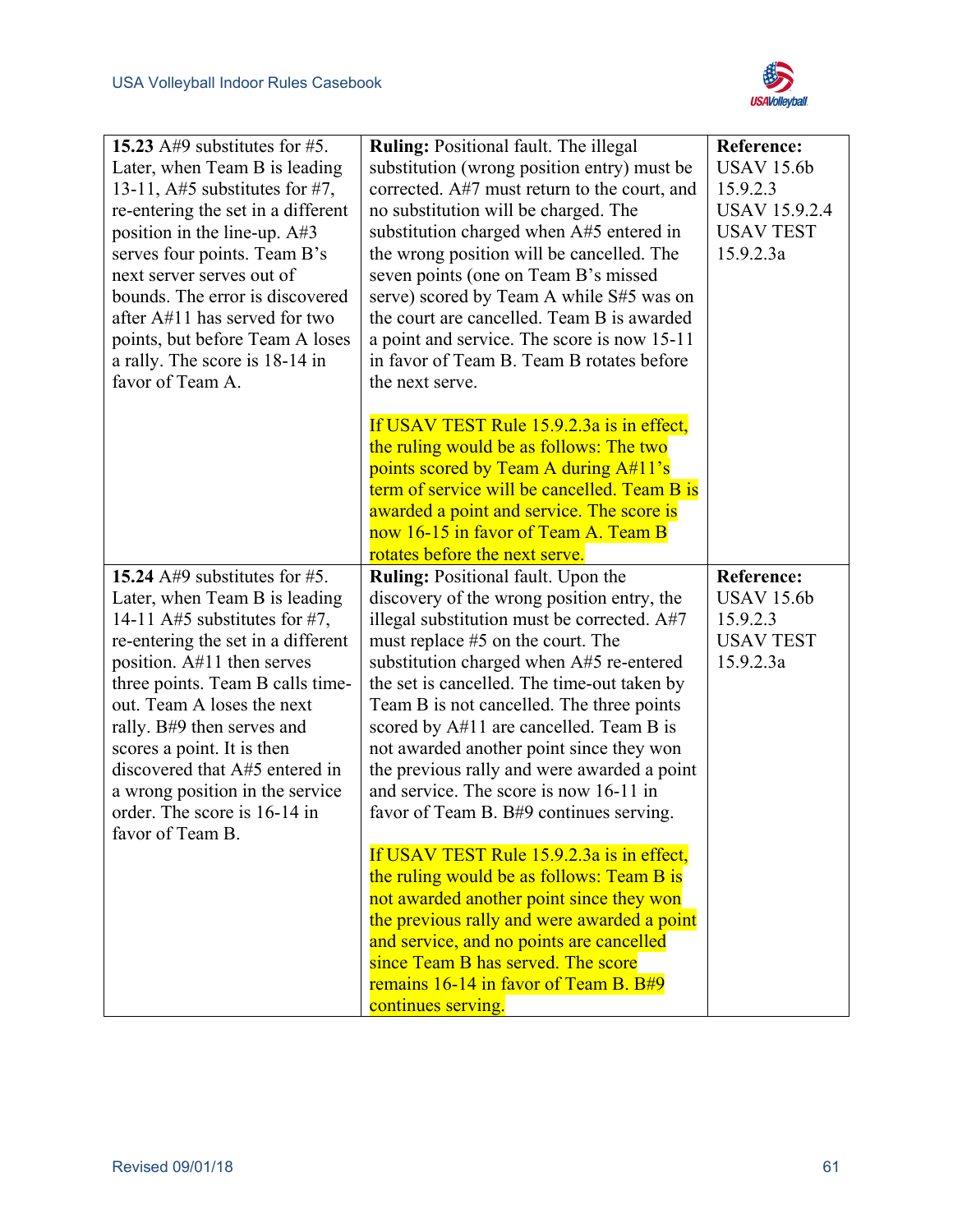

| 15.7<br>interpreted as an injury, and the first referee<br>suddenly becomes ill, leaves<br>the court, and is unable to<br>shall permit the substitution to occur, even<br>continue play at the end of the<br>though $#17$ is not present. $#10$ shall enter<br>the court for #17, and the scorer will record<br>time-out period. The coach<br>the substitution.<br>requests a substitution, $\#10$ for<br>#17, but #17 has not returned to<br>court to complete the<br>substitution procedure.<br>15.26 Team R has used twelve<br><b>Ruling:</b> Even though it would technically<br><b>Reference:</b><br>substitutions. $R#4$ is injured<br>15.7<br>result in an excess team substitution, R#4<br>may be substituted for without penalty<br>and cannot continue to play.<br>under the exceptional substitution<br>provisions.<br><b>Ruling:</b> If Team S has only six legal<br>15.27 S#3 twists an ankle but<br><b>Reference:</b><br>players (players that have not been<br><b>USAV 17.1.1</b><br>wishes to continue playing. The<br>expelled, disqualified, or substituted for by<br>17.1.2<br>captain for Team S requests a<br>exceptional substitution or Libero re-<br>15.7<br>special three-minute injury<br>designation), the special three-minute injury<br>time-out in order for S#3 to<br>time-out will be granted. Otherwise, a 30-<br>recover sufficiently to continue<br>second "recovery time-out" will be granted<br>playing.<br>to evaluate the injury. If S#3 is to remain in<br>the game and needs more than the 30<br>seconds, the team must take a time-out. If<br>S#3 will not remain in the game or no time-<br>out is available, a legal or exceptional<br>substitution for S#3 must be made.<br><b>Ruling:</b> The Libero must change to a<br>15.28 The Libero must be used<br><b>Reference:</b><br>matching jersey. However, if the Libero<br><b>USAV 15.7a</b><br>as an exceptional substitution.<br>used as an exceptional substitute does not<br>The Libero does not have a<br>4.3.1<br>have a jersey with the same roster number,<br>jersey with the same uniform<br>then another jersey with a different number,<br>number that matches the rest of<br>exclusive of the numbers already in use,<br>the team's players.<br>may be used. Appropriate comments must<br>be included with the information regarding<br>the exceptional substitution in the score<br>sheet Remarks section.<br><b>Ruling:</b> Incorrect procedure. If player #8 is<br>15.30 A team has six regular<br>Reference:<br>unable to continue playing, an exceptional<br>15.7<br>players and a Libero. The<br>substitution must be used. Player #12 must<br><b>USAV 15.7a</b><br>Libero has replaced $#12$ when<br>first return to the court for the Libero. After<br>#8 is injured during play.<br>Player $#12$ enters the<br>changing to a jersey matching the team's<br>substitution zone to substitute<br>other players, the Libero will re-enter the | 15.25 During a time-out, #17 | <b>Ruling:</b> The player's illness shall be | <b>Reference:</b> |
|-------------------------------------------------------------------------------------------------------------------------------------------------------------------------------------------------------------------------------------------------------------------------------------------------------------------------------------------------------------------------------------------------------------------------------------------------------------------------------------------------------------------------------------------------------------------------------------------------------------------------------------------------------------------------------------------------------------------------------------------------------------------------------------------------------------------------------------------------------------------------------------------------------------------------------------------------------------------------------------------------------------------------------------------------------------------------------------------------------------------------------------------------------------------------------------------------------------------------------------------------------------------------------------------------------------------------------------------------------------------------------------------------------------------------------------------------------------------------------------------------------------------------------------------------------------------------------------------------------------------------------------------------------------------------------------------------------------------------------------------------------------------------------------------------------------------------------------------------------------------------------------------------------------------------------------------------------------------------------------------------------------------------------------------------------------------------------------------------------------------------------------------------------------------------------------------------------------------------------------------------------------------------------------------------------------------------------------------------------------------------------------------------------------------------------------------------------------------------------------------------------------------------------------------------------------------------------------------------------------------------------------------------------------------------------------------------------------------------------------------------------------------------------------------------------------------------------------------------------------------------------------------------------------------------------------------------------------|------------------------------|----------------------------------------------|-------------------|
|                                                                                                                                                                                                                                                                                                                                                                                                                                                                                                                                                                                                                                                                                                                                                                                                                                                                                                                                                                                                                                                                                                                                                                                                                                                                                                                                                                                                                                                                                                                                                                                                                                                                                                                                                                                                                                                                                                                                                                                                                                                                                                                                                                                                                                                                                                                                                                                                                                                                                                                                                                                                                                                                                                                                                                                                                                                                                                                                                             |                              |                                              |                   |
|                                                                                                                                                                                                                                                                                                                                                                                                                                                                                                                                                                                                                                                                                                                                                                                                                                                                                                                                                                                                                                                                                                                                                                                                                                                                                                                                                                                                                                                                                                                                                                                                                                                                                                                                                                                                                                                                                                                                                                                                                                                                                                                                                                                                                                                                                                                                                                                                                                                                                                                                                                                                                                                                                                                                                                                                                                                                                                                                                             |                              |                                              |                   |
|                                                                                                                                                                                                                                                                                                                                                                                                                                                                                                                                                                                                                                                                                                                                                                                                                                                                                                                                                                                                                                                                                                                                                                                                                                                                                                                                                                                                                                                                                                                                                                                                                                                                                                                                                                                                                                                                                                                                                                                                                                                                                                                                                                                                                                                                                                                                                                                                                                                                                                                                                                                                                                                                                                                                                                                                                                                                                                                                                             |                              |                                              |                   |
|                                                                                                                                                                                                                                                                                                                                                                                                                                                                                                                                                                                                                                                                                                                                                                                                                                                                                                                                                                                                                                                                                                                                                                                                                                                                                                                                                                                                                                                                                                                                                                                                                                                                                                                                                                                                                                                                                                                                                                                                                                                                                                                                                                                                                                                                                                                                                                                                                                                                                                                                                                                                                                                                                                                                                                                                                                                                                                                                                             |                              |                                              |                   |
|                                                                                                                                                                                                                                                                                                                                                                                                                                                                                                                                                                                                                                                                                                                                                                                                                                                                                                                                                                                                                                                                                                                                                                                                                                                                                                                                                                                                                                                                                                                                                                                                                                                                                                                                                                                                                                                                                                                                                                                                                                                                                                                                                                                                                                                                                                                                                                                                                                                                                                                                                                                                                                                                                                                                                                                                                                                                                                                                                             |                              |                                              |                   |
|                                                                                                                                                                                                                                                                                                                                                                                                                                                                                                                                                                                                                                                                                                                                                                                                                                                                                                                                                                                                                                                                                                                                                                                                                                                                                                                                                                                                                                                                                                                                                                                                                                                                                                                                                                                                                                                                                                                                                                                                                                                                                                                                                                                                                                                                                                                                                                                                                                                                                                                                                                                                                                                                                                                                                                                                                                                                                                                                                             |                              |                                              |                   |
|                                                                                                                                                                                                                                                                                                                                                                                                                                                                                                                                                                                                                                                                                                                                                                                                                                                                                                                                                                                                                                                                                                                                                                                                                                                                                                                                                                                                                                                                                                                                                                                                                                                                                                                                                                                                                                                                                                                                                                                                                                                                                                                                                                                                                                                                                                                                                                                                                                                                                                                                                                                                                                                                                                                                                                                                                                                                                                                                                             |                              |                                              |                   |
|                                                                                                                                                                                                                                                                                                                                                                                                                                                                                                                                                                                                                                                                                                                                                                                                                                                                                                                                                                                                                                                                                                                                                                                                                                                                                                                                                                                                                                                                                                                                                                                                                                                                                                                                                                                                                                                                                                                                                                                                                                                                                                                                                                                                                                                                                                                                                                                                                                                                                                                                                                                                                                                                                                                                                                                                                                                                                                                                                             |                              |                                              |                   |
|                                                                                                                                                                                                                                                                                                                                                                                                                                                                                                                                                                                                                                                                                                                                                                                                                                                                                                                                                                                                                                                                                                                                                                                                                                                                                                                                                                                                                                                                                                                                                                                                                                                                                                                                                                                                                                                                                                                                                                                                                                                                                                                                                                                                                                                                                                                                                                                                                                                                                                                                                                                                                                                                                                                                                                                                                                                                                                                                                             |                              |                                              |                   |
|                                                                                                                                                                                                                                                                                                                                                                                                                                                                                                                                                                                                                                                                                                                                                                                                                                                                                                                                                                                                                                                                                                                                                                                                                                                                                                                                                                                                                                                                                                                                                                                                                                                                                                                                                                                                                                                                                                                                                                                                                                                                                                                                                                                                                                                                                                                                                                                                                                                                                                                                                                                                                                                                                                                                                                                                                                                                                                                                                             |                              |                                              |                   |
|                                                                                                                                                                                                                                                                                                                                                                                                                                                                                                                                                                                                                                                                                                                                                                                                                                                                                                                                                                                                                                                                                                                                                                                                                                                                                                                                                                                                                                                                                                                                                                                                                                                                                                                                                                                                                                                                                                                                                                                                                                                                                                                                                                                                                                                                                                                                                                                                                                                                                                                                                                                                                                                                                                                                                                                                                                                                                                                                                             |                              |                                              |                   |
|                                                                                                                                                                                                                                                                                                                                                                                                                                                                                                                                                                                                                                                                                                                                                                                                                                                                                                                                                                                                                                                                                                                                                                                                                                                                                                                                                                                                                                                                                                                                                                                                                                                                                                                                                                                                                                                                                                                                                                                                                                                                                                                                                                                                                                                                                                                                                                                                                                                                                                                                                                                                                                                                                                                                                                                                                                                                                                                                                             |                              |                                              |                   |
|                                                                                                                                                                                                                                                                                                                                                                                                                                                                                                                                                                                                                                                                                                                                                                                                                                                                                                                                                                                                                                                                                                                                                                                                                                                                                                                                                                                                                                                                                                                                                                                                                                                                                                                                                                                                                                                                                                                                                                                                                                                                                                                                                                                                                                                                                                                                                                                                                                                                                                                                                                                                                                                                                                                                                                                                                                                                                                                                                             |                              |                                              |                   |
|                                                                                                                                                                                                                                                                                                                                                                                                                                                                                                                                                                                                                                                                                                                                                                                                                                                                                                                                                                                                                                                                                                                                                                                                                                                                                                                                                                                                                                                                                                                                                                                                                                                                                                                                                                                                                                                                                                                                                                                                                                                                                                                                                                                                                                                                                                                                                                                                                                                                                                                                                                                                                                                                                                                                                                                                                                                                                                                                                             |                              |                                              |                   |
|                                                                                                                                                                                                                                                                                                                                                                                                                                                                                                                                                                                                                                                                                                                                                                                                                                                                                                                                                                                                                                                                                                                                                                                                                                                                                                                                                                                                                                                                                                                                                                                                                                                                                                                                                                                                                                                                                                                                                                                                                                                                                                                                                                                                                                                                                                                                                                                                                                                                                                                                                                                                                                                                                                                                                                                                                                                                                                                                                             |                              |                                              |                   |
|                                                                                                                                                                                                                                                                                                                                                                                                                                                                                                                                                                                                                                                                                                                                                                                                                                                                                                                                                                                                                                                                                                                                                                                                                                                                                                                                                                                                                                                                                                                                                                                                                                                                                                                                                                                                                                                                                                                                                                                                                                                                                                                                                                                                                                                                                                                                                                                                                                                                                                                                                                                                                                                                                                                                                                                                                                                                                                                                                             |                              |                                              |                   |
|                                                                                                                                                                                                                                                                                                                                                                                                                                                                                                                                                                                                                                                                                                                                                                                                                                                                                                                                                                                                                                                                                                                                                                                                                                                                                                                                                                                                                                                                                                                                                                                                                                                                                                                                                                                                                                                                                                                                                                                                                                                                                                                                                                                                                                                                                                                                                                                                                                                                                                                                                                                                                                                                                                                                                                                                                                                                                                                                                             |                              |                                              |                   |
|                                                                                                                                                                                                                                                                                                                                                                                                                                                                                                                                                                                                                                                                                                                                                                                                                                                                                                                                                                                                                                                                                                                                                                                                                                                                                                                                                                                                                                                                                                                                                                                                                                                                                                                                                                                                                                                                                                                                                                                                                                                                                                                                                                                                                                                                                                                                                                                                                                                                                                                                                                                                                                                                                                                                                                                                                                                                                                                                                             |                              |                                              |                   |
|                                                                                                                                                                                                                                                                                                                                                                                                                                                                                                                                                                                                                                                                                                                                                                                                                                                                                                                                                                                                                                                                                                                                                                                                                                                                                                                                                                                                                                                                                                                                                                                                                                                                                                                                                                                                                                                                                                                                                                                                                                                                                                                                                                                                                                                                                                                                                                                                                                                                                                                                                                                                                                                                                                                                                                                                                                                                                                                                                             |                              |                                              |                   |
|                                                                                                                                                                                                                                                                                                                                                                                                                                                                                                                                                                                                                                                                                                                                                                                                                                                                                                                                                                                                                                                                                                                                                                                                                                                                                                                                                                                                                                                                                                                                                                                                                                                                                                                                                                                                                                                                                                                                                                                                                                                                                                                                                                                                                                                                                                                                                                                                                                                                                                                                                                                                                                                                                                                                                                                                                                                                                                                                                             |                              |                                              |                   |
|                                                                                                                                                                                                                                                                                                                                                                                                                                                                                                                                                                                                                                                                                                                                                                                                                                                                                                                                                                                                                                                                                                                                                                                                                                                                                                                                                                                                                                                                                                                                                                                                                                                                                                                                                                                                                                                                                                                                                                                                                                                                                                                                                                                                                                                                                                                                                                                                                                                                                                                                                                                                                                                                                                                                                                                                                                                                                                                                                             |                              |                                              |                   |
|                                                                                                                                                                                                                                                                                                                                                                                                                                                                                                                                                                                                                                                                                                                                                                                                                                                                                                                                                                                                                                                                                                                                                                                                                                                                                                                                                                                                                                                                                                                                                                                                                                                                                                                                                                                                                                                                                                                                                                                                                                                                                                                                                                                                                                                                                                                                                                                                                                                                                                                                                                                                                                                                                                                                                                                                                                                                                                                                                             |                              |                                              |                   |
|                                                                                                                                                                                                                                                                                                                                                                                                                                                                                                                                                                                                                                                                                                                                                                                                                                                                                                                                                                                                                                                                                                                                                                                                                                                                                                                                                                                                                                                                                                                                                                                                                                                                                                                                                                                                                                                                                                                                                                                                                                                                                                                                                                                                                                                                                                                                                                                                                                                                                                                                                                                                                                                                                                                                                                                                                                                                                                                                                             |                              |                                              |                   |
|                                                                                                                                                                                                                                                                                                                                                                                                                                                                                                                                                                                                                                                                                                                                                                                                                                                                                                                                                                                                                                                                                                                                                                                                                                                                                                                                                                                                                                                                                                                                                                                                                                                                                                                                                                                                                                                                                                                                                                                                                                                                                                                                                                                                                                                                                                                                                                                                                                                                                                                                                                                                                                                                                                                                                                                                                                                                                                                                                             |                              |                                              |                   |
|                                                                                                                                                                                                                                                                                                                                                                                                                                                                                                                                                                                                                                                                                                                                                                                                                                                                                                                                                                                                                                                                                                                                                                                                                                                                                                                                                                                                                                                                                                                                                                                                                                                                                                                                                                                                                                                                                                                                                                                                                                                                                                                                                                                                                                                                                                                                                                                                                                                                                                                                                                                                                                                                                                                                                                                                                                                                                                                                                             |                              |                                              |                   |
|                                                                                                                                                                                                                                                                                                                                                                                                                                                                                                                                                                                                                                                                                                                                                                                                                                                                                                                                                                                                                                                                                                                                                                                                                                                                                                                                                                                                                                                                                                                                                                                                                                                                                                                                                                                                                                                                                                                                                                                                                                                                                                                                                                                                                                                                                                                                                                                                                                                                                                                                                                                                                                                                                                                                                                                                                                                                                                                                                             |                              |                                              |                   |
|                                                                                                                                                                                                                                                                                                                                                                                                                                                                                                                                                                                                                                                                                                                                                                                                                                                                                                                                                                                                                                                                                                                                                                                                                                                                                                                                                                                                                                                                                                                                                                                                                                                                                                                                                                                                                                                                                                                                                                                                                                                                                                                                                                                                                                                                                                                                                                                                                                                                                                                                                                                                                                                                                                                                                                                                                                                                                                                                                             |                              |                                              |                   |
|                                                                                                                                                                                                                                                                                                                                                                                                                                                                                                                                                                                                                                                                                                                                                                                                                                                                                                                                                                                                                                                                                                                                                                                                                                                                                                                                                                                                                                                                                                                                                                                                                                                                                                                                                                                                                                                                                                                                                                                                                                                                                                                                                                                                                                                                                                                                                                                                                                                                                                                                                                                                                                                                                                                                                                                                                                                                                                                                                             |                              |                                              |                   |
|                                                                                                                                                                                                                                                                                                                                                                                                                                                                                                                                                                                                                                                                                                                                                                                                                                                                                                                                                                                                                                                                                                                                                                                                                                                                                                                                                                                                                                                                                                                                                                                                                                                                                                                                                                                                                                                                                                                                                                                                                                                                                                                                                                                                                                                                                                                                                                                                                                                                                                                                                                                                                                                                                                                                                                                                                                                                                                                                                             |                              |                                              |                   |
|                                                                                                                                                                                                                                                                                                                                                                                                                                                                                                                                                                                                                                                                                                                                                                                                                                                                                                                                                                                                                                                                                                                                                                                                                                                                                                                                                                                                                                                                                                                                                                                                                                                                                                                                                                                                                                                                                                                                                                                                                                                                                                                                                                                                                                                                                                                                                                                                                                                                                                                                                                                                                                                                                                                                                                                                                                                                                                                                                             |                              |                                              |                   |
|                                                                                                                                                                                                                                                                                                                                                                                                                                                                                                                                                                                                                                                                                                                                                                                                                                                                                                                                                                                                                                                                                                                                                                                                                                                                                                                                                                                                                                                                                                                                                                                                                                                                                                                                                                                                                                                                                                                                                                                                                                                                                                                                                                                                                                                                                                                                                                                                                                                                                                                                                                                                                                                                                                                                                                                                                                                                                                                                                             |                              |                                              |                   |
|                                                                                                                                                                                                                                                                                                                                                                                                                                                                                                                                                                                                                                                                                                                                                                                                                                                                                                                                                                                                                                                                                                                                                                                                                                                                                                                                                                                                                                                                                                                                                                                                                                                                                                                                                                                                                                                                                                                                                                                                                                                                                                                                                                                                                                                                                                                                                                                                                                                                                                                                                                                                                                                                                                                                                                                                                                                                                                                                                             |                              |                                              |                   |
|                                                                                                                                                                                                                                                                                                                                                                                                                                                                                                                                                                                                                                                                                                                                                                                                                                                                                                                                                                                                                                                                                                                                                                                                                                                                                                                                                                                                                                                                                                                                                                                                                                                                                                                                                                                                                                                                                                                                                                                                                                                                                                                                                                                                                                                                                                                                                                                                                                                                                                                                                                                                                                                                                                                                                                                                                                                                                                                                                             |                              |                                              |                   |
|                                                                                                                                                                                                                                                                                                                                                                                                                                                                                                                                                                                                                                                                                                                                                                                                                                                                                                                                                                                                                                                                                                                                                                                                                                                                                                                                                                                                                                                                                                                                                                                                                                                                                                                                                                                                                                                                                                                                                                                                                                                                                                                                                                                                                                                                                                                                                                                                                                                                                                                                                                                                                                                                                                                                                                                                                                                                                                                                                             |                              |                                              |                   |
|                                                                                                                                                                                                                                                                                                                                                                                                                                                                                                                                                                                                                                                                                                                                                                                                                                                                                                                                                                                                                                                                                                                                                                                                                                                                                                                                                                                                                                                                                                                                                                                                                                                                                                                                                                                                                                                                                                                                                                                                                                                                                                                                                                                                                                                                                                                                                                                                                                                                                                                                                                                                                                                                                                                                                                                                                                                                                                                                                             |                              |                                              |                   |
|                                                                                                                                                                                                                                                                                                                                                                                                                                                                                                                                                                                                                                                                                                                                                                                                                                                                                                                                                                                                                                                                                                                                                                                                                                                                                                                                                                                                                                                                                                                                                                                                                                                                                                                                                                                                                                                                                                                                                                                                                                                                                                                                                                                                                                                                                                                                                                                                                                                                                                                                                                                                                                                                                                                                                                                                                                                                                                                                                             |                              |                                              |                   |
|                                                                                                                                                                                                                                                                                                                                                                                                                                                                                                                                                                                                                                                                                                                                                                                                                                                                                                                                                                                                                                                                                                                                                                                                                                                                                                                                                                                                                                                                                                                                                                                                                                                                                                                                                                                                                                                                                                                                                                                                                                                                                                                                                                                                                                                                                                                                                                                                                                                                                                                                                                                                                                                                                                                                                                                                                                                                                                                                                             |                              |                                              |                   |
|                                                                                                                                                                                                                                                                                                                                                                                                                                                                                                                                                                                                                                                                                                                                                                                                                                                                                                                                                                                                                                                                                                                                                                                                                                                                                                                                                                                                                                                                                                                                                                                                                                                                                                                                                                                                                                                                                                                                                                                                                                                                                                                                                                                                                                                                                                                                                                                                                                                                                                                                                                                                                                                                                                                                                                                                                                                                                                                                                             |                              |                                              |                   |
|                                                                                                                                                                                                                                                                                                                                                                                                                                                                                                                                                                                                                                                                                                                                                                                                                                                                                                                                                                                                                                                                                                                                                                                                                                                                                                                                                                                                                                                                                                                                                                                                                                                                                                                                                                                                                                                                                                                                                                                                                                                                                                                                                                                                                                                                                                                                                                                                                                                                                                                                                                                                                                                                                                                                                                                                                                                                                                                                                             |                              |                                              |                   |
|                                                                                                                                                                                                                                                                                                                                                                                                                                                                                                                                                                                                                                                                                                                                                                                                                                                                                                                                                                                                                                                                                                                                                                                                                                                                                                                                                                                                                                                                                                                                                                                                                                                                                                                                                                                                                                                                                                                                                                                                                                                                                                                                                                                                                                                                                                                                                                                                                                                                                                                                                                                                                                                                                                                                                                                                                                                                                                                                                             |                              |                                              |                   |
|                                                                                                                                                                                                                                                                                                                                                                                                                                                                                                                                                                                                                                                                                                                                                                                                                                                                                                                                                                                                                                                                                                                                                                                                                                                                                                                                                                                                                                                                                                                                                                                                                                                                                                                                                                                                                                                                                                                                                                                                                                                                                                                                                                                                                                                                                                                                                                                                                                                                                                                                                                                                                                                                                                                                                                                                                                                                                                                                                             |                              |                                              |                   |
|                                                                                                                                                                                                                                                                                                                                                                                                                                                                                                                                                                                                                                                                                                                                                                                                                                                                                                                                                                                                                                                                                                                                                                                                                                                                                                                                                                                                                                                                                                                                                                                                                                                                                                                                                                                                                                                                                                                                                                                                                                                                                                                                                                                                                                                                                                                                                                                                                                                                                                                                                                                                                                                                                                                                                                                                                                                                                                                                                             | for the injured $#8$ .       | set as an exceptional substitution for #8.   |                   |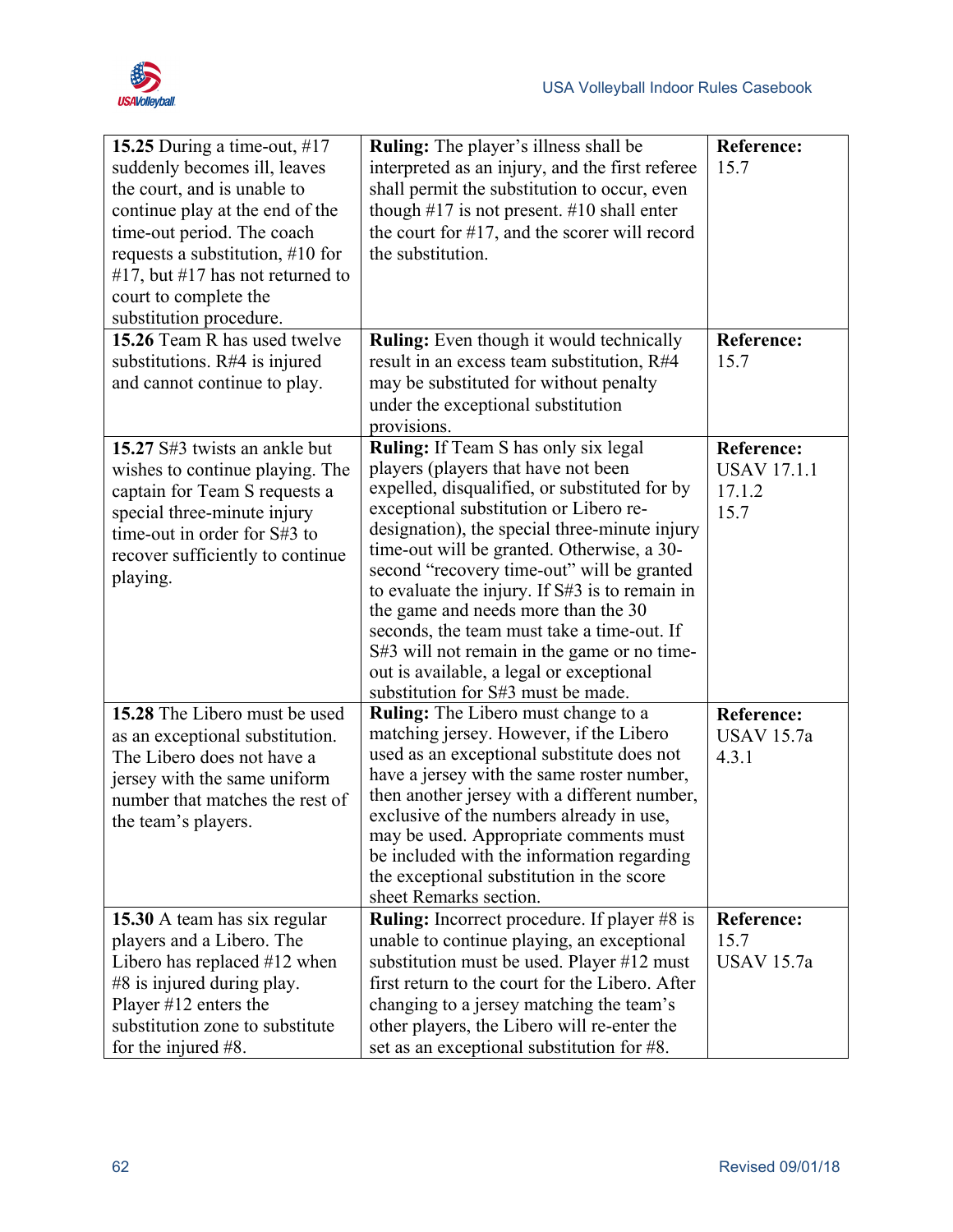

| 15.31 A team has six regular     | <b>Ruling:</b> Incorrect procedure. When a player   | <b>Reference:</b>   |
|----------------------------------|-----------------------------------------------------|---------------------|
| players and a Libero. The        | is expelled or disqualified, a legal                | 15.8                |
| Libero has replaced $#12$ when   | substitution must occur at the time the             | 6.4.3               |
| $#8$ is expelled from the set.   | penalty is assessed. If no legal substitute         |                     |
| Player #12 replaces the Libero.  | exists, the team is declared incomplete and         |                     |
| After changing to a matching     | loses the set or match. In this instance,           |                     |
| jersey, the Libero, #17, enters  | since the Libero is not a legal substitute, the     |                     |
| the substitution zone to         | team is declared incomplete and loses the           |                     |
| substitute for the expelled #8.  | set by default. Since the team only                 |                     |
|                                  | designated one Libero to start the match,           |                     |
|                                  | #17 may play as a regular player for all            |                     |
|                                  | remaining sets of the match.                        |                     |
| 15.33 Team R has only seven      | <b>Ruling:</b> Since this is a completed rally, the | <b>Reference:</b>   |
| players and is not using a       | substitution request by Team R is proper.           | 15.10.3a            |
| Libero. Team R wins the rally,   | However, the referees must ignore the               | 15.7                |
| but R#7 is clearly injured as a  | request until the injury situation is resolved.     | <b>USAV 17.1.1b</b> |
| rally ends. $R#10$ immediately   | Although the substitution of $R#10$ for #9          |                     |
| enters the substitution zone     | may be normal when Team R rotates into              |                     |
| intending to substitute for #9.  | this position, it is also possible that the         |                     |
|                                  | coach of Team R is attempting to gain an            |                     |
|                                  | advantage should an exceptional                     |                     |
|                                  | substitution be required for $R#7$ . If $R#7$ is    |                     |
|                                  | able to continue playing, the request to            |                     |
|                                  | substitute $R#10$ for #9 should be                  |                     |
|                                  | acknowledged and completed.                         |                     |
| 15.34 Team R has nine players    | <b>Ruling:</b> Since this is a completed rally, the | <b>Reference:</b>   |
| and one Libero and all have      | substitution request by Team R is proper.           | 15.10.3a            |
| played in the set. Team R has    | However, the referees must ignore the               | <b>USAV 17.1.1b</b> |
| used ten substitutions and none  | request until the injury situation is resolved.     | 15.7                |
| of the substitutes currently on  | Since there are no substitutes that can legally     |                     |
| the bench, $R#3, #8,$ and $#10,$ | enter the game in the same position as $R#7$ ,      |                     |
| have played in the same          | Team R's coach requests an exceptional              |                     |
| position as R#7. Team R wins     | substitution, $R#3$ for #7. The second referee      |                     |
| the rally, but $R#7$ is clearly  | whistles and acknowledges the exceptional           |                     |
| injured as a rally ends. $R#10$  | substitution. After R#7 has been safely             |                     |
| and R#8 report to the            | moved from the court, $R#10$ and $#8$ are still     |                     |
| substitution zone intending to   | waiting to substitute. Although Team R has          |                     |
| substitute as usual. $R#7$ is    | already requested the exceptional                   |                     |
| unable to continue playing.      | substitution for $R#7$ , this substitution request  |                     |
|                                  | is also allowed as a regular game                   |                     |
|                                  | interruption. In addition, the exceptional          |                     |
|                                  | substitution is not counted as a normal             |                     |
|                                  | substitution, so these substitutions are Team       |                     |
|                                  | R's $11th$ and $12th$ substitutions of the set.     |                     |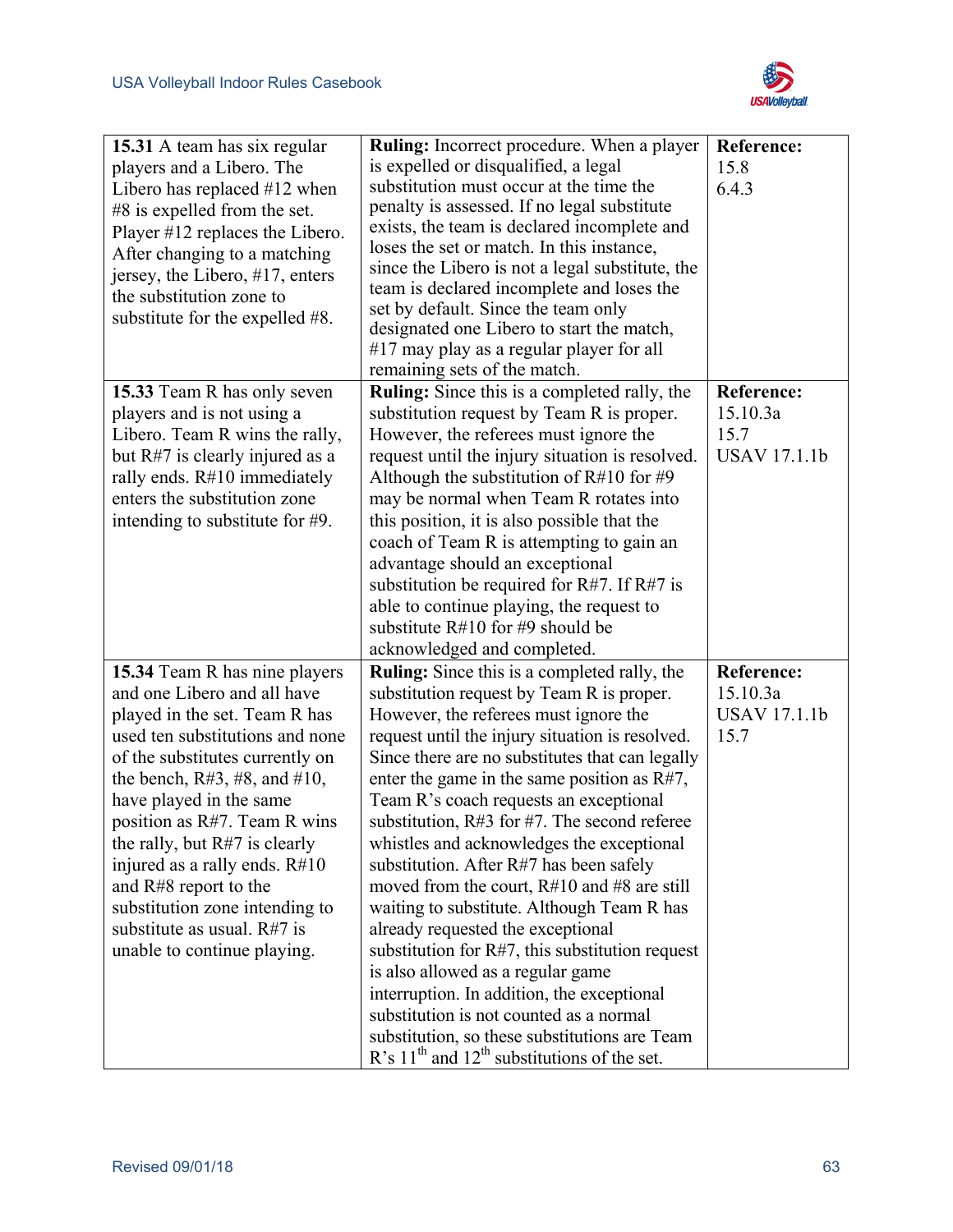

| 15.35 As the second referee is    | <b>Ruling:</b> The coach and captain are allowed | <b>Reference:</b>   |
|-----------------------------------|--------------------------------------------------|---------------------|
| checking Team S's line-up, a      | to request substitutions in unusual or           | 15.10.3a            |
| player becomes ill and runs       | unexpected situations, including prior to the    | 15.2.1              |
| from the court. Team S's coach    | start of a set, an injured/ill player, a         | 5.2.3.3             |
| turns to the second referee and   | disqualified or expelled player, or a            |                     |
| requests a substitution using the | situation in which a team is forced to rotate.   |                     |
| appropriate hand signal.          |                                                  |                     |
| 15.36 S#7 enters the              | Ruling: Provided there is no significant         | <b>Reference:</b>   |
| substitution zone. While the      | delay between incoming substitutes, both         | 15.10.4             |
| second referee and scorer are     | substitutions will be permitted. If there is a   | <b>USAV 15.10.4</b> |
| administering the substitution,   | delay by the second substitute, the second       |                     |
| S#9 reports to the substitution   | substitution shall be denied as an improper      |                     |
| zone to enter the match as well.  | request and play will resume immediately.        |                     |
| 15.37 After the first referee     | <b>Ruling:</b> The referees should ignore the    | <b>Reference:</b>   |
| whistles for service, Team R's    | request. After the rally is completed, the       | 15.11.1.1           |
| captain requests a time-out.      | improper request by Team R is noted. If the      | 15.11.2             |
|                                   | second referee whistles to acknowledge the       |                     |
|                                   | request, the first referee must assess Team      |                     |
|                                   | B a delay sanction.                              |                     |
| 15.38 The coach from Team R       | Ruling: When whistles occur                      | Reference:          |
| requests a time-out as the first  | simultaneously, the first referee must           | 15.11.1.1           |
| referee is preparing to beckon    | determine which action occurred first. In        |                     |
| for service. The second referee   | this case, the request was just before the       |                     |
| whistles to acknowledge the       | first referee's whistle for service, and the     |                     |
| request at the same time the      | second referee's whistle was slightly late.      |                     |
| first referee whistles to         | The first referee should accept the request.     |                     |
| authorize service.                |                                                  |                     |
| 15.39 Team S requests a           | Ruling: The scorer notifies the second           | <b>Reference:</b>   |
| substitution that would result in | referee that Team S has used all of its          | 15.11.1.4           |
| its $13th$ substitution.          | substitutions. If the second referee has not     |                     |
|                                   | acknowledged the request by blowing the          |                     |
|                                   | whistle, the substitution is denied and an       |                     |
|                                   | improper request is assessed to the team. If     |                     |
|                                   | the second referee has blown the whistle,        |                     |
|                                   | the team is assessed a delay sanction.           |                     |
| 15.40 Team R was assessed a       | Ruling: A team's first improper request in       | <b>Reference:</b>   |
| delay warning in the first set of | a match that does not affect or delay the        | 15.11.2             |
| a match. In the third set, the    | game shall be rejected without any other         | <b>USAV 16.1</b>    |
| coach of Team R requests a        | consequences, even if the team has received      |                     |
| third time-out.                   | a delay warning. If the second referee has       |                     |
|                                   | not acknowledged the request, the request is     |                     |
|                                   | rejected and an improper request by Team         |                     |
|                                   | R recorded. If the second referee blows the      |                     |
|                                   | whistle, Team R is assessed a delay penalty.     |                     |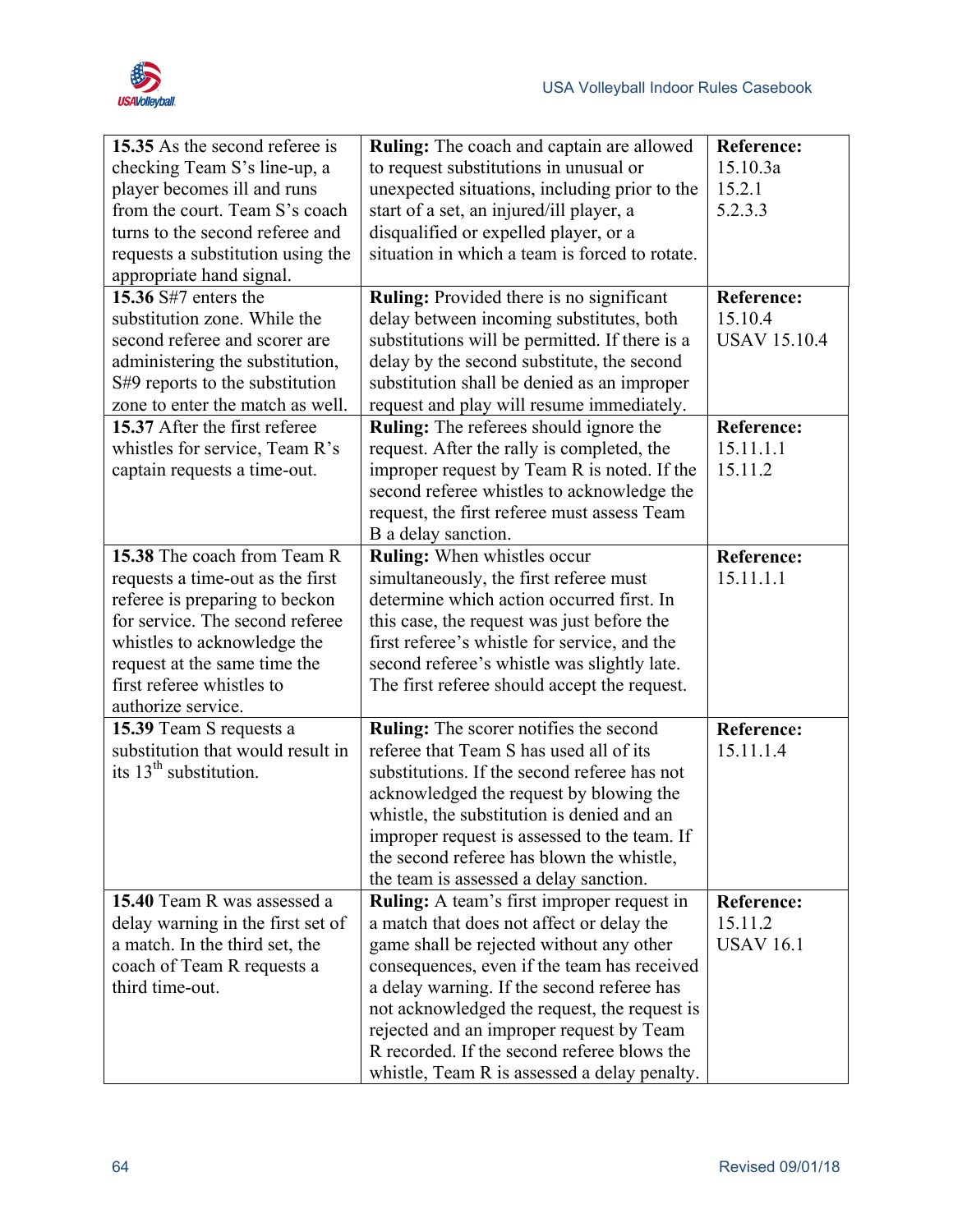

| 15.41 The first referee whistles<br>when the ball hits the court of<br>Team S and awards a point and<br>service to Team R. Team R then<br>requests a substitution. During<br>the substitution, the first referee<br>is approached by a line judge<br>who states that Team R's attack<br>contacted the antenna. The<br>referee whistles again, and then<br>awards the rally to Team S.                                                                                                                                                                                                                                | <b>Ruling:</b> Because of the first referee's mind<br>change, the coach of Team R may withdraw<br>the substitution request without penalty. If<br>Team R's coach no longer wants the<br>substitution, it will be removed from the<br>score sheet and the original player returned<br>to the court.                                                                                                                                                                                                                                                                                                                                                                                                                                                                                                                                                                                                                                                                                                                                                                                                                                                                                                                                                                                                                                                                                                                            | <b>Reference:</b><br><b>USAV 15.11.2</b> |
|----------------------------------------------------------------------------------------------------------------------------------------------------------------------------------------------------------------------------------------------------------------------------------------------------------------------------------------------------------------------------------------------------------------------------------------------------------------------------------------------------------------------------------------------------------------------------------------------------------------------|-------------------------------------------------------------------------------------------------------------------------------------------------------------------------------------------------------------------------------------------------------------------------------------------------------------------------------------------------------------------------------------------------------------------------------------------------------------------------------------------------------------------------------------------------------------------------------------------------------------------------------------------------------------------------------------------------------------------------------------------------------------------------------------------------------------------------------------------------------------------------------------------------------------------------------------------------------------------------------------------------------------------------------------------------------------------------------------------------------------------------------------------------------------------------------------------------------------------------------------------------------------------------------------------------------------------------------------------------------------------------------------------------------------------------------|------------------------------------------|
| 15.53 R#5 is sanctioned with a<br>penalty giving Team S point<br>14. Later in the set, it is<br>determined that Team S had an<br>illegal substitution after having<br>scored point 8.                                                                                                                                                                                                                                                                                                                                                                                                                                | <b>Ruling:</b> During the process of rectifying<br>the illegal player, all of Team S's points<br>scored after 8 are cancelled, but the penalty<br>point associated with the red card to R#5<br>will be restored. The match will resume<br>with Team S at 9 points.                                                                                                                                                                                                                                                                                                                                                                                                                                                                                                                                                                                                                                                                                                                                                                                                                                                                                                                                                                                                                                                                                                                                                            | <b>Reference:</b><br>15.9.2.3            |
| 15.54 In set 1 of a match<br>between Team A and Team B,<br>Team A starting player $#12$ is<br>replaced by a legal substitution,<br>and later re-enters the set in a<br>different position in the line-up.<br>No one on the officiating team<br>catches the error, and Team A<br>win set 1. In set 2 of the match,<br>Team A starting player $#12$ is<br>again replaced by a legal<br>substitution and then re-enters<br>the set in a different position<br>when the score is Team A 11,<br>Team B 11. With the score<br>Team A 24, Team B 22, the<br>scorer realizes the mistake and<br>notifies the second referee. | Ruling: As soon as the scorer notices that<br>an illegal player is on the court, s/he will<br>immediately notify the second referee.<br>Since this situation involves a legal player<br>but in an illegal position <i>(i.e.</i> illegal<br>substitution), Team A will lose all points<br>scored from the moment #12 re-entered the<br>set, however any set that has already been<br>completed will not be affected. Since Team<br>A #12 re-entered the second set at 11-11, all<br>points scored by Team A will be canceled<br>back to 11. At the same time, the players <sup>2</sup><br>positions on the court will be rectified to<br>match the score sheet, so $#12$ will be<br>removed from the set and the original<br>starting player will return to the court. If<br>Team B had won the previous rally, then no<br>additional point will be awarded and Team<br>B will continue to serve. If Team A had<br>won the previous rally, Team B will receive<br>one additional point and the ball for service.<br>If USAV TEST Rule 15.9.2.3a is in effect,<br>the ruling would be as follows: The players'<br>positions on the court will be rectified to<br>match the score sheet. If Team A is serving,<br>they will lose any points scored in the<br>current term of service, and Team B will<br>receive a point and service. If Team B is<br>serving, they will continue serving and the<br>score will remain the same. | <b>Reference:</b><br>15.9.2.3            |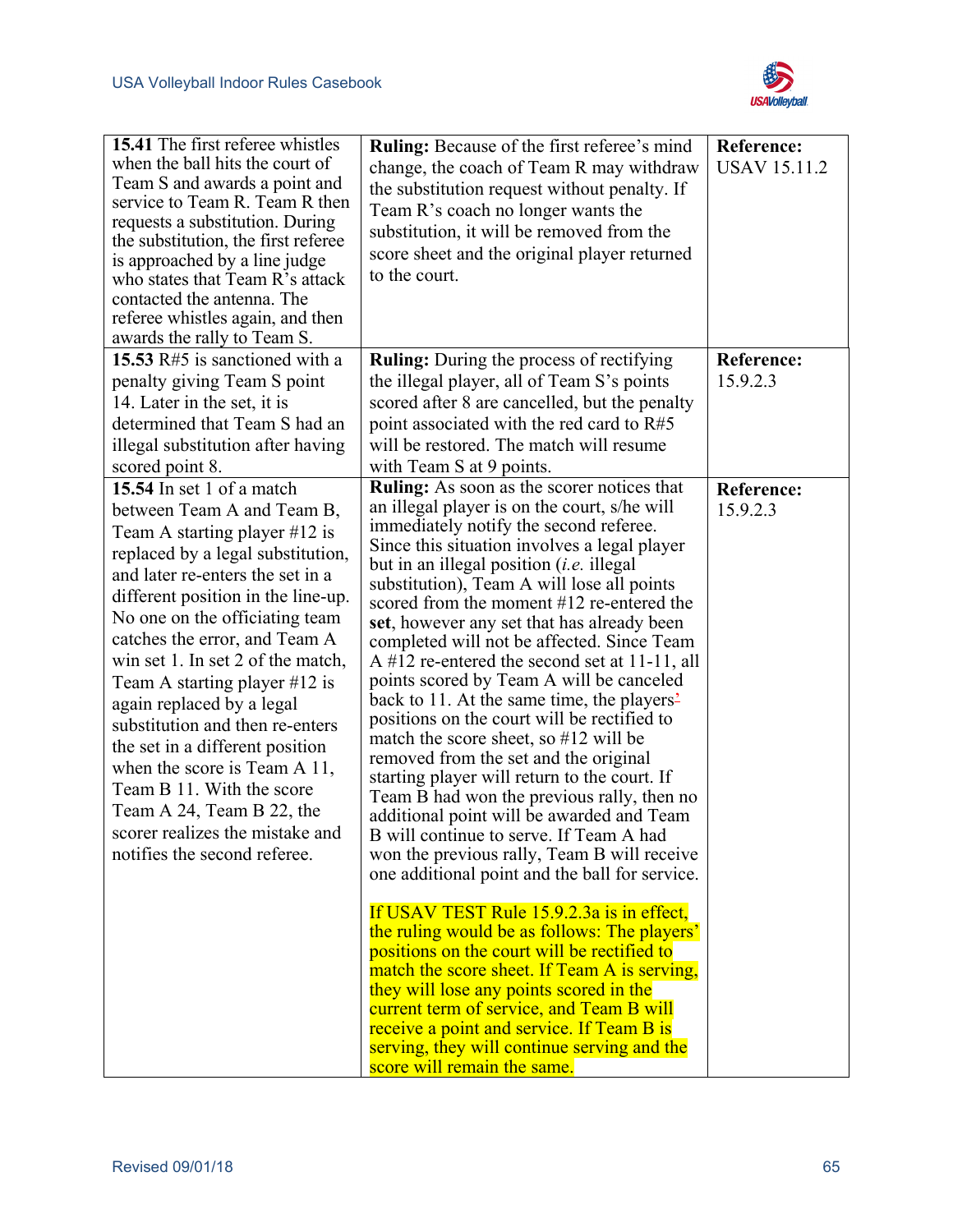

| 15.55 Team B has listed six<br>players and two Liberos on its<br>roster. A Team B player<br>becomes injured on the court<br>and cannot continue to play.<br>Neither of Team B's Liberos is<br>on the court at the time of the<br>injury.                                                                                                                                                                 | <b>Ruling:</b> When neither Libero is on the<br>court at the time of the injury, either Libero<br>may be selected as the exceptional<br>substitute at the team's discretion. The<br>Libero must change jerseys to match the<br>rest of the team. The team will continue<br>with only one Libero.                                                                                                                                                                                                                                                                                                                        | <b>Reference:</b><br><b>USAV</b> 15.7a                                  |
|----------------------------------------------------------------------------------------------------------------------------------------------------------------------------------------------------------------------------------------------------------------------------------------------------------------------------------------------------------------------------------------------------------|-------------------------------------------------------------------------------------------------------------------------------------------------------------------------------------------------------------------------------------------------------------------------------------------------------------------------------------------------------------------------------------------------------------------------------------------------------------------------------------------------------------------------------------------------------------------------------------------------------------------------|-------------------------------------------------------------------------|
| 15.56 Team B consists of six<br>player and two Liberos for the<br>match. Team B #10 becomes<br>injured on the court and cannot<br>continue to play. Team B's<br>starting Libero is on the court<br>in replacement of $#12$ at the<br>time of the injury. The second<br>Libero is on the bench.<br>15.57 Team B consists of six<br>players and two Liberos for the                                        | Ruling: Team B has two options when a<br>Libero must be used in the exceptional<br>substitution procedure:<br>The second Libero on the bench may be<br>1)<br>used as the exceptional substitute for<br>the injured $#10$ . Or<br>2) Player $\#12$ returns to the court for the<br>Acting Libero, and then the Acting<br>Libero may be used as the exceptional<br>substitute for the injured $#10$ .<br>In either case, the Libero used as an<br>exceptional substitute must change<br>uniforms to match the rest of the team.<br><b>Ruling:</b> This would require two Libero<br>replacements during the same dead-ball | <b>Reference:</b><br><b>USAV</b> 15.7a<br><b>Reference:</b><br>19.3.2.1 |
| match. Team B #10 becomes<br>injured on the court. Team B's<br>starting Libero is on court in<br>replacement of $#12$ at the time<br>of the injury. Team B's coach<br>would like a Libero to replace<br>$#10$ instead of using an<br>exceptional substitution.                                                                                                                                           | period, and consequently is not permitted.                                                                                                                                                                                                                                                                                                                                                                                                                                                                                                                                                                              |                                                                         |
| 15.58 Team A receives a delay<br>warning in set 1. In set 2, Team<br>A requests a substitution, #6 for<br>#4. The substitution is denied<br>because $#6$ is wearing warm-up<br>pants and is not ready to enter<br>the game. A delay penalty is<br>assessed, and while the penalty<br>is being recorded on the score<br>sheet, #6 removes the warm-up<br>pants and enters the substitution<br>zone again. | <b>Ruling:</b> The substitution is permitted, as<br>long as no further delay occurs. Penalty<br>points are considered as a completed rally,<br>so Team A may make a substitution request<br>after the penalty point is recorded on the<br>score sheet.                                                                                                                                                                                                                                                                                                                                                                  | <b>Reference:</b><br>6.1.3<br><b>USAV 15.9.1b</b><br>16.2.3             |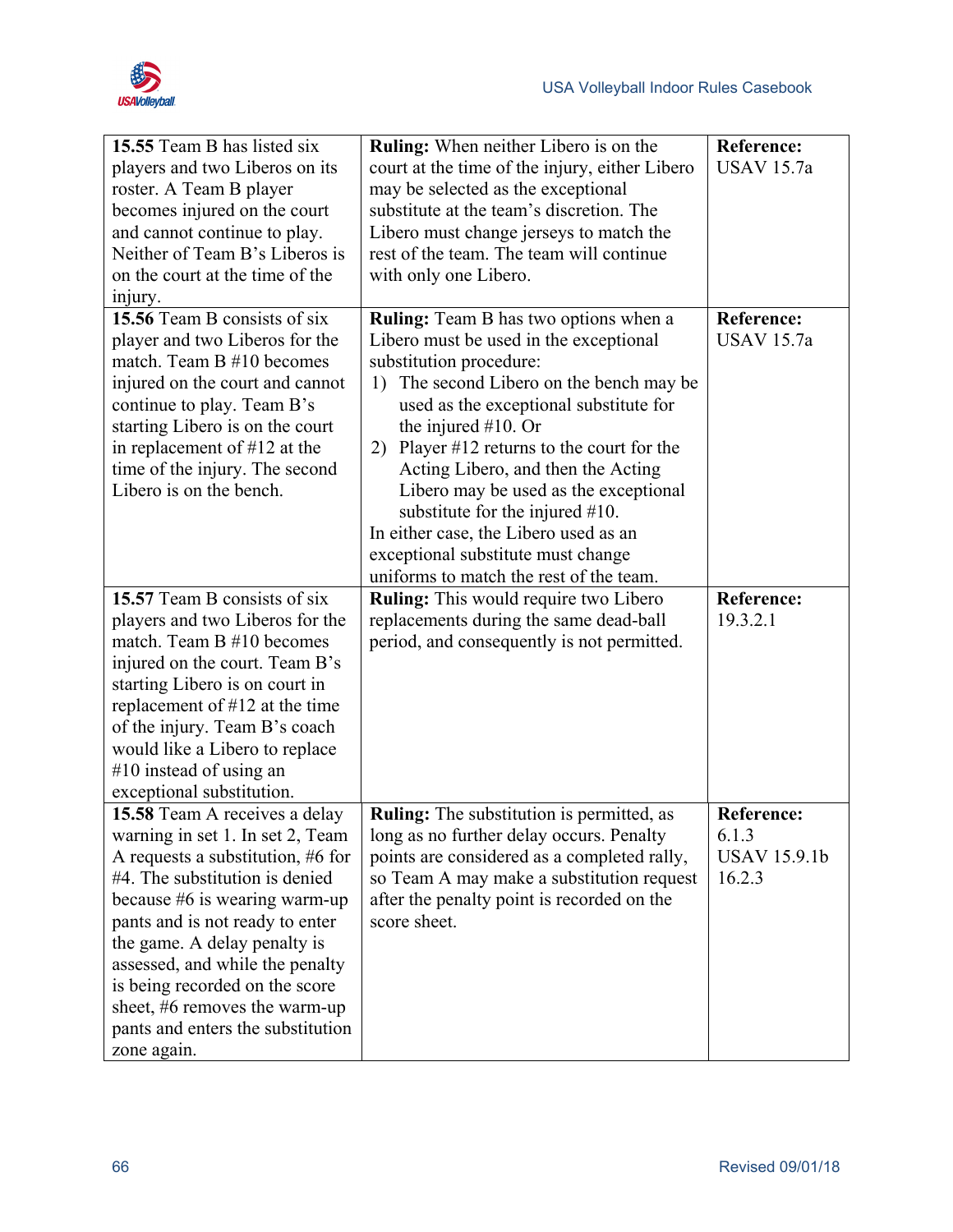

| 16.01 The second referee blows     | <b>Ruling:</b> The first referee may issue Team R | <b>Reference:</b>  |
|------------------------------------|---------------------------------------------------|--------------------|
| the whistle to indicate the end    | a delay warning. If the team then fails to        | 16.1.2             |
| of a time-out. Team S promptly     | return to play in a reasonable time, it may       |                    |
| moves onto the court, but Team     | be further sanctioned with a delay penalty.       |                    |
| R remains in a huddle near the     | The second referee should take an active          |                    |
| sideline.                          | role in helping to return Team R to the           |                    |
|                                    | court to avoid any delay sanction.                |                    |
| 16.02 After completion of a        | Ruling: If in the first referee's judgment        | <b>Reference:</b>  |
| rally, the first referee gives the | this was a delay, then a delay sanction           | 16.1.5             |
| players sufficient time to         | should be administered. Shoe tying or floor       | <b>USAV</b> 1.2.1a |
| prepare for the next service.      | mopping must be done without delaying the         |                    |
| Just before the referee blows      | set. The referees should be especially            |                    |
| the whistle for service, $R \# 5$  | observant when the opponents are serving.         |                    |
| stops to tie a shoe.               |                                                   |                    |
| 16.03 After losing a rally, Team   | Ruling: The first referee should allow            | <b>Reference:</b>  |
| R forms a huddle to discuss        | reasonable time for the players to move to        | 16.1.5             |
| strategy for the next play.        | their positions for the next service. The first   |                    |
|                                    | referee may, per the rules, immediately           |                    |
|                                    | assess Team R a delay sanction. The first         |                    |
|                                    | referee may consider informing the game           |                    |
|                                    | captain that if the action is repeated, the       |                    |
|                                    | team will be sanctioned.                          |                    |
| 16.04 A team has been granted      | <b>Ruling:</b> The time-out will be immediately   | <b>Reference:</b>  |
| two time-outs. Later in the set,   | terminated and the first referee notified of      | <b>USAV 16.1.6</b> |
| the team's game captain makes      | the error. The first referee will inform the      | 15.11.1.4          |
| a third request for time-out, and  | game captain that a team delay warning is         |                    |
| it is acknowledged and whistled    | being assessed since the action created an        |                    |
| by the second referee. After the   | interruption in play.                             |                    |
| time-out has been granted, the     |                                                   |                    |
| scorer realizes that this is the   |                                                   |                    |
| team's third time-out and          |                                                   |                    |
| notifies the second referee.       |                                                   |                    |

#### **Rule 16: Set Delays**  Type of Delays; Delay Sanctions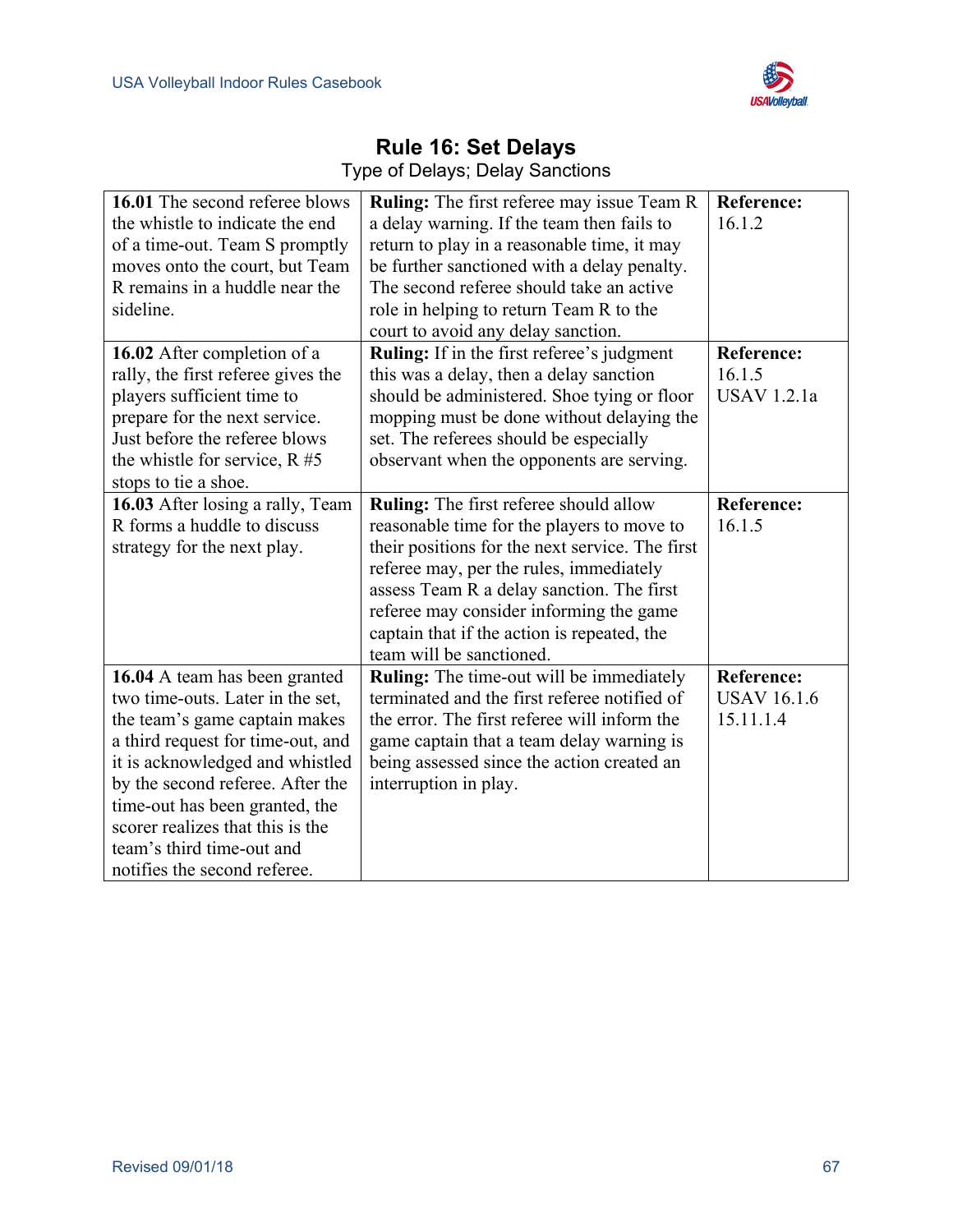

| 16.05 Team S has used all          | <b>Ruling:</b> Good referees understand their role | <b>Reference:</b>  |
|------------------------------------|----------------------------------------------------|--------------------|
| twelve of its team substitutions.  | in the flow of the match. Their job is to          | <b>USAV 16.1.6</b> |
| During a dead ball, the second     | prevent teams from committing procedural           | 15.11.2            |
| referee recognizes that a          | errors whenever possible instead of trying         |                    |
| substitute is running toward the   | to "catch" a team making a mistake. Good           |                    |
| substitution zone to enter the     | referees facilitate play, providing the            |                    |
| game.                              | players a safe, fair environment. In this          |                    |
|                                    | spirit, preventing the player from entering        |                    |
|                                    | the substitution zone, without interrupting        |                    |
|                                    | the flow of the match, is a correct action by      |                    |
|                                    | the referee. If the second referee can             |                    |
|                                    | prevent the substitute from entering the           |                    |
|                                    | substitution zone and there is no delay, no        |                    |
|                                    | sanction is assessed. If the substitute enters     |                    |
|                                    | the zone, but the second referee does not          |                    |
|                                    | whistle to acknowledge the substitution            |                    |
|                                    | request, Team S is assessed an improper            |                    |
|                                    | request. If the second referee acknowledges        |                    |
|                                    | the request by blowing the whistle, Team S         |                    |
|                                    | is assessed a delay sanction.                      |                    |
| 16.06 Team R is assessed a         | <b>Ruling:</b> Delay penalty for Team R. Delay     | Reference:         |
| delay warning for making an        | sanctions are in force for the duration of the     | 16.2.1.1           |
| illegal substitution in the first  | match. After a delay warning has been              | 16.2.3             |
| set. In the third set, a Team R    | assessed in a match, any subsequent delays         |                    |
| substitute enters the substitution | by the same team in that match must result         |                    |
| zone and is acknowledged and       | in a delay penalty.                                |                    |
| whistled by the second referee,    |                                                    |                    |
| but Team R's coach decides not     |                                                    |                    |
| to complete the substitution.      |                                                    |                    |
| 16.07 Team A $#3$ enters the       | Ruling: Delay sanction. Because the R2             | Reference:         |
| substitution zone, and the         | recognized (whistled) the substitution             | 16.1.1             |
| second referee whistles the        | before the request was withdrawn, the team         | <b>USAV 16.1.6</b> |
| substitution request. A $#3$ then  | is charged with a delay sanction.                  |                    |
| realizes she is not supposed to    |                                                    |                    |
| substitute into the game until     |                                                    |                    |
|                                    |                                                    |                    |
| the next rotation, so she returns  |                                                    |                    |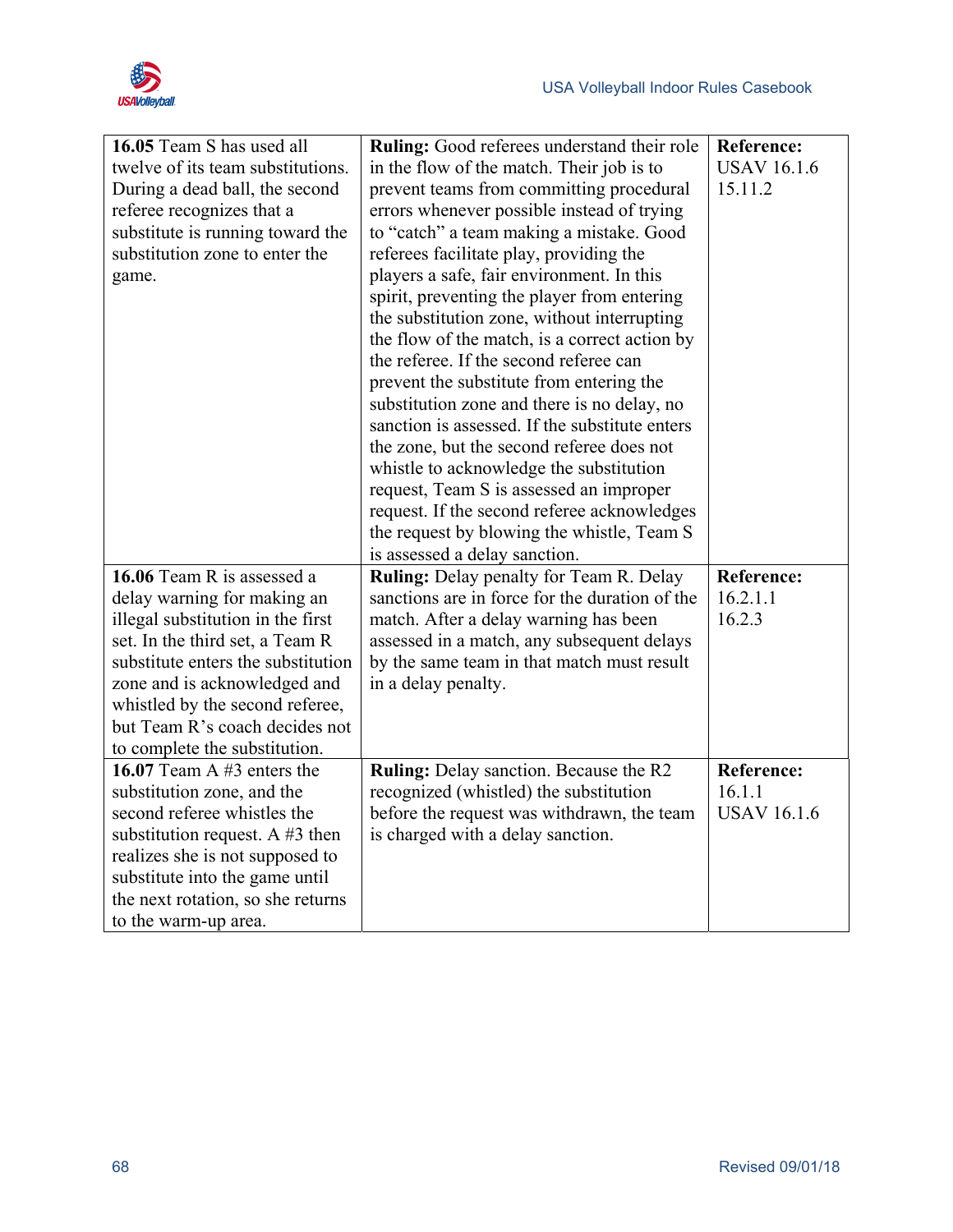

| 16.08 Team A substitutes $#16$    | <b>Ruling:</b> Improper request. Once the   | <b>Reference:</b>  |
|-----------------------------------|---------------------------------------------|--------------------|
| for #11. As #11 heads for the     | substitution is completed, the team may not | 16.1.1             |
| bench after the completion of     | make another substitution request until the | <b>USAV 16.1.6</b> |
| the substitution, the coach       | next completed rally.                       |                    |
| realizes that the substitution    |                                             |                    |
| was not supposed to occur until   |                                             |                    |
| the next rotation. Prior to the   |                                             |                    |
| first referee's authorization for |                                             |                    |
| service, the coach sends #11      |                                             |                    |
| back into the substitution zone.  |                                             |                    |

## **Rule 17: Exceptional Set Interruptions**

Injury; External Interference; Prolonged Interruptions

| 17.01 Team R attacks a ball         | <b>Ruling:</b> Next serve to Team R. The ball is | <b>Reference:</b>  |
|-------------------------------------|--------------------------------------------------|--------------------|
| that is blocked by S#11 and         | "out" off of Team S. While the injury            | <b>USAV 17.1.1</b> |
| $S#14$ . $S#14$ lands and twists an | technically happened just before the play        |                    |
| ankle. The ball lands out of        | ended with the referee's whistle, the injury     |                    |
| bounds and the first referee        | had no effect upon the result of the play.       |                    |
| whistles the play dead.             |                                                  |                    |
| 17.02 Team S's Libero is            | Ruling: Legal. A Libero replacement is one       | <b>Reference:</b>  |
| legally replaced after a            | of the options allowed in this situation. If     | <b>USAV 17.1.1</b> |
| completed rally. During the         | S#4 recovers before the Libero is forced to      | 19.3.2.1           |
| next rally, back row player S#4     | rotate to the front row, S#4 may replace the     |                    |
| becomes injured and the first       | Libero after any completed rally. If the         |                    |
| referee calls a replay. S#4 is      | Libero's position rotates to the front row,      |                    |
| unable to continue. The Libero      | S#4 must replace the Libero, or a legal or       |                    |
| replaces the injured player.        | exceptional substitution for S#4 must be         |                    |
|                                     | made.                                            |                    |
| 17.03 Team R has only six           | Ruling: This is allowed. The three-minute        | <b>Reference:</b>  |
| players. In the second set, R#12    | time-out may only be used once in a match        | <b>USAV 17.1.2</b> |
| is injured and granted a special    | for the same player. However, if a team has      | 17.1.2             |
| three-minute injury time-out.       | available time-outs, it may use them for any     | <b>USAV 15.7.b</b> |
| Later in the set, R#12 becomes      | reason. If R#12 had been unable to continue      | 6.4.3              |
| injured again, and the Team R       | after the second time-out, Team R would          |                    |
| coach requests consecutive          | have been incomplete and would have been         |                    |
| time-outs. At the end of the        | defaulted the match.                             |                    |
| second time-out, $R#12$ is ready    |                                                  |                    |
| to play. The game resumes.          |                                                  |                    |
| 17.04 Team R attacks the ball       | Ruling: If, in the first referee's judgment,     | Reference:         |
| while a Team S player stops a       | the ball rolling near the court, although not    | 17.2               |
| ball from entering the court.       | actually on the court, clearly interfered with   |                    |
| The attacked ball lands on          | play, the rally should be replayed. The first    |                    |
| Team S's court near the player      | referee may take advice from the referee         |                    |
| who was pushing the errant ball     | corps.                                           |                    |
| away.                               |                                                  |                    |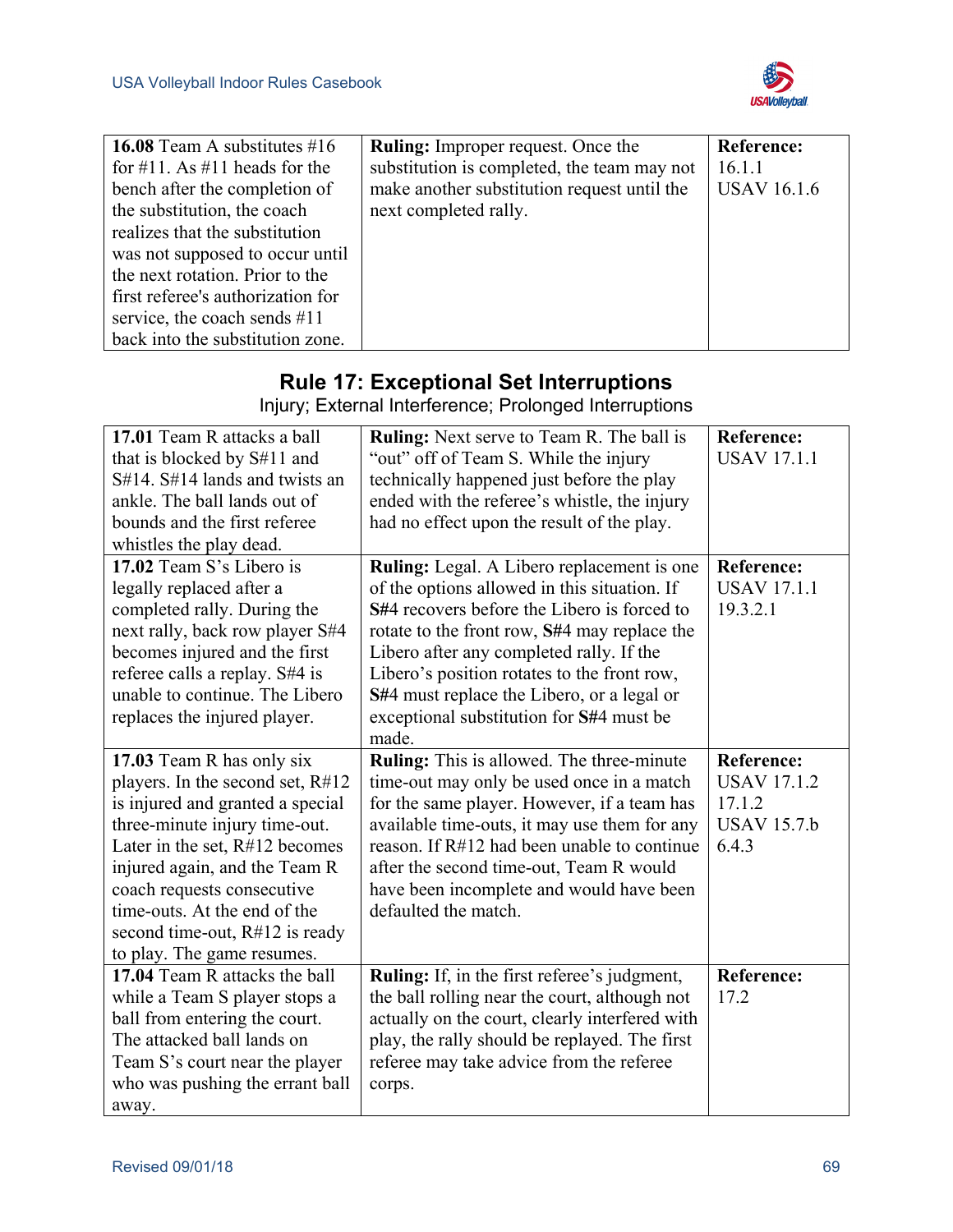

| 17.05 As $S#5$ attacks the ball, a  | <b>Ruling:</b> If, in the referee's judgment, the    | <b>Reference:</b>    |
|-------------------------------------|------------------------------------------------------|----------------------|
| player from another court           | player coming onto the court did not                 | 17.2                 |
| collides with a player from         | interfere with play, Team S wins the rally.          |                      |
| Team R who was not involved         | The first referee may take advice from the           |                      |
| in the play. The ball lands on      | referee corps.                                       |                      |
| Team R's court. No Team R           |                                                      |                      |
| player had a play on the ball.      |                                                      |                      |
| 17.06 After S1 serves the ball, a   | Ruling: Next service to Team R. The ball             | <b>Reference:</b>    |
| loose ball rolls onto Team R's      | hitting the antenna is a service fault. The          | 17.2                 |
| court, and then the served ball     | loose ball on the court did not interfere with       |                      |
| hits the antenna.                   | play.                                                |                      |
| 17.07 S3 legally contacts the       | <b>Ruling:</b> Improper ruling. If the first referee | <b>Reference:</b>    |
| net away from the play and not      | was not sure whether the ball landed in or           | 17.2                 |
| in the act of playing the ball,     | out, the line judges should be consulted to          | 8.2                  |
| causing the net to shake            | determine the result of the play. If after           | <b>USAV 8.2</b>      |
| violently. A whistle is blown on    | consulting with the lines judges, it cannot          |                      |
| an adjacent court and the first     | be determined if the ball landed in or out, a        |                      |
| referee and several players look    | replay may be directed. However, while               |                      |
| at the second referee to see if a   | whistles from adjacent courts are certainly          |                      |
| fault has been whistled. The        | distracting to both referees and players,            |                      |
| ball lands on Team R's court        | they do not constitute external interference         |                      |
| near the sideline, but the first    | or an inadvertent whistle. When this occurs          |                      |
| referee does not whistle to stop    | and one or more players stop playing, the            |                      |
| play. The second referee            | referees must determine the winner of the            |                      |
| indicates that there was no net     | rally if at all possible.                            |                      |
| fault. Play has now stopped and     |                                                      |                      |
| everyone is looking at the first    |                                                      |                      |
| referee, who signals a replay.      |                                                      |                      |
| The Team S captain says that        |                                                      |                      |
| the ball was "in" on Team R's       |                                                      |                      |
| court. Team R's captain             |                                                      |                      |
| immediately replies that the        |                                                      |                      |
| team didn't play the ball           |                                                      |                      |
| because they heard a whistle.       |                                                      |                      |
| 17.08 Water is dripping onto a      | <b>Ruling:</b> If a tournament director must move    | <b>Reference:</b>    |
| court. At the end of the first set, | a match for the safe and expeditious                 | <b>USAV 17.3.2.2</b> |
| the tournament director moves       | completion of the tournament, the match              |                      |
| the match to a nearby court and     | should be continued from the point of the            |                      |
| directs the first referee to        | interruption. Since the interruption occurred        |                      |
| resume play with the beginning      | immediately after the first set had been             |                      |
| of the second set. Team S's         | completed, the match will resume on the              |                      |
| captain immediately complains       | nearby court at the beginning of the second          |                      |
| that the entire match has to be     | set.                                                 |                      |
| replayed since it has been          |                                                      |                      |
| moved to another court.             |                                                      |                      |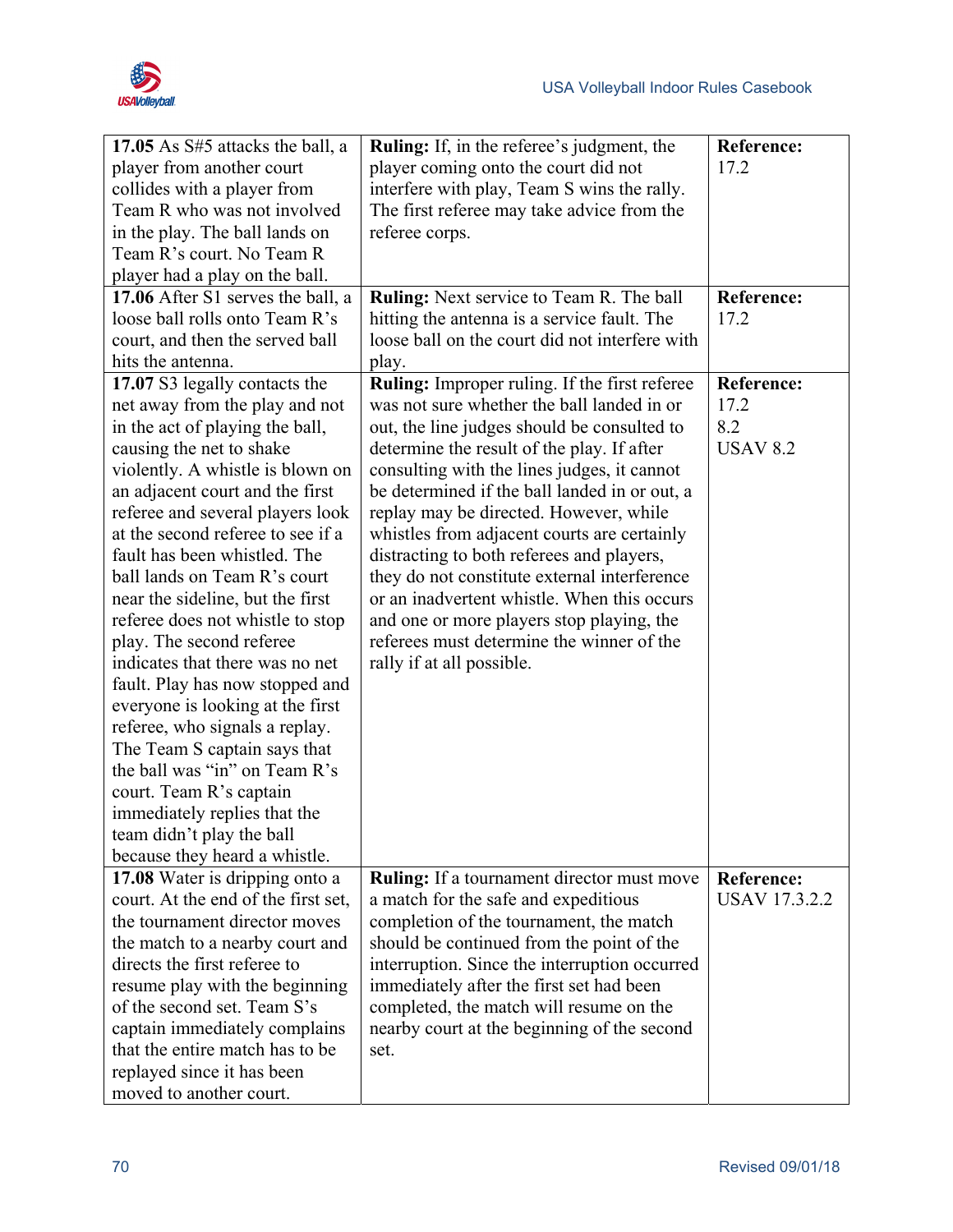

| 17.09 A back row player on the   | <b>Ruling:</b> Legal. The team can choose to | Reference:         |
|----------------------------------|----------------------------------------------|--------------------|
| court becomes injured and        | make a legal Libero replacement for the      | <b>USAV 17.1.1</b> |
| cannot continue to play after 30 | injured player.                              |                    |
| seconds. The Libero is           |                                              |                    |
| currently on the bench, and the  |                                              |                    |
| coach would like the Libero to   |                                              |                    |
| replace the injured player       |                                              |                    |
| instead of making a              |                                              |                    |
| substitution.                    |                                              |                    |

| Intervals; Change of Courts                                                                                                                                                                                                                                     |                                                                                                                                                                                                                                                                                                                                                                                                                                                                                 |                                                                                                 |
|-----------------------------------------------------------------------------------------------------------------------------------------------------------------------------------------------------------------------------------------------------------------|---------------------------------------------------------------------------------------------------------------------------------------------------------------------------------------------------------------------------------------------------------------------------------------------------------------------------------------------------------------------------------------------------------------------------------------------------------------------------------|-------------------------------------------------------------------------------------------------|
| 18.01 Team S scores the final<br>point of the first set and the<br>teams go to their respective end<br>lines to wait for the first<br>referee's signal to change<br>courts.                                                                                     | Ruling: Incorrect procedure. Players do not<br>go to the end line before changing courts at<br>the end of a set. Immediately upon the first<br>referee's signal to change courts, the<br>players (on the court) immediately move<br>toward the net post to their right, then pass<br>outside the post (or under the net near the<br>sideline) before going to their new bench<br>area. Other team members change benches<br>in front of the scorer's table.                     | <b>Reference:</b><br>18.2.1<br>18.2.2<br>Match Procedures 8a                                    |
| 18.02 A deciding set is required<br>to determine the winner of a<br>match. Prior to the start of the<br>set, the team captains join the<br>referee at the scorer's table for<br>the coin toss. The remaining<br>players go to their respective<br>team benches. | <b>Ruling:</b> Correct procedure. If the teams<br>need to change courts prior to the start of a<br>deciding set, team members from both<br>teams will pass in front of the scorer's<br>table. The second referee should assist in<br>this process, and both referees must pay<br>attention for possible unsporting conduct.                                                                                                                                                     | <b>Reference:</b><br>18.2.1<br>Match Procedures 8c                                              |
| 18.03 When the referee directs<br>the teams to change courts,<br>substitutes for the team on the<br>first referee's left enter the<br>court and switch courts near the<br>first referee with the players.                                                       | <b>Ruling:</b> The referees should attempt to<br>prevent this action. Only the players (on the<br>court) change courts near the net post to<br>their right. Substitutes and other team<br>members from both teams change benches<br>in front of the scorer's table. The team may<br>be assessed a delay sanction if the first<br>referee feels resumption of play has been<br>delayed, especially if during the court<br>change that occurs midway through the<br>deciding set. | <b>Reference:</b><br>18.2.1<br>18.2.2<br>Match Procedures 8a<br>Match Procedures 9a&b<br>16.1.5 |

# **Rule 18: Intervals and Change of Courts**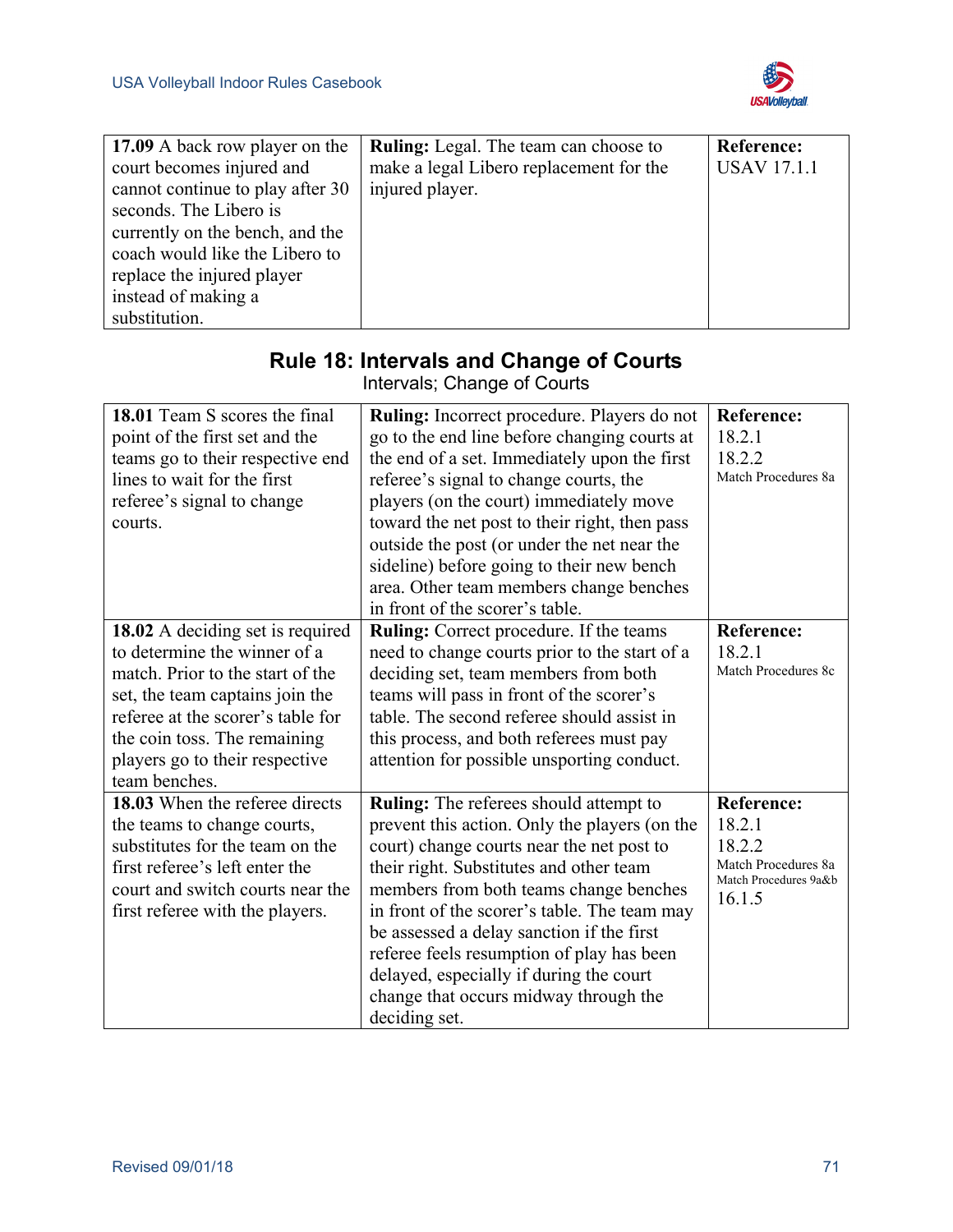

| 18.04 The first referee directs<br>teams to change courts in a<br>deciding set. Team coaches<br>agree that team members on the<br>benches would not change sides<br>but would remain seated on the<br>opponent's side of the net.<br>18.05 During a deciding set of a<br>match or playoff, the change of<br>court is made at the incorrect<br>score. A captain protests since | <b>Ruling:</b> Teams must change courts and<br>benches when directed by the first referee<br>in a deciding set.<br>Ruling: Protest denied. If the change is not<br>made at the proper time, it will take place<br>as soon as the error is noticed. The score<br>remains unchanged.                      | <b>Reference:</b><br>18.2.2<br>Match Procedures 9b<br><b>Reference:</b><br>18.2.2 |
|-------------------------------------------------------------------------------------------------------------------------------------------------------------------------------------------------------------------------------------------------------------------------------------------------------------------------------------------------------------------------------|---------------------------------------------------------------------------------------------------------------------------------------------------------------------------------------------------------------------------------------------------------------------------------------------------------|-----------------------------------------------------------------------------------|
| the change was not made at the<br>correct point.                                                                                                                                                                                                                                                                                                                              |                                                                                                                                                                                                                                                                                                         |                                                                                   |
| 18.06 As teams change courts<br>during a deciding set of a<br>match, a player stops at the<br>bench to quickly drink water.                                                                                                                                                                                                                                                   | Ruling: Players should not be allowed to<br>delay the change of courts during the<br>deciding set. If, the first referee judges this<br>action or any other action to be a delay in<br>the resumption of play, a delay sanction<br>may be assessed to the player's team.                                | <b>Reference:</b><br>18.2.2<br>16.1.5                                             |
| 18.07 As teams change sides of<br>the court during the deciding<br>set, players on the team to the<br>first referee's left go to the<br>bench to gather their water<br>bottles and bags and attempt to<br>change courts in front of the<br>scorer's table along with the<br>other team members.                                                                               | Ruling: Players must change courts near<br>the net post to their right. Only substitutes<br>and other team members from each team<br>change benches in front of the scorer's<br>table. If the first referee feels resumption of<br>play has been delayed, the team may be<br>assessed a delay sanction. | <b>Reference:</b><br>18.2.2<br>Match Procedures 9b<br>16.1.5                      |
| 18.08 As teams exchange sides<br>of the court during a deciding<br>set, a coach stops a player to<br>give instructions.                                                                                                                                                                                                                                                       | Ruling: Coaching is permissible, but if the<br>first referee feels resumption of play has<br>been delayed, a delay sanction may be<br>assessed.                                                                                                                                                         | <b>Reference:</b><br>18.2.2<br><b>USAV 5.2.3.4</b><br>16.1.2                      |
| 18.09 In the deciding set, Team<br>A leads 10-6. The officials then<br>discover that an illegal player<br>has been playing for Team A<br>during the set. After correcting<br>the illegal player, Team B now<br>leads 7-0. The Team A captain<br>requests that the teams switch<br>back to the original sides of the<br>court.                                                 | Ruling: Once the teams have switched<br>courts in a deciding set, they will complete<br>the match on those courts.                                                                                                                                                                                      | <b>Reference:</b><br>18.2.2                                                       |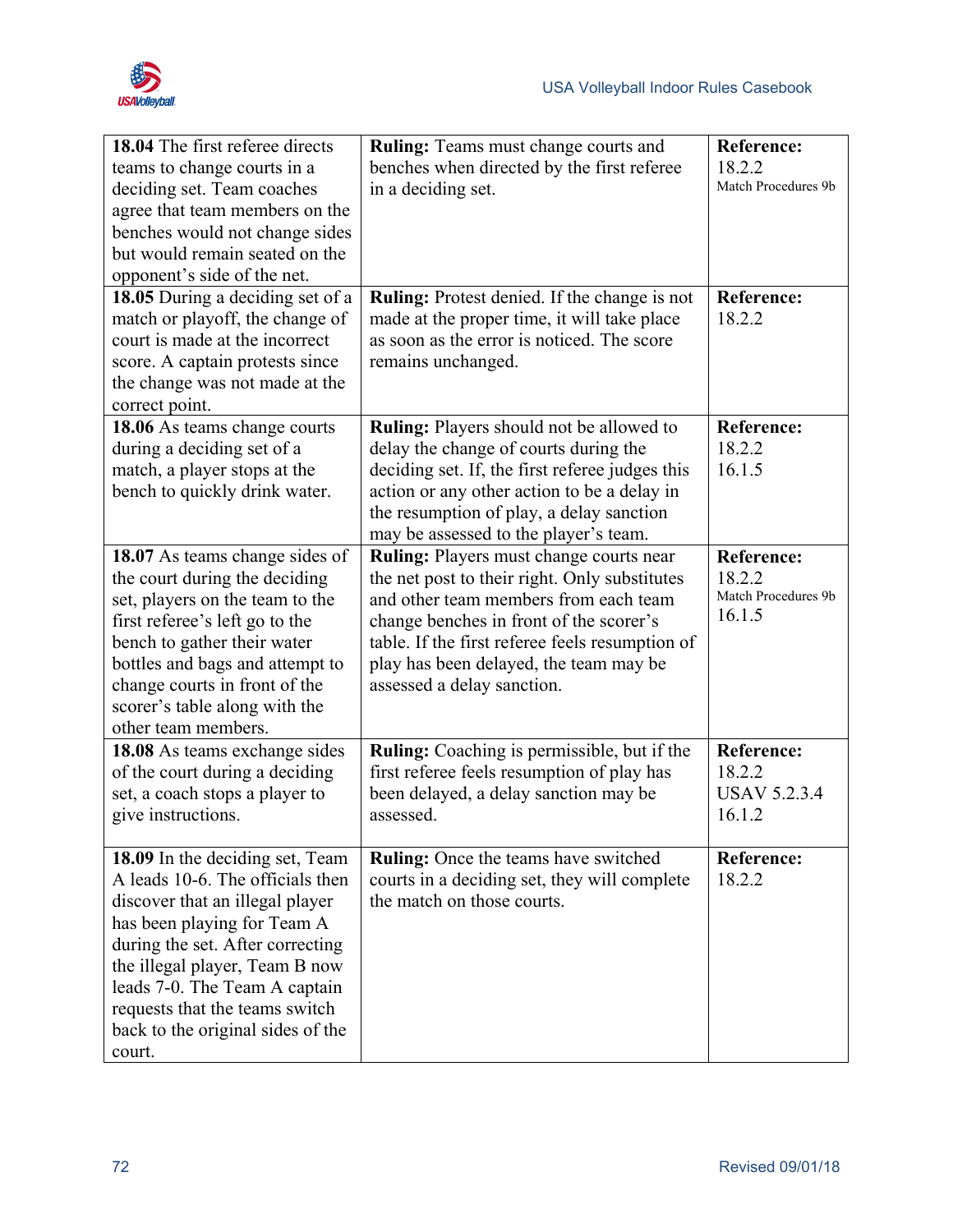

# **Chapter Six: The Libero Player**

### **Rule 19: The Libero Player**

Designation of the Libero; Equipment; Actions Involving the Libero; Re-designation of a New Libero; Expulsion and Disqualification

| 19.01 Team S does not<br>designate any Liberos on the<br>line-up sheet for set 1. In set 2,<br>#3 and #9 are listed as the<br>Liberos.                                       | Ruling: Incorrect procedure. Each team has<br>the right to designate two Liberos for the<br>match, or zero or one Libero each set. Since<br>less than two Liberos were designated for<br>set 1, Team S may designate one or no<br>Libero for subsequent sets, but may not<br>designate two Liberos.                                                                                                                                       | <b>Reference:</b><br><b>USAV 19.1.1</b><br>Techniques,<br>Mechanics, &<br>Procedures: Points<br>of Emphasis #6<br>Instructions for<br>Use of the Score<br>Sheet |
|------------------------------------------------------------------------------------------------------------------------------------------------------------------------------|-------------------------------------------------------------------------------------------------------------------------------------------------------------------------------------------------------------------------------------------------------------------------------------------------------------------------------------------------------------------------------------------------------------------------------------------|-----------------------------------------------------------------------------------------------------------------------------------------------------------------|
| 19.02 Team S does not<br>designate any Liberos on the<br>line-up sheet for set 1. The line-<br>up sheet for set 2 shows S#7 as<br>the Libero.                                | Ruling: Correct procedure. Each team has<br>the right to designate two Liberos for the<br>match, or zero or one Libero each set. If<br>zero or one Libero is designated, the Libero<br>may be different for each set. If no Libero<br>is listed on the line-up sheet for any set, the<br>second referee and scorer should use<br>preventative officiating and verify with the<br>team's coach or captain that no Liberos will<br>be used. | <b>Reference:</b><br><b>USAV 19.1.1</b><br>Techniques,<br>Mechanics, &<br>Procedures: Points<br>of Emphasis #6<br>Instructions for<br>Use of the Score<br>Sheet |
| 19.03 Team B's coach has<br>designated two Liberos on the<br>line-up sheet for set 1. The line-<br>up sheet for set 2 shows a<br>different number for one of the<br>Liberos. | Ruling: Incorrect procedure. The<br>designation of two players as Liberos for<br>set 1 is in effect for the entire match. The<br>two Liberos listed on the line-up sheet for<br>set 1 may not be changed unless both are<br>declared unable to play and then another<br>player may be re-designated as the Libero.                                                                                                                        | <b>Reference:</b><br><b>USAV 19.1.1</b>                                                                                                                         |
| 19.04 The coach submits the<br>team's starting line-up for set 1<br>and has $\#11$ listed as both the<br>starter in position 1 and one of<br>the Liberos.                    | Ruling: After the line-up has been accepted<br>by the scorer, $\#11$ may only play as a<br>Libero for the set. A "phantom" substitution<br>must be made for #11 in position 1.<br>However, the second referee and scorer<br>could have prevented this situation when<br>the line-up was submitted by asking the<br>coach or captain to correct the error before<br>recording the line-up on the score sheet.                              | <b>Reference:</b><br><b>USAV 19.1.1</b>                                                                                                                         |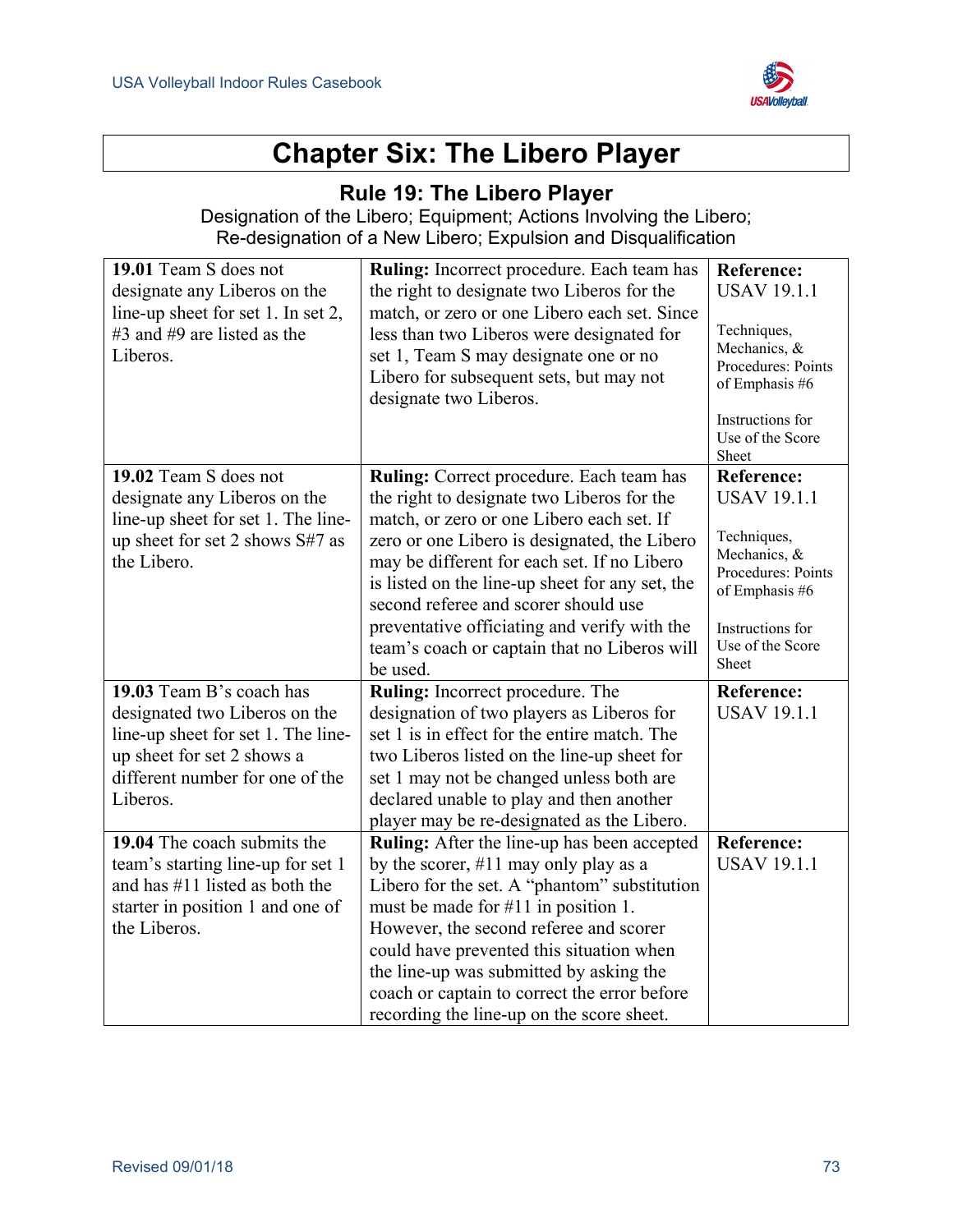

| 19.05 At the beginning of the     | <b>Ruling:</b> Noting the number of the Libero  | <b>Reference:</b> |
|-----------------------------------|-------------------------------------------------|-------------------|
| match, the second referee         | that enters the court at the beginning of a     | 19.3.2.3          |
| checks Team R's line-up and       | set should be part of the line-up check done    |                   |
| authorizes a Libero to enter the  | by the second referee and scorers. Either       |                   |
| court, noting that the second     | Libero may take the court for the first play    |                   |
| Libero replaces R5.               | of the match.                                   |                   |
| 19.06 Team S starts the match     | <b>Ruling:</b> Correct procedure. Since neither | <b>Reference:</b> |
| with no Libero on the court.      | Libero was the court during the previous        | 19.1.3            |
| After Team S loses a rally, the   | rally, either may replace a back row player     |                   |
| second Libero, whose number       | prior to the next service.                      |                   |
| is listed in the second box on    |                                                 |                   |
| the line-up sheet, replaces S1.   |                                                 |                   |
| 19.07 After the second referee    | Ruling: Correct procedure. Either Libero        | <b>Reference:</b> |
| has checked a team's line-up at   | may replace a back row player at the            | 19.1.3            |
| the beginning of set 3, the       | beginning of any set.                           |                   |
| second Libero, whose number       |                                                 |                   |
| is listed in the second box on    |                                                 |                   |
| the line-up sheet, replaces a     |                                                 |                   |
| back row player.                  |                                                 |                   |
| 19.08 The Libero's uniform        | Ruling: Illegal uniform. The Libero             | <b>Reference:</b> |
| does not have a number.           | uniform may have a different design, but it     | 19.2              |
|                                   | must be numbered like the rest of the team      | <b>USAV 4.3.3</b> |
|                                   | members.                                        |                   |
| 19.09 All of Team S's Liberos     | <b>Ruling:</b> The re-designated Libero must    | <b>Reference:</b> |
| are injured and unable to play,   | either change jerseys or take appropriate       | <b>USAV 19.2b</b> |
| but the re-designated Libero      | and reasonable action to comply with the        | 19.4.2.4          |
| does not have another shirt that  | Libero uniform rules $(e.g., a bib, vest, or$   |                   |
| contrasts with the shirts worn    | jacket). If a bib, vest, or jacket is worn by a |                   |
| by the rest of the team.          | re-designated Libero, the jersey number         |                   |
|                                   | must be visible. The re-designated Libero       |                   |
|                                   | must keep the same number worn as a             |                   |
|                                   | regular player.                                 |                   |
| 19.10 All of Team R's Liberos     | <b>Ruling:</b> The re-designated Libero may     | <b>Reference:</b> |
| are injured and unable to play    | NOT wear the jersey of one of the injured       | <b>USAV 19.2b</b> |
| and $R#7$ is re-designated as     | Liberos, but must keep the same number          | 19.4.2.6          |
| Libero. Team R's captain          | worn as a regular player. The re-designated     |                   |
| requests that $R#7$ be allowed to | Libero must either change jerseys or take       |                   |
| change into the jersey of an      | appropriate and reasonable action to            |                   |
| injured Libero.                   | comply with the Libero uniform rules (e.g.,     |                   |
|                                   | a bib, vest, or jacket). If a bib, vest, or     |                   |
|                                   | jacket is worn by a re-designated Libero,       |                   |
|                                   | the jersey number must be visible.              |                   |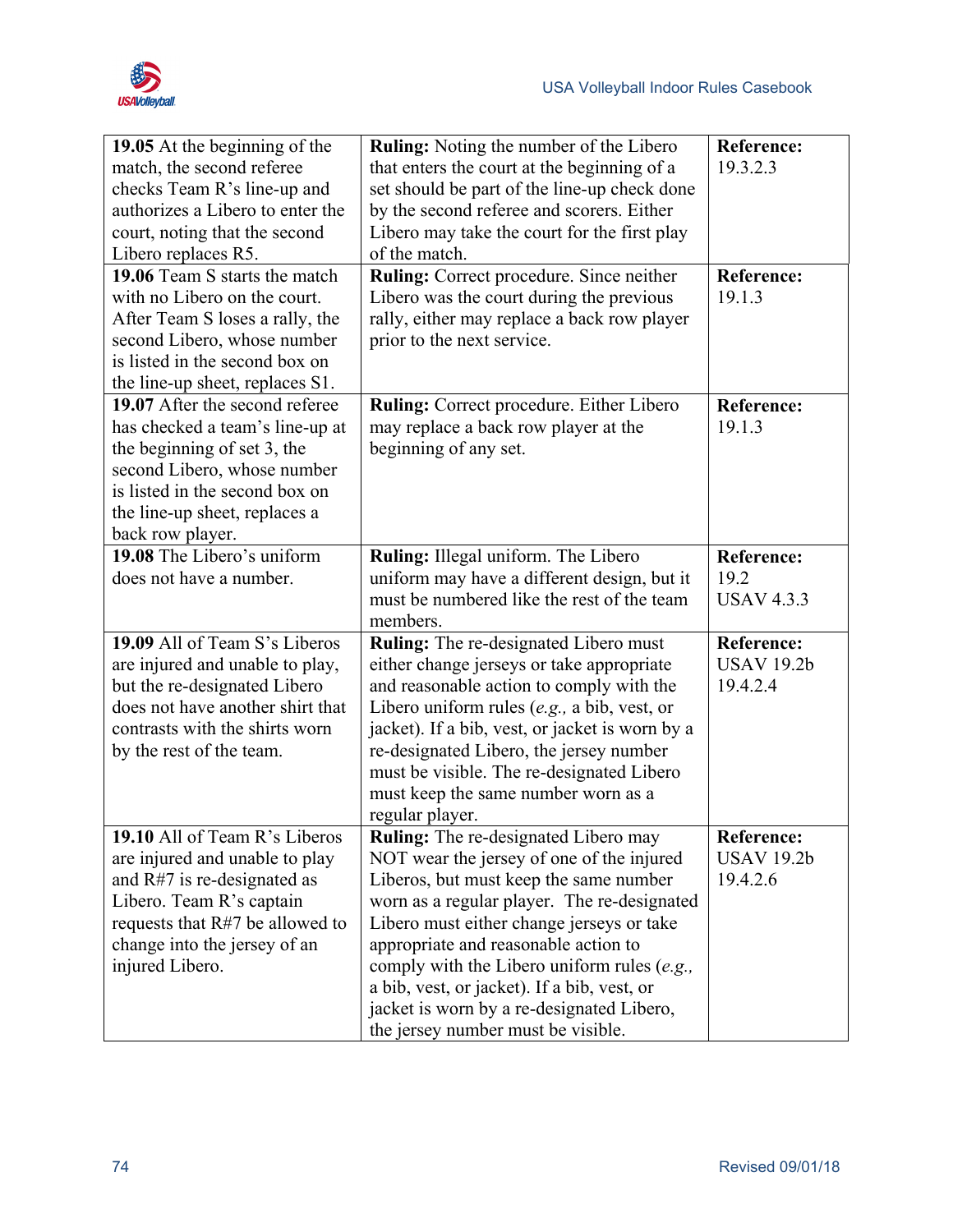

| 19.11 Team A is leading a set<br>12-4. Team A Libero #1 enters<br>the set for the first time and<br>replaces $#17$ . As the set<br>continues, $\#17$ replaces the<br>Libero. A few points later, after<br>#17 loses service, Libero #1<br>again replaces $#17$ . At this<br>point the assistant scorer<br>realizes that Team A has only<br>indicated one Libero on the<br>line-up sheet, $#2$ . Team A is<br>now leading 18-12. | <b>Ruling:</b> Since #2 is the only Libero listed<br>on Team A's line-up sheet, Libero #1 is an<br>illegal player. Team B won the last rally so<br>they are not awarded an additional point.<br>All of Team A's points since Libero #1 first<br>replaced #17 are cancelled. Team B is now<br>serving with the score tied at 12.                                                                            | <b>Reference:</b><br>19.3.2.9<br>15.9.2             |
|---------------------------------------------------------------------------------------------------------------------------------------------------------------------------------------------------------------------------------------------------------------------------------------------------------------------------------------------------------------------------------------------------------------------------------|------------------------------------------------------------------------------------------------------------------------------------------------------------------------------------------------------------------------------------------------------------------------------------------------------------------------------------------------------------------------------------------------------------|-----------------------------------------------------|
| 19.12 While completely in the<br>back zone, Team R's Libero<br>makes the team's second<br>contact of a ball that is<br>completely above the height of<br>the net, sending it toward the<br>opponent's court. R4 contacts<br>the ball before it completely<br>crosses the vertical plane of the<br>net.                                                                                                                          | <b>Ruling:</b> Legal play. Attack-hits involving<br>the Libero become faults only when<br>completed, <i>i.e.</i> , when the ball completely<br>passes beyond the plane of the net or is<br>touched by an opponent.                                                                                                                                                                                         | <b>Reference:</b><br>19.3.1.2<br>19.3.1.4<br>13.1.3 |
| 19.13 Team S's Libero, who is<br>in the front zone, contacts the<br>ball using a "beach dig" off of<br>the palms of the hands. S3<br>attacks the ball while it is<br>completely above the height of<br>the net.                                                                                                                                                                                                                 | <b>Ruling:</b> Legal attack. A player may not<br>complete an attack-hit from higher than the<br>top of the net, if the ball is coming from an<br>overhand finger pass by a Libero in the<br>front zone. However, S3's attack is legal<br>because the Libero did not use an overhand<br>finger pass. This would also be true if the<br>Libero uses the knuckles, back, or the heel<br>of the hand $(s)$ .   | <b>Reference:</b><br>19.3.1.4                       |
| 19.14 Team R's Libero makes<br>an overhand finger pass while<br>lying on the court in the front<br>zone. While the ball is<br>completely above the height of<br>the net, R4 attacks the ball into<br>the block of S2.                                                                                                                                                                                                           | Ruling: Attack-hit fault. A player may not<br>complete an attack-hit from higher than the<br>top of the net, if the ball is coming from an<br>overhand finger pass by a Libero in the<br>front zone. Attack-hits involving the Libero<br>become faults when they are considered<br>complete, <i>i.e.</i> , when the ball completely<br>passes beyond the plane of the net or is<br>touched by an opponent. | <b>Reference:</b><br>19.3.1.4                       |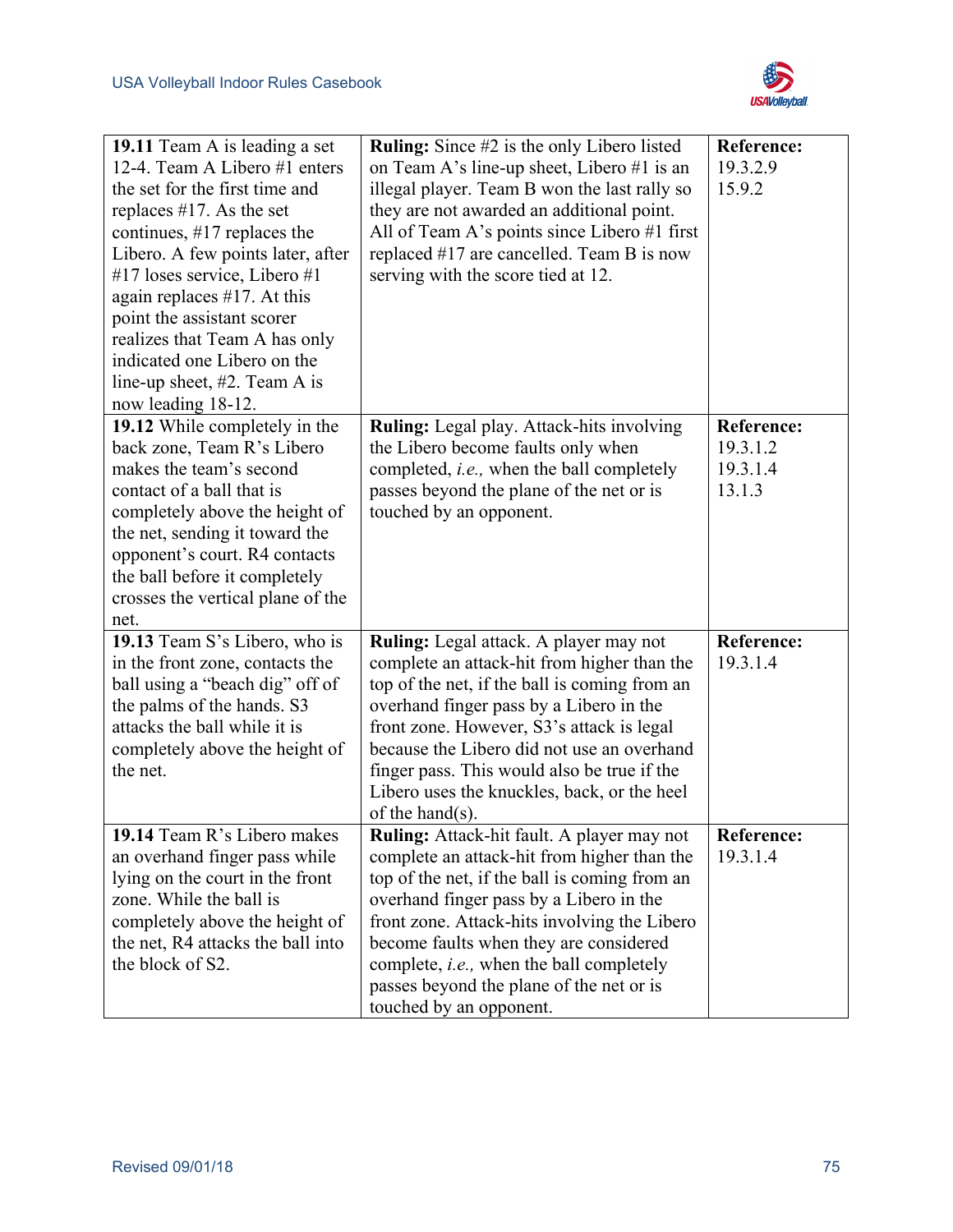

|                                   |                                                 | <b>Reference:</b> |
|-----------------------------------|-------------------------------------------------|-------------------|
| 19.15 During the deciding set     | Ruling: After the court switch, a time-out,     |                   |
| of a match, after the side        | or any other interruption, the players who      | 19.1.3            |
| change occurs, Team R's           | were on the court at the time of the            | 24.3.1            |
| Libero, who had been on the       | interruption must return to the court. Then,    | A4.1.5            |
| bench, is now on the court. No    | as the referees and scorers are preparing to    |                   |
| visible replacement was made.     | resume play, a Libero replacement or            |                   |
|                                   | exchange may occur. This is to ensure that      |                   |
|                                   | the assistant scorer observes the action. The   |                   |
|                                   | second referee should check with the            |                   |
|                                   | assistant scorer during the interruption to     |                   |
|                                   | make sure that the correct players return to    |                   |
|                                   | the court. In this example the second           |                   |
|                                   | referee should ask the regular player to        |                   |
|                                   | return to the court, then allow the players to  |                   |
|                                   | repeat the replacement.                         |                   |
| 19.16 Team B's Libero has         | Ruling: Illegal replacement. Although there     | <b>Reference:</b> |
| replaced B#12 and is now in       | was a completed rally, the Libero was on        | 15.9              |
| position 5. Team B wins the       | the court illegally. All Team B Liberos         | 19.3.2.1          |
| rally and rotates to serve. The   | must sit out one additional completed rally     | 19.3.2.9          |
| Libero is not replaced by $B#12$  | before replacing another player.                |                   |
| and remains on the court in       |                                                 |                   |
| position 4. Team B serves and     |                                                 |                   |
|                                   |                                                 |                   |
| wins the rally. The referees then |                                                 |                   |
| discover and correct the          |                                                 |                   |
| positional fault. B#12 replaces   |                                                 |                   |
| the Libero on the court. The      |                                                 |                   |
| Libero then immediately           |                                                 |                   |
| returns to the court to replace   |                                                 |                   |
| Team B's last server.             |                                                 |                   |
| 19.17 A Team R Libero             | <b>Ruling:</b> Legal replacement. The coach may | <b>Reference:</b> |
| replaces $R#3$ in the back row.   | replace the Acting Libero with the second       | 19.3.2.2          |
| After the Libero passes a served  | Libero for any reason after a completed         |                   |
| ball poorly and team R loses the  | rally at any time during the match. The         |                   |
| rally, Team R replaces the        | second Libero becomes the Acting Libero,        |                   |
| Acting Libero with its second     | and the Acting Libero becomes the second        |                   |
| Libero                            | Libero.                                         |                   |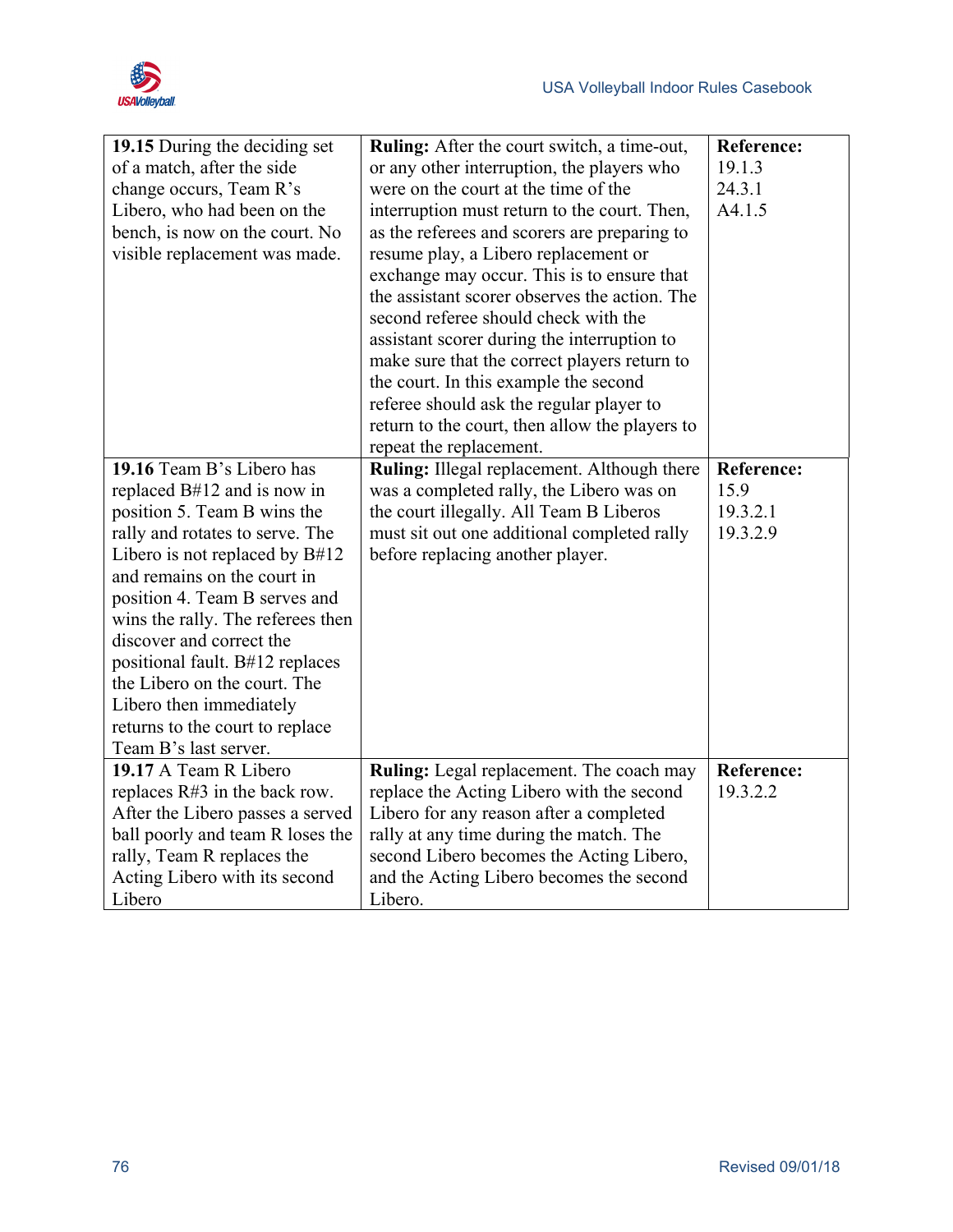

| 19.19 A team substitutes a<br>serving specialist, #6, for a<br>middle blocker, #8. After the<br>team loses a rally, a Libero<br>replaces #6. Several rallies later<br>when the Acting Libero's<br>position rotates into the front<br>row, #8 replaces the Acting<br>Libero.    | Ruling: Illegal replacement. If the team<br>recognizes the illegal replacement and<br>requests a substitution, $\#8$ for $\#6$ , before the<br>first referee authorizes service, the<br>substitution is allowed. If the team does not<br>correct the illegal replacement, but the<br>officials notice it before the serve is<br>executed, the officials will rectify the illegal<br>replacement and the team will be<br>sanctioned for delay. If the illegal<br>replacement is not noticed and the player<br>serves before it is corrected, the<br>consequences are the same as for an illegal<br>substitution. | <b>Reference:</b><br>19.3.2.2<br>19.3.2.9                                |
|--------------------------------------------------------------------------------------------------------------------------------------------------------------------------------------------------------------------------------------------------------------------------------|-----------------------------------------------------------------------------------------------------------------------------------------------------------------------------------------------------------------------------------------------------------------------------------------------------------------------------------------------------------------------------------------------------------------------------------------------------------------------------------------------------------------------------------------------------------------------------------------------------------------|--------------------------------------------------------------------------|
| 19.21 S1 serves the ball and<br>then runs off the court. At the<br>same time a Team S Libero<br>runs onto the court to replace<br>S1 while the rally is in<br>progress.<br>19.22 Before the second referee<br>checks a team's line-up at the<br>beginning of the second set, a | Ruling: Illegal replacement. Libero<br>replacements can only occur at the<br>beginning of a set after the line-up has been<br>checked or after a completed rally. In this<br>case, the first referee will whistle and<br>indicate a positional fault on Team S.<br><b>Ruling:</b> The starting player must be on the<br>court at the time of the line-up check. The<br>back row player must quickly replace the                                                                                                                                                                                                 | <b>Reference:</b><br>19.3.2.3<br><b>Reference:</b><br>19.3.2.3<br>24.3.1 |
| Libero replaces a back row<br>player.                                                                                                                                                                                                                                          | Libero. After checking the line-up, the<br>second referee will authorize the Libero<br>replacement. If this delays the game, a<br>delay sanction may be assessed.                                                                                                                                                                                                                                                                                                                                                                                                                                               |                                                                          |
| 19.23 Team R's Acting Libero<br>replaces R#2 and is now in<br>position 5. Team R wins the<br>rally and rotates. R#2 replaces<br>the Acting Libero. Team R then<br>requests a substitution, #7 for<br>#2.                                                                       | Ruling: The Libero replacement and<br>subsequent substitution are legal. There<br>may only be one substitution request<br>between two rallies. However, Libero<br>replacements are not substitutions.                                                                                                                                                                                                                                                                                                                                                                                                           | <b>Reference:</b><br>19.3.2<br>19.3.2.8<br>15.3.2                        |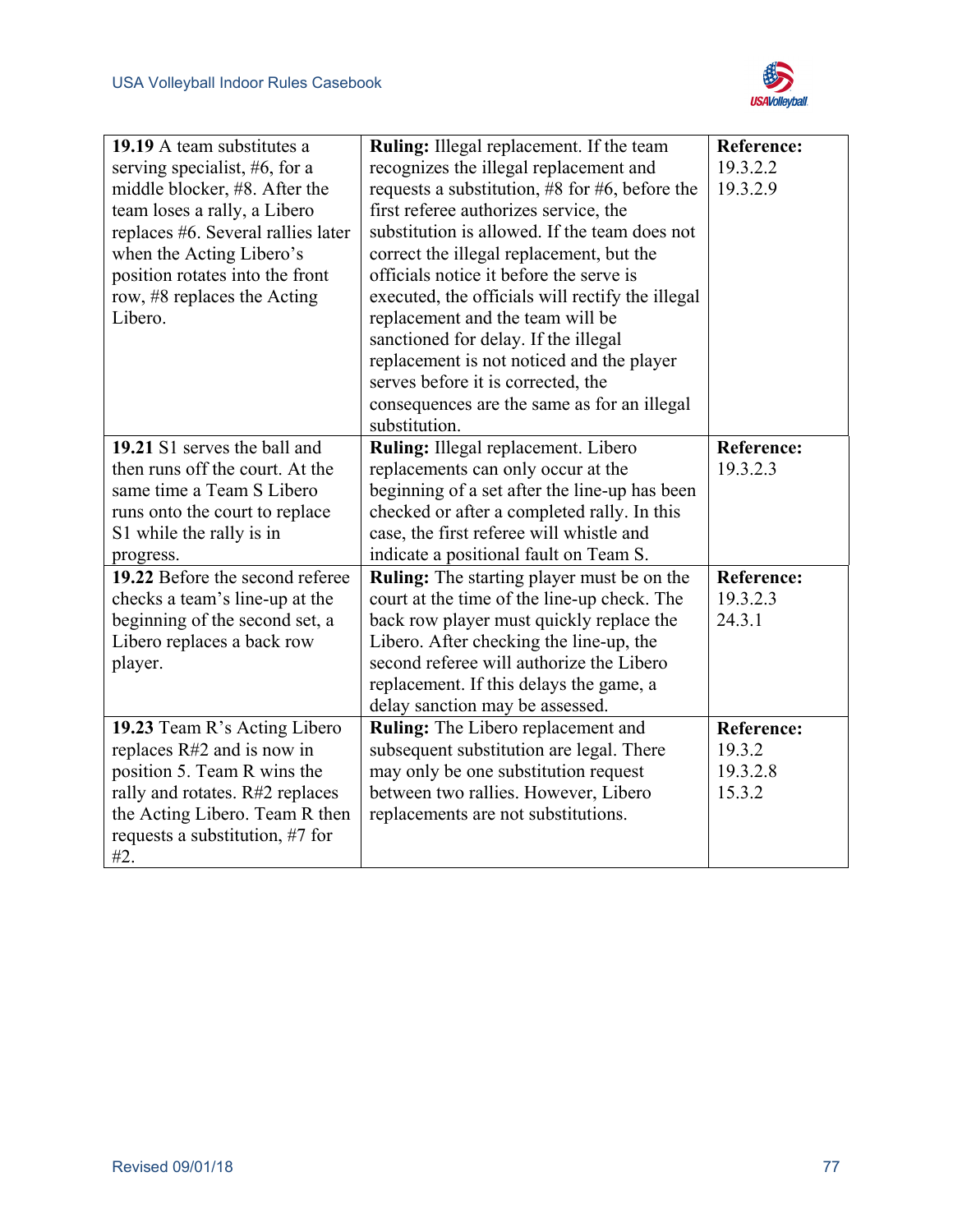

| 19.24 After the first referee     | <b>Ruling:</b> If the first referee determines that | <b>Reference:</b> |
|-----------------------------------|-----------------------------------------------------|-------------------|
| whistles to authorize service,    | Team S players were not in proper position          | 19.3.2.5          |
| but before contact of ball by the | at the moment of the service hit, Team S            |                   |
| server, a Team S Libero runs      | has committed a positional fault, and a             |                   |
| onto the court to replace one of  | point and service are awarded to Team R. If         |                   |
| the back-row players.             | the players were in the correct positions, the      |                   |
|                                   | first referee should allow the rally to             |                   |
|                                   | continue uninterrupted. After the rally, the        |                   |
|                                   | first referee must issue a verbal warning to        |                   |
|                                   | the team captain (provided no previous              |                   |
|                                   | delay sanctions have been assessed to Team          |                   |
|                                   | S during this match). However, if the               |                   |
|                                   | replacement had been made after the                 |                   |
|                                   | service hit, the first referee would                |                   |
|                                   | immediately whistle and indicate a                  |                   |
|                                   | positional fault by Team S.                         |                   |
| 19.25 Team R's Acting Libero,     | <b>Ruling:</b> When a team has designated two       | <b>Reference:</b> |
| replaces #17. The Libero          | Liberos and the Acting Libero is ill or             | 19.4.2.2          |
| becomes ill and cannot continue   | injured, the second Libero becomes the              |                   |
| playing. Team R's second          | Acting Libero. The second Libero or the             |                   |
| Libero and another player, #20,   | player the Libero replaced, $R#17$ , may            |                   |
| are on the bench.                 | replace the ill Acting Libero on the court. If      |                   |
|                                   | both Liberos become ill or injured, another         |                   |
|                                   | player may be re-designated as Libero. If           |                   |
|                                   | re-designation occurs, it is for the                |                   |
|                                   | remainder of the match, and the original            |                   |
|                                   | Liberos may not re-enter the match.                 |                   |
| 19.26 Team S designates two       | <b>Ruling:</b> When a team's only Libero is         | <b>Reference:</b> |
| Liberos at the beginning of the   | injured while on the court, the injury              | 19.4.3            |
| match. One of Team S's            | situation must first be addressed. The player       | 19.4.2.1          |
| Liberos becomes ill and cannot    | whom the Libero replaced, S#7, must return          |                   |
| complete the match. Later in      | to the court for the injured Libero before          |                   |
| the match, Team S's remaining     | any re-designation can take place. Since            |                   |
| Libero replaces S#7. The          | both of its Liberos are ill or injured, Team S      |                   |
| Libero becomes injured and        | may re-designate another player as Libero           |                   |
| cannot continue playing. S#7      | using any player not on the court at the time       |                   |
| and $#10$ , who was in the set    | of the re-designation. This re-designation          |                   |
| earlier for $#12$ , are on the    | does not have to occur immediately. In this         |                   |
| bench.                            | situation, only $S#10$ (or $#12$ if $#10$ has       |                   |
|                                   | substituted for #12 at the time of re-              |                   |
|                                   | designation) is eligible to be re-designated        |                   |
|                                   | as Libero. If re-designation occurs, it is for      |                   |
|                                   | the remainder of the match, and the original        |                   |
|                                   | Liberos may not re-enter the match.                 |                   |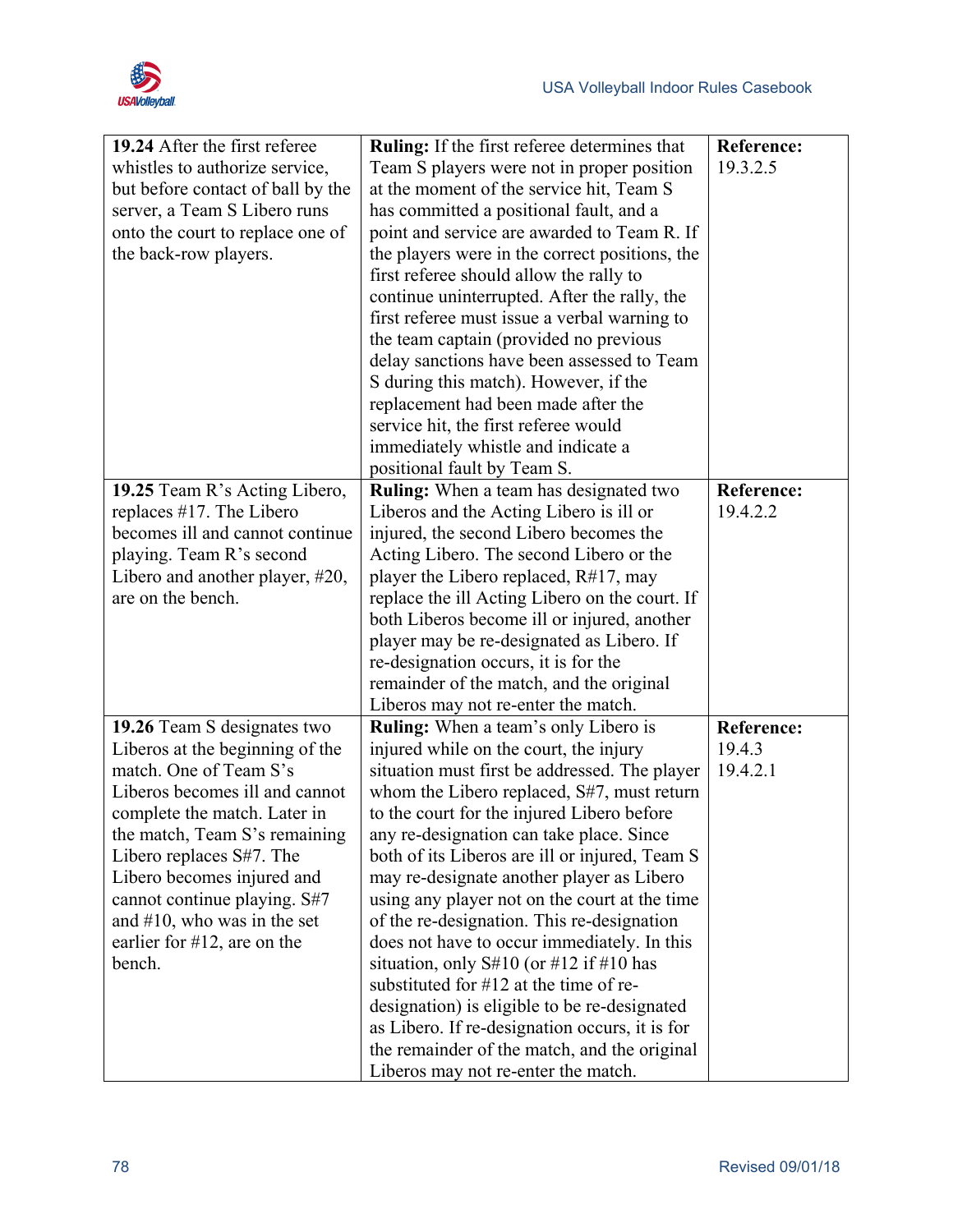

| 19.27 Team R designates one      | <b>Ruling:</b> When a team's only Libero is         | Reference:        |
|----------------------------------|-----------------------------------------------------|-------------------|
| Libero at the beginning of the   | injured while on the court, the injury              | 19.4.2.1          |
| match. Team R's Libero           | situation must first be addressed. The player       |                   |
| replaces R#9. The Libero         | whom the Libero replaced, R#9, must                 |                   |
| becomes injured and cannot       | return to the court for the injured Libero          |                   |
| continue playing. $R#9$ and #13, | before any re-designation can take place.           |                   |
| who was in the set earlier for   | Since its only Libero is ill or injured, Team       |                   |
| $#14$ , are on the bench.        | R may re-designate another player as                |                   |
|                                  | Libero using any player not on the court at         |                   |
|                                  | the time of the re-designation. This re-            |                   |
|                                  | designation does not have to occur                  |                   |
|                                  | immediately. In this situation, only $R#13$         |                   |
|                                  | (or #14 if #13 has substituted for #14 at the       |                   |
|                                  | time of re-designation) is eligible to be re-       |                   |
|                                  | designated as Libero. If re-designation             |                   |
|                                  | occurs, it is for the remainder of the match,       |                   |
|                                  | and the original Libero may not re-enter the        |                   |
|                                  | match.                                              |                   |
| 19.28 All of a team's Liberos    | <b>Ruling:</b> Another re-designation may take      | <b>Reference:</b> |
| are ill or injured and another   | place if there is an eligible player. There is      | 19.4.3            |
| player is re-designated as       | no limit on the number of re-designations.          | 19.4.2.2          |
| Libero. The re-designated        | If re-designation occurs, it is for the             |                   |
| Libero is injured later in the   | remainder of the match, and no previous             |                   |
| match.                           | Libero may re-enter the match.                      |                   |
| 19.29 A team's Libero is         | <b>Ruling:</b> If a Libero is expelled from the set | <b>Reference:</b> |
| expelled.                        | or disqualified from the match while on the         | 19.5              |
|                                  | court, the Acting Libero must be replaced           | 19.4.1            |
|                                  | by the second Libero or the player whom             | 19.4.2.1          |
|                                  | the Libero replaced. If the Libero is on the        |                   |
|                                  | bench at the time of the sanction, no further       |                   |
|                                  | action is necessary. If expelled, the Libero        |                   |
|                                  | may play in the next set. If disqualified, the      |                   |
|                                  | Libero may not participate for the                  |                   |
|                                  | remainder of the match. If a team's only            |                   |
|                                  | Libero is expelled or disqualified, the team        |                   |
|                                  | may choose to re-designate another Libero.          |                   |
|                                  | If re-designation occurs, it is for the             |                   |
|                                  | remainder of the match, and the original            |                   |
|                                  | Libero may not re-enter the match.                  |                   |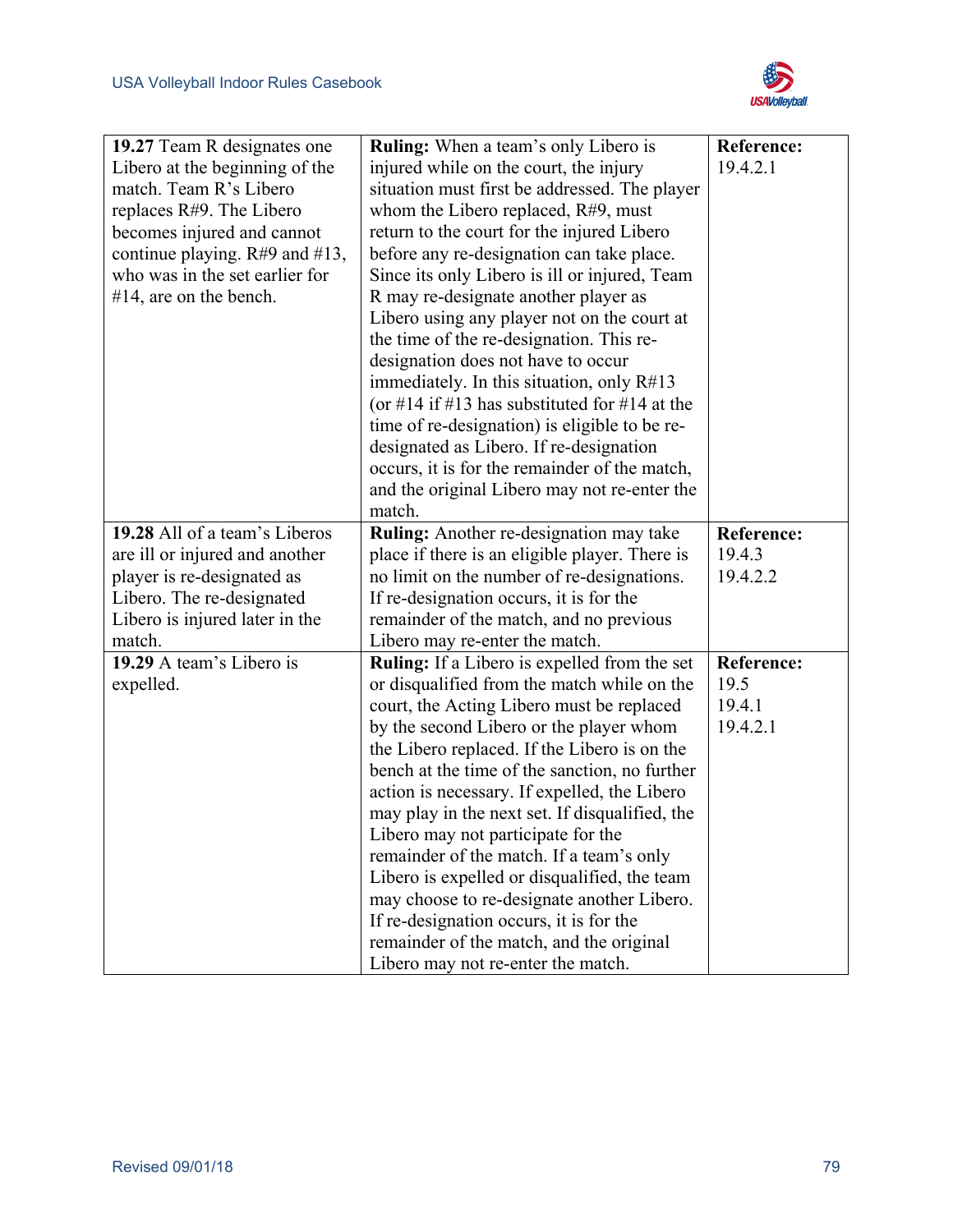

| 19.30 A team's only Libero is<br>disqualified. The team's coach<br>wants to re-designate another<br>player as Libero.                                                                                                                                                          | <b>Ruling:</b> Since the team started with only<br>one Libero and that player is no longer able<br>to play, another player may then be re-<br>designated as Libero. A Libero may<br>become unable to play if injured, ill,<br>expelled or disqualified or can be declared<br>unable to play for any reason. The original<br>Libero may not play for the remainder of<br>the match. | <b>Reference:</b><br>19.4.1<br>19.4.2.1                                        |
|--------------------------------------------------------------------------------------------------------------------------------------------------------------------------------------------------------------------------------------------------------------------------------|------------------------------------------------------------------------------------------------------------------------------------------------------------------------------------------------------------------------------------------------------------------------------------------------------------------------------------------------------------------------------------|--------------------------------------------------------------------------------|
| 19.31 A team has designated<br>two Liberos. One of the Liberos<br>is wearing a red jersey; the<br>other dark blue. The regular<br>players are wearing white<br>jerseys.                                                                                                        | Ruling: Legal. The two Liberos do not<br>need to wear matching uniforms. The only<br>requirement is that they contrast in color<br>with that of the regular players.                                                                                                                                                                                                               | <b>Reference:</b><br>19.2                                                      |
| 19.32 One of Team R's Liberos<br>has replaced R#6 on the court.<br>After Team R loses a rally,<br>Team R's second Libero<br>replaces the Acting Libero.                                                                                                                        | Ruling: Legal replacement. Either the<br>second Libero or R#6 may replace the<br>Acting Libero after the completed rally.                                                                                                                                                                                                                                                          | <b>Reference:</b><br>19.3.2.1<br>19.3.2.2                                      |
| 19.33 A Team R player is<br>injured, and the first referee<br>stops play and signals a replay.<br>Before the first referee whistles<br>and authorizes serve, Team R<br>replaces the Acting Libero with<br>its second Libero                                                    | Ruling: Illegal replacement. The Acting<br>Libero may only be replaced after a<br>completed rally, unless the Acting Libero<br>becomes unable to play, causing the replay.                                                                                                                                                                                                         | <b>Reference:</b><br>19.3.2.1<br>19.3.2.9                                      |
| 19.34 One of Team R's<br>Libero's has replaced R#11 and<br>is in position 5. Team R wins<br>the rally and the Libero's<br>position rotates to the first row.<br>R#11 replaces the Acting<br>Libero. At the same time, Team<br>R's second Libero replaces R#4<br>in position 6. | <b>Ruling:</b> Improper replacement. R#11 must<br>replace the Acting Libero since the position<br>has rotated to the front row. However, there<br>must be another completed rally before<br>either Libero may replace another player.<br>Note there is an exception if the second<br>Libero was replacing the player in position<br>1 and would be the next correct server.        | <b>Reference:</b><br>19.3.2.1<br><b>USAV 19.3.1.3b</b><br><b>USAV 19.3.2.1</b> |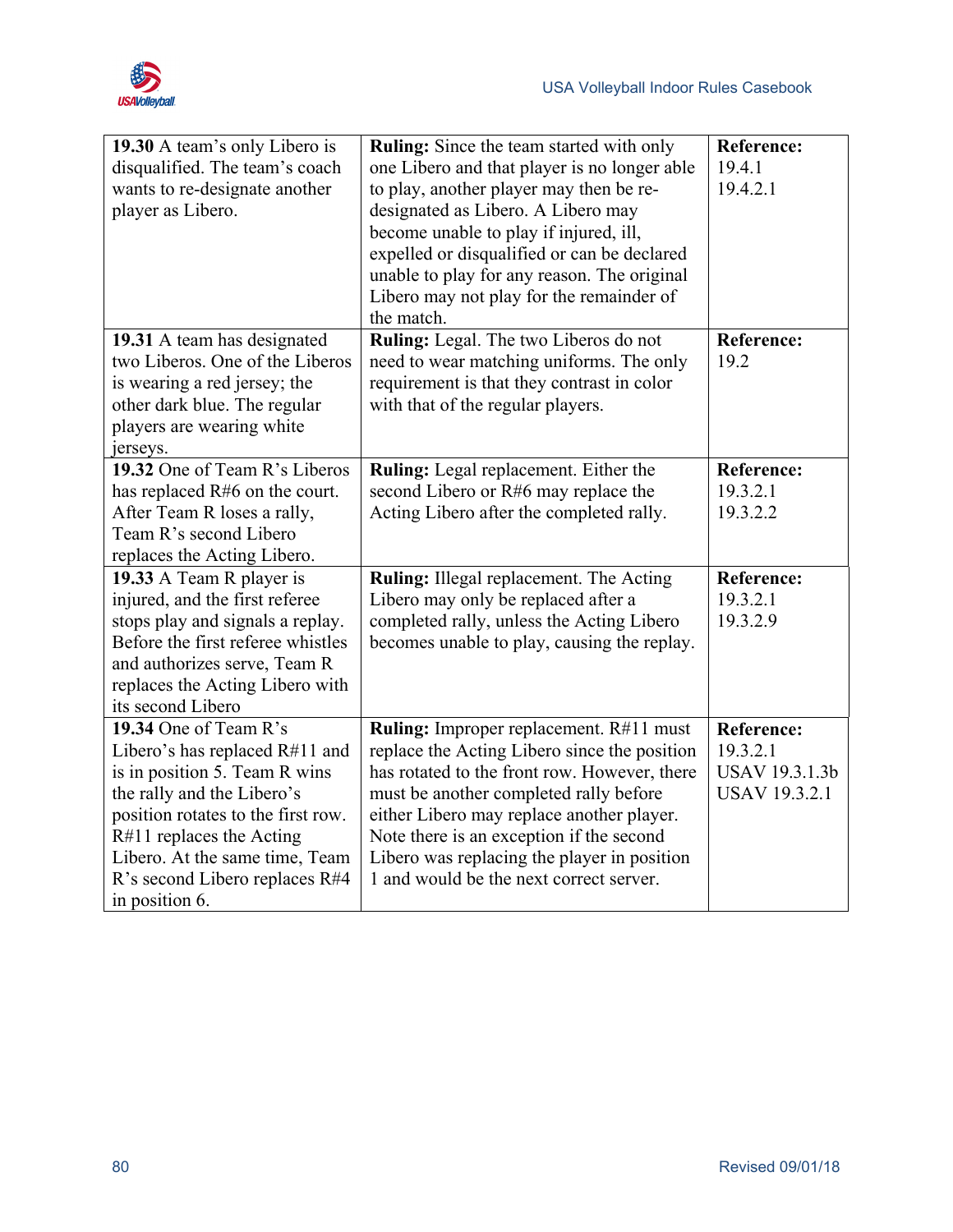

| 19.35 Team B has designated<br>two Liberos for the match. The<br>Acting Libero becomes injured<br>on the court. Team B would<br>like to re-designate another<br>Libero in order to continue the<br>match with two Liberos.                                                                                                                                                                          | Ruling: The team may not re-designate<br>another Libero. A team that has designated<br>two Liberos for the match will continue<br>with only one Libero if the starting or<br>second Libero becomes ill or injured. A<br>team may re-designate a Libero only in the<br>case when the team has been reduced to NO<br>Libero(s) through injury or illness. If re-<br>designation occurs, it is for the remainder<br>of the match, and the original Libero(s)<br>may not re-enter the match.                                                                                                                                                                       | <b>Reference:</b><br>19.4.3.1           |
|-----------------------------------------------------------------------------------------------------------------------------------------------------------------------------------------------------------------------------------------------------------------------------------------------------------------------------------------------------------------------------------------------------|----------------------------------------------------------------------------------------------------------------------------------------------------------------------------------------------------------------------------------------------------------------------------------------------------------------------------------------------------------------------------------------------------------------------------------------------------------------------------------------------------------------------------------------------------------------------------------------------------------------------------------------------------------------|-----------------------------------------|
| 19.36 A team has designated<br>two Liberos. During the match,<br>one of the Liberos is<br>disqualified. Later in the<br>match, the other Libero is<br>injured and the team's coach<br>wants to declare the injured<br>Libero unable to continue and<br>re-designate another player as<br>Libero.                                                                                                    | Ruling: Request accepted. The injured<br>Libero may not return to the match.                                                                                                                                                                                                                                                                                                                                                                                                                                                                                                                                                                                   | <b>Reference:</b><br>19.4.1.1<br>19.4.3 |
| 19.37 The coach for Team B<br>designates player #27 as Libero<br>for set 1. On the line-up sheet<br>for set 2, the coach has player<br>#33 listed as Libero. The<br>second referee notifies the first<br>referee after completing the<br>courtesy line-up check at the<br>beginning of set 2 that Team B<br>has changed their Libero.                                                               | <b>Ruling:</b> Since only one Libero was<br>designated in the first set of the match, the<br>team has the option of changing the Libero<br>for subsequent sets. It is extremely<br>important that this information is<br>communicated to the first referee. The<br>second referee should notify the first<br>referee prior to the beginning of the set<br>when a team has designated a different<br>Libero.                                                                                                                                                                                                                                                    | <b>Reference:</b><br>19.1.1             |
| 19.38 The coach for Team B<br>designates players $#27$ and $#33$<br>as Liberos on the set 1 line-up<br>sheet. On the line-up sheet for<br>set 2 the coach lists player #33<br>as Libero and $#27$ as a regular<br>player. The second referee<br>notifies the first referee after<br>completing the courtesy line-up<br>check at the beginning of set 2<br>that Team B has changed their<br>Liberos. | Ruling: Both the coach and the referees are<br>incorrect. Since two Liberos were<br>designated in the first set of the match, the<br>team must play with those two players as<br>Libero for all subsequent sets, and neither<br>may play as a regular player except through<br>the exceptional substitution process in the<br>case of an injury to a teammate. In this<br>case, the second referee should remind the<br>coach that both #27 and #33 were listed as<br>Liberos in the first set, so both $#27$ and $#33$<br>will remain as Liberos for the entire match.<br>Since the line-up has been submitted, a<br>legal substitution must be made for #27. | <b>Reference:</b><br>19.1.1             |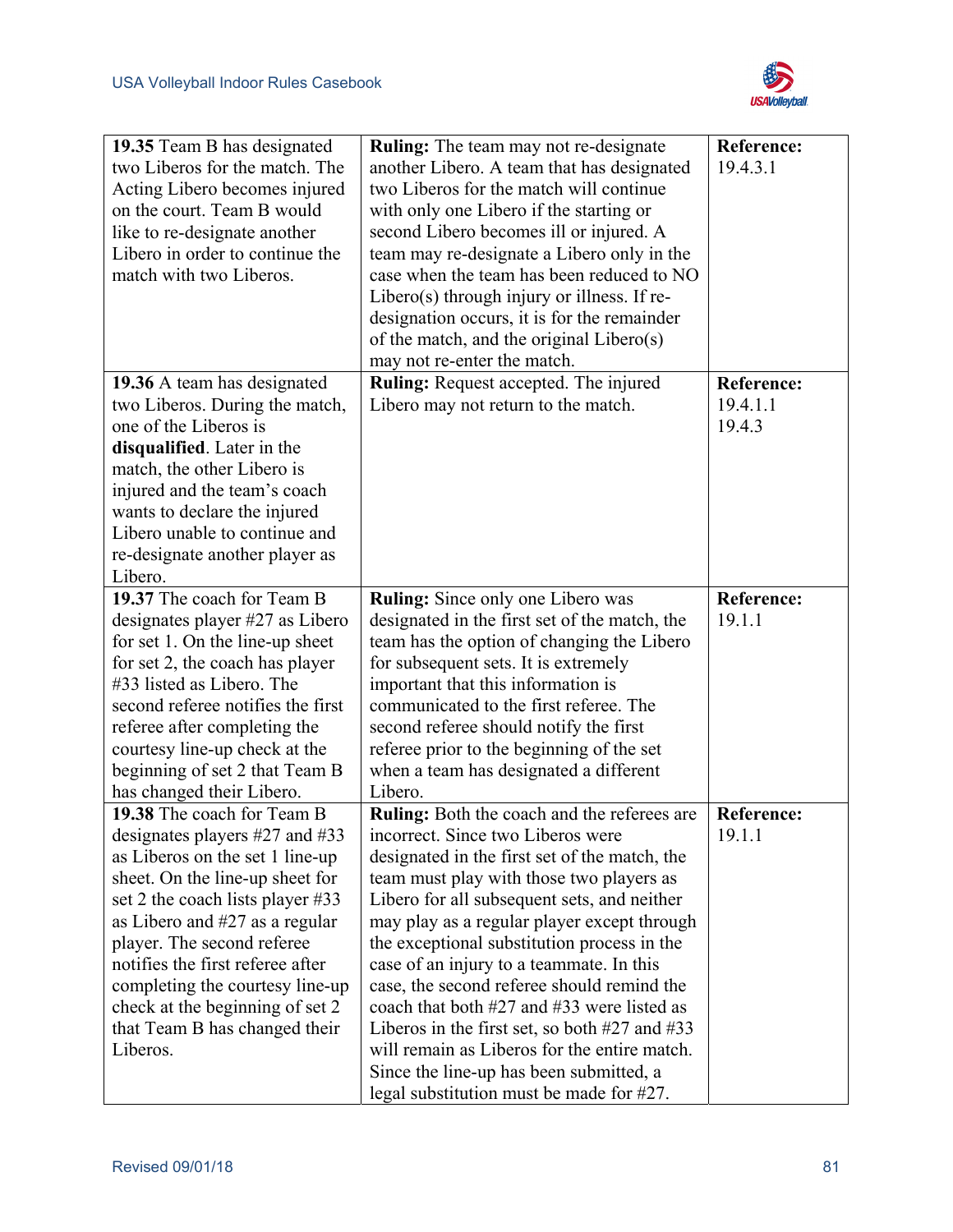

| 19.39 Team R's Libero moves        | <b>Ruling:</b> Since the last point of contact with | <b>Reference:</b> |
|------------------------------------|-----------------------------------------------------|-------------------|
| into position to play a second     | the playing surface for Team R's Libero             | 19.3.1.4          |
| ball with one foot in the front    | was outside the front zone, this is a legal         |                   |
| zone and one foot behind the       | play. Point to Team R.                              |                   |
| three-meter line. Just before      |                                                     |                   |
| contacting the ball, the Team R    |                                                     |                   |
| Libero lifts the foot that was in  |                                                     |                   |
| the front zone, and with one       |                                                     |                   |
| foot still in contact with the     |                                                     |                   |
| floor behind the three-meter       |                                                     |                   |
| line, makes an overhand finger     |                                                     |                   |
| pass to her teammate, R3, who      |                                                     |                   |
| attacks the ball which is          |                                                     |                   |
| entirely higher than the top of    |                                                     |                   |
| the net. The ball lands on the     |                                                     |                   |
| court of Team S.                   |                                                     |                   |
| 19.40 Team R's Libero makes        | <b>Ruling:</b> Attack-hit fault. A player may not   | <b>Reference:</b> |
| an overhand finger pass from       | complete an attack hit from higher than the         | 19.3.1.4          |
| her knees while her knees are in   | top of the net if the ball is coming from an        |                   |
| the front zone but her feet are    | overhand finger pass by a Libero in the             |                   |
| behind the three-meter line.       | front zone. In the spirit of the rule, if any       |                   |
| While the ball is entirely higher  | part of the Libero's body is in contact with        |                   |
| than the height of the net, R4     | their front zone, the Libero is considered to       |                   |
| attacks the ball into the block of | be in their front zone. Attack-hits involving       |                   |
| S2.                                | the Libero become faults when they are              |                   |
|                                    | considered complete, i.e., when the ball            |                   |
|                                    | completely passes beyond the plane of the           |                   |
|                                    | net or it is legally touched by an opponent.        |                   |
| 19.41 The coach for Team A         | Ruling: Legal request. The coach has the            | <b>Reference:</b> |
| designates player #13 as Libero    | option of declaring a Libero unable to play         | 19.4              |
| for set 2. When the second         | for any reason, including this situation            |                   |
| referee checks the line-up at the  | where the Libero number listed on the line-         |                   |
| start of the set, it is discovered | up sheet does not appear on their roster.           |                   |
| that Team A does not have a        | This simply becomes a "phantom" re-                 |                   |
| $#13$ on their roster. The second  | designation, similar to a phantom                   |                   |
| referee informs the coach that     | substitution when the line-up sheet has a           |                   |
| they have listed $#13$ as the      | non-rostered number listed as a regular             |                   |
| Libero on the line-up sheet, and   | player.                                             |                   |
| the coach requests to re-          |                                                     |                   |
| designate player #33 as Libero.    |                                                     |                   |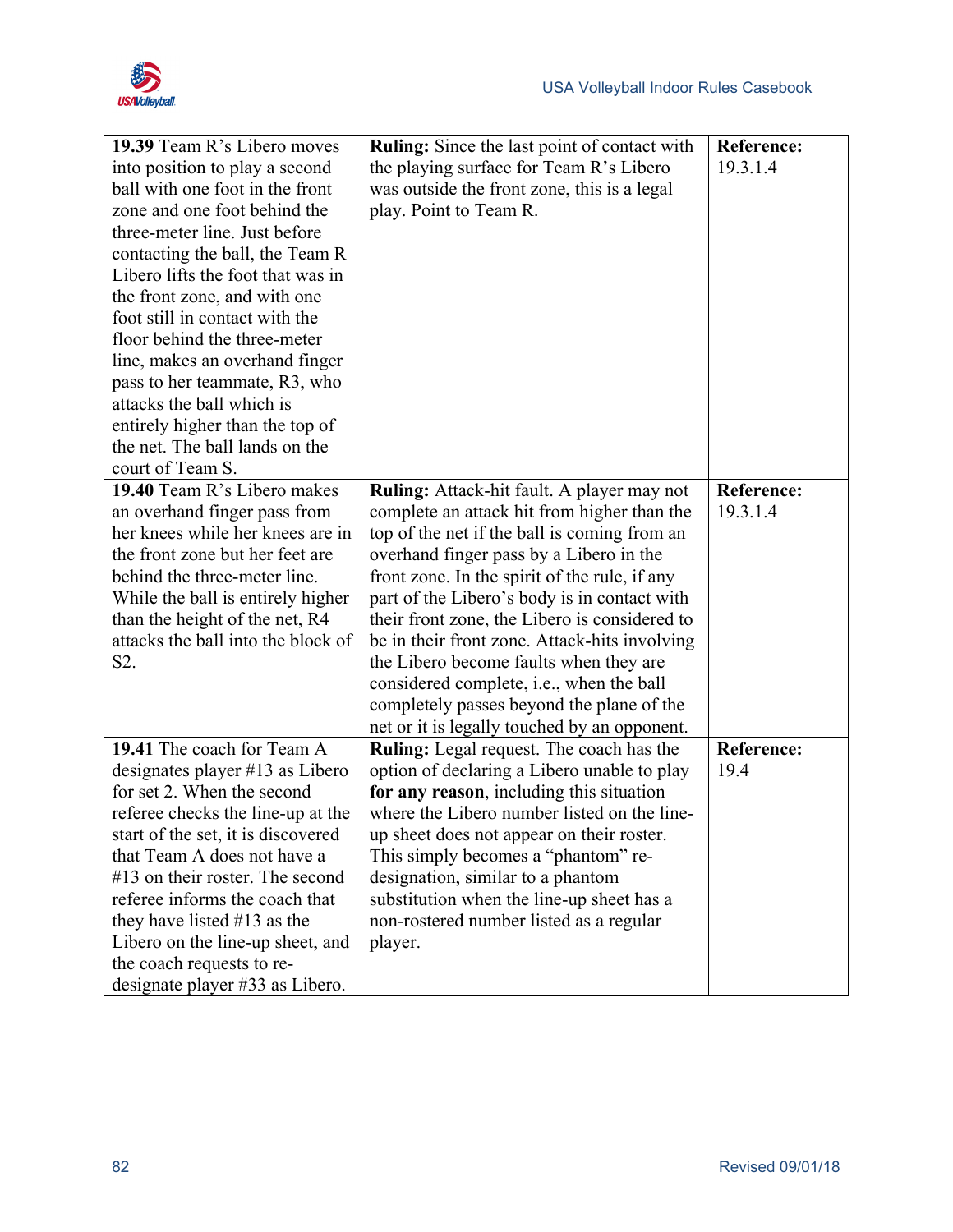

| 19.42 The colors of a team's<br>primary jerseys are red, white,<br>and blue. The three colors are<br>used equally on the panels of<br>the jerseys, excluding trim on<br>the collar and sleeves. The<br>team's Libero wears a solid red<br>jersey, which is the same red<br>color used on the team's<br>primary jerseys.                                                                                                                                                                                  | Ruling: Illegal combination. The fact that<br>each color makes up approximately one-<br>third of the jersey makes each a dominant<br>color of that jersey, and the Libero jersey<br>must clearly contrast with all of the<br>dominant colors.                                                                                                                                                                                                                                              | <b>Reference:</b><br><b>USAV 19.2</b>                 |
|----------------------------------------------------------------------------------------------------------------------------------------------------------------------------------------------------------------------------------------------------------------------------------------------------------------------------------------------------------------------------------------------------------------------------------------------------------------------------------------------------------|--------------------------------------------------------------------------------------------------------------------------------------------------------------------------------------------------------------------------------------------------------------------------------------------------------------------------------------------------------------------------------------------------------------------------------------------------------------------------------------------|-------------------------------------------------------|
| 19.43 A team's jersey's are tie-<br>dyed with red and blue colors.<br>The Libero is wearing a blue<br>jersey that is the same blue<br>color used in the tie-dyed<br>jerseys.                                                                                                                                                                                                                                                                                                                             | Ruling: This is likely an illegal<br>combination, as both colors used in the tie-<br>dyed jerseys would be considered dominant<br>colors. There may be cases where a tie-<br>dyed jersey looks to be dominantly one<br>color, and in that case, it may be that a<br>Libero jersey of the less than dominant<br>color would be allowable.                                                                                                                                                   | <b>Reference:</b><br><b>USAV 19.2</b>                 |
| 19.44 In Rotation 2, the Team S<br>Libero moves from position 5<br>to position 1 and prepares to<br>serve the ball. After the first<br>referee beckons for service, the<br>Libero realizes this is not the<br>rotation where she wishes to<br>serve. She does not serve the<br>ball, and the first referee<br>whistles and signals an 8-<br>second service violation. Later<br>in the match when the team is<br>in Rotation 5, the Libero moves<br>from position 5 to position 1<br>and serves the ball. | Ruling: Illegal Libero replacement. The<br>Libero already established her serving<br>position earlier in the set. Even though she<br>did not contact the ball for service, she<br>made a legal replacement for the player in<br>position 1 and there was a completed rally<br>which resulted in an illegal service (delay in<br>service). If the referees notice the illegal<br>replacement when it happens, they should<br>correct the illegal replacement and issue a<br>delay sanction. | <b>Reference:</b><br><b>USAV 19.3.2.1</b><br>19.3.2.9 |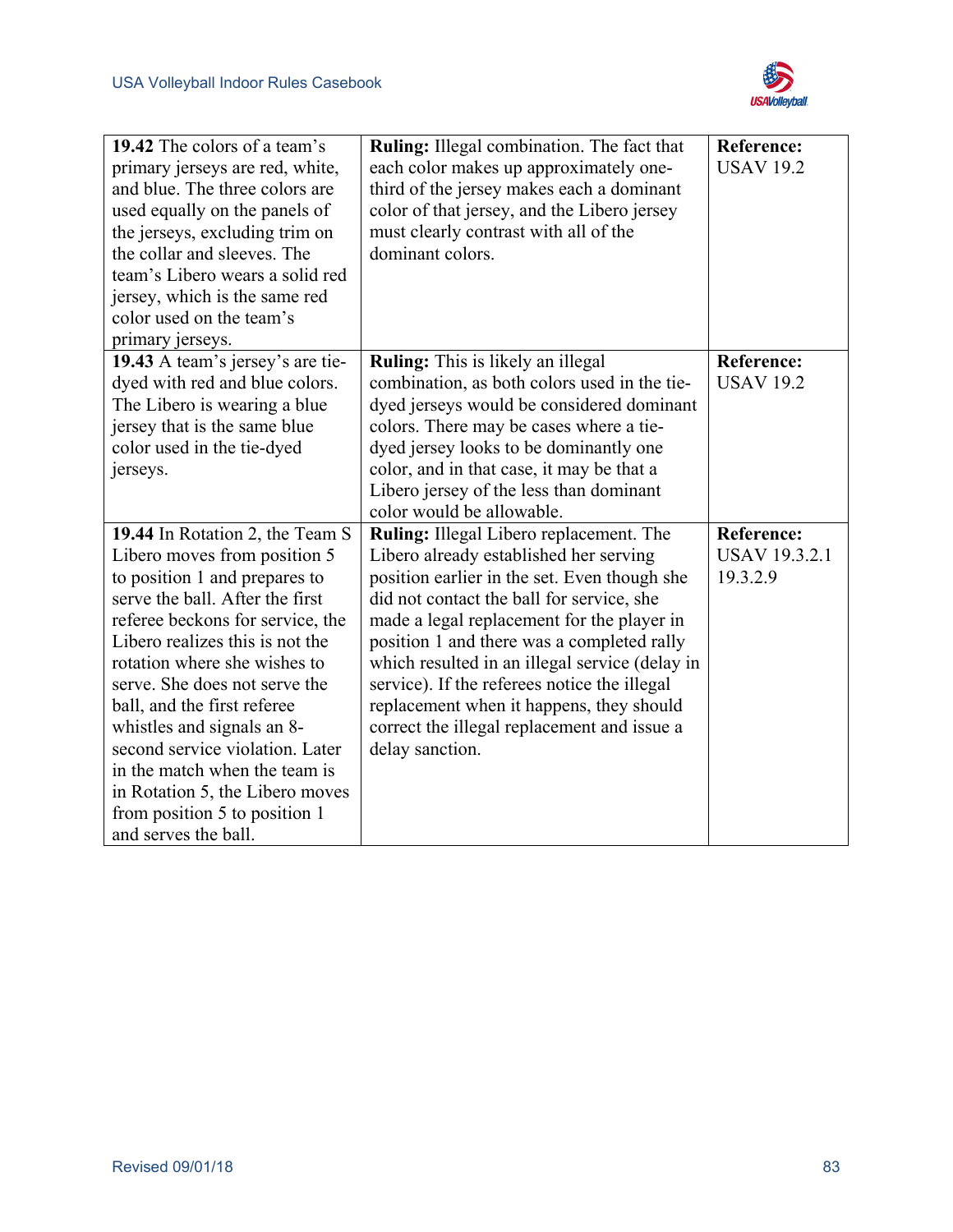

| 19.45 In Rotation 2, the Team S    | Ruling: Illegal Libero replacement. The            | <b>Reference:</b>    |
|------------------------------------|----------------------------------------------------|----------------------|
| Libero enters the court from the   | Libero already established her serving             | <b>USAV 19.3.2.1</b> |
| bench and prepares to serve the    | position earlier in the set. Even though she       |                      |
| ball. After the first referee      | did not contact the ball for service, she          |                      |
| beckons for service, the Libero    | made a legal replacement for the player in         |                      |
| realizes this is not the rotation  | position 1 and there was a completed rally         |                      |
| where she wishes to serve. She     | which resulted in an illegal service (delay in     |                      |
| does not serve the ball, and the   | service). IF the referees notice the illegal       |                      |
| first referee whistles and signals | replacement when it happens, they should           |                      |
| an 8-second service violation.     | correct the illegal replacement and issue a        |                      |
| Later in the match when the        | delay sanction.                                    |                      |
| team is in Rotation 5, the         |                                                    |                      |
| Libero moves from position 5       |                                                    |                      |
| to position 1 and serves the       |                                                    |                      |
| ball.                              |                                                    |                      |
| 19.46 Team A makes an illegal      | <b>Ruling:</b> The second referee should whistle   | <b>Reference:</b>    |
| Libero replacement, and the        | to prevent the serve and to correct the            | 19.3.2.9             |
| second referee notices the         | illegal replacement. Team A will be                |                      |
| illegal replacement before the     | assessed a delay sanction.                         |                      |
| serve is contacted.                |                                                    |                      |
| 19.47 Team A rotates, and the      | <b>Ruling:</b> Although the rule states that there | <b>Reference:</b>    |
| Libero and #7 complete a           | must be one rally between two Libero               | 19.3.2.1             |
| Libero Replacement. They then      | replacements, this was an obvious mistake          |                      |
| realize that $#7$ is still in the  | and should not be counted as a fault as long       |                      |
| back row and quickly switch        | as there is no delay.                              |                      |
| back.                              |                                                    |                      |

### **Libero Service**

| 19.51 No Team A Libero is on<br>the court. Team A wins a rally<br>and rotates. Libero $#11$ replaces<br>$#4$ in position 1 and prepares to<br>serve. $L#11$ and $#4$ both pass<br>through the Libero replacement<br>zone.                                                                                                                         | <b>Ruling:</b> Proper procedure. In one rotation<br>(one position on the score sheet), a Libero<br>is allowed to replace the player in position<br>1 and serve.                                                                                                                                                                                                                                                             | <b>Reference:</b><br>USAV 19.3.1.3b<br><b>USAV 19.3.2.1</b> |
|---------------------------------------------------------------------------------------------------------------------------------------------------------------------------------------------------------------------------------------------------------------------------------------------------------------------------------------------------|-----------------------------------------------------------------------------------------------------------------------------------------------------------------------------------------------------------------------------------------------------------------------------------------------------------------------------------------------------------------------------------------------------------------------------|-------------------------------------------------------------|
| 19.52 Team A's Libero $#11$ has<br>replaced $#4$ in position 5. No<br>Libero has served in the set. $#7$<br>is in position 2. Team A wins a<br>rally and rotates. L#11 moves<br>to position 1 and prepares to<br>serve, #4 re-enters the court<br>from the bench and #7 leaves<br>the court, both passing through<br>the Libero replacement zone. | <b>Ruling:</b> Proper procedure. When moving to<br>position 1 to serve, the Libero is not<br>required to leave the court and there need<br>not be a completed rally between Libero<br>replacements. Two Libero replacements<br>must be recorded on the Libero control<br>sheet, one each involving players #4 and<br>#7. This is an exception to the rule that<br>allows only one Libero replacement during<br>a dead ball. | <b>Reference:</b><br>USAV 19.3.1.3b<br><b>USAV 19.3.2.1</b> |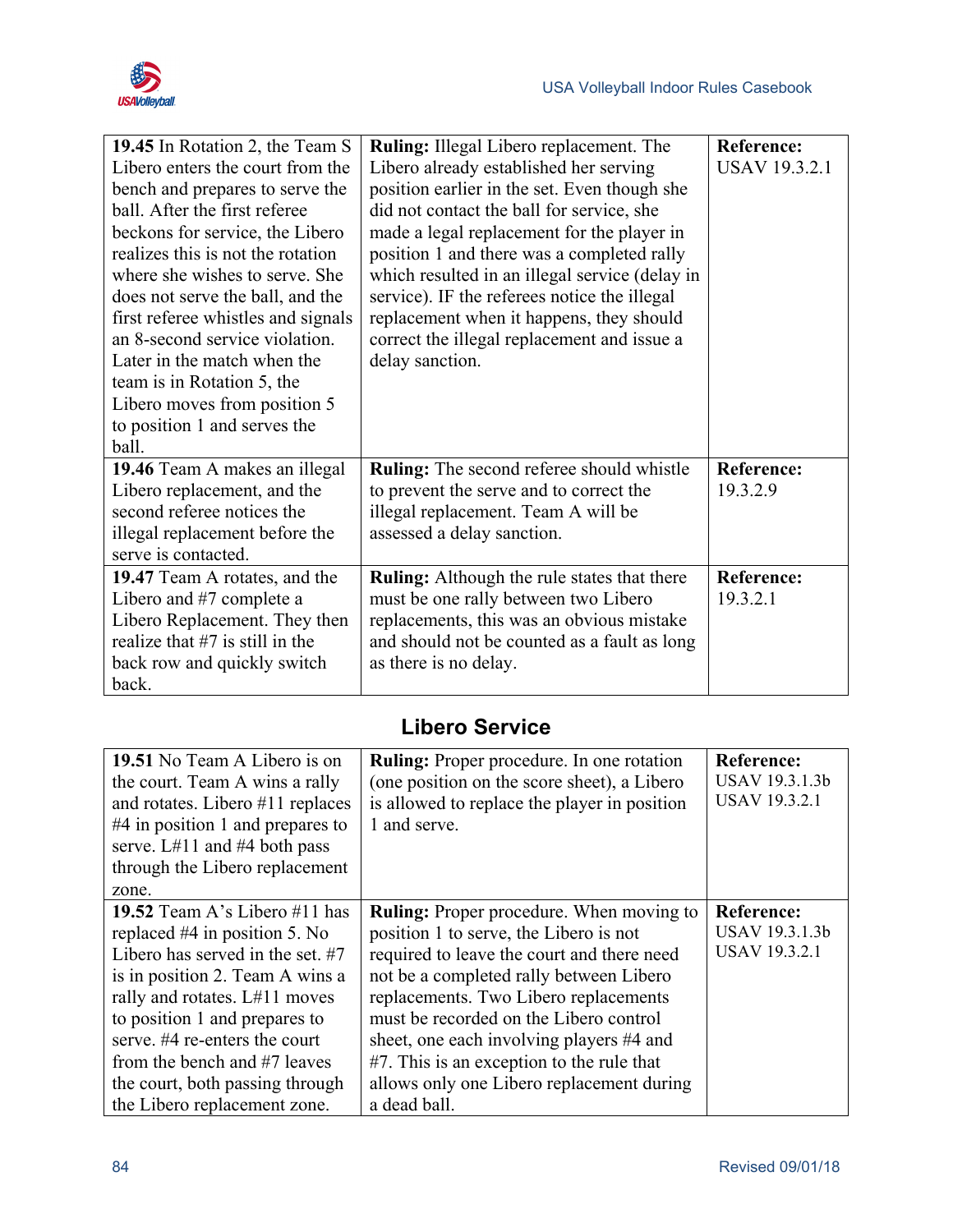

| 19.53 Team A has designated<br>two Liberos on the line-up<br>sheet: #11 and #21. L#11 has<br>replaced #4 in position 5. #7 is<br>in position 2. No Libero has<br>served in the set. Team A wins<br>a rally and rotates. #4 replaces<br>L#11 in position 4 and L#21<br>replaces $#7$ in position 1 and<br>prepares to serve. Both<br>replacements occur in the<br>Libero replacement zone. | Ruling: Proper procedure. A team with two<br>designated Liberos may exchange Liberos<br>freely after a completed rally. Two Libero<br>replacements must be recorded on the<br>Libero control sheet. This is an exception to<br>the rule that allows only one Libero<br>replacement during a dead ball. Concern<br>that this is two replacements in two<br>different positions can be eased by<br>considering that L#11 could have legally<br>moved to position 1 to serve, but then been<br>replaced by L#21.                                                     | <b>Reference:</b><br>USAV 19.3.1.3b<br><b>USAV 19.3.2.1</b><br>19.3.2.2 |
|-------------------------------------------------------------------------------------------------------------------------------------------------------------------------------------------------------------------------------------------------------------------------------------------------------------------------------------------------------------------------------------------|-------------------------------------------------------------------------------------------------------------------------------------------------------------------------------------------------------------------------------------------------------------------------------------------------------------------------------------------------------------------------------------------------------------------------------------------------------------------------------------------------------------------------------------------------------------------|-------------------------------------------------------------------------|
| 19.54 Team A has designated<br>two Liberos on the line-up<br>sheet: #11 and #21. $L#11$ has<br>served in rotation 1 on the score<br>sheet. Both Liberos are on the<br>bench. Team A wins a rally and<br>rotates. L#21 replaces the<br>player in rotation 4 on the score<br>sheet and prepares to serve.                                                                                   | <b>Ruling:</b> Rotational fault when L#21 serves.<br>When a team has designated two Liberos,<br>the Liberos may only serve in one rotation<br>(one position on the score sheet) for each<br>set. Although the scorer or assistant scorer<br>may notice the impending fault, since the<br>replacement was technically a legal<br>replacement, no fault has occurred until the<br>ball is contacted for serve. At that point, the<br>scorer will notify the second referee of the<br>wrong server.<br>Having entered from the bench, L#21 may<br>stay on the court. | <b>Reference:</b><br><b>USAV 7.1.1</b><br>USAV 19.3.1.3b                |
| 19.55 Team A has designated<br>two Liberos on the line-up<br>sheet: $\#11$ and $\#21$ . L $\#11$ serves<br>3 points. L#21 then exchanges<br>with $L#11$ and prepares to<br>serve.                                                                                                                                                                                                         | Ruling: Legal action. Liberos may freely<br>exchange with one another after a<br>completed rally.                                                                                                                                                                                                                                                                                                                                                                                                                                                                 | Reference:<br>USAV 19.3.1.3b<br>19.3.2.2                                |
| 19.56 Team A rotates and #7<br>moves to position 1 to serve.<br>Libero $#21$ replaces $#7$ with<br>both players moving directly<br>between the service zone and<br>the warm-up area.                                                                                                                                                                                                      | Ruling: Improper Libero replacement<br>procedure. All Libero replacements and<br>exchanges must occur in the Libero<br>replacement zone. The referees will<br>verbally warn the team for the first<br>occurrence and may also assess a delay<br>sanction.                                                                                                                                                                                                                                                                                                         | <b>Reference:</b><br><b>USAV 19.3.1.3b</b><br>19.3.2.7                  |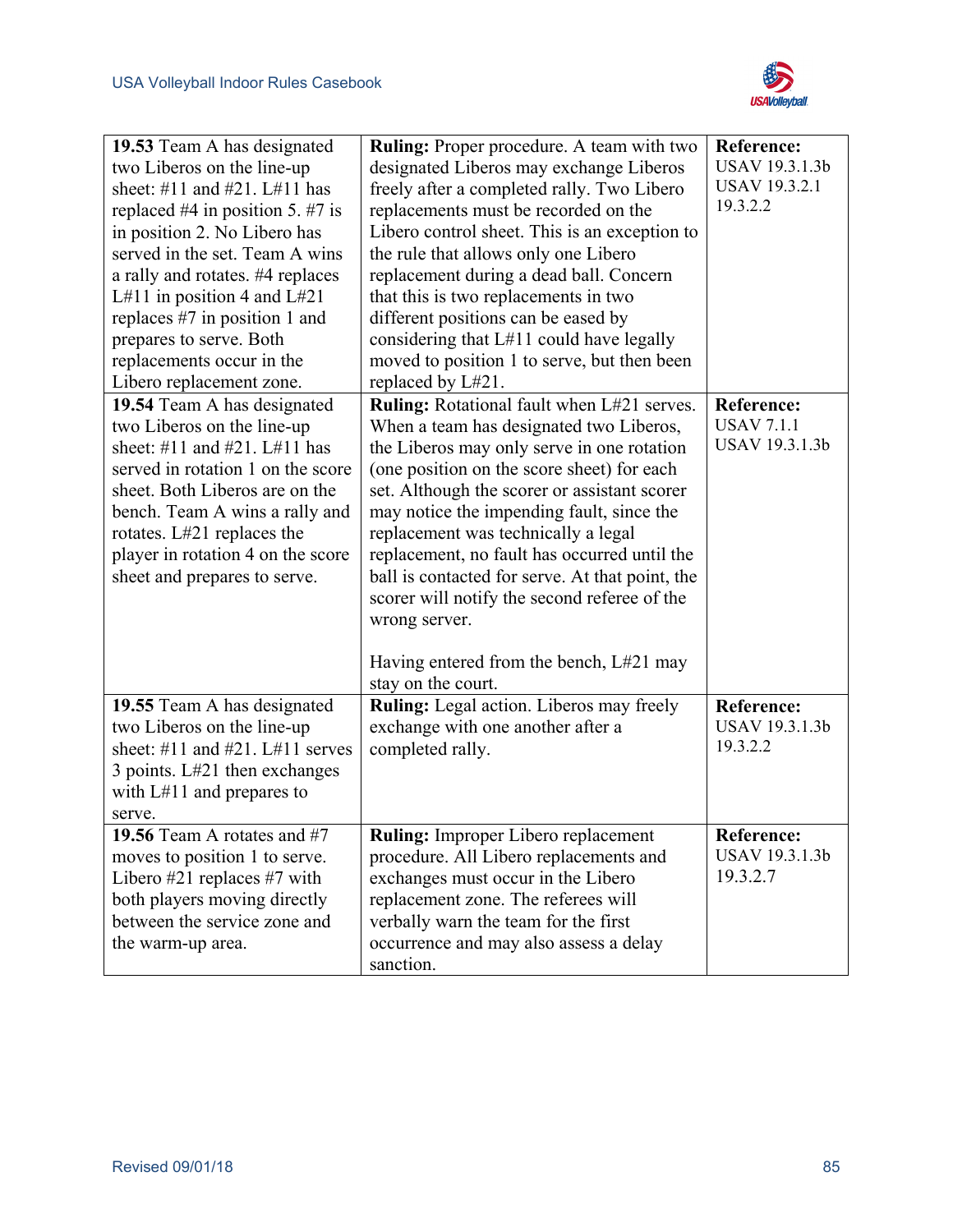

| 19.57 The Libero for Team A        | <b>Ruling:</b> Correct procedure. The Libero's | <b>Reference:</b> |
|------------------------------------|------------------------------------------------|-------------------|
| has replaced $#3$ , who is         | serving position is established when the       | <b>USAV</b>       |
| opposite #8. When $#3's$           | Libero serves after replacing the player in    | 19.3.1.3b         |
| position is in left back and #5    | position 1. Although the Libero served the     |                   |
| should be serving, the Libero      | ball when #5 should have served, the           |                   |
| moves to right back and            | Libero was not on the court in replacement     |                   |
| prepares to serve. $#3$ returns to | of $#5$ . The Libero was simply a wrong        |                   |
| the court in right front, and $#8$ | server. The scorer should not triangle the     |                   |
| exits. $#5$ is incorrectly         | service order Roman numeral unless the         |                   |
| positioned in right front. The     | Libero is serving for the player he or she     |                   |
| Libero serves the ball, and the    | replaced.                                      |                   |
| scorer notifies the second         |                                                |                   |
| referee that #5 should have        |                                                |                   |
| served. Team B receives the        |                                                |                   |
| point and service, and the         |                                                |                   |
| second referee corrects Team       |                                                |                   |
| A's lineup. In the next rotation,  |                                                |                   |
| the team repeats the double        |                                                |                   |
| replacement, and the Libero        |                                                |                   |
| serves for #8.                     |                                                |                   |

# **Chapter Seven: Participants' Conduct**

## **Rule 20: Requirements of Conduct**

Sportsmanlike Conduct; Fair Play

| 20.01 The Team R captain           | <b>Ruling:</b> The first referee should not allow | <b>Reference:</b>  |
|------------------------------------|---------------------------------------------------|--------------------|
| continually questions the first    | such action. When it becomes apparent that        | 20.1.1             |
| referee's calls and asks for an    | such action is going to occur frequently, the     | <b>USAV 20.1.1</b> |
| explanation as to why the call     | first referee may warn the captain. If the        | 21.1               |
| was made. The first referee        | captain continues to question the referee's       |                    |
| responds to each request, which    | calls, the first referee should call the captain  |                    |
| periodically results in a delay to | to the stand and assess a warning to the          |                    |
| the resumption of play.            | captain and team by showing a yellow card.        |                    |
| 20.02 $R#6$ , who is not the       | <b>Ruling:</b> The action by $R#6$ is intended to | <b>Reference:</b>  |
| captain, continually gives the     | influence the first referee's decisions and       | 20.1.3             |
| first referee demonstrative        | may be sanctioned with a verbal warning, a        | 20.2.1             |
| "illegal hit" signals when S#3     | yellow card warning, or with a misconduct         | 21.1               |
| sets the ball.                     | penalty if the action continues.                  | 21.2.1             |
|                                    |                                                   |                    |
|                                    |                                                   |                    |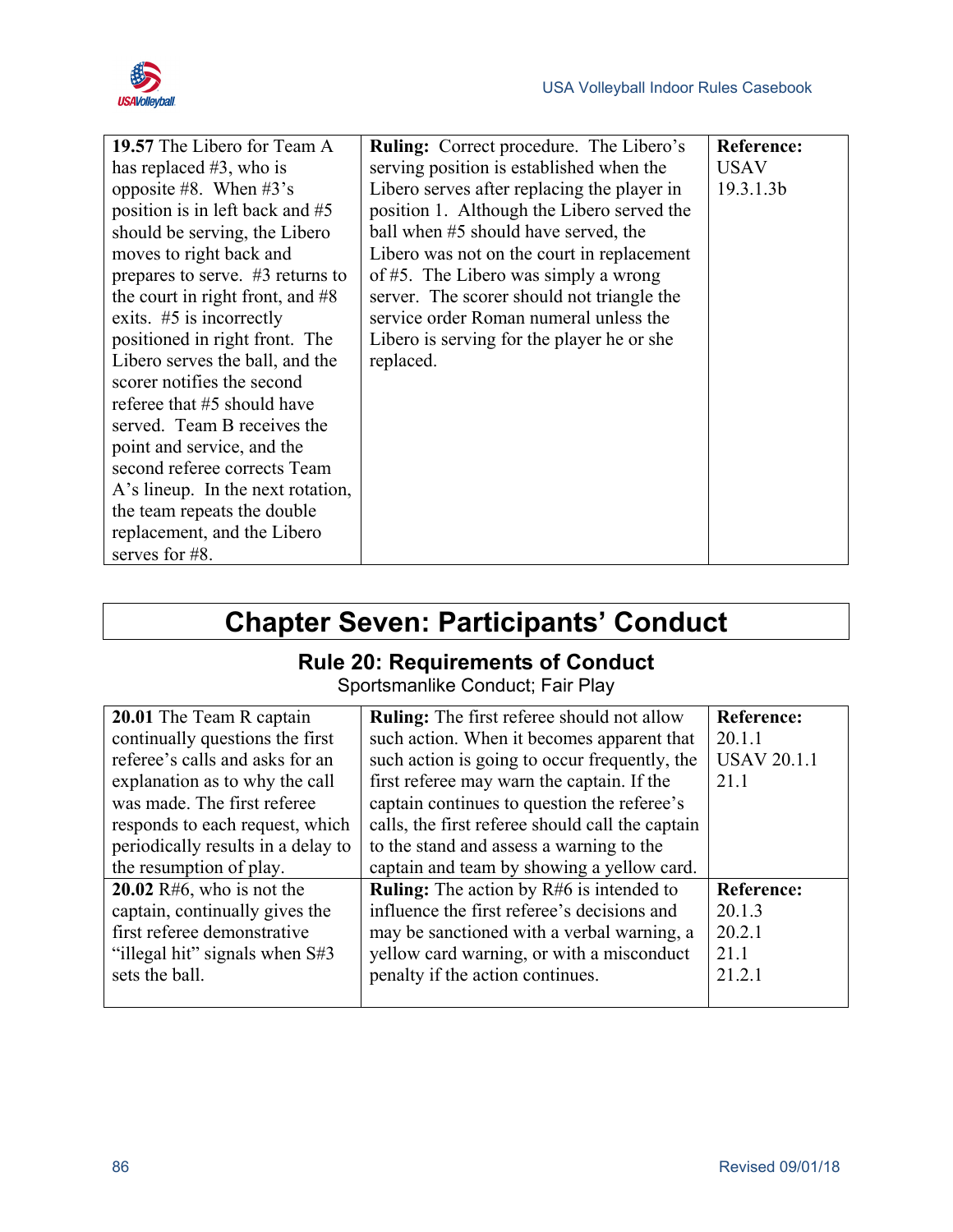

| 20.03 Team S attacks a ball        | <b>Ruling:</b> When a player admits a fault to a | <b>Reference:</b> |
|------------------------------------|--------------------------------------------------|-------------------|
| which lands out of bounds on       | referee, the referee should accept this          | 20.2.1            |
| Team R's side of the net. The      | "honor call" in the spirit of fair play.         |                   |
| first referee scans the line       |                                                  |                   |
| judges and second referee to       |                                                  |                   |
| see if any are signaling that the  |                                                  |                   |
| ball was touched by a Team R       |                                                  |                   |
| player before landing out. No      |                                                  |                   |
| touch signal is being shown.       |                                                  |                   |
| R#4 approaches the first referee   |                                                  |                   |
| and admits to touching the ball    |                                                  |                   |
| while blocking.                    |                                                  |                   |
| 20.04 Prior to each serve by       | <b>Ruling:</b> This is legal communication       | <b>Reference:</b> |
| Team S, Team R players yell        | among teammates. If the first referee feels a    | 20.2.2            |
| "Serve!" The coach from Team       | team's pre-service communications are            | 20.2.1            |
| S complains that the Team R        | intended to distract the opposing team or        | 21.1              |
| players are trying to distract his | server, a verbal warning or sanction may be      |                   |
| servers.                           | issued to the captain.                           |                   |

### **Rule 21: Misconduct and Its Sanctions**

Minor Misconduct; Misconduct Leading to Sanctions; Sanction Scale; Application of Misconduct Sanctions; Misconduct Before and Between Sets; Sanction Cards

| 21.01 At the end of a rally in<br>the first set, R#6 shows<br>frustration after losing the rally<br>by tugging on the bottom of the                                              | <b>Ruling:</b> Minor unsporting acts by a team<br>member are not subject to sanction but<br>should be the object of a verbal warning.<br>Any team member may receive more than                                                                                                                                              | <b>Reference:</b><br>21.1           |
|----------------------------------------------------------------------------------------------------------------------------------------------------------------------------------|-----------------------------------------------------------------------------------------------------------------------------------------------------------------------------------------------------------------------------------------------------------------------------------------------------------------------------|-------------------------------------|
| net.<br>21.02 $R#11$ has been<br>sanctioned with a penalty. Later<br>in the same match, $R#11$ is<br>guilty of minor misconduct<br>unrelated to the penalty<br>assessed earlier. | one verbal warning during a match<br>Ruling: Minor misconduct offenses are not<br>subject to sanction. The first referee should<br>verbally warn R#11.                                                                                                                                                                      | <b>Reference:</b><br>21.1           |
| 21.03 S#8 has been expelled.<br>Later in the match, $S#13$ is<br>guilty of minor misconduct.                                                                                     | <b>Ruling:</b> Misconduct sanctions are strictly<br>individual sanctions, and shall not take into<br>account previous sanctions given to other<br>members of the same team. Therefore, the<br>first referee may issue warnings or penalties<br>to other team members after a teammate has<br>been expelled or disqualified. | <b>Reference:</b><br>21.1<br>21.4.1 |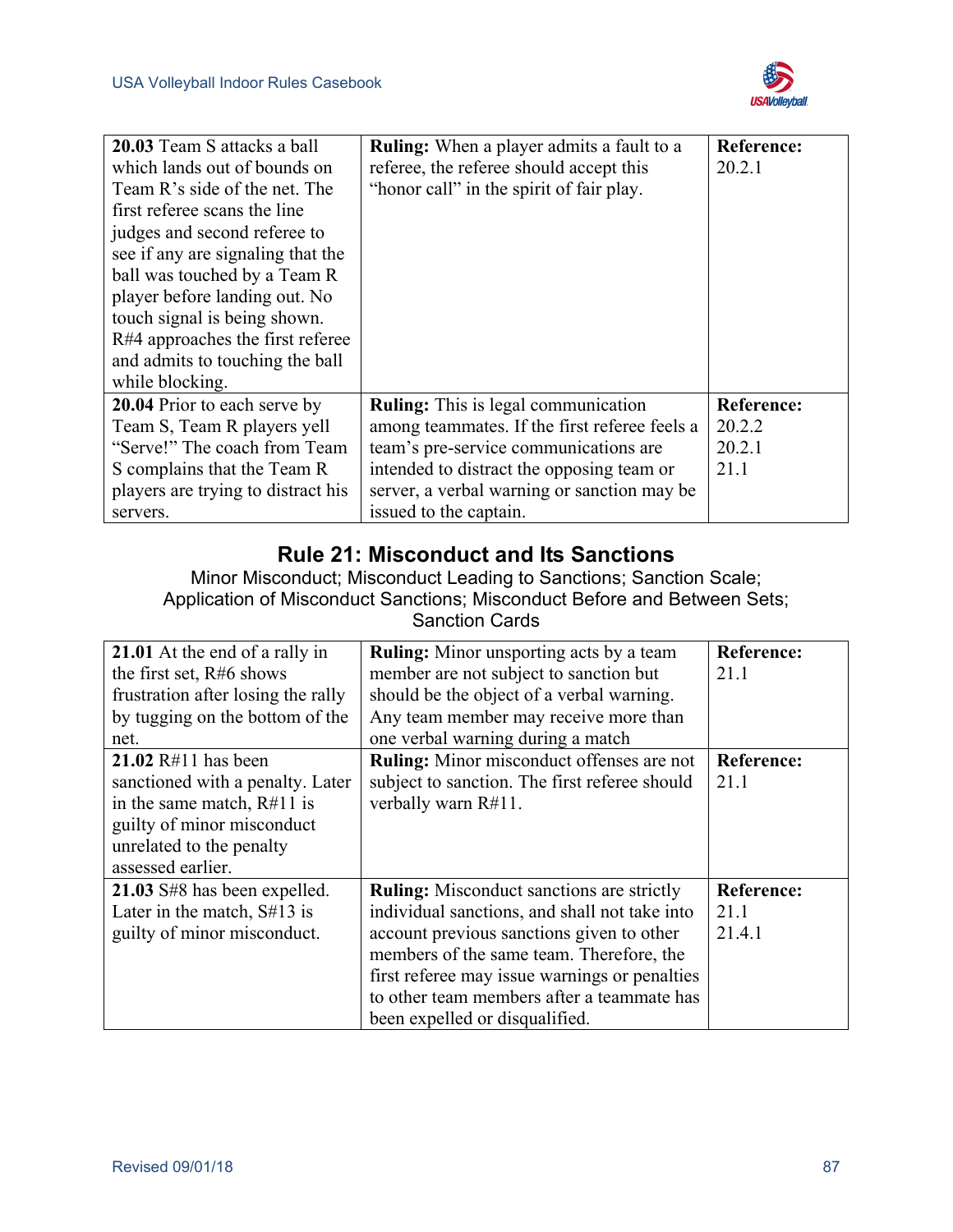

| 21.04 A frustrated player kicks<br>a ball after a rally has ended.<br>Or, a player hits a ball well<br>after a referee's whistle has<br>ended a rally.                                                                      | <b>Ruling:</b> The first referee must determine<br>the severity of actions such as these and<br>issue a warning or sanction. It is possible<br>that a warning to the player or team is<br>appropriate. However, if the action is<br>dangerous to players, officials, or<br>spectators, the first referee should judge<br>this to be rude conduct and sanction the<br>player with a penalty. In addition, if the<br>referee judges the player has intentionally<br>directed the ball toward an opponent,<br>official, or spectator, the player may be<br>sanctioned with disqualification for | <b>Reference:</b><br>21.2<br>21.4.3                             |
|-----------------------------------------------------------------------------------------------------------------------------------------------------------------------------------------------------------------------------|----------------------------------------------------------------------------------------------------------------------------------------------------------------------------------------------------------------------------------------------------------------------------------------------------------------------------------------------------------------------------------------------------------------------------------------------------------------------------------------------------------------------------------------------------------------------------------------------|-----------------------------------------------------------------|
| 21.05 R#4 is attempting to<br>move to a position to save a<br>ball falling near the net. S#12<br>ducks under the net and yells at<br>$R#4$ in such a manner that $R#4$<br>is distracted but still able to<br>save the ball. | aggression.<br><b>Ruling:</b> The first referee should stop play<br>and immediately penalize S#12 for rude<br>conduct. Point and service to Team R.                                                                                                                                                                                                                                                                                                                                                                                                                                          | Reference:<br>21.2.1<br>20.2.1                                  |
| 21.06 $\text{S}\#3$ is attempting to save<br>a ball falling near the boundary<br>line when R#21 yells "Out!"<br>S#3, thinking it was a teammate<br>yelling, allows the ball to fall<br>onto a boundary line.                | <b>Ruling:</b> As soon as R#21 yelled, this action<br>became rude conduct. The first referee<br>should stop play immediately and assess a<br>penalty to R 21. Point and service to Team<br>S.                                                                                                                                                                                                                                                                                                                                                                                                | <b>Reference:</b><br>21.2.1<br>20.2.1                           |
| 21.08 At the end of a rally,<br>Team S#13, who is seated on<br>the bench, does not like a<br>judgment decision by the first<br>referee and makes an insulting<br>gesture toward the first referee.                          | Ruling: Insulting words or gestures by a<br>team member are subject to sanction by<br>expulsion. In the absence of a penalty area,<br>an expelled player must remain seated on<br>the bench, and any other expelled team<br>member must leave the playing area, bench,<br>and warm-up area for the remainder of the<br>set.                                                                                                                                                                                                                                                                  | <b>Reference:</b><br>21.2.2<br>21.3.2.1<br><b>USAV 21.3.2.1</b> |
| 21.09 $R#3$ was disqualified<br>from the match and was in the<br>vicinity of the team bench<br>picking up belongings and<br>putting on warm-ups one<br>minute later.                                                        | Ruling: As long as the team member was<br>not creating any problems and was<br>preparing to depart the area, the referee<br>should ignore the team member and<br>continue play.                                                                                                                                                                                                                                                                                                                                                                                                              | <b>Reference:</b><br>21.3.3.1<br><b>USAV 21.3.3.1</b>           |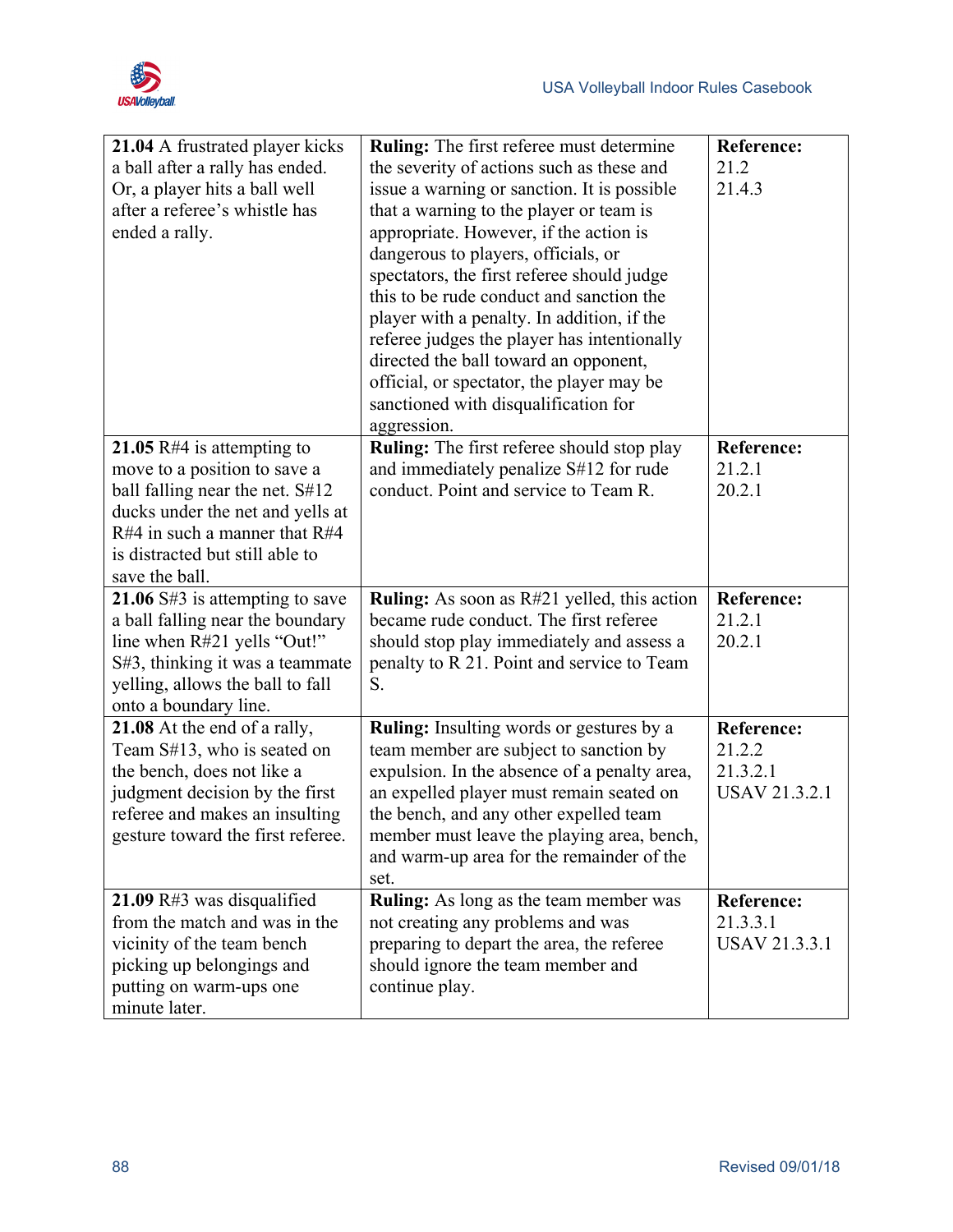

| 21.10 S#2 has been disqualified    | Ruling: The first referee should call the          | <b>Reference:</b>    |
|------------------------------------|----------------------------------------------------|----------------------|
| from the match but is standing     | team captain to the stand and remind the           | 21.3.3.1             |
| behind the bench. Two rallies      | captain of the requirement for S#2 to depart       | <b>USAV 21.3.3.1</b> |
| later, the first referee notices   | the Competition Control Area, which                |                      |
| S#2 has not left the area.         | includes the playing area, bench, warm-up          |                      |
|                                    | area, and spectator area. The captain should       |                      |
|                                    |                                                    |                      |
|                                    | be given an additional short time to have          |                      |
|                                    | S#2 depart or a default of the match will be       |                      |
|                                    | declared.                                          |                      |
| 21.11 $R#6$ uses insulting         | <b>Ruling:</b> The referees should normally try to | <b>Reference:</b>    |
| language toward an opponent.       | prevent teams and players from reaching            | 21.3.2.2             |
| R#6 has not received any           | the sanctioning level. However, should a           | 21.4.3               |
| previous verbal warnings or        | clear case of offensive conduct be                 |                      |
| sanctions in the match.            | committed, the first referee must expel the        |                      |
|                                    | player without regard to previous sanctions.       |                      |
| 21.12 As teams change courts       | <b>Ruling:</b> Unsporting conduct between sets is  | <b>Reference:</b>    |
| between sets, S#5 makes an         | penalized at the beginning of the next set.        | 21.5                 |
| unsporting remark to $R#3$ . $R#3$ | When opponents are issued a penalty                | 21.2.1               |
| then uses profanity toward S#5.    | sanction for simultaneous unsporting acts,         | 21.3.1               |
| After the set interval, both       | the serving team player is penalized first,        |                      |
| players return to the court with   | followed by the receiving team player. In          |                      |
| their teams.                       | this case, the second referee should verify        |                      |
|                                    | the line-ups as usual. Then, the penalty to        |                      |
|                                    | S#5 is assessed resulting in a point and           |                      |
|                                    | service to Team R. Team R will rotate one          |                      |
|                                    | position, and then the penalty for R#3 will        |                      |
|                                    | be assessed. Team S will be awarded a              |                      |
|                                    | point and service, and the Team S player           |                      |
|                                    | listed in position 2 on the line-up sheet will     |                      |
|                                    | be the first server of the set with a score of     |                      |
|                                    | $1 - 1.$                                           |                      |
| 21.13 During set 2, the captain    | Ruling. Since each team can only receive           | <b>Reference:</b>    |
| for Team R is assessed a yellow    | one yellow card warning per match, and             | 21.1                 |
|                                    |                                                    |                      |
| card warning for complaining       | Team R has already been assessed a yellow          |                      |
| to the first referee about         | card in this match, the first referee assesses     |                      |
| judgment calls. Later in the       | the coach with an Individual Red Card              |                      |
| same set, the coach makes a        | (penalty) for unsporting conduct.                  |                      |
| similar complaint (one that        |                                                    |                      |
| would normally receive a           |                                                    |                      |
| yellow card warning) about a       |                                                    |                      |
| judgment call.                     |                                                    |                      |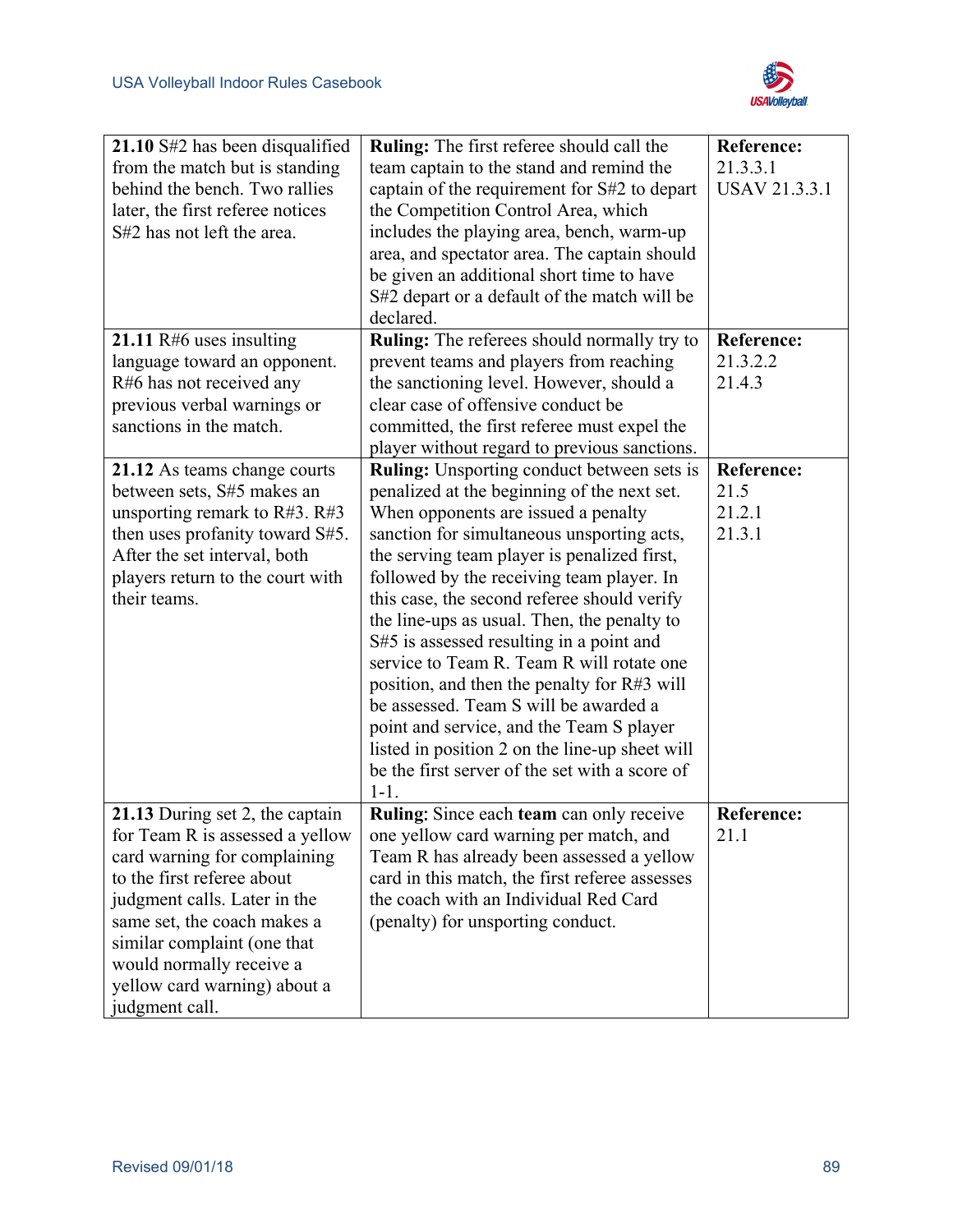

| 21.14 During set 1, player #45    | <b>Ruling:</b> Even though Team S has not been    | <b>Reference:</b> |
|-----------------------------------|---------------------------------------------------|-------------------|
| for Team S is assessed a red      | assessed a yellow card warning in the             | 21.4.2            |
| card penalty for yelling          | match and the misconduct is minor in              |                   |
| profanity through the net at the  | nature, the first referee must expel player       |                   |
| opponents. In the second set,     | #45 by showing the yellow and red cards           |                   |
| player #45 makes a minor          | together since the individual player already      |                   |
| complaint (one that would         | reached the sanctioning level earlier in the      |                   |
| normally be sanctioned with a     | match.                                            |                   |
| yellow card warning) about a      |                                                   |                   |
| judgment call.                    |                                                   |                   |
| 21.15 During set 1, player #45    | <b>Ruling:</b> Since Team A has not been          | <b>Reference:</b> |
| for Team A is assessed a red      | sanctioned with a yellow card warning in          | 21.1, 21.4.2      |
| card penalty for yelling          | the match, and the misconduct is very             |                   |
| profanity through the net at the  | minor in nature AND by a different player         |                   |
| opponents. In the second set,     | than the one who was assessed the red card        |                   |
| Team A player #22 makes a         | in the first set, the first referee assess a      |                   |
| minor complaint (one that         | yellow card warning to #22.                       |                   |
| would normally be sanctioned      |                                                   |                   |
| with a yellow card warning)       |                                                   |                   |
| about a judgment call.            |                                                   |                   |
| 21.16 With the score tied at 10-  | <b>Ruling:</b> Since Team B had an illegal player | <b>Reference:</b> |
| 10, the captain for Team A is     | enter the set with the score 5-5, all points      | 21.3.1, 7.3.5.4   |
| assessed a red card penalty for   | scored since the illegal player entered will      |                   |
| unsporting conduct. Later in the  | be canceled back to 5. However, since             |                   |
| same set with the score 15-15     | Team A was sanctioned with a red card             |                   |
| and Team A serving, it is         | penalty AFTER the illegal player entered          |                   |
| discovered that Team B had an     | the court, that penalty point will be restored    |                   |
| illegal player enter the set when | to Team B. So the score will now be 15-6          |                   |
| the score was 5-5.                | and Team A continues to serve.                    |                   |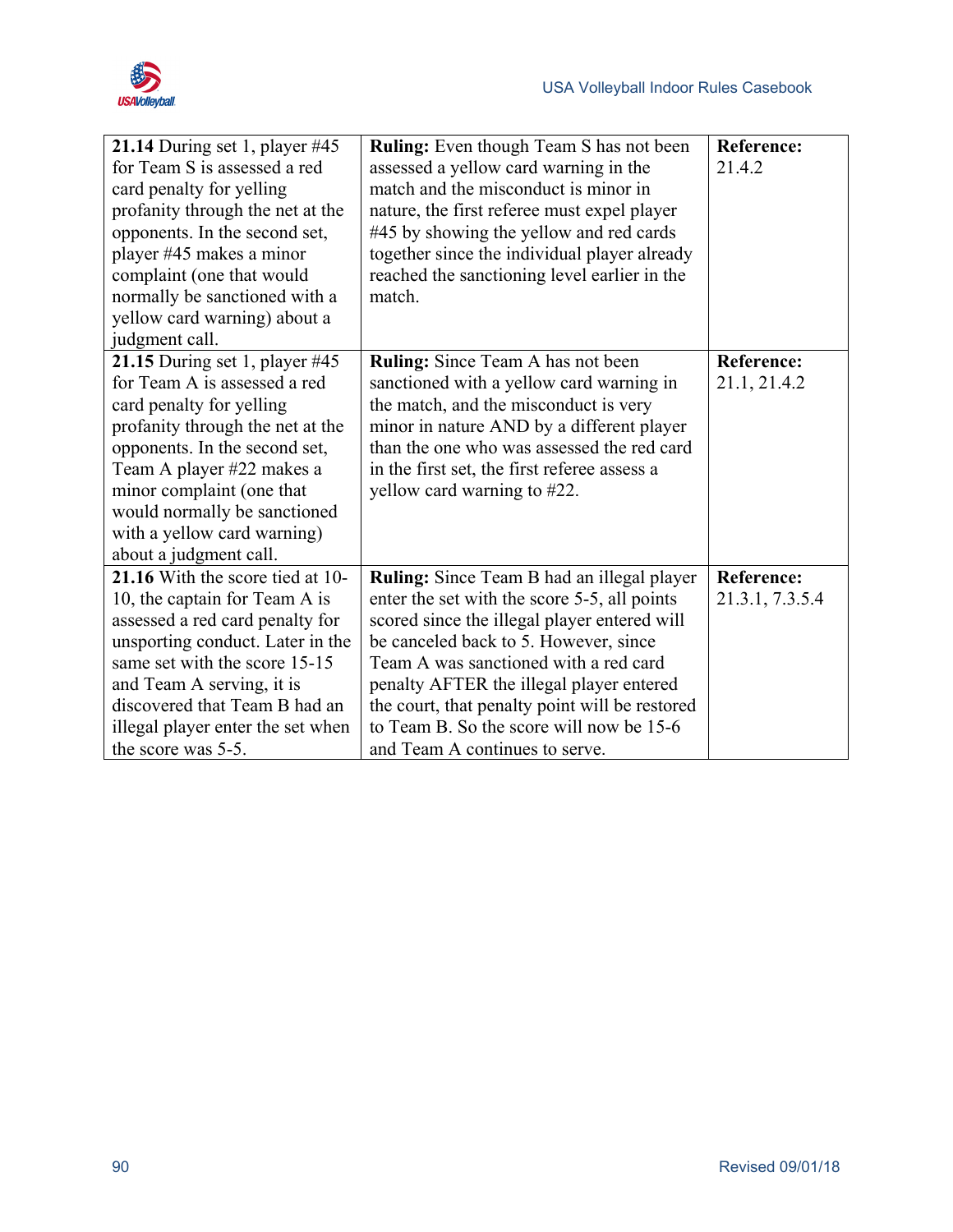

# **SECTION II – THE REFEREES, THEIR RESPONSIBILITIES AND OFFICIAL HAND SIGNALS**

# **Chapter Eight: Referees**

### **Rule 22: Refereeing Corps and Procedures**

Composition; Procedures

| 22.01 At a junior tournament,    | <b>Ruling:</b> An assistant scorer is compulsory | <b>Reference:</b>    |
|----------------------------------|--------------------------------------------------|----------------------|
| the coach of the team assigned   | for all matches. It is also recommended that     | <b>USAV 22.1</b>     |
| to provide a second referee, two | someone other than the scorer or assistant       | <b>USAV 26.2.2.4</b> |
| line judges, a scorer, and an    | scorer operate the visual scoreboard.            |                      |
| assistant scorer for the match   |                                                  |                      |
| wants to allow players time to   |                                                  |                      |
| eat and does not want to         |                                                  |                      |
| provide an assistant scorer for  |                                                  |                      |
| the match.                       |                                                  |                      |

### **Rule 23: First Referee**

Location; Authority; Responsibilities

| 23.01 During a match, a line    | <b>Ruling:</b> The first referee must have a | <b>Reference:</b> |
|---------------------------------|----------------------------------------------|-------------------|
| judge repeatedly makes          | thorough pre-match discussion with the line  | 23.2.1            |
| incorrect calls and uses        | judges to ensure that they are familiar with |                   |
| improper mechanics which        | proper mechanics and procedures. If a line   |                   |
| confuse the teams and the other | judge does not perform his/her functions     |                   |
| officials.                      | properly, especially after thorough          |                   |
|                                 | instructions, the line judge (or any member  |                   |
|                                 | of the officiating crew) may be replaced     |                   |
|                                 | provided a suitable replacement is           |                   |
|                                 | available.                                   |                   |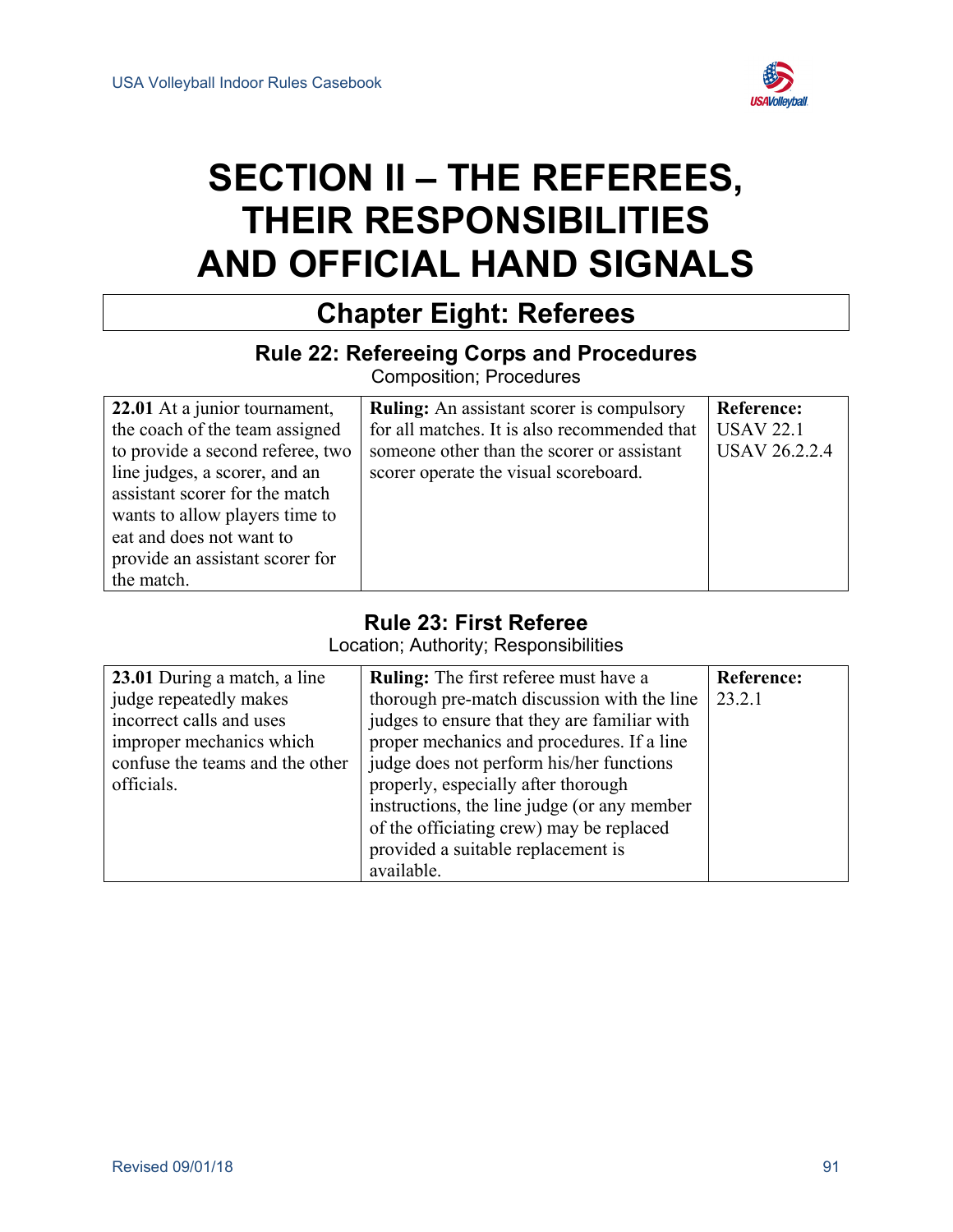

| 23.03 The first referee            | <b>Ruling:</b> This is a call that should be the | <b>Reference:</b>  |
|------------------------------------|--------------------------------------------------|--------------------|
| identifies a position fault by the | sole responsibility of the second referee. If    | 23.2.1             |
| receiving team while scanning      | there is significant concern by the first        | 24.3.2.2           |
| the court prior to the beckon for  | referee that the second referee is not           |                    |
| service.                           | identifying the positional fault, the first      |                    |
|                                    | referee should attempt to discreetly inform      |                    |
|                                    | the second referee of the fault. After           |                    |
|                                    | attempting to communicate the fault to the       |                    |
|                                    | second referee, and if the second referee        |                    |
|                                    | does not whistle the fault, the first referee    |                    |
|                                    | may make this call. This should be a "last"      |                    |
|                                    | resort" option and should be included in the     |                    |
|                                    | referees' pre-match discussion.                  |                    |
| 23.04 S3 attacks a ball. R2,       | <b>Ruling:</b> Although the first referee has    | <b>Reference:</b>  |
| who is near the net, jumps but     | correctly explained the rule, the captain is     | <b>USAV 23.2.4</b> |
| is not reaching higher than the    | protesting a rule interpretation, not the first  |                    |
| net at the time of contact with    | referee's judgment. The first referee must       |                    |
| the ball. R1 passes the ball to    | accept this protest, regardless of the degree    |                    |
| R2, who sets the ball to R4. R4    | of confidence in predicting the resulting        |                    |
| attacks the ball to the floor of   | ruling.                                          |                    |
| Team S's court. The first          |                                                  |                    |
| referee awards a point and         |                                                  |                    |
| service to Team S and signals      |                                                  |                    |
| four hits on Team R. The Team      |                                                  |                    |
| R captain questions the first      |                                                  |                    |
| referee's decision. The first      |                                                  |                    |
| referee explains that since R2     |                                                  |                    |
| was not reaching higher than       |                                                  |                    |
| the top of the net when            |                                                  |                    |
| contacting the ball, that contact  |                                                  |                    |
| was the first team hit. The        |                                                  |                    |
| captain disagrees with the         |                                                  |                    |
| explanation and lodges a           |                                                  |                    |
| protest, stating that since R2     |                                                  |                    |
| jumped, the contact was a          |                                                  |                    |
| block, regardless of whether R2    |                                                  |                    |
| was reaching higher than the       |                                                  |                    |
| top of the net.                    |                                                  |                    |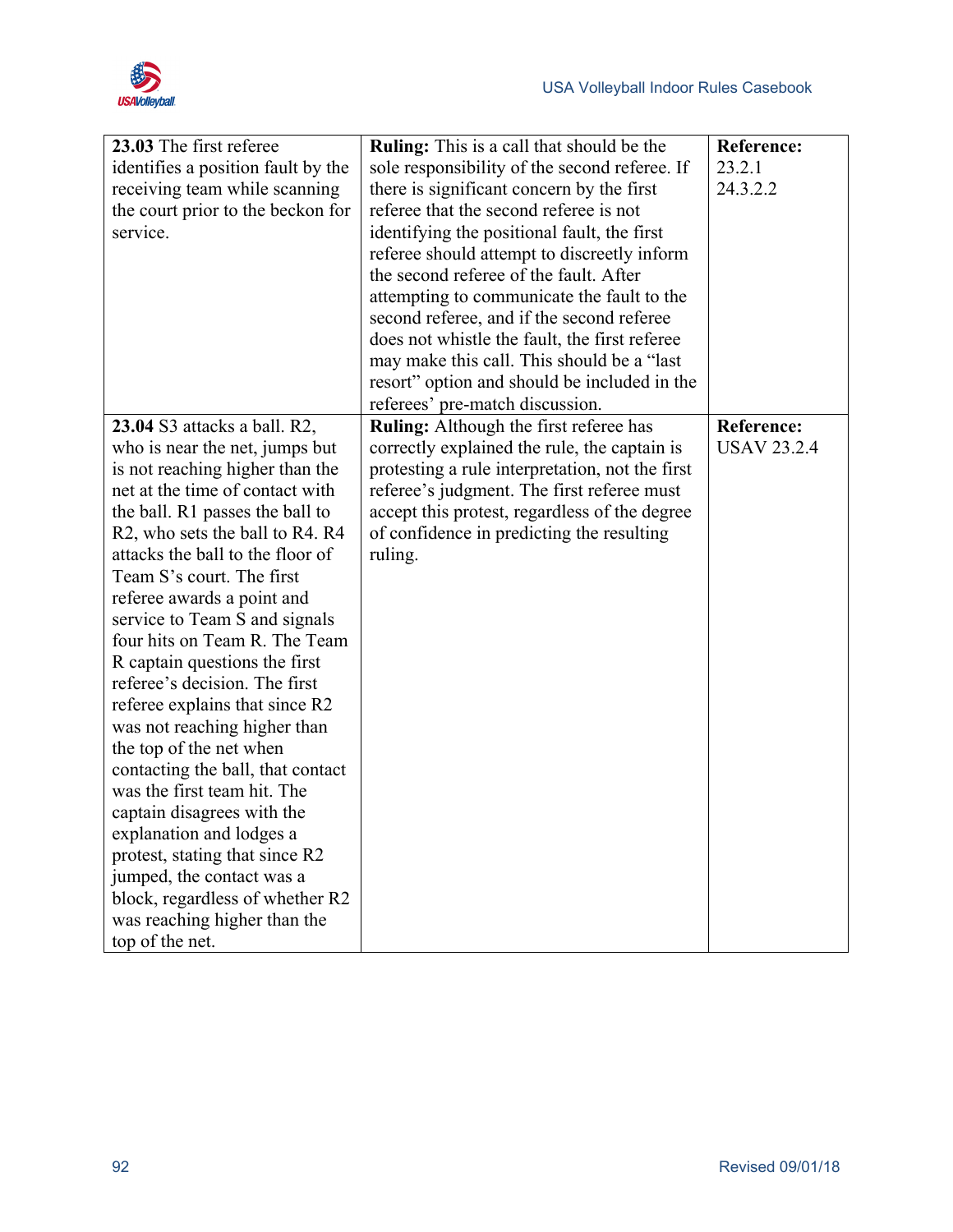

| 23.05 Prior to authorizing the   | <b>Ruling:</b> The first referee is responsible for | <b>Reference:</b> |
|----------------------------------|-----------------------------------------------------|-------------------|
| serve, the first referee notices | determining before and during the match             | 23.2.5            |
| that a videographer has set up a | whether the playing area equipment and the          |                   |
| camera on a tripod in the free   | conditions meet playing requirements. Both          |                   |
| zone in the corner of the court. | referees should frequently survey the court         |                   |
|                                  | to make sure the playing area and the area          |                   |
|                                  | surrounding it is safe and free of                  |                   |
|                                  | obstructions including ball bags, player            |                   |
|                                  | equipment, spectator belongings, trash, etc.        |                   |
|                                  | This should be done during warm-ups,                |                   |
|                                  | before the match, during time-outs and the          |                   |
|                                  | intervals between sets, and between rallies.        |                   |
| 23.06 After the match, the first | <b>Ruling:</b> At the end of the match, some of     | <b>Reference:</b> |
| referee reviews the score sheet. | the things the first referee is responsible for     | 23.3.3            |
|                                  | are: reviewing the score sheet for accuracy,        |                   |
|                                  | verifying the results, and finally, signing         |                   |
|                                  | the score sheet.                                    |                   |

### **Rule 24: Second Referee**

Location; Authority; Responsibilities

| 24.01 The second referee, who   | <b>Ruling:</b> The second referee may only       | <b>Reference:</b> |
|---------------------------------|--------------------------------------------------|-------------------|
| is positioned on the receiving  | whistle and signal a positional fault on the     | 24.2.2            |
| team's side of the court in     | receiving team. In this case, the second         | 24.3.2.2          |
| preparation for the next rally, | referee may offer a discreet signal to assist    |                   |
| looks through the net and       | the first referee prior to contact of the serve. |                   |
| notices two front-row players   | Prior to the match, the referees should          |                   |
| on the serving team are out of  | discuss the technique that each referee will     |                   |
| position.                       | use to notify the other referee of a             |                   |
|                                 | positional fault by the opposing team.           |                   |
| 24.02 During a match, the       | <b>Ruling:</b> Although the second referee has   | <b>Reference:</b> |
| second referee notices that the | primary communication with the scorer,           | 24.2.3            |
| scorer has made numerous        | any concerns with the scorer's ability to        |                   |
| errors while recording          | record match information should be               |                   |
| information. These errors have  | reported to the first referee. The second        |                   |
| made the score sheet            | referee may recommend that the scorer be         |                   |
| inaccurate.                     | replaced. Prior to the match, the first and      |                   |
|                                 | second referee should ensure that the scorer     |                   |
|                                 | has been properly instructed in the use of       |                   |
|                                 | the USAV score sheet. This will reduce the       |                   |
|                                 | likelihood of errors during the match. Also,     |                   |
|                                 | the second referee should maintain               |                   |
|                                 | consistent communication with the scorer         |                   |
|                                 | during the course of the match in order to       |                   |
|                                 | quickly identify any scoring concerns.           |                   |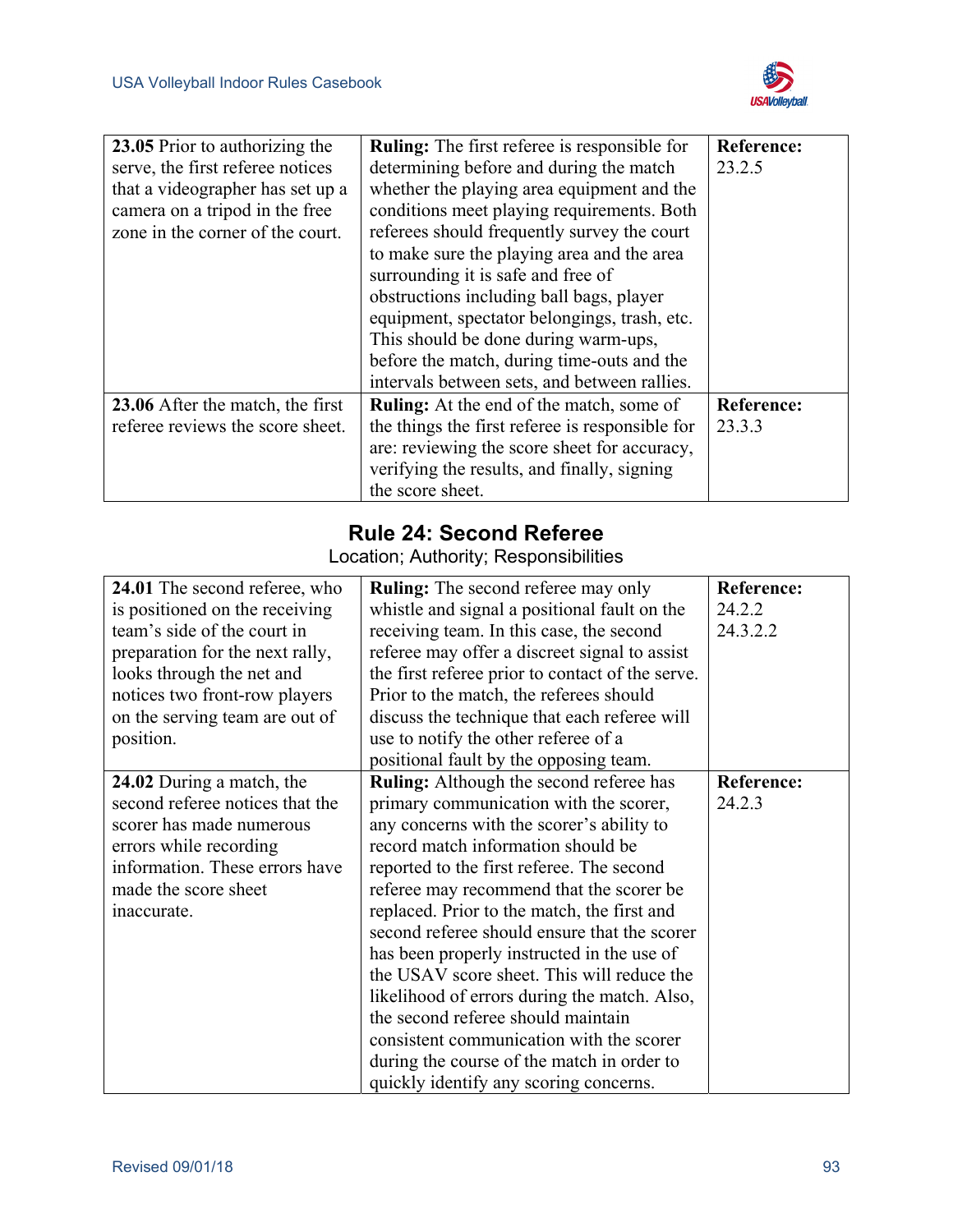

| 24.05 While checking the Team<br>R line-up prior to the first set,<br>the second referee fails to<br>notice that $#20$ is on the court<br>in position 2 instead of $#12$ .<br>Team R wins the first rally, and<br>when $R \#20$ rotates and serves,<br>the scorer calls "Wrong<br>server!" The captain for Team<br>R protests that the second<br>referee should have corrected | <b>Ruling:</b> Protest is not accepted. Although<br>an alert second referee and scorer would<br>have identified this immediately and taken<br>appropriate action with the team to correct<br>it, the coach and captain still have the<br>primary responsibility to ensure that the<br>correct players are on the court in their<br>correct positions. The second referee's line-<br>up check prior to any set is a courtesy.                                                                                                                                | <b>Reference:</b><br><b>USAV 24.3.1</b>               |
|--------------------------------------------------------------------------------------------------------------------------------------------------------------------------------------------------------------------------------------------------------------------------------------------------------------------------------------------------------------------------------|-------------------------------------------------------------------------------------------------------------------------------------------------------------------------------------------------------------------------------------------------------------------------------------------------------------------------------------------------------------------------------------------------------------------------------------------------------------------------------------------------------------------------------------------------------------|-------------------------------------------------------|
| this at the start of the set.                                                                                                                                                                                                                                                                                                                                                  |                                                                                                                                                                                                                                                                                                                                                                                                                                                                                                                                                             |                                                       |
| 24.06 During a rally, the second<br>referee determines that S5<br>participated in a collective<br>block with S2.                                                                                                                                                                                                                                                               | Ruling: The first and second referees share<br>responsibility for determining the blocking<br>faults of back-row players. The second<br>referee may whistle this fault if certain a<br>fault has occurred. The second referee<br>should discreetly signal the fault to the first<br>referee; but the second referee should also<br>be prepared to whistle this violation if the<br>first referee does not recognize the fault or<br>notice the second referee's assistance. This<br>should be included in the referees' pre-<br>match discussion.           | <b>Reference:</b><br>24.3.2.4<br><b>USAV 24.3.2.4</b> |
| 24.07 The second referee is<br>certain that S6 has committed<br>an attack-hit fault.                                                                                                                                                                                                                                                                                           | <b>Ruling:</b> The first and second referees share<br>responsibility for determining the attack-hit<br>faults of back-row players. The second<br>referee may whistle this fault if certain a<br>fault has occurred. The second referee<br>should discreetly signal the fault to the first<br>referee; but, the second referee should also<br>be prepared to whistle this violation if the<br>first referee does not recognize the fault or<br>notice the second referee's assistance. This<br>should be included in the referees' pre-<br>match discussion. | Reference:<br><b>USAV 24.3.2.4</b>                    |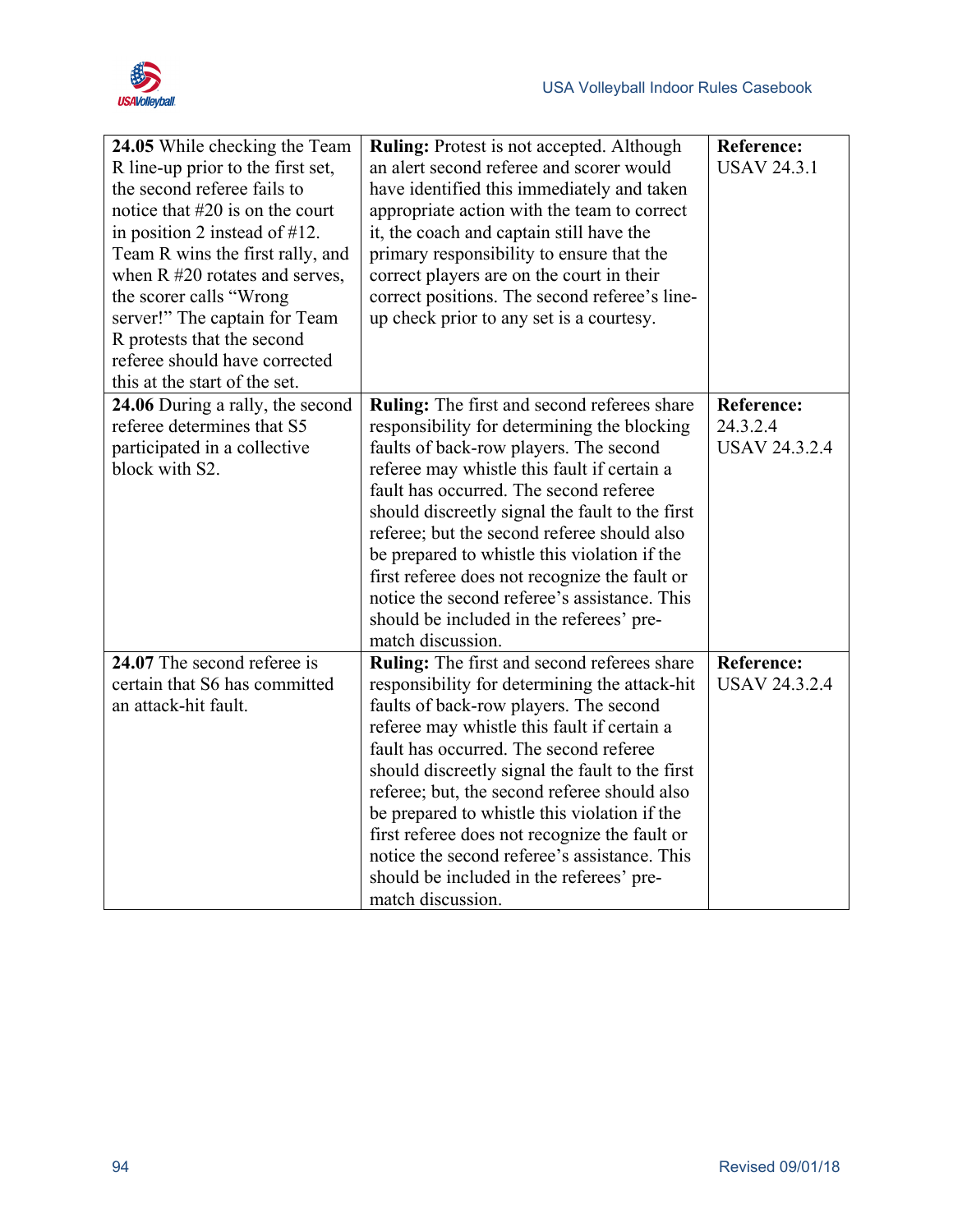

| 24.08 A player attempts to                               | <b>Ruling:</b> Although the second referee is                                            | <b>Reference:</b>                |
|----------------------------------------------------------|------------------------------------------------------------------------------------------|----------------------------------|
| make a "pancake" save on a                               | authorized to whistle when the first referee                                             | 24.3.2.6                         |
| ball near the floor. The second                          | is not in position to see the contact of the                                             |                                  |
| referee is watching the play and                         | ball with the floor, the preferred technique                                             | Techniques,                      |
| is certain that the ball contacts                        | is to assist the first referee with this call.                                           | Mechanics, &<br>Procedures: 20f  |
| the floor.                                               | The second referee should step to the side                                               |                                  |
|                                                          | of the court where the ball contacted the                                                |                                  |
|                                                          | court, maintain a position visible to the first                                          |                                  |
|                                                          | referee, and signal "in." It may be necessary                                            |                                  |
|                                                          | to take another step and repeat the signal                                               |                                  |
|                                                          | again. If the first referee still does not                                               |                                  |
|                                                          | recognize the assistance, the second referee                                             |                                  |
|                                                          | should whistle the fault. This should be                                                 |                                  |
|                                                          | included in the referees' pre-match                                                      |                                  |
|                                                          | discussion.                                                                              |                                  |
| 24.09 A third team hit a)                                | Ruling: In all cases (a, b and c), the second                                            | <b>Reference:</b>                |
| touches, b) crosses over, or c)                          | referee should immediately whistle, step to                                              | 24.3.2.7                         |
| crosses completely outside the                           | the offending team's side of the net, and                                                |                                  |
| antenna on the second referee's                          | then signal "out." There is no need to                                                   | Techniques,<br>Mechanics, &      |
| side of the court.                                       | further clarify the signal by pointing to the                                            | Procedures: 24                   |
|                                                          | antenna. The nature of the play suggests                                                 |                                  |
|                                                          | that if a referee whistles and signals "out"                                             |                                  |
|                                                          | while the ball is otherwise still in play, the                                           |                                  |
|                                                          | antenna must be the nature of the fault. It                                              |                                  |
|                                                          | may be necessary to indicate the player that                                             |                                  |
|                                                          | hit the ball into the antenna before the first                                           |                                  |
|                                                          | referee awards point and service to the                                                  |                                  |
|                                                          | appropriate team.                                                                        |                                  |
| 24.10 During a rally, a team's                           | <b>Ruling:</b> Each referee is responsible for                                           | <b>Reference:</b>                |
| third hit completely crosses the                         | whistling and signaling a ball that has                                                  | 24.3.2.7                         |
| net outside the antenna behind                           | crossed the net totally or partially outside the                                         |                                  |
| the first referee                                        | crossing space on the referee's side of the                                              |                                  |
|                                                          | court. In this case, the second referee may                                              |                                  |
|                                                          | assist the first referee, if requested, by                                               |                                  |
|                                                          | discreetly signaling "out" to the first referee.                                         |                                  |
|                                                          | The first referee should turn on the stand in                                            |                                  |
|                                                          | order to view a ball that may cross the net                                              |                                  |
|                                                          | outside the crossing space, or to view the                                               |                                  |
|                                                          | legality of the contact with the ball.                                                   |                                  |
| 24.11 After the match, the<br>second referee reviews the | Ruling: At the end of the match, some of<br>the things the second referee is responsible | Reference:<br><b>USAV 24.3.3</b> |
| score sheet.                                             |                                                                                          |                                  |
|                                                          | for are: reviewing the score sheet for                                                   |                                  |
|                                                          | accuracy and verifying the results. The<br>second referee does not sign the score        |                                  |
|                                                          | sheet.                                                                                   |                                  |
|                                                          |                                                                                          |                                  |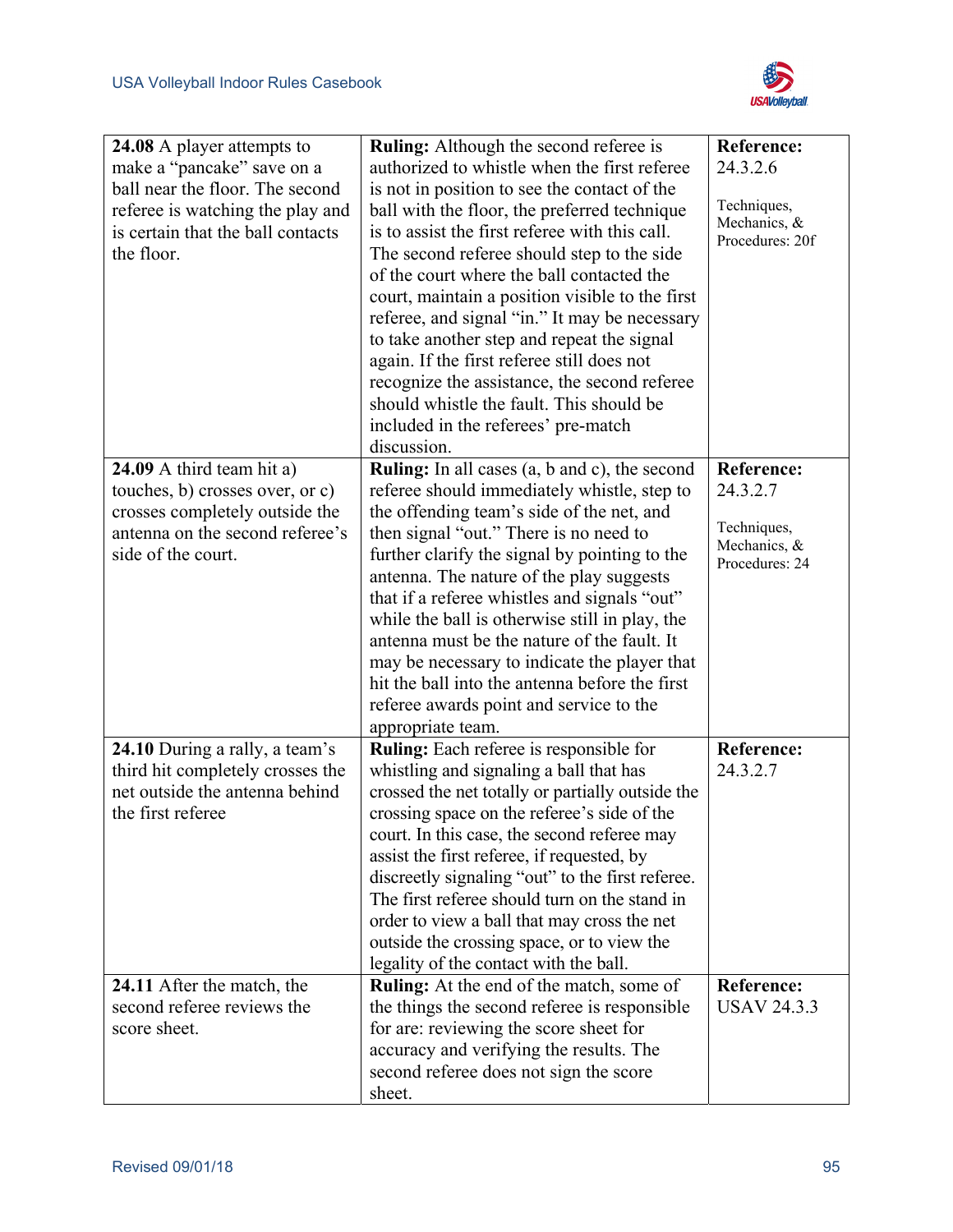

| 25.01 The scorer does not list<br>the line-up for Team S correctly<br>on the score sheet at the start of<br>the set. After the third rotation,<br>the scorer notifies the second<br>referee of a wrong server. A<br>check of the signed line-up<br>sheet reveals that the correct | <b>Ruling:</b> Since this was a scoring error, the<br>error on the score sheet must be corrected<br>to agree with the line-up submitted by the<br>coach. There is no penalty or loss of rally<br>assessed to Team S due to the scorer's<br>error.                      | <b>Reference:</b><br>25.2.1.2                                                                                                    |
|-----------------------------------------------------------------------------------------------------------------------------------------------------------------------------------------------------------------------------------------------------------------------------------|------------------------------------------------------------------------------------------------------------------------------------------------------------------------------------------------------------------------------------------------------------------------|----------------------------------------------------------------------------------------------------------------------------------|
| server had served.<br>25.02 At the start of each set,<br>the second referee requests that<br>the scorer visually confirm that<br>the correct six players are on<br>the court for each team while<br>the second referee verifies their<br>starting positions.                      | Ruling: This "double check" by the scorer<br>is recommended to ensure that the correct<br>players are on the court for each team.                                                                                                                                      | <b>Reference:</b><br>25.2.2.2                                                                                                    |
| 25.03 As the match progresses,<br>the scorer verifies substitutions<br>against the roster.                                                                                                                                                                                        | <b>Ruling:</b> When rosters are available, the<br>scorer should confirm the legality of each<br>substitute entering the match by verifying<br>that the substitute's number is listed on that<br>team's roster. This needs to be done only<br>once for each substitute. | <b>Reference:</b><br>25.2.2.3<br>Instructions for<br>Use of the Score<br><b>Sheets</b><br>National<br>Championship<br>Procedures |
| 25.04 The scorer sounds an<br>audible device to indicate a<br>rotational fault to the referees.                                                                                                                                                                                   | <b>Ruling:</b> The scorer may use an audible<br>device, or may verbally notify the second<br>referee of a rotational fault after the ball has<br>been contacted for service by the incorrect<br>server.                                                                | <b>Reference:</b><br>25.2<br><b>USAV 22.2.1</b>                                                                                  |

### **Rule 25: Scorer**  Location; Responsibilities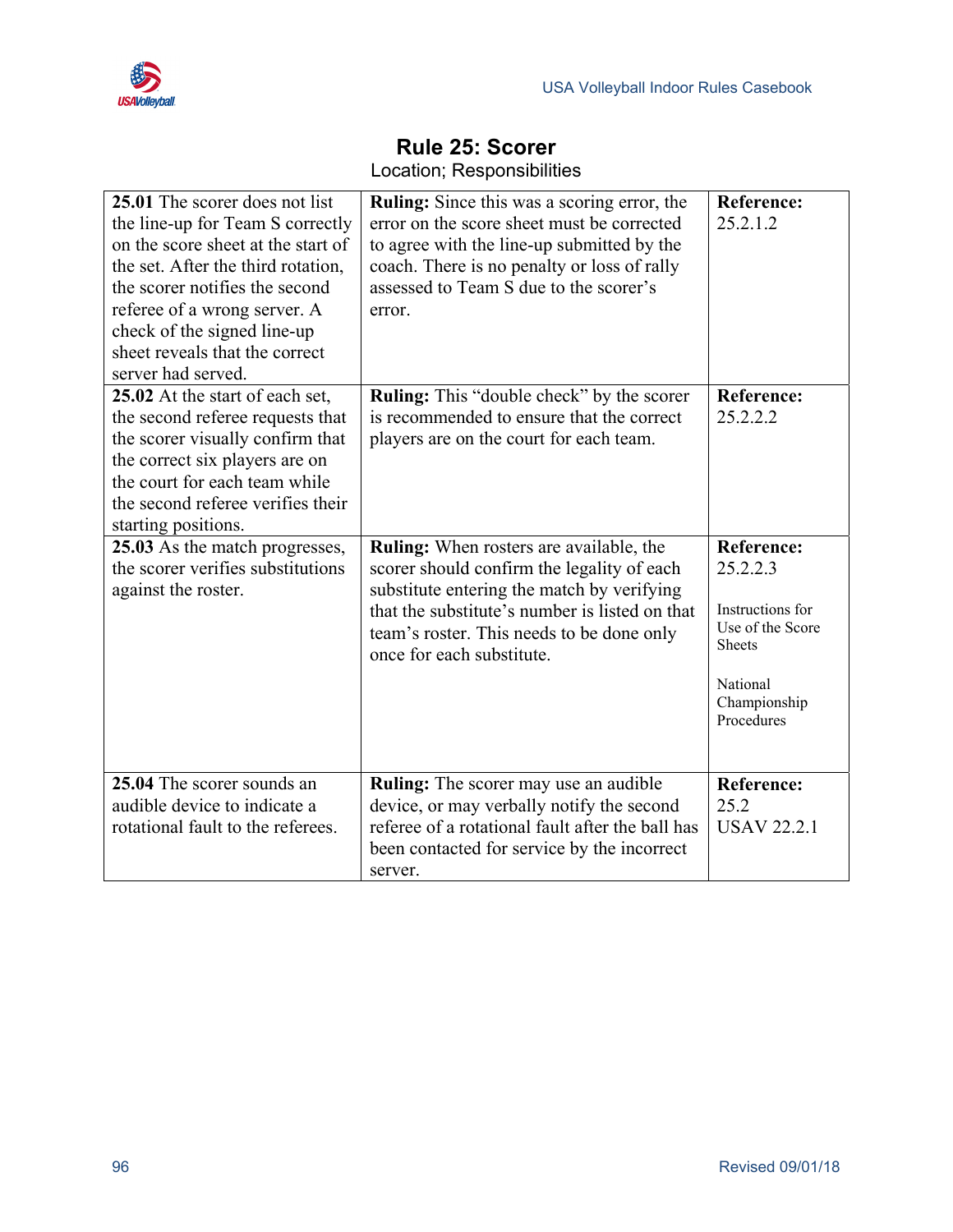

| 25.05 Team A records $#16$ on         | Ruling: In a match where rosters are turned    | Reference: |
|---------------------------------------|------------------------------------------------|------------|
| the line-up sheet, and this           | in to the referees at the beginning of each    | S3.8.3     |
| number is recorded on the score       | match, a player number not on the roster       |            |
| sheet. While checking the line-       | cannot be recorded on the score sheet. The     |            |
| ups before the set, the second        | second referee must ask the Team A coach       |            |
| referee notices that $\#15$ is in the | to the correct the line-up and provide a       |            |
| court. He/she notifies the coach,     | legal number in the position of $#16$ . The    |            |
| and the coach states that the         | scorer corrects the score sheet, and the set   |            |
| team does not have a $#16$ on the     | begins with no penalty. The scorer should      |            |
| roster.                               | have alerted the second referee that the line- |            |
|                                       | up included a number not on the roster and     |            |
|                                       | should not have recorded the illegal player.   |            |
|                                       |                                                |            |
|                                       | In a match where rosters are not available at  |            |
|                                       | the court, the team must use a substitution    |            |
|                                       | to replace $#16$ with a legal player.          |            |

## **Rule 26: Assistant Scorer**

Location; Responsibilities

| 26.01 The assistant scorer<br>records Libero replacements on<br>the Libero Control sheet. | <b>Ruling:</b> The Liberos' uniform numbers are<br>recorded on the Libero Control sheet next<br>to the team name for each set. However, the<br>letter "L" is used to denote the Libero used<br>by the team first in the match in the<br>tracking section of the sheet, and the letter<br>"R" is used to denote the second Libero.                                                                     | <b>Reference:</b><br>26.2.2.1<br>Instructions for<br>Use of the Score<br><b>Sheets</b>                                                              |
|-------------------------------------------------------------------------------------------|-------------------------------------------------------------------------------------------------------------------------------------------------------------------------------------------------------------------------------------------------------------------------------------------------------------------------------------------------------------------------------------------------------|-----------------------------------------------------------------------------------------------------------------------------------------------------|
| 26.02 The assistant scorer<br>records substitutions on the<br>Libero Control sheet.       | <b>Ruling:</b> The assistant scorer records team<br>substitutions as well as Libero<br>replacements. On the Libero Control sheet,<br>the player number before and after the "L",<br>"R", or series of alternating "Ls" and "Rs"<br>must always be the same; therefore,<br>substitutions must also be recorded. The<br>recording of substitutions also confirms the<br>information on the score sheet. | <b>Reference:</b><br><b>USAV 26.2.2.1</b><br>Instructions for<br>Use of the Score<br><b>Sheets</b>                                                  |
| 26.03 A team makes an illegal<br>Libero replacement.                                      | <b>Ruling:</b> When an illegal Libero<br>replacement has occurred, the assistant<br>scorer should immediately notify the<br>second referee as soon as it is recognized.<br>This may be done with an audible device.                                                                                                                                                                                   | <b>Reference:</b><br>26.2.2.2<br>19.3.2.9<br>Instructions for<br>Use of the Score<br><b>Sheets</b><br>Techniques,<br>Mechanics, &<br>Procedures: 27 |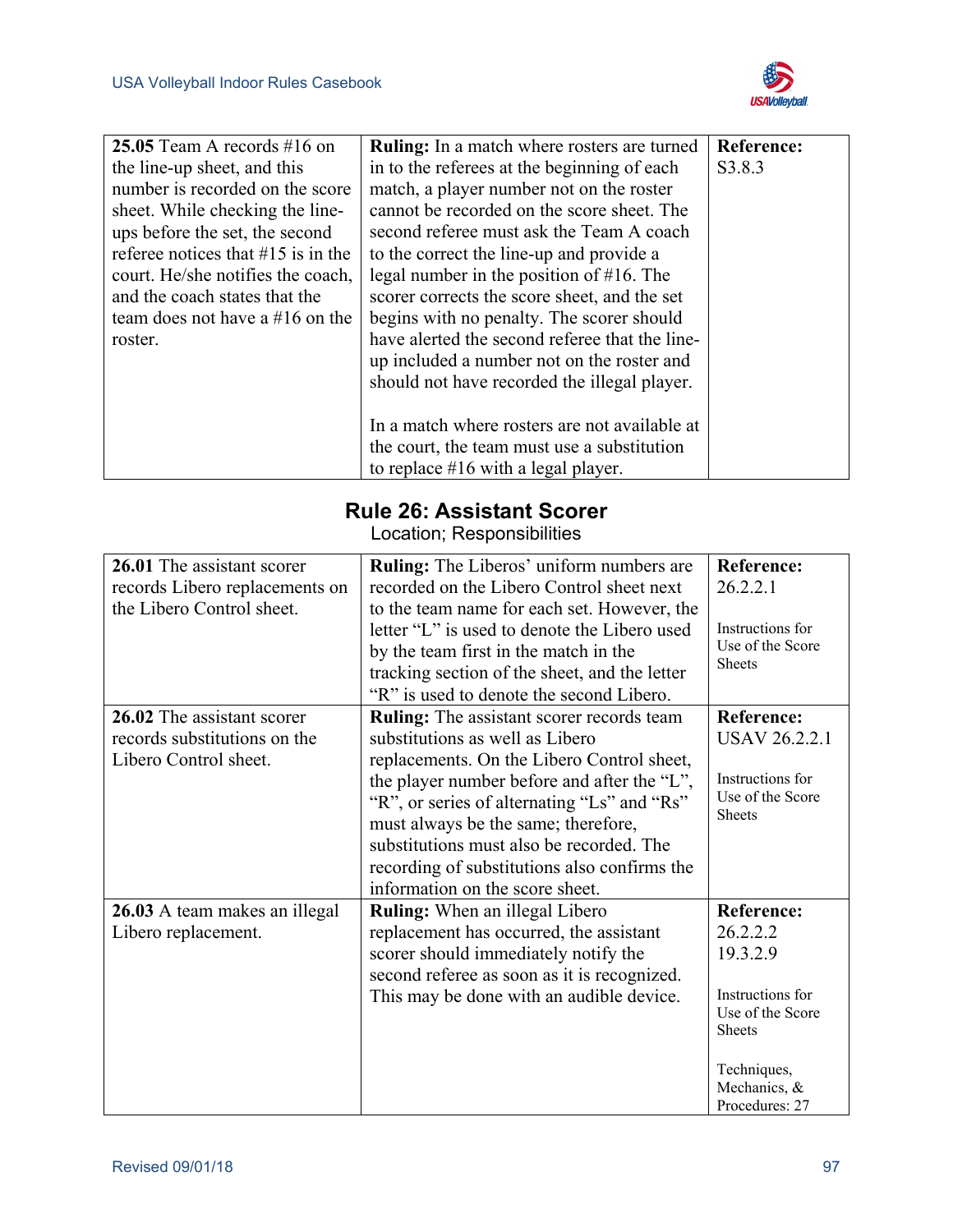

# **Rule 27: Line Judges**

|  | Location; Responsibilities |
|--|----------------------------|
|--|----------------------------|

| 27.01 Team S's third team hit     | <b>Ruling:</b> The ball landed "out," and the line | <b>Reference:</b>    |
|-----------------------------------|----------------------------------------------------|----------------------|
| touches the top of the net near a | judge responsible for that line must indicate      | 27.2.1.1             |
| Team R blocker's hands and        | "out" when the ball touches the floor. The         |                      |
| rebounds back to the Team S       | decision whether a ball that returns to the        |                      |
| side of the court, landing out of | attacking team's court has been touched by         |                      |
| bounds.                           | the opponent $(i.e., a possible "four hits"$       |                      |
|                                   | situation) is the sole responsibility of the       |                      |
|                                   | first referee with the second referee's            |                      |
|                                   | assistance. The referee should include this        |                      |
|                                   | situation in the pre-match briefing with the       |                      |
|                                   | line judges.                                       |                      |
| 27.02 A line judge determines     | <b>Ruling:</b> Although not specifically included  | <b>Reference:</b>    |
| that the ball touches an          | in a line judge's responsibilities, the first      | 27.2.1.3             |
| overhead obstruction above a      | referee may instruct the line judges during        |                      |
| non-playing area.                 | the pre-match briefing to assist by signaling      |                      |
|                                   | "out" when the ball contacts objects that are      |                      |
|                                   | out of play.                                       |                      |
| 27.03 Upon contact of the         | <b>Ruling:</b> The first referee should properly   | <b>Reference:</b>    |
| serve, the line judge determines  | instruct the line judges and include specific      | 27.2.1.4             |
| that a player on the receiving    | clarifications for determining this fault          |                      |
| team is standing with one foot    | during the pre-match briefing. The line            |                      |
| just across the sideline touching | judge must be absolutely certain the player        |                      |
| the floor outside the court.      | was indeed touching the court outside the          |                      |
|                                   | sideline (or other boundary line) at the           |                      |
|                                   | moment the ball was contacted by the server.       |                      |
| 27.04 A server stands near the    | <b>Ruling:</b> The first referee should properly   | <b>Reference:</b>    |
| left side line just outside the   | instruct the line judges and include specific      | 27.2.1.5             |
| service zone hash mark to         | clarifications for determining this fault          |                      |
| prepare for service. The line     | during the pre-match briefing. The line            |                      |
| judge steps behind the server.    | judge must be absolutely certain the player        |                      |
| After the beckon for service,     | was clearly touching the floor outside the         |                      |
| the line judge determines that    | service zone before indicating this fault.         |                      |
| the server was still contacting   |                                                    |                      |
| the floor outside the service     |                                                    |                      |
| zone when the ball was served.    |                                                    |                      |
| 27.06 The line judge notices a    | <b>Ruling:</b> Any decision regarding contact      | <b>Reference:</b>    |
| player touch the antenna while    | with the antenna by a player is made by the        | <b>USAV 27.2.1.6</b> |
| attempting to block a ball.       | referees. This decision is not a                   |                      |
|                                   | responsibility of the line judge.                  |                      |